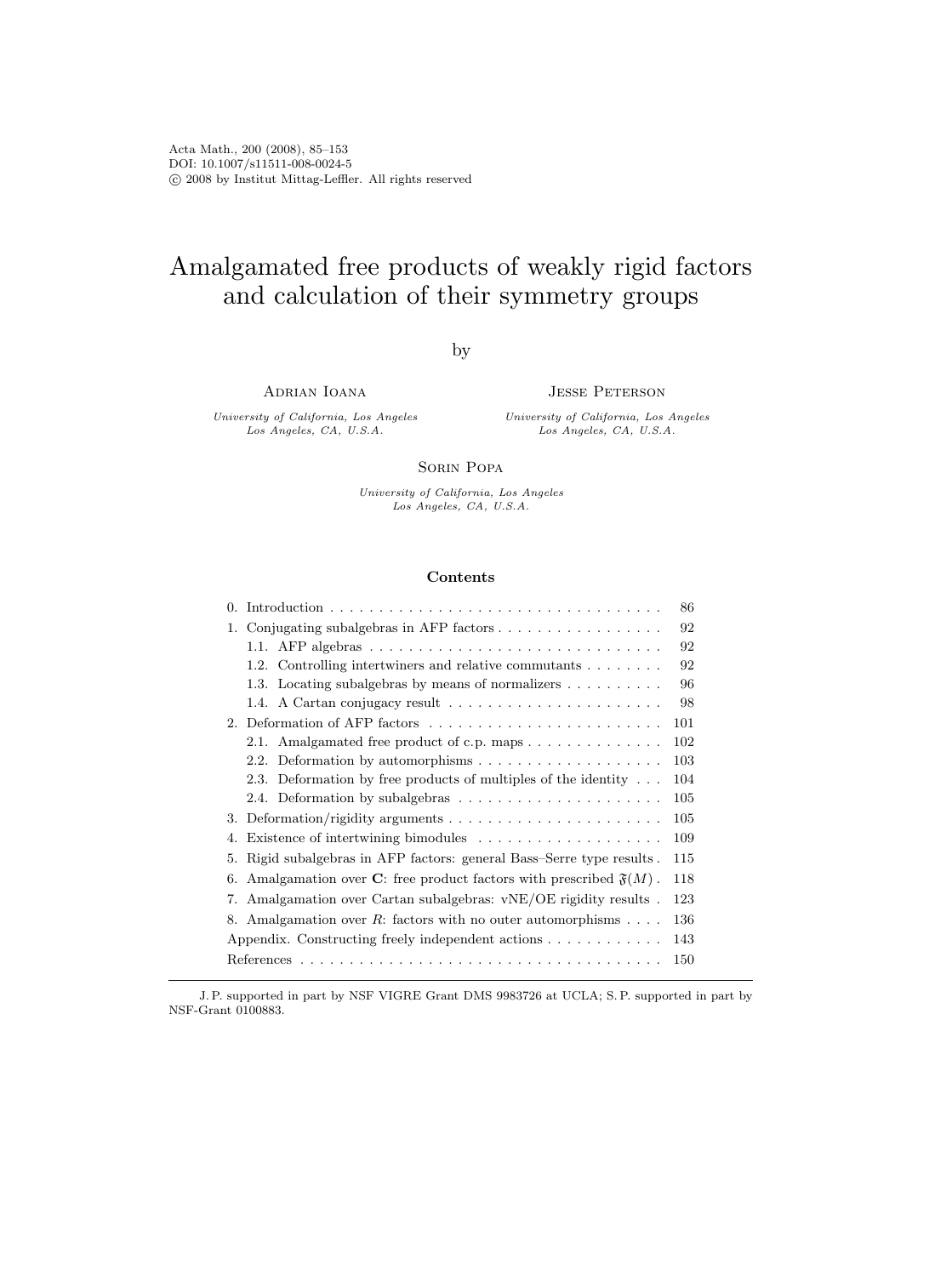#### 0. Introduction

We prove in this paper a series of rigidity results for amalgamated free product (hereafter abbreviated AFP) II<sub>1</sub> factors  $M = M_1 *_{B} M_2$ , which can be viewed as von Neumann algebra versions of the "subgroup theorems" and "isomorphism theorems" for AFP groups in Bass–Serre theory. Our main "subalgebra theorem" shows that, under rather general conditions, any von Neumann subalgebra  $Q\subset M$  with the *relative property* (T) in the sense of  $[P5]$  (also called a *rigid inclusion*), can be conjugated by an inner automorphism of M into either  $M_1$  or  $M_2$ . We derive several "isomorphism theorems" in the case the amalgamation is over the scalars,  $B = C$ , over a common Cartan subalgebra,  $B = A$ , or over a regular hyperfinite subfactor,  $B=R$ . The typical such statement shows that if  $\theta: M \simeq N^t$  is an isomorphism from an AFP factor  $M = M_1 *_{B} M_2 *_{B} ... *_{B} M_m$  onto the amplification by some  $t>0$  of an AFP factor  $N = N_1 *_{C} N_2 *_{C} ... *_{C} N_n$ ,  $1 \leq m, n \leq \infty$ , with each  $M_i$  and each  $N_j$  containing a "large" subalgebra with the relative property (T), then  $m=n$  and  $\theta(B\subset M_i)$  is unitarily conjugate to  $(C\subset N_i)^t$ , for all i, after some permutation of indices.

When applied to the case  $B=R$ , these results allow us to obtain the first explicit calculations of outer automorphism groups of  $II_1$  factors, and answer in the affirmative a problem posed by A. Connes in 1973, on whether there exist  $II_1$  factors M with no outer automorphism, i.e. with  $\mathrm{Out}(M) \stackrel{\text{def}}{=} \mathrm{Aut}(M)/\mathrm{Int}(M) = \{1\}$ . More precisely, we show that if a group  $\Gamma$  is the free product of two infinite property  $(T)$  groups  $[K]$  with no non-trivial characters, for example  $\Gamma = SL(n_0, \mathbf{Z}) * SL(n_1, \mathbf{Z}), n_0, n_1 \geq 3$ , then there exist actions of Γ on the hyperfinite  $II_1$  factor R such that the corresponding crossed product factors  $M = R \rtimes \Gamma$  have both trivial fundamental group,  $\mathfrak{F}(M) = \{1\}$ , and trivial outer automorphism group,  $Out(M) = \{1\}$ . In fact, the general result shows that for any separable compact abelian group K there exist factors M with  $\mathfrak{F}(M)=\{1\}$  and  $\mathrm{Out}(M)=K$ .

In turn, when applied to the case of amalgamated free products over a common Cartan subalgebra, our "isomorphism theorem" provides a Bass–Serre type result for orbit equivalence (OE) of actions of free product groups

$$
\Gamma = \Gamma_1 * ... * \Gamma_n
$$
 and  $\Lambda = \Lambda_1 * ... * \Lambda_m$ 

on the probability space. Thus, we show that if each  $\Gamma_i$  and each  $\Lambda_j$  has an infinite normal subgroup with the relative property (T) of Kazhdan–Margulis (for instance, if  $\Gamma_i$ and  $\Lambda_j$  are Kazhdan groups for all i and j), and if  $(\sigma, \Gamma)$  and  $(\theta, \Lambda)$  are free, probability measure preserving (m.p.) actions with  $\sigma|_{\Gamma_i}$  and  $\theta|_{\Lambda_j}$  ergodic for all i and j, then  $\sigma \sim_{\text{OE}}$ θ implies that  $m=n$  and  $\sigma|_{\Gamma_i} \sim$  oεθ| $\Lambda_i$ , for all *i*, after a permutation of the indices *i*. Note that the opposite implication holds true for arbitrary groups  $\Gamma_i$  and  $\Lambda_j$ , as shown by D. Gaboriau in [G2]. In fact, we derive the componentwise OE of actions under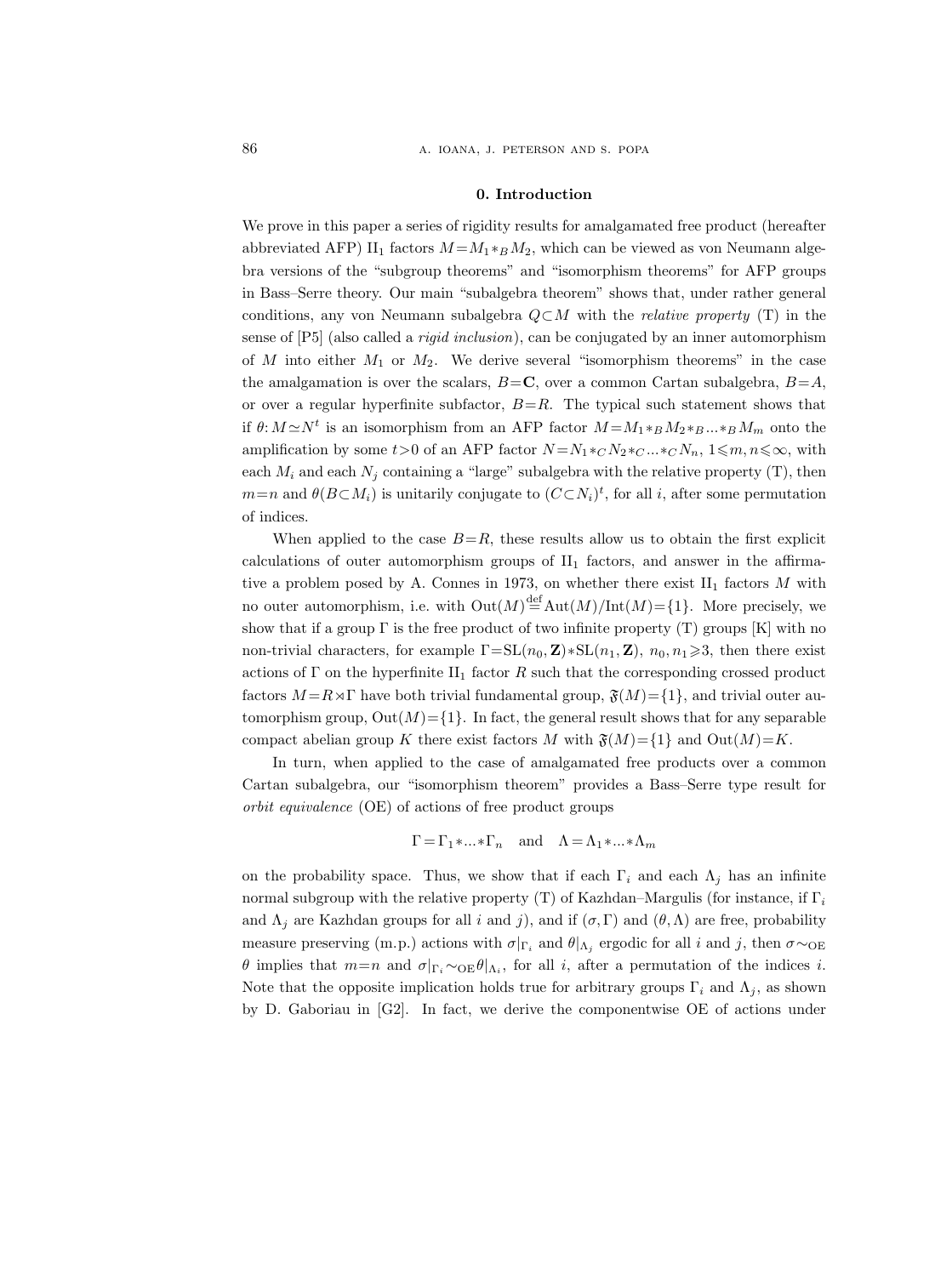the weaker assumption that the group measure space factors associated with  $(\sigma, \Gamma)$  and  $(\theta, \Lambda)$  are stably isomorphic, i.e. when  $\sigma$  and  $\theta$  are von Neumann equivalent (vNE). We use this vNE Bass–Serre rigidity and [Fu1], [Fu2], [Ge1], [Ge2], [MoS], [P6] and [P8] to give examples of group measure space factors M from free ergodic m.p. actions  $\sigma$ of free product groups  $\Gamma = \Gamma_1 * \Gamma_2 * ...$  such that  $\mathfrak{F}(M) = \{1\}$  and  $Out(M) = H^1(\sigma, \Gamma)$ , with explicit calculation of the abelian group  $H^1(\sigma, \Gamma)$ .

Finally, when applied to the case  $B = C$ , our results become von Neumann algebra analogues of Kurosh's classical theorems for free products of groups, similar to Ozawa's recent results of this type in [O], but covering a different class of factors than [O] and allowing amplifications. For instance, we show that if  $N_i$ ,  $2 \leq i \leq n$ , and  $M_j$ ,  $2 \leq j \leq m$ , are property (T) II<sub>1</sub> factors in the sense of Connes–Jones (e.g. if  $N_i$  and  $M_j$  are group factors associated with Kazhdan groups, [CJ]) then

$$
M_1 * M_2 * \dots * M_m \stackrel{\theta}{\simeq} (N_1 * N_2 * \dots * N_n)^t
$$

implies that  $m=n$  and that  $\theta(M_i)$  is inner conjugate to  $N_i^t$  for all i, after some permutation of indices. In fact, in its most general form our result only requires  $M_i$  and  $N_j$  to be weakly rigid  $(w-rigid)$ , i.e. to have diffuse-regular subalgebras with the relative property (T). Taking  $M = N$  and  $M_j = P^{s_j}$ , with  $\{s_j\}_j = S$  being a multiplicative subgroup of  $\mathbb{R}_+^*$  and P being a w-rigid II<sub>1</sub> factor with trivial fundamental group (for instance, the group factor  $L(G)$  associated with  $G = \mathbb{Z}^2 \rtimes SL(2, \mathbb{Z})$ , cf. [P5]) and using a result of Dykema–Radulescu [DyR], we get  $\mathfrak{F}(M) = S$  for  $M = *_{s \in S} P^s$ . This provides a completely new class of factors with arbitrary given  $S \subset \mathbb{R}^*_+$  as fundamental group from the ones in [P8]. Indeed, the examples constructed in [P8] are group measure space factors, while the free group factors  $*_{s\in S}P^s$  have no Cartan subalgebras, by results of Voiculescu [V2] (see [Sh] and Remark 6.6 in this paper).

The key technical result behind all these applications is the above mentioned "subalgebra theorem", of Bass–Serre type. We state it in details below, together with other main results in the paper, and also explain some of the ideas behind the proofs. An inclusion of finite von Neumann algebras  $B\subset P$  will be called *homogeneous* if there exists  $\{y_j\}_j\subset P$  with  $E_B(y_i^*y_j)=\delta_{ij}$ , for all i and j, and  $\sum_i y_iB$  dense in P. This technical assumption is satisfied by all inclusions coming from (cocycle) crossed products and (generalized) group measure constructions, or Cartan inclusions. It is also satisfied when P is an arbitrary finite von Neumann algebra and  $B = \mathbb{C}$ . Following [P5], a von Neumann subalgebra  $Q \subset P$  has the relative property (T) (or  $Q \subset P$  is a rigid inclusion) if any "deformation" of id<sub>P</sub> by completely positive subunital subtracial maps,  $\phi_n \rightarrow id_P$ , is uniform on the unit ball of  $Q$  (see also [PeP]).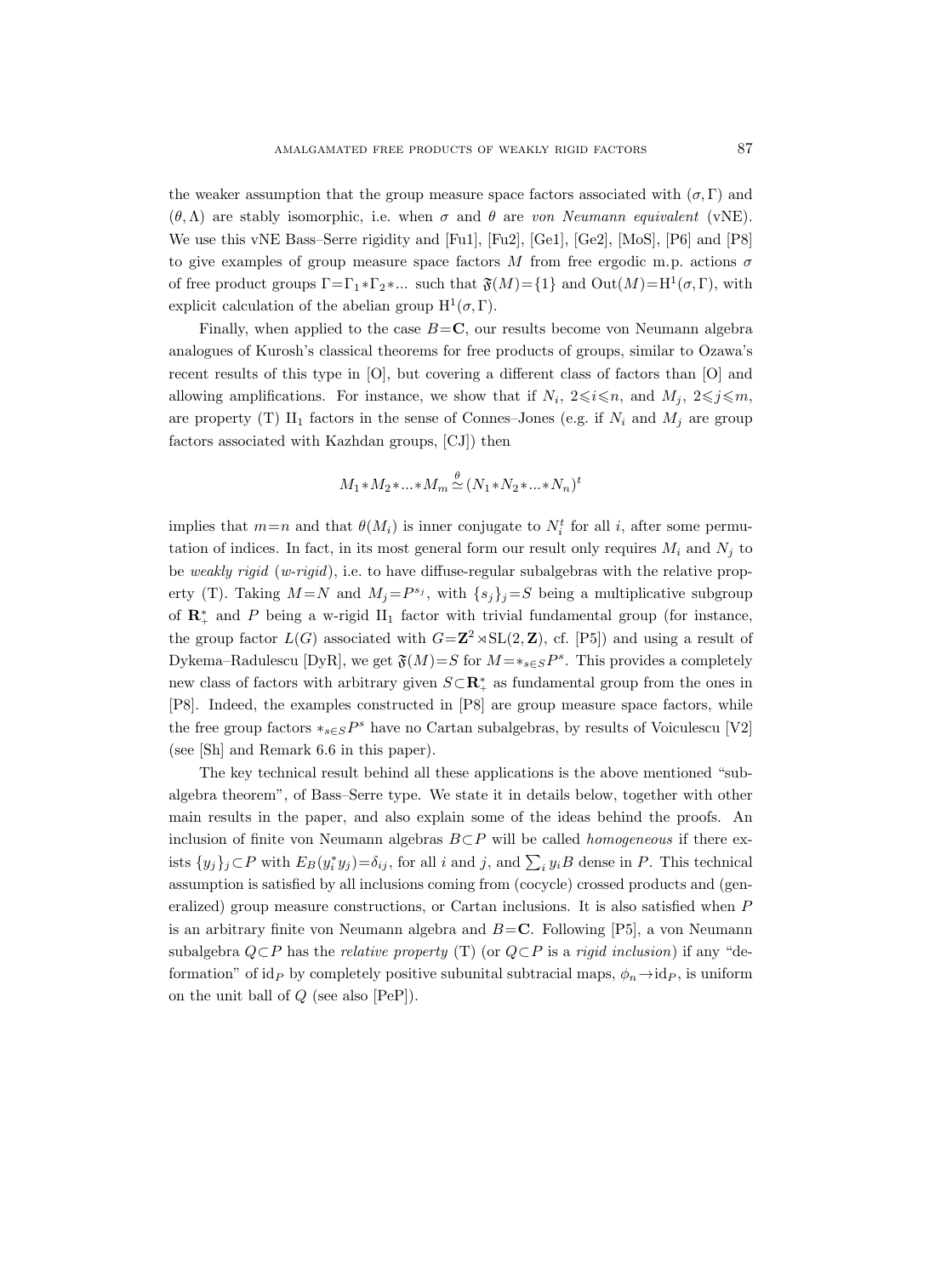THEOREM 0.1. Let  $(M_i, \tau_i)$ ,  $i=1, 2$ , be finite factors with a common von Neumann subalgebra  $B \subset M_i$ , such that  $\tau_1|_B = \tau_2|_B$  and such that  $B \subset M_i$  are homogeneous,  $i=1,2$ . Let  $Q \subset M = M_1 *_{B} M_2$  be a diffuse von Neumann subalgebra with the relative property (T) such that no corner  $qQq$  of  $Q$  can be embedded into  $B$ . Then there exists a unique  $partition \hspace{0.2cm} of \hspace{0.2cm} 1 \hspace{0.2cm} with \hspace{0.2cm} projections \hspace{0.2cm} q'_{1} \hspace{0.2cm} and \hspace{0.2cm} q'_{2} \hspace{0.2cm} in \hspace{0.2cm} the \hspace{0.2cm} commutant \hspace{0.2cm} of \hspace{0.2cm} Q \hspace{0.2cm} in \hspace{0.2cm} M \hspace{0.2cm} such \hspace{0.2cm} that$  $u_i(Qq'_i)u_i^* \subset M_i$ ,  $i=1,2$ , for some unitary elements  $u_1$  and  $u_2$  in M. Moreover, if the normalizer of Q in M generates a factor N, then there exists a unique  $i \in \{1,2\}$  such that  $uQu^* \subset M_i$  for some  $u \in \mathcal{U}(M)$ , which also satisfies  $uNu^* \subset M_i$ .

The proof of this result takes §§2–5 of the paper. It uses "deformation/rigidity" and "intertwining" techniques from [P5], [P7] and [P8]. Thus, we embed  $M = M_1 *_{B} M_2$  into the larger algebra  $\widetilde{M} = M *_{B}(B \overline{\otimes} L(\mathbf{F}_2))$ , whose aboundance of deformations is used to show that "rigid parts" of M have to concentrate on certain subspaces with "bounded word-length". This initial information is then used as a starting point in a word-reduction argument to obtain a Hilbert bimodule intertwining  $Q$  into one of the  $M_i$ 's. The homogeneity condition is needed in order to measure the "size" of letters in the  $M_i$ 's. To get a unitary element conjugating  $Q$  into  $M_i$  from this, we prove in §1 a series of results on the relative commutants and normalizers of subalgebras in AFP factors, using [P8, I, Theorem 2.1 and Corollary 2.3].

If we take  $B = C$  in Theorem 0.1 and use the fact that finite von Neumann algebras with the Haagerup property ([H], [Ch]) have no diffuse subalgebras with the relative property (T), then we get an analogue of Kurosh's isomorphism theorem for free products of groups.

THEOREM 0.2. Let  $(M_0, \tau_{M_0})$  and  $(N_0, \tau_{N_0})$  be finite von Neumann algebras with Haagerup's compact approximation property. Let  $M_i$ ,  $1 \leq i \leq m$ , and  $N_j$ ,  $1 \leq j \leq n$ , be w-rigid II<sub>1</sub> factors, where  $m, n \geq 1$  are some cardinals (finite or infinite). If  $\theta$  is an isomorphism of  $M = *_{i=0}^m M_i$  onto  $N^t$ , where  $N = *_{j=0}^n N_j$  and  $t > 0$ , then  $m = n$  and, after some permutation of indices,  $\theta(M_i)$  and  $N_i^t$  are unitarily conjugate in  $N^t$ , for all  $i \geqslant 1$ .

Ozawa's pioneering result of this type in [O] concerns free products of group factors  $M_i = L(\Gamma_i)$  and  $N_i = L(\Lambda_i)$  with each  $\Gamma_i$  and  $\Lambda_i$  being a product of two or more infinite conjugacy class (ICC) groups, either word hyperbolic (at least one of them) or amenable, typical examples being the groups  $\mathbf{F}_{n_i}\times S_{\infty}$ , not covered by Theorem 0.2 above. In turn, our typical  $M_i$  and  $N_i$  are factors from property (T) (more generally w-rigid) groups.

Letting  $M_i = N_i$  for all i and  $m < \infty$  in Theorem 0.2, it follows that if  $\mathfrak{F}(M_i) = \{1\}$  for some  $1 \leq i \leq m$  (for example if  $M_i = L(\mathbf{Z}^2 \rtimes \mathbf{F}_k)$ , with  $2 \leq k \leq \infty$ , cf. [P5]), then  $\mathfrak{F}(M) = \{1\}$ . Moreover, taking  $m=\infty$  in Theorem 0.2 and using the "compression formula" for free products of infinitely many  $II_1$  factors  $(*_iM_i)^t \simeq *_iM_i^t$  in [DyR], we can include specific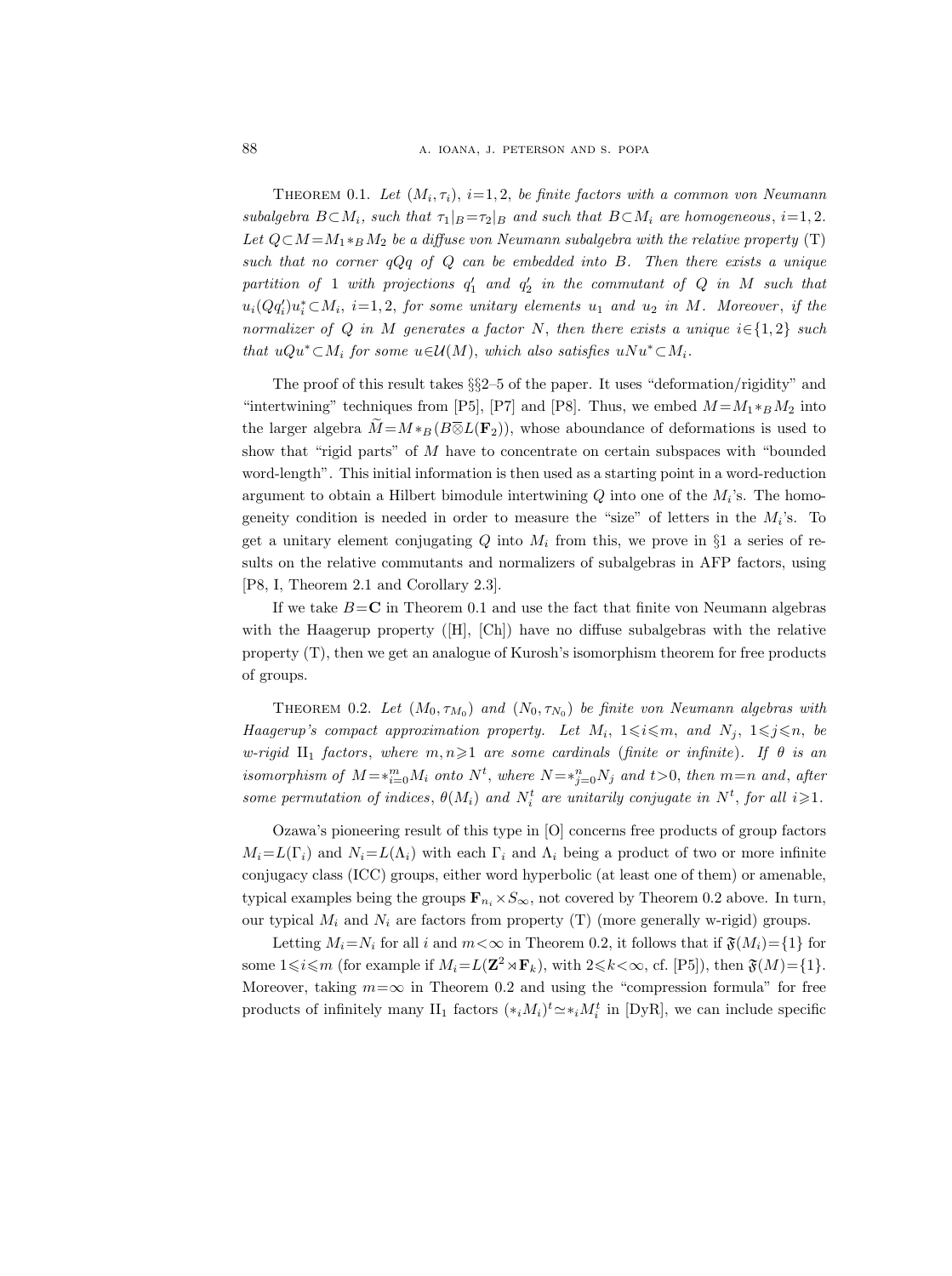numbers into the fundamental group. Thus we get the following result.

COROLLARY 0.3. (1) Let  $m \in \mathbb{N}$  and let  $M_1, ..., M_m$  be w-rigid  $\text{II}_1$  factors. Let  $(M_0, \tau_{M_0})$  be a finite von Neuman algebra with Haagerup's compact approximation property. If one of the factors  $M_i$ ,  $1 \leq i \leq m$ , has trivial fundamental group then so does

$$
M = M_0 * M_1 * \dots * M_m.
$$

(2) If  $S \subset \mathbb{R}^*_+$  is an arbitrary infinite (possibly uncountable) subgroup and P is a w-rigid  $\text{II}_1$  factor with trivial fundamental group (e.g.  $P = L(\mathbf{Z}^2 \rtimes \text{SL}(2,\mathbf{Z}))),$  then the  $\text{II}_1$  $factor *_{s \in S} P^s$  has fundamental group equal to S.

Since a group measure space factor  $M = L^{\infty}(X, \mu) \rtimes_{\sigma} (\Gamma_1 * \Gamma_2)$  associated with a free ergodic m.p. action  $(\sigma, \Gamma_1 * \Gamma_2)$  on a probability space  $(X, \mu)$  can alternatively be viewed as an AFP factor  $M = M_1 *_{A} M_2$ , where  $A = L^{\infty}(X, \mu)$  and  $M_i = A \rtimes_{\sigma|_{\Gamma_i}} \Gamma_i$ , Theorem 0.1 allows us to obtain Bass–Serre type vNE and OE rigidity results for actions of free products of groups, as follows.

THEOREM 0.4. (vNE Bass–Serre rigidity) Let  $\Gamma_0$  and  $\Lambda_0$  be groups with the Haagerup property and let  $\Gamma_i$ ,  $1 \leq i \leq n \leq \infty$ , and  $\Lambda_j$ ,  $1 \leq j \leq m \leq \infty$ , be ICC groups having normal non-virtually abelian subgroups with the relative property (T). Assume that either  $\Gamma_0$ is infinite or  $n\geqslant 2$ . Let  $\sigma$  (resp.  $\theta$ ) be a free ergodic m.p. action of  $\Gamma = \Gamma_0 * \Gamma_1 * ...$ (resp.  $\Lambda = \Lambda_0 * \Lambda_1 * ...$ ) on the probability space  $(X, \mu)$  (resp.  $(Y, \nu)$ ) such that  $\sigma_i = \sigma|_{\Gamma_i}$ (resp.  $\theta_i = \theta|_{\Lambda_i}$ ) is ergodic for all  $i \geqslant 1$ . Denote by  $M = L^{\infty}(X, \mu) \rtimes_{\sigma} \Gamma$ ,  $N = L^{\infty}(Y, \nu) \rtimes_{\theta} \Lambda$ ,  $M_i = L^{\infty}(X, \mu) \rtimes_{\sigma_i} \Gamma_i \subset M$  and  $N_j = L^{\infty}(Y, \nu) \rtimes_{\theta_i} \Lambda_j \subset N$  the corresponding group measure space factors. If  $\alpha: M \simeq N^t$  is an isomorphism, for some  $t > 0$ , then  $m = n$  and there is a permutation  $\pi$  of indices  $i \geqslant 1$  and unitary elements  $u_i \in N^t$  such that, for all  $i \geqslant 1$ ,

$$
\mathrm{Ad}(u_i)(\alpha(M_i)) = N_{\pi(i)}^t \quad \text{and} \quad \mathrm{Ad}(u_i)(\alpha(L^{\infty}(X,\mu))) = (L^{\infty}(Y,\nu))^t.
$$

In particular,  $\mathcal{R}_{\sigma} \simeq \mathcal{R}_{\theta}^{t}$  and  $\mathcal{R}_{\sigma_i} \simeq \mathcal{R}_{\theta_{\pi(i)}}^{t}$  for all  $i \geqslant 1$ .

In particular, taking the isomorphism  $\alpha$  between the group measure space factors in Theorem 0.4 to come from an orbit equivalence of the actions, one gets the following result.

COROLLARY 0.5. (OE Bass–Serre rigidity) Let  $\Gamma_i$ ,  $1 \leq i \leq n \leq \infty$ ,  $\Lambda_j$ ,  $1 \leq j \leq m \leq \infty$ , σ and θ be as in Theorem 0.4. If  $\mathcal{R}_{\sigma,\Gamma} \simeq \mathcal{R}_{\theta,\Lambda}^t$ , then  $n=m$  and there exists a permutation  $\pi$  of the set of indices  $i \geqslant 1$  such that  $\mathcal{R}_{\sigma_i,\Gamma_i} \simeq \mathcal{R}_{\theta_{\pi(i)},\Lambda_{\pi(i)}}^t$  for all  $i \geqslant 1$ .

Like in [P8, II], the terminology "vNE rigidity" is used here in a broad sense, in the same spirit the terminology "OE rigidity" is being used in orbit equivalence ergodic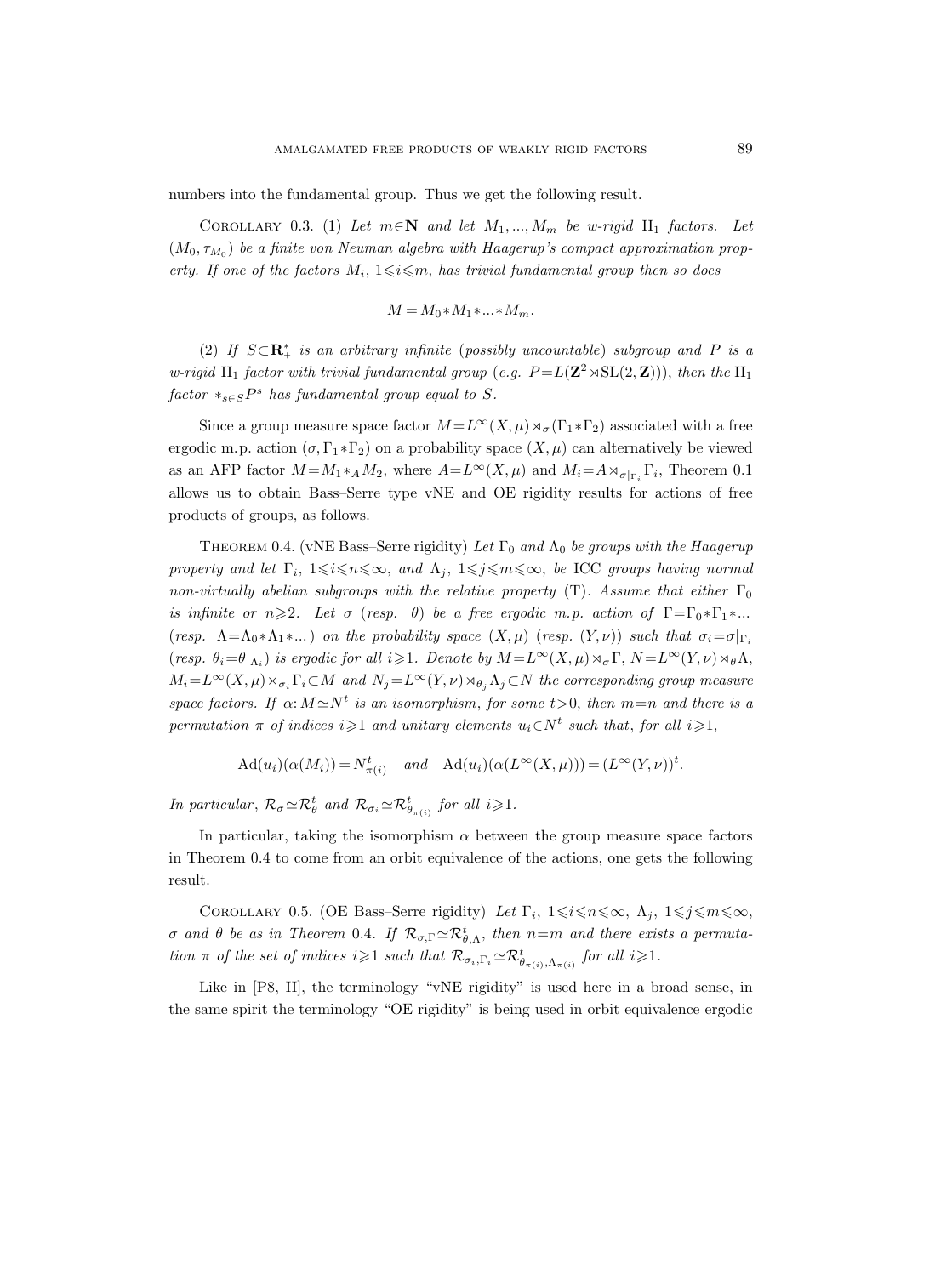theory ([Fu1], [MoS], [S], [Z]). It can designate results which from an isomorphism of group measure space factors derives orbit equivalence of the actions involved ("vNE/OE rigidity", like [P5, Theorem 6.2]), or even conjugacy of the actions ("vNE strong rigidity", e.g. [P8, II, Theorem 7.1]). Theorem 0.4 brings out a new type of vNE rigidity, which we have labeled "Bass–Serre" because of its analogy to group theory results. It is a "vNE/OE"-type result but stronger, as it derives not only the orbit equivalence of the "main actions"  $(\sigma, \Gamma)$  and  $(\theta, \Lambda)$ , but also the componentwise orbit equivalence of their restrictions  $(\sigma_i, \Gamma_i)$  and  $(\theta_i, \Lambda_i)$ .

The "vNE Bass–Serre rigidity" can be used in combination with OE rigidity results in orbit equivalence ergodic theory to get more insight on the group measure space factors involved. Thus, taking  $\Gamma_0 = \Lambda_0 = \{1\}$  and  $2 \leq n, m < \infty$  in Theorem 0.4, by Gaboriau's results in [G1] it follows that the  $\ell^2$ -Betti numbers of  $\Gamma_i$  and  $\Lambda_i$  must satisfy

$$
\beta_k^{(2)}(\Gamma_i) = \frac{\beta_k^{(2)}(\Lambda_i)}{t},
$$

for all  $1 \leq i \leq n=m$ , and

$$
\sum_{i=1}^n\beta_1^{(2)}(\Gamma_i)+(n-1)=\frac{1}{t}\bigg(\sum_{i=1}^n\beta_1^{(2)}(\Lambda_i)+(n-1)\bigg),
$$

forcing t=1. Also, if we take  $\Gamma = \Gamma_0 * \Gamma_1 * ...$  and  $\sigma$  as in Theorem 0.4, and add the conditions  $Out(\mathcal{R}_{\sigma_1}) = \{1\}$  and  $(\sigma_1, \Gamma_1)$  not OE to  $(\sigma_i, \Gamma_i)$ , for all  $i \neq 1$ , then  $Out(\mathcal{R}_{\sigma}) = \{1\}$ and  $Out(M)=H^1(\sigma,\Gamma)$ . Examples of actions  $(\sigma_1,\Gamma_1)$  with the associated orbit equivalence relation  $\mathcal{R}_{\sigma_1,\Gamma_1}$  having trivial outer automorphism group are constructed in [Ge2], [Fu2] and [MoS], and we construct some more, using the Monod–Shalom rigidity theorem [MoS]. The group  $H^1(\sigma, \Gamma)$  can in turn be calculated by using [P6], thus getting explicit computations of  $Out(M)$  for the group measure space factors M. The fact that one can choose the action  $(\sigma, \Gamma)$  to be free yet have restrictions  $\sigma|_{\Gamma_i}$  isomorphic to specific  $\Gamma_i$ -actions, for all i, is a consequence of [Tö], but we include a proof for the reader's convenience (see §7.3 and §A.1).

Theorem 0.1 is in fact used to obtain another (genuine) "vNE/OE rigidity" result in this paper, for free ergodic m.p. actions  $(\sigma, \Gamma)$  with  $\Gamma$  being a free product of infinite groups,  $\Gamma = \Gamma_0 * \Gamma_1$ , and  $\sigma$  satisfying the relative property (T) of [P5, Definition 5.10], i.e. such that  $L^{\infty}(X,\mu) \subset L^{\infty}(X,\mu) \rtimes_{\sigma} \Gamma$  is a rigid inclusion. This way we recover the uniqueness of the HT Cartan subalgebra (as defined in [P5, §6.1]) in the group-factors  $L(\mathbf{Z}^2 \rtimes \mathbf{F}_n)$  and their amplifications, one of the main results in [P5].

Similarly, we obtain rigidity results for crossed product factors  $M = R \rtimes_{\sigma} (\Gamma_0 * \Gamma_1)$ corresponding to actions  $(\sigma, \Gamma_0 * \Gamma_1)$  on the hyperfinite II<sub>1</sub> factor R, by regarding M as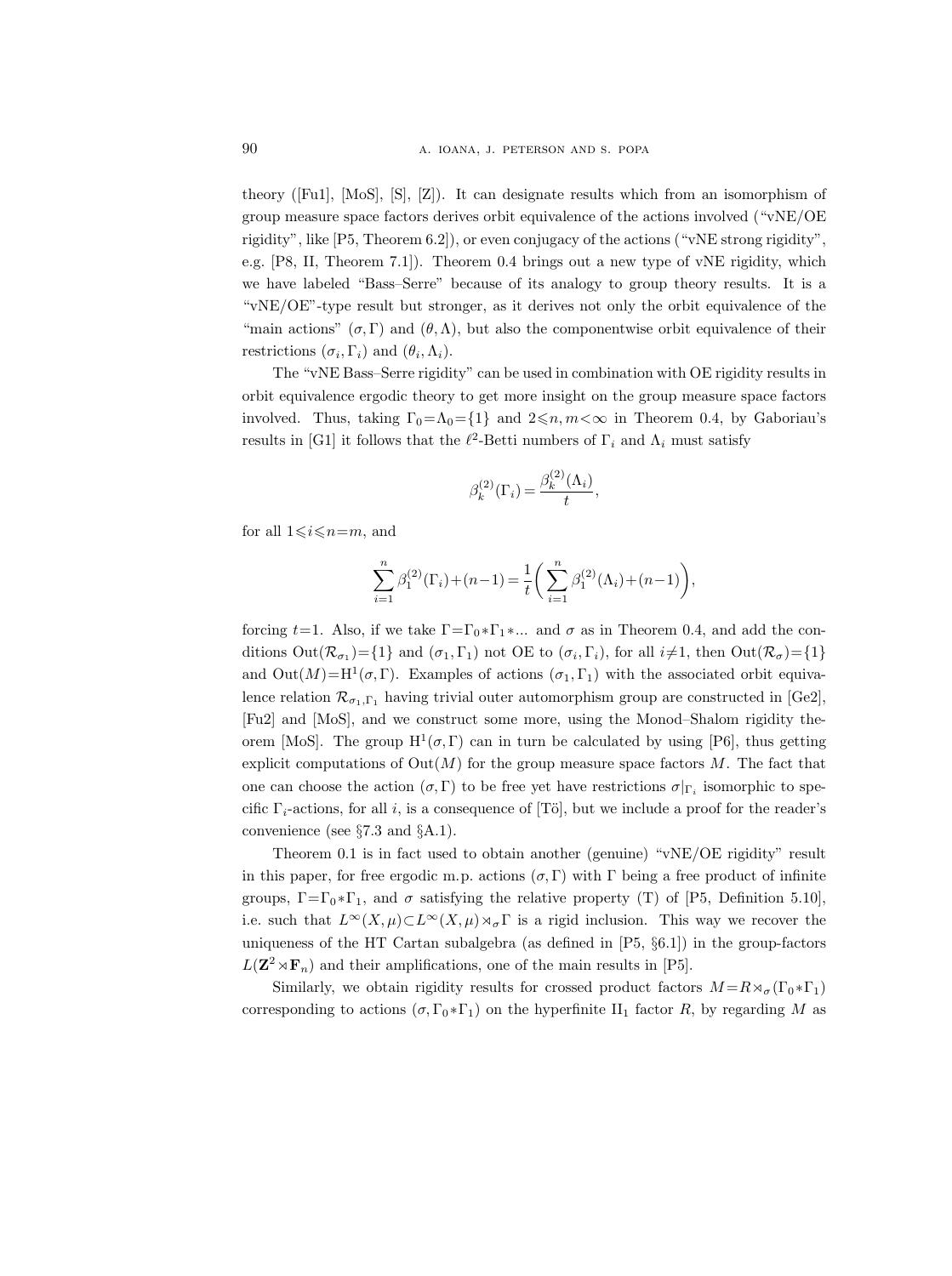an AFP factor  $M = (R \rtimes \Gamma_0) *_{R} (R \rtimes \Gamma_1)$ . In fact, in this case we can control even better the groups of symmetries  $\mathfrak{F}(M)$  and  $\mathrm{Out}(M)$ , with complete calculations. To state this result, let  $f_{R}$  denote the class of actions  $(\sigma, \Gamma_0 * \Gamma_1)$  of free product groups  $\Gamma_0 * \Gamma_1$  on the hyperfinite factor R, satisfying the properties: (a)  $\Gamma_0$  is free and indecomposable; (b)  $\Gamma_1$ is w-rigid (which is true, e.g., if  $\Gamma_1$  is an infinite Kazhdan group); (c)  $R \subset R \rtimes_{\sigma} \Gamma_0$  is a rigid inclusion; (d)  $\sigma|_{\Gamma_1}$  is a non-commutative Bernoulli  $\Gamma_1$ -action, i.e. R can be represented in the form  $R = \overline{\bigotimes}_{g \in \Gamma_1} (M_{n \times n}(\mathbf{C}), \text{tr})_g, n \geqslant 2$ , with  $\sigma|_{\Gamma_1}$  acting on it by left Bernoulli shifts; (e)  $\sigma|_{\Gamma_1}$  is freely independent with respect to the normalizer  $\mathcal{N}_0$  of  $\sigma(\Gamma_0)$  in  $Out(R)$ .

To show that such actions exist, we first prove that for any two countable sets of automorphisms  $S_1$  and  $S_2$  of R, there exist  $\theta \in \text{Aut}(R)$  such that  $S_1$  and  $\theta S_2 \theta^{-1}$  are "freely independent" (see §8.2 and §A.2). Combining this with results from [Bu], [Ch], [Fe], [NPSa], [P5] and [Va], we deduce that for many arithmetic groups  $\Gamma_0$  (in particular for  $\Gamma_0=\mathrm{SL}(n,\mathbf{Z})$ , for all  $n\geqslant 2$ ) and any w-rigid group  $\Gamma_1$ , there exist actions  $(\sigma,\Gamma_0*\Gamma_1)$ on R in the class  $f_{R}$ . Using Theorem 0.1, properties (a)–(e) above and [P7], we get the following results.

THEOREM 0.6. For any  $\Gamma_0 = SL(n_0, \mathbb{Z})$ ,  $n_0 \geq 2$ , and any w-rigid group  $\Gamma_1$  there exist actions  $\sigma$  of  $\Gamma_0 * \Gamma_1$  on R in the class  $fT_R$ . If  $(\sigma, \Gamma_0 * \Gamma_1)$  is an  $fT_R$  action and we let  $M = R \rtimes_{\sigma} (\Gamma_0 * \Gamma_1), \text{ then } \mathfrak{F}(M) = \{1\} \text{ and } \text{Out}(M) = \text{Char}(\Gamma_0) \times \text{Char}(\Gamma_1).$ 

THEOREM 0.7. Given any compact abelian group  $K$ , there exist separable  $II_1$  factors M with  $\mathfrak{F}(M)=\{1\}$  and  $Out(M)=K$ . For instance, if  $(\sigma, \Gamma_0 * \Gamma_1)$  is an  $fT_R$  action and  $M = R \rtimes_{\sigma} (\Gamma_0 * \Gamma_1)$  is the associated crossed product factor, with  $\Gamma_0 = SL(n, \mathbf{Z})$  and  $\Gamma_1=\text{SL}(m,\mathbf{Z})\times\widehat{K}$  for some  $n, m\geqslant 3$ , then  $\mathfrak{F}(M)=\{1\}$  and  $\text{Out}(M)=K$ . Moreover, denoting by  $M^{\infty} = M \overline{\otimes} \mathcal{B}(\ell^2 \mathbf{N})$  the associated  $\Pi_{\infty}$  factor, we have  $Out(M^{\infty}) = K$ .

The study of outer automorphisms of type-II von Neumann factors was at the core of Connes decomposition theory for factors of type III and his classification of amenable factors, in the early 70s  $\lbrack \text{C1} \rbrack$ ,  $\lbrack \text{C3} \rbrack$ . Two subsequent seminal papers  $\lbrack \text{C2} \rbrack$ ,  $\lbrack \text{C4} \rbrack$  gave the first indications that the outer symmetry groups  $Out(M)$  and  $\mathfrak{F}(M)$  can reflect rigidity properties of non-amenable factors. In particular, it was shown in [C4] that  $\mathfrak{F}(M)$  and  $\mathrm{Out}(M)$  are countable for group factors associated with ICC groups with the property (T). The recent rigidity results in [P5], [P8] and [P9] provide explicit calculations of  $\mathfrak{F}(M)$  for large families of group measure space factors M, and reduce the calculation of  $Out(M)$  to the computation of the commutants of the corresponding group actions. However, such commutants are difficult to compute, being left as an open problem even in the case of Bernoulli actions (see [P8, II]). The calculation of  $Out(M)$  that we obtain in this paper for crossed product factors arising from actions of free products of w-rigid groups on the probability space and on the hyperfinite factor thus give the first such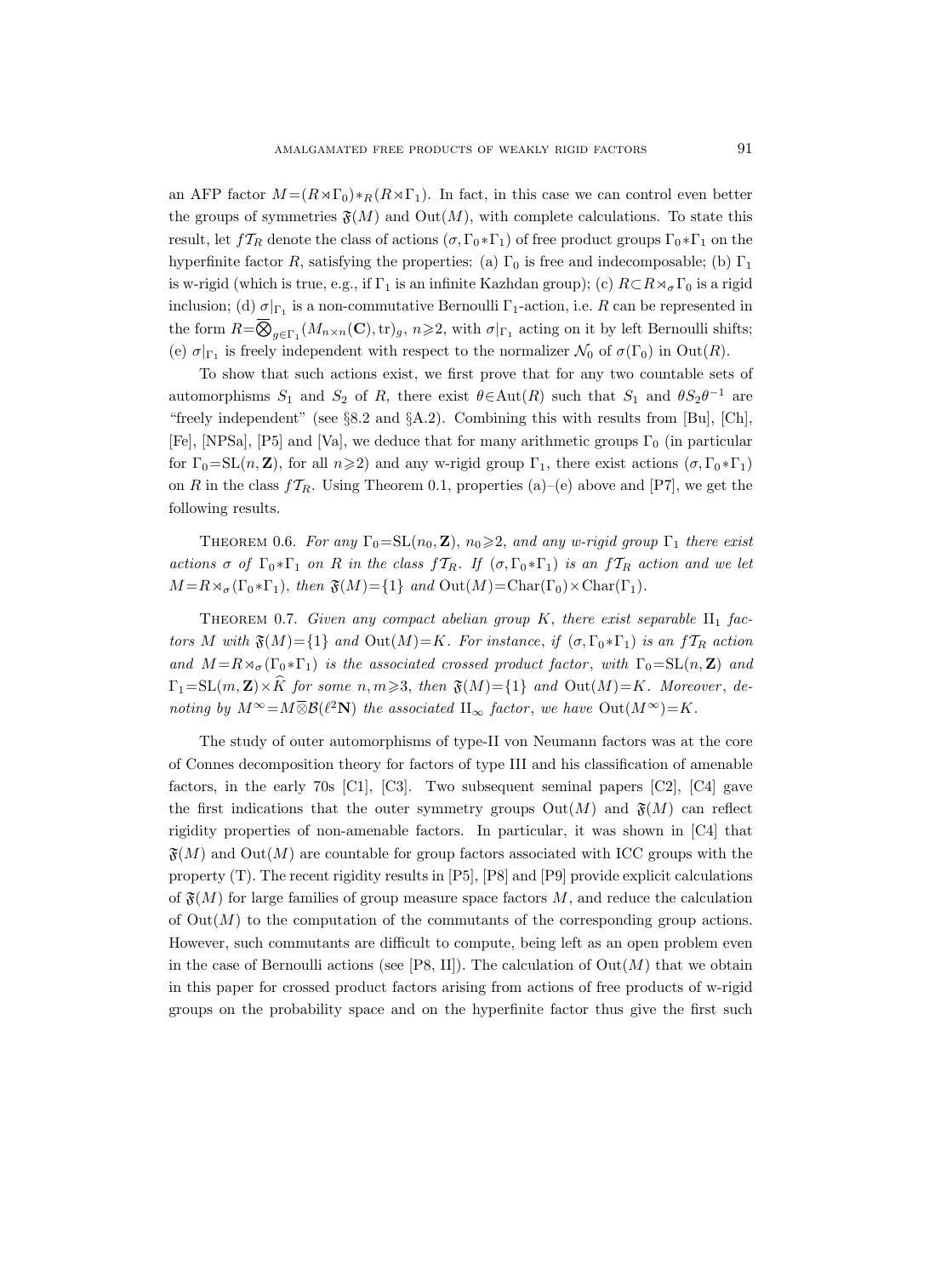explicit computations.

This work initiated while the authors were visiting the Laboratoire d'Algébres d'Opérateurs at the Institut de Mathémathiques of the University Paris 7 during the Fall of 2004. It is a pleasure for us to thank the CNRS and the members of the Lab for their support and kind hospitality. We are very grateful to Damien Gaboriau for illuminating discussions and comments on our work and Bass–Serre theory. We thank Dima Shlyakhtenko for kindly pointing out to us Remark 6.6.

## 1. Conjugating subalgebras in AFP factors

# 1.1. AFP algebras

Let  $(M_1, \tau_1)$  and  $(M_2, \tau_2)$  be finite von Neumann algebras with a common von Neumann subalgebra  $B \subset M_i$ ,  $i=1,2$ , such that  $\tau_1|_B = \tau_2|_B$ . We denote by  $(M_1 *_B M_2, \tau_1 *_\tau_2)$ the finite von Neumann algebra free product with amalgamation (AFP) of  $(M_1, \tau_1; B)$ and  $(M_2, \tau_2; B)$ , as defined in [V1] and [P2, pp. 384–385]. Thus,  $M_1 *_B M_2$  has a dense ∗-subalgebra

$$
B \oplus \bigoplus_{n \geq 1} \bigoplus_{\substack{i_j \in \{1,2\} \\ i_1 \neq i_2 \neq i_3 \neq \ldots \neq i_n}} sp(M_{i_1} \ominus B)(M_{i_2} \ominus B) \ldots (M_{i_n} \ominus B)
$$
(1.1)

with the trace  $\tau = \tau_1 * \tau_2$  defined on *reduced words* by  $\tau(x) = \tau_1(x) = \tau_2(x)$  for  $x \in B$ , and  $\tau(x)=0$  for  $x=x_{i_1}x_{i_2}...x_{i_n}$ , with  $x_{i_k} \in M_{i_k} \ominus B$ ,  $i_k \in \{1,2\}$ ,  $i_1 \neq i_2 \neq i_3 \neq ... \neq i_n$ . Thus, the vector subspaces B and  $sp(M_{i_1} \ominus B)(M_{i_2} \ominus B) \dots (M_{i_n} \ominus B) \subset M$  in the above sum are all mutually orthogonal with respect to the scalar product given by the trace  $\tau$ . Also, their closure in  $L^2(M, \tau)$  gives mutually orthogonal Hilbert B-bimodules,

$$
L^2((M_{i_1}\ominus B)(M_{i_2}\ominus B)\dots(M_{i_n}\ominus B))\simeq \mathcal{H}^0_{i_1}\otimes_B\mathcal{H}^0_{i_2}\otimes_B\dots\otimes_B\mathcal{H}^0_{i_n},
$$

summing up to  $L^2(M, \tau)$ , where  $\mathcal{H}_i^0 = L^2(M_i) \ominus L^2(B)$ .

#### 1.2. Controlling intertwiners and relative commutants

In this subsection we prove a very useful "dichotomy-type" result for subalgebras Q of AFP factors  $M = M_1 *_{B} M_2$ . It shows that if Q sits in one of the factors, say  $M_1$ , then it can either be conjugated into the "core"  $B$  of the AFP algebra  $M$ , or else all its normalizers lie in  $M_1$ , and even all "intertwining" Hilbert  $Q$ - $M_1$  bimodules  $\mathcal{H} \subset L^2(M)$ with  $\dim(\mathcal{H}_{M_1})<\infty$  must be entirely contained in  $L^2(M_1)!$  Also, in this second case, any bimodule intertwining  $Q$  into the other factor,  $M_2$ , vanishes.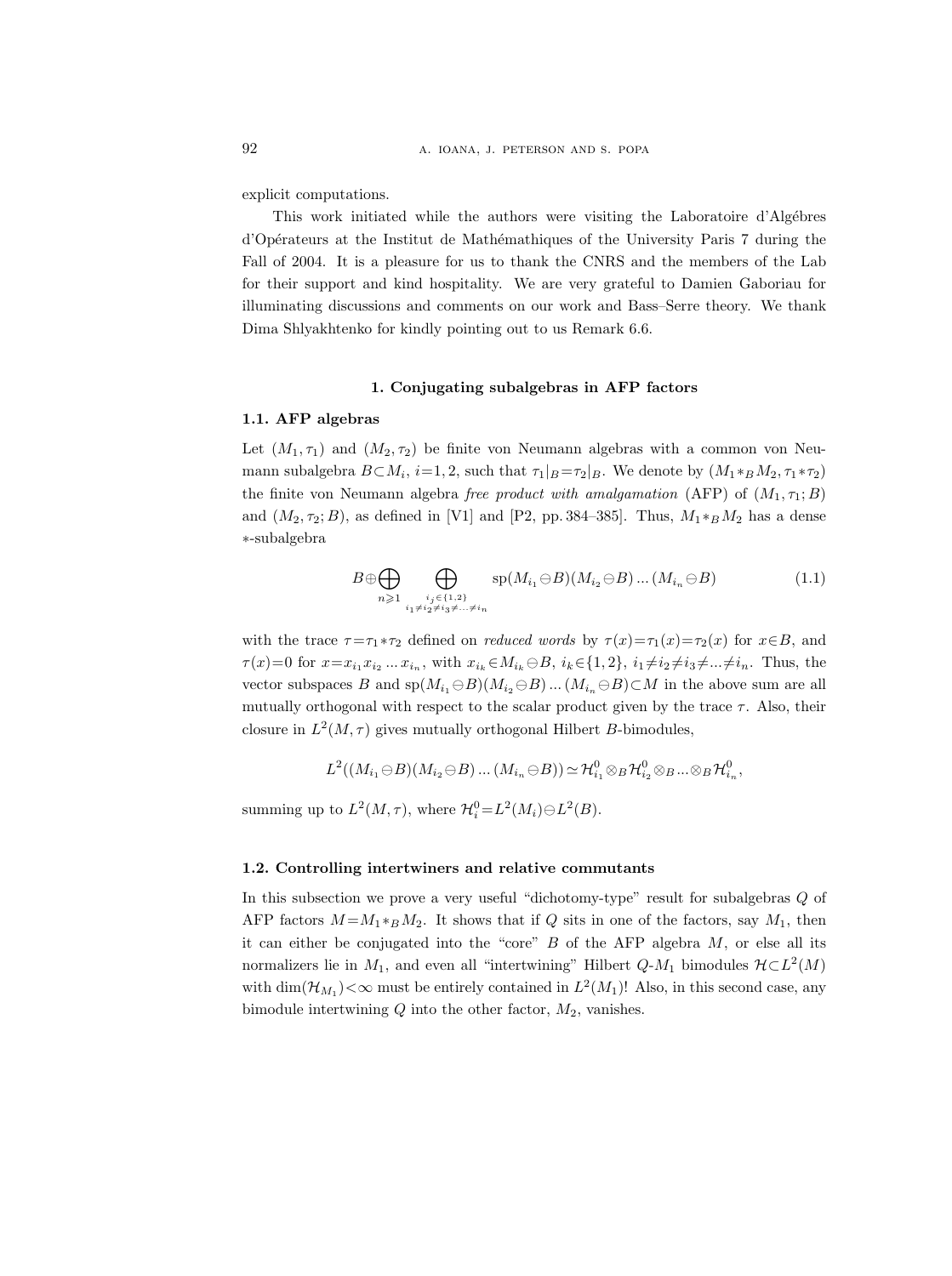The first results of this type was obtained in [P1], in the case of "plain" free product factors,  $M = M_1 * M_2$ . The next theorem provides a sharp generalization of these results. The proof uses the basic "intertwining criteria" [P8, I, Theorem 2.1 and Corollary 2.3], following arguments similar to [P8, I, Theorem 3.1].

THEOREM 1.1. Let  $(M_1, \tau_1)$  and  $(M_2, \tau_2)$  be finite von Neumann algebras and B be a common von Neumann subalgebra such that  $\tau_1|_{B} = \tau_2|_{B}$ . Let  $M = M_1 *_B M_2$ ,  $0 \neq q \in \mathcal{P}(M_1)$ and let  $Q\subset qM_1q$  be a von Neumann subalgebra. Assume that no corner of Q can be embedded into B inside M<sub>1</sub>, i.e.  $Q' \cap q \langle M_1, B \rangle q$  contains no non-zero finite projections. If  $0 \neq \xi \in L^2(qM)$  satisfies

$$
Q\xi \subset L^2\bigg(\sum_{i=1}^n \xi_i M_k\bigg)
$$

for some  $k \in \{1,2\}$  and some  $\xi_1, ..., \xi_n \in L^2(M)$ , then  $k=1$  and  $\xi \in L^2(M_1)$ . In particular,  $Q' \cap qMq \subset M_1$ , the normalizer  $\mathcal{N}_{qMq}(Q)$  of Q in qMq is contained in qM<sub>1</sub>q, and if  $x \in M$  satisfies  $Qx \subset xM_2$  then  $x=0$ .

*Proof.* Let p denote the orthogonal projection of  $L^2(M)$  onto the Hilbert subspace

$$
\overline{Q\xi M_k}^{\|\cdot\|_2} \subset L^2(M).
$$

Note that  $p \in Q' \cap q \langle M, e_{M_k} \rangle q$  and  $0 \neq \text{Tr}(p) < \infty$ , where  $\text{Tr} = \text{Tr}_{\langle M, e_{M_k} \rangle}$  denotes the canonical trace on  $\langle M, e_{M_k} \rangle$ . To prove that  $k=1$  and  $\xi \in M_k$  it is sufficient to show that  $p \leq e_{M_k}$ , or equivalently that  $(1-e_{M_k})p(1-e_{M_k})=0$ . Indeed, because then  $Q\xi M_k\subset L^2(M_k)$ , so in particular  $\xi \in L^2(M_k)$  and  $u\xi \in L^2(M_k)$  for all  $u \in \mathcal{U}(Q)$ . But since no corner of Q can be embedded into B inside  $M_1$ , by [P8, I, Corollary 2.3], it follows that for any  $\varepsilon > 0$ there exists  $u \in \mathcal{U}(Q)$  such that  $||E_B(u)||_2 \leq \varepsilon$ . Thus, if  $k=2$ , then  $\xi, u\xi \in L^2(M_2)$  so that  $u\xi = E_{M_2}(u\xi) = E_B(u)\xi$ , and by the Cauchy–Schwarz inequality we have

$$
\|\xi\|_1 = \|u\xi\|_1 = \|E_B(u)\xi\|_1 \le \|E_B(u)\|_2 \|\xi\|_2 \le \varepsilon \|\xi\|_2.
$$

Since  $\varepsilon > 0$  was arbitrary, this shows that  $\xi = 0$ . Thus, the only possibility is that  $k=1$ , i.e.  $\xi \in L^2(M_1)$ .

By taking spectral projections, to show that  $(1-e_{M_k})p(1-e_{M_k})=0$  it is in fact sufficient to show that if  $f \in Q' \cap \langle M, e_{M_k} \rangle$  is a projection such that  $0 \neq \text{Tr}(f) < \infty$  and  $f \leq 1-e_{M_k}$ , then  $f=0$ . To this end, we will show that  $||f||_{2,\text{Tr}}$  is arbitrarily small.

Thus, let  $\eta_0=1, \eta_1, ..., \eta_n, ... \subset M$  be an orthonormal basis of M over  $M_k$ , i.e.

$$
E_{M_k}(\eta_i^*\eta_j)=\delta_{ij}p_j\in\mathcal{P}(M_k)
$$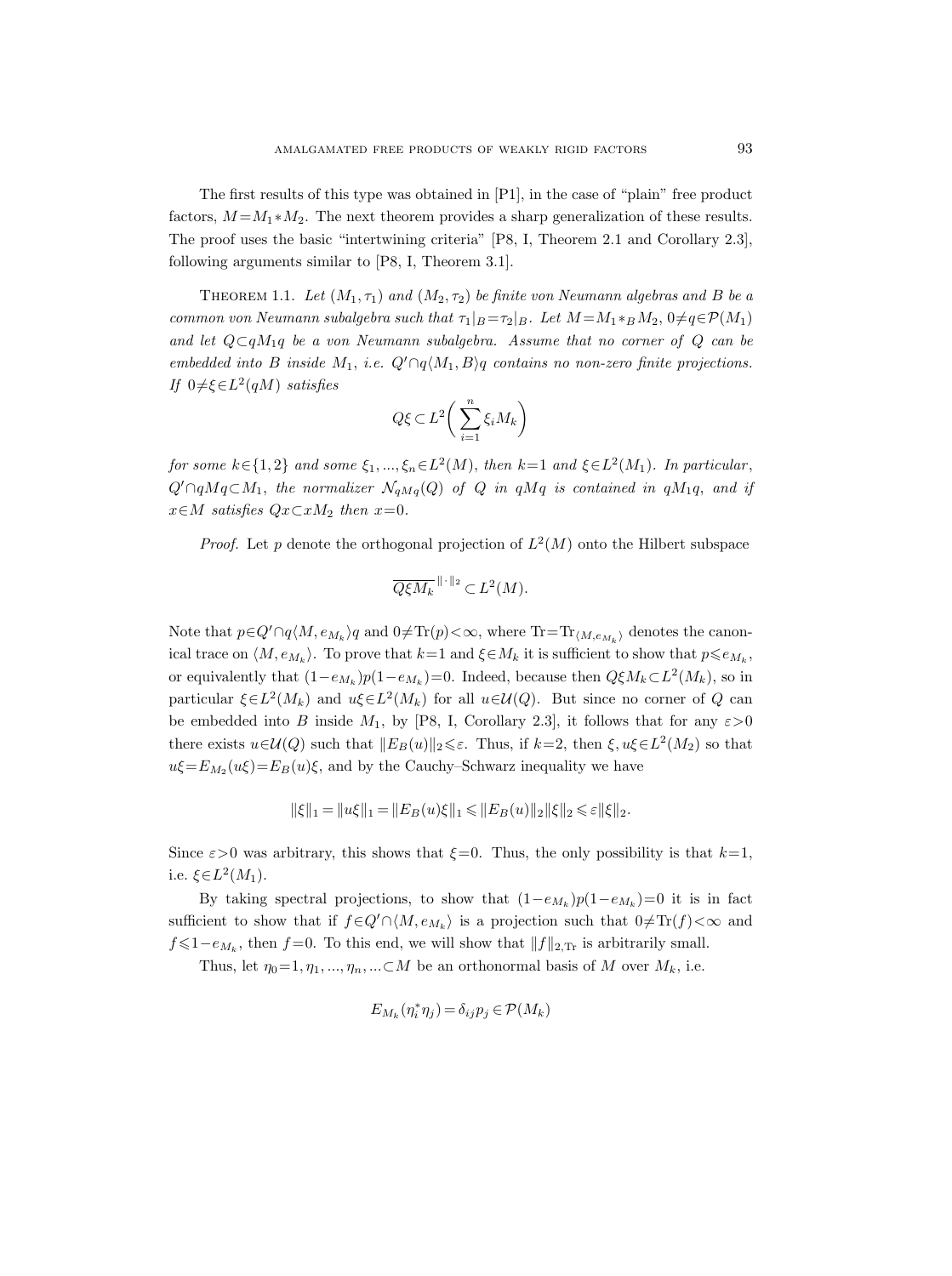and  $\|\eta\| < \infty$ , for all i and j. If we let  $f_n = \sum_{i=1}^n \eta_i e_{M_k} \eta_i^*$  then, as f has finite trace and  $f \leq 1 - e_{M_k} = \sum_{i=1}^{\infty} \eta_i e_{M_k} \eta_i^*$ , there exists  $n \in \mathbb{N}$  such that  $||f_n f - f||_{2,\text{Tr}} < \varepsilon ||f||_{2,\text{Tr}}$ . Thus, if  $u \in \mathcal{U}(Q)$ , then

$$
\text{Tr}(f_nuf_nu^*) \geq \text{Tr}(ff_nfuf_nu^*) - |\text{Tr}(ff_n(1-f)uf_nu^*)| - |\text{Tr}((1-f)f_nuf_nu^*)|.
$$
 (1.2)

Using that  $f_n f$  is  $\varepsilon$ -close to f in the norm  $\|\cdot\|_{2,\text{Tr}}$  and that f commutes with  $u \in Q$ , we deduce that

$$
\text{Tr}(f f_n f u f_n u^*) = \text{Tr}(f_n f u f_n f u^*) \geq (1 - 2\varepsilon - \varepsilon^2) ||f||_{2,\text{Tr}}^2.
$$
\n(1.3)

Similarly, we have

$$
|\text{Tr}(ff_n(1-f)uf_nu^*)| + |\text{Tr}((1-f)ff_nfuf_nu^*)| \leq 2\varepsilon(1+\varepsilon)\|f\|_{2,\text{Tr}}^2.
$$
 (1.4)

Combining  $(1.2)$ – $(1.4)$ , we get

$$
\text{Tr}(f_n u f_n u^*) \geq (1 - 4\varepsilon - 3\varepsilon^2) \|f\|_{2,\text{Tr}}^2 \quad \text{for all } u \in \mathcal{U}(Q). \tag{1.5}
$$

On the other hand,

$$
\text{Tr}(f_n u f_n u^*) = \text{Tr}\bigg(\sum_{i,j=1}^n \eta_i e_{M_k} \eta_i^* u \eta_j e_{M_k} \eta_j^* u^*\bigg) = \sum_{i,j=1}^n \|E_{M_k}(\eta_i u \eta_j^*)\|_2^2. \tag{1.6}
$$

Thus, in order to prove that  $||f||_{2,\text{Tr}}$  is small, it is sufficient to prove that for all  $\eta_0, ..., \eta_n \in M \ominus M_k$  and for all  $\varepsilon > 0$ , there exists  $u \in \mathcal{U}(Q)$  such that

$$
||E_{M_k}(\eta_i u \eta_j^*)||_2 \leqslant \varepsilon \quad \text{for all } 0 \leqslant i, j \leqslant n.
$$

Furthermore, by Theorem 1.1 and Kaplansky's density theorem, it is enough to prove this in the case where the  $\eta_i$ 's are reduced words of the form  $\eta_i = \delta_i x_i$  such that one of the following holds true: (a)  $\delta_i$  is a reduced word that ends with a letter in  $M_2 \ominus B$  and  $x_i$  is either equal to 1 or contained in  $M_1 \ominus B$ ; (b)  $k=2$ ,  $\delta_i=1$  and  $x_i \in M_1 \ominus B$ . Since  $x_iux_j^* \in M_1$ , if we set  $y=x_iux_j^* - E_B(x_iux_j^*) \in M_1 \ominus B$ , then in both cases (a) and (b) the reduced word  $\delta_i y \delta_j^*$  is perpendicular to  $M_k$ . Indeed, in case (a),  $\delta_i y \delta_j^*$  lies in

$$
\dots (M_{k'}\ominus B)(M_k \ominus B)(M_{k'}\ominus B)\dots,
$$

where  $\{k, k'\} = \{1, 2\}$ , and thus it has length at least 3, so  $\delta_i y \delta_j^* \perp M_k$  by (1.1). In case (b),  $\delta_i y \delta_j^* \in M_1 \ominus B$ , so it is perpendicular to  $M_2 = M_k$ . Using  $\delta_i y \delta_j^* \perp M_k$ , we then get

$$
E_{M_k}(\eta_i u \eta_j^*) = E_{M_k}(\eta_i y \eta_j^*) + E_{M_k}(\delta_i E_B(x_i u x_j^*) \delta_j^*) = E_{M_k}(\delta_i E_B(x_i u x_j^*) \delta_j^*),
$$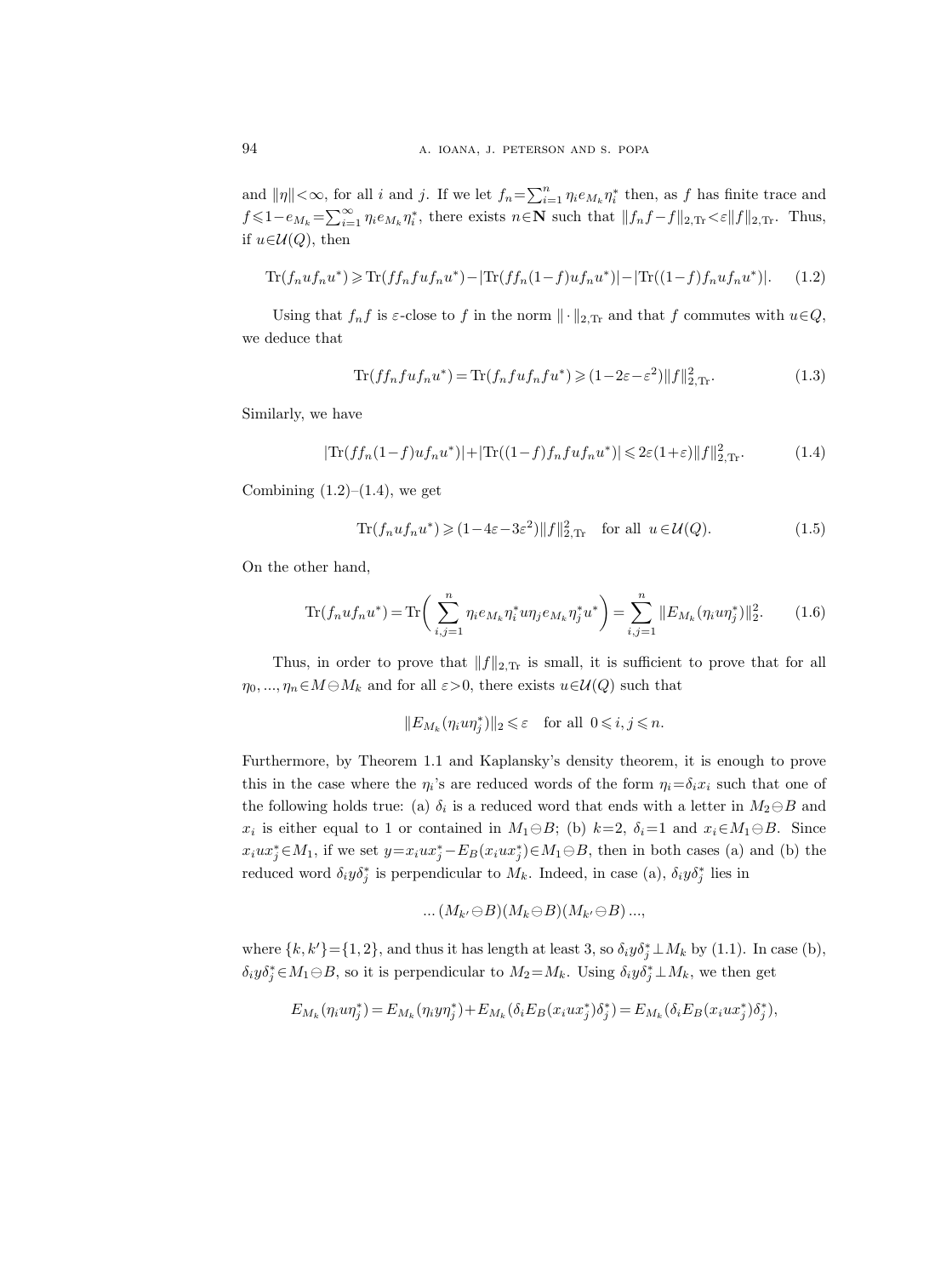implying that

$$
||E_{M_k}(\eta_i u \eta_j^*)||_2 = ||E_{M_k}(\delta_i E_B(x_i u x_j^*) \delta_j^*)||_2 \le ||\delta_i|| \, ||\delta_j|| \, ||E_B(x_i u x_j^*)||_2.
$$

But by the hypothesis and [P8, I, Corollary 2.3], for any  $\varepsilon > 0$  we can find  $u \in U(Q)$  such that

$$
||E_B(x_iux_j^*)||_2 \leq \frac{\varepsilon}{||\delta_i|| ||\delta_j||}.
$$

Note that, under the conditions of Theorem 1.1, not only the normalizer  $\mathcal{N}_{qMq}(Q)$  of  $Q$  in  $qMq$  is contained in  $M_1$ , but also the normalizer of the von Neumann algebra generated by  $\mathcal{N}_{qM q}(Q)$ , and so on. In fact, even the unitary elements  $u \in qMq$ , with the property that  $uQu^*\cap qM_1q$  is not embeddable into B, are contained in  $M_1$ . More generally, if  $Q\subset qM_1q$  is a von Neumann subalgebra such that  $Q'\cap q\langle M_1, B\rangle q$  contains no non-zero finite projections, and if we denote by  $N_1 = N(Q, M_1; B)$  the von Neumann subalgebra of  $qMq$  generated by unitary elements  $u \in qMq$  such that  $(uQu^*\cap M_1)' \cap q\langle M_1, B \rangle q$  contains no non-zero finite projections, then  $N_1 \subset M_1$ . If we then repeat this operation, taking  $N_2 = N(N_1, M_1; B)$  to be the von Neumann algebra generated by all unitary elements  $u \in qMq$  such that  $u \mathcal{N}_1 u^* \cap q\langle M_1, B \rangle q$  contains no non-zero finite projections, then  $N_2 \subset M_1$ . We can of course continue this procedure inductively until it "stops", i.e. until we reach an  $N_i$  such that  $N(N_i, M_1; B) = N_i$ . More, formally, consider the following definition.

Definition 1.2. Given  $q \in \mathcal{P}(B)$  and  $Q \subset qMq$ , we consider by (transfinite) induction the strictly increasing family of von Neumann algebras  $Q = N_0 \subset N_1 \subset ... \subset N_j \subset ... \subset N_i$ , indexed by the first  $i$  ordinals, such that:

- (a) for each  $j \lt i$ ,  $N_{j+1} = N(N_j, M_1; B)$  and  $N_j \neq N_{j+1}$ ;
- (b)  $N(N_i, M_1; B) = N_i;$
- (c) if  $j \leq i$  has no "predecessor", then  $N_j = \bigcup_{n < j} N_n$ .

We then let  $N(Q, M_1; B)=N_i$  and call it the *weak quasi-normalizer* (*wq-normalizer*) of  $Q$  in  $qMq$  relative to  $(M_1; B)$ . Note that in fact both the definitions of  $N(Q, M_1; B)$  and  $\widetilde{N}(Q, M_1; B)$  make sense for any finite von Neumann algebra  $(M, \tau)$  and von Neumann subalgebras  $B, M_1 \subset M$  and  $Q \subset qMq$ , with  $q \in \mathcal{P}(M_1)$ .

This definition is analogous to the definition of wq-normalizer of a subgroup  $H\subset G$ used in [P5], [P6], [P8]. It is easy to see that  $\widetilde{N}(Q, M_1; B)$  is the smallest von Neumann subalgebra P of  $qMq$  such that  $(uPu^* \cap qM_1q)' \cap q\langle M, e_B \rangle q$  contains non-zero finite projections for all  $u \in qMq \backslash P$ . Theorem 1.1 thus implies the following result.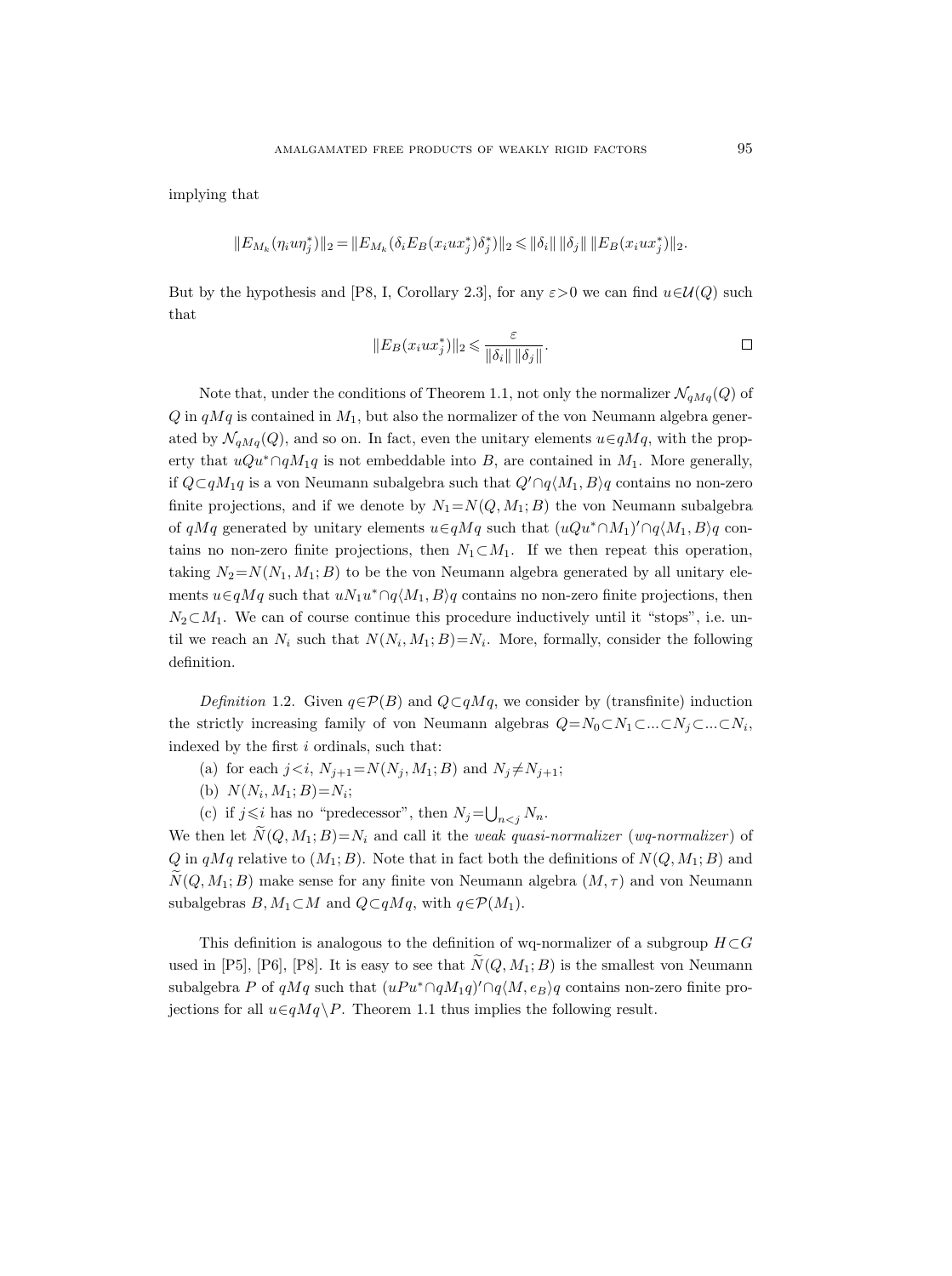COROLLARY 1.3. Let  $(M_1, \tau_1), (M_2, \tau_2), q \in B \subset M_i$ ,  $i = 1, 2$ , and  $M = M_1 *_B M_2$  be as in Theorem 1.1. Let  $Q \subset qM_1q$  be a von Neumann subalgebra such that no corner of Q can be embedded into B inside  $M_1$ , i.e.  $Q' \cap q\langle M_1, B \rangle q$  contains no non-zero finite projections. Then  $N(Q, M_1; B) \subset M_1$ .

We will make repeated use of the following application of Theorem 1.1, which shows that if one of the algebras  $M_i$  involved in an amalgamated free product  $M = M_1 *_{B} M_2$ contains a regular subalgebra  $Q$ , then  $Q$  must necessarily be contained in  $B$ , modulo inner conjugacy.

COROLLARY 1.4. Let  $(M_1, \tau_1), (M_2, \tau_2)$  and  $B \subset M_i$ , i=1,2, be as in Theorem 1.1, and let  $M = M_1 *_{B} M_2$ . Let  $Q \subset qM_1q$  be a von Neumann subalgebra, for some  $q \in \mathcal{P}(B)$ with  $qBq \neq qM_2q$ . Assume that Q is regular in  $qMq$ . Then one can embed a corner of Q into B inside M<sub>1</sub>, i.e.  $Q' \cap q\langle M_1, e_B \rangle q$  contains non-zero finite-trace projections.

*Proof.* If  $Q' \cap q\langle M_1, e_B \rangle q$  contains no non-zero finite-trace projection then, by Theorem 1.1, the normalizer  $\mathcal{N}_M(Q)$  of Q in  $qMq$  is contained in  $M_1$ . Since  $\mathcal{N}_M(Q)''=qMq$ , this implies that  $qMq=qM_1q$ , thus  $qM_2q=qBq$ , a contradiction.  $\Box$ 

#### 1.3. Locating subalgebras by means of normalizers

In this and the next subsections we prove that if a subalgebra of  $M = M_1 *_{B} M_2$  is normalized by "many" unitary elements in  $M_1$ , then it must necessarily be contained in  $M_1$ . This technical result will in fact not be needed until §7, where it plays a key role in the proof of the Bass–Serre type Theorem 7.7. The proof uses the intertwining criteria in [P8] and a careful asymptotic analysis of elements written in the AFP expansion (1.1). We first prove the result assuming that the subalgebra we want to "locate" is unitarily conjugate to a subalgebra of  $B$ . This assumption will be shown to be redundant in  $\S 1.4$ , in the case when  $B = A$  is Cartan in M.

PROPOSITION 1.5. Let  $\Lambda_1$  and  $\Lambda_2$  be discrete groups and  $\sigma: \Lambda \to \text{Aut}(B, \tau)$  be an action of  $\Lambda = \Lambda_1 * \Lambda_2$  on the finite von Neumann algebra  $(B, \tau)$ . Let

$$
M=B\rtimes_\sigma\Lambda=M_1*_BM_2,
$$

where  $M_i = B \rtimes_{\sigma|_{\Lambda_i}} \Lambda_i$ ,  $i = 1, 2$ . Let  $q \in \mathcal{P}(B)$ ,  $B_0 \subset qBq$  be a von Neumann subalgebra,  $u \in \mathcal{U}(qMq)$  and set  $\mathcal{N} = \{v \in \mathcal{U}(qM_1q): v(uqB_0qu^*)v^* = uqB_0qu^*\}.$  Assume that no corner of  $\mathcal{N}''$  can be embedded into B inside  $M_1$ . Then  $uqB_0qu^*\subset M_1$ .

*Proof.* Assume that there exists  $b_0 \in qB_0q$ ,  $||b_0|| \leq 1$ , such that

$$
d_0 = ub_0 u^* - E_{M_1}(ub_0 u^*)
$$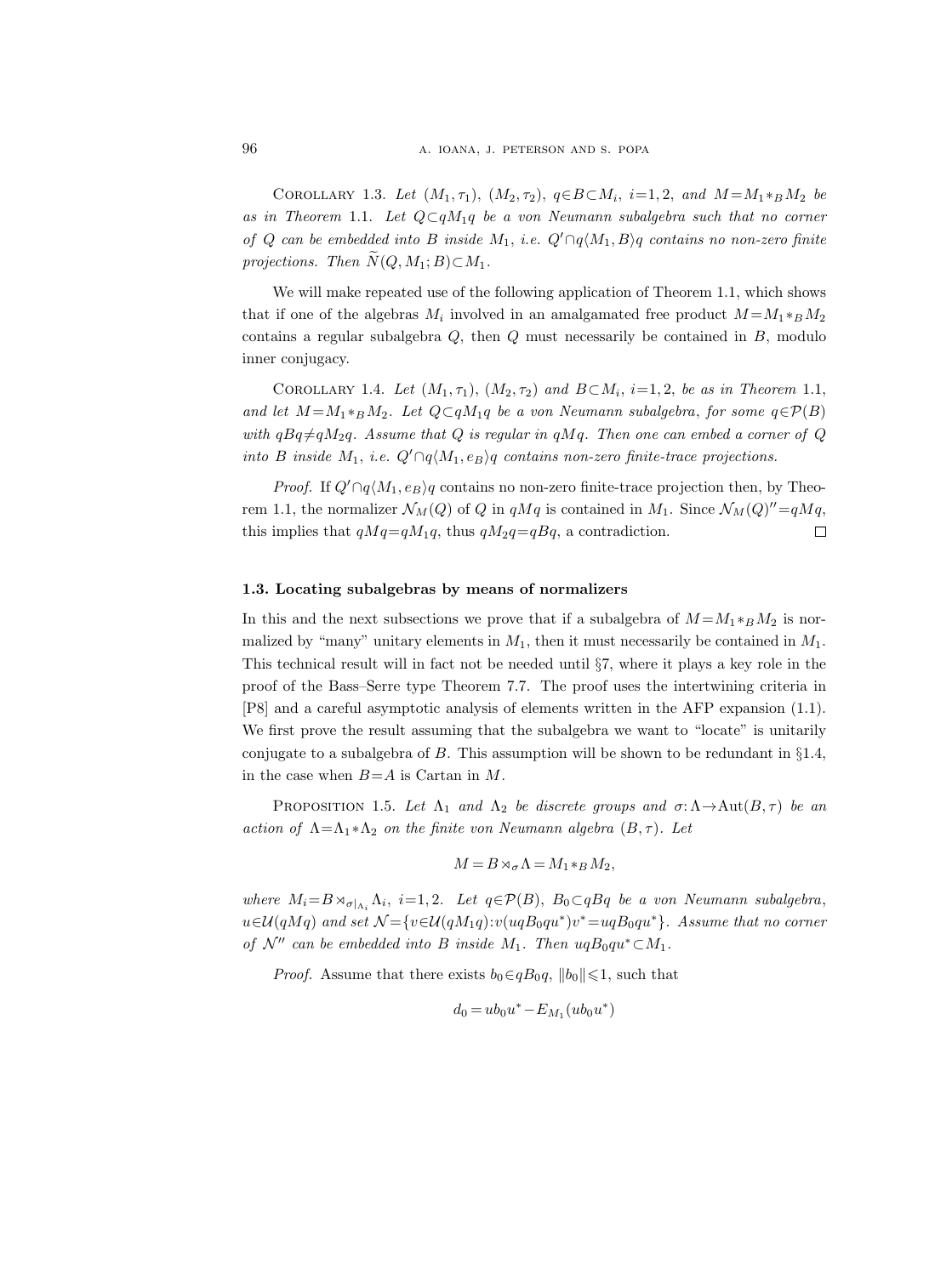satisfies  $c=\|d_0\|_2>0$ . To get a contradiction, we first show that all of the unit ball of  $uqBqu^*$  can be embedded into a set of the form  $\sum_{g \in F}(B)_1 u_g$  with  $F \subset \Lambda$  finite and  $(B)_1$ denoting the unit ball of B. We need the following lemma.

LEMMA 1.6. Let  $(B, \tau)$  be a finite von Neumann algebra,  $\sigma: \Lambda \to \text{Aut}(B, \tau)$  be an action,  $M = B \rtimes_{\sigma} G$  be the corresponding crossed product finite von Neumann algebra and  ${u_g}_g \subset M$  be the canonical unitary elements. For any finite set in the unit ball of M,  $S_0 \subset (M)_1$  and any  $\varepsilon > 0$ , there exists  $F \subset \Lambda$  finite such that  $x(B)_1 y^* \subset_{\varepsilon} \sum_{g \in F} (B)_1 u_g$  for all  $x, y \in S_0$ .

*Proof.* By Kaplansky's density theorem, there exists a finite set  $F_0 \subset \Lambda$  and elements  ${b_g^x \in B : x \in S_0 \text{ and } g \in F_0},$  such that  $x_0 = \sum_{g \in F_0} b_g^x u_g$  satisfies  $||x_0|| \le 1$  and  $||x - x_0||_2 \le \frac{1}{2}\varepsilon$ for all  $x \in S_0$ . If we put  $F = F_0 F_0^{-1}$ , then we clearly have  $x_0 By_0^* \subset \sum_{g \in F} Bu_g$  for all  $x, y \in S_0$ . On the other hand, if  $b \in B$  satisfies  $||b|| \leq 1$  and we let  $x_0by_0^* = \sum_{g \in F} b_g u_g$  then  $b_g = E_B((x_0by_0^*)u_g^*)$  and thus  $||b_g|| \le ||(x_0by_0^*)u_g^*|| \le 1$ . This implies that  $||xby^* - x_0by_0^*||_2 \le \varepsilon$ and thus  $xby^* \in_{\varepsilon} \sum_{g \in F} (B)_1 u_g$ .  $\Box$ 

By Lemma 1.6, it follows that there exists  $F \subset \Lambda$  finite such that

$$
uq(B)_{1}qu^* \subset_{\varepsilon/2} \sum_{g \in F} (B)_{1}u_g,
$$

where  $\varepsilon = \frac{1}{4}c^2$ . Let  $N = \mathcal{N}'' \subset qM_1q$ .

For any  $v \in \mathcal{N} \subset qM_1q$  we then have

$$
v(ub_0u^*)v^* \in \epsilon/2} \sum_{g \in F} (B)_1 u_g
$$

as well. Since

$$
v(ub_0u^*)v^* = vd_0v^* + v(E_{M_1}(ub_0u^*))v^*,
$$

with  $vd_0v^* \perp M_1$  and  $v(E_{M_1}(ub_0u^*))v^* \in M_1$ , by Pythagoras' theorem it follows that we have  $vd_0v^* \in_{\varepsilon/2} \sum_{g \in F_0}(B) \cdot u_g$ , where  $F_0 = F \setminus \Lambda_1$ . Now let  $d_1 \in \sum_{g \in F_0}(B) \cdot u_g$  be such that  $||d_0 - d_1||_2 \le \frac{1}{2} \varepsilon$ . We have thus shown that

there exists  $F_0 \subset \Lambda \backslash \Lambda_1$  finite and  $d_1 \in \sum_{g \in F_0} (B)_1 u_g$  with  $||d_1|| \leq F_0$ and  $||d_1||_2 \geqslant c - \frac{1}{8}c^2 > 0$ , such that  $vd_1v^* \in_{\varepsilon} \sum_{g \in F_0}(B)_{1}u_g$  for all  $v \in \mathcal{N}$ , where  $\varepsilon = \frac{1}{4}c^2$ . (1.7)

Now note that by the condition satisfied by the algebra  $\mathcal{N}''=N$ , from [P8, I, Corollary 2.3] it follows that

for all  $K \subset \Lambda_1$  finite and  $\delta > 0$ , there exists  $v \in \mathcal{N}$  such that if  $\xi$  denotes the projection of v onto the Hilbert space  $\bigoplus_{h \in \Lambda_1 \backslash K} L^2(B)u_h$ , then  $||v-\xi||_2 \leq \delta$ . (1.8)

At this point, we need the following lemma.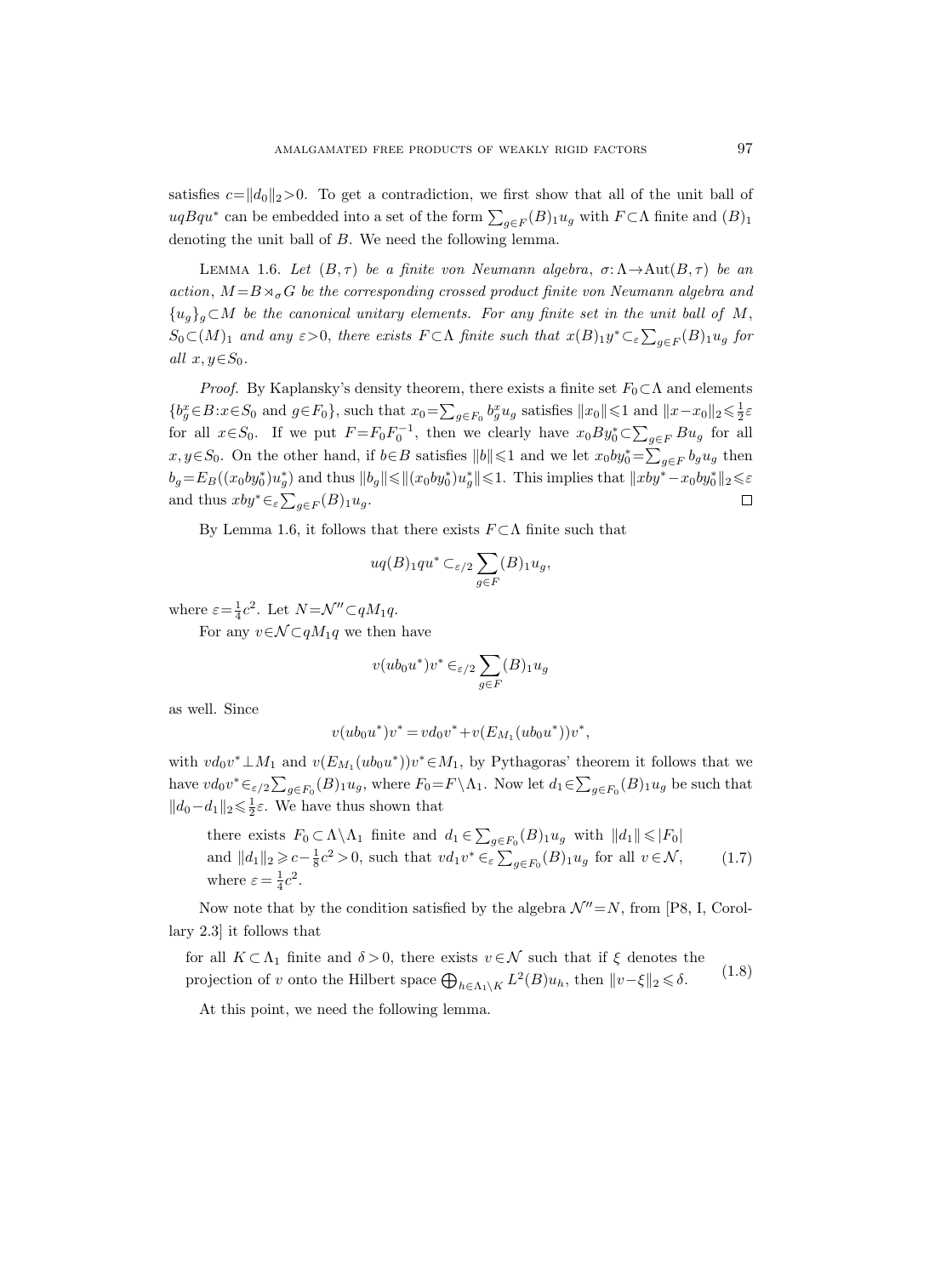LEMMA 1.7. Let  $(B, \tau)$ ,  $(\sigma, \Lambda)$ , M and  $\{u_q\}_q$  be as in Lemma 1.6, and  $\Lambda = \Lambda_1 * \Lambda_2$ . Let  $F_0 \subset \Lambda \backslash \Lambda_1$  be a finite set. Then, there exists  $K=K(F_0) \subset \Lambda_1$  finite such that any  $\xi \in L^2(B \rtimes \Lambda_1)$  supported by  $\Lambda_1 \backslash K$  satisfies  $\xi \left( \sum_{g \in F_0} B u_g \right) M_1 \perp \sum_{g \in F_0} B u_g$ .

*Proof.* Note that each irreducible alternating word  $g \in F_0$  has at least one letter from  $\Lambda_2$ . Let  $K_0$  denote the set of elements in  $\Lambda_1$  that can appear as first letter in a word g in  $F_0$  (including the trivial letter  $e$ ) and set  $K = K_0 K_0^{-1}$ . Then,  $(\Lambda_1 \backslash K)K_0 \cap K_0 = \emptyset$ . Now note that if  $\xi \in L^2(B \rtimes \Lambda_1)$  is supported by  $\Lambda_1 \backslash K$  then any element  $\eta$  in  $\xi(\sum_{g \in F} Bu_g)$  is supported on elements  $g \in G$  that begin with a letter in  $(\Lambda_1 \backslash K)K_0 \subset \Lambda_1 \backslash K_0$ . Moreover, this is still the case for elements of the form  $\eta x$ , for  $x \in M_1$ . In turn, any g in the support of an element in  $\sum_{g \in F_0} Bu_g$  begins with a letter in  $K_0$ . Thus, the two vector spaces  $\xi(\sum_{g\in F_0}Bu_g)M_1$  and  $\sum_{g\in F_0}Bu_g$  are supported on disjoint subsets of  $\Lambda_1*\Lambda_2$  and are thus perpendicular.  $\Box$ 

We now continue the proof of Proposition 1.5. Let  $K=K(F_0)$  be given by Lemma 1.7, for the finite set  $F_0 \subset \Lambda \setminus \Lambda_1$  from (1.7). Let  $\delta = \varepsilon / |F_0|$  and choose  $\xi \in L^2(B \rtimes \Lambda_1)$  supported on  $\Lambda_1 \backslash K$ , as given by (1.8). Then

$$
\|\xi d_1 v^*-v d_1 v^*\|_2\leqslant \|\xi-v\|_2\|d_1\|\leqslant \delta|F_0|\leqslant \varepsilon,
$$

which, together with (1.7), implies that  $\xi d_1v^* \in_{2\varepsilon} \sum_{g \in F_0} Bu_g$ . But, by Lemma 1.7, we have  $\xi d_1 v^* \perp \sum_{g \in F_0} B u_g$ . Thus,  $\|\xi d_1 v^*\|_2 \leq 2\varepsilon$ . On the other hand,

$$
\|\xi d_1 v^*\|_2 = \|\xi d_1\|_2 \geq \|d_1\|_2 - \|\xi - v\|_2 \|d_1\| \geqslant c - \tfrac{1}{8} c^2 - \varepsilon > 2\varepsilon,
$$

 $\Box$ 

a contradiction which ends the proof of Proposition 1.5.

## 1.4. A Cartan conjugacy result

We now prove that if the "core" B of an AFP algebra  $M = M_1 *_{B} M_2$  is maximal abelian and regular (and thus Cartan) in M, then any other Cartan subalgebra  $A_0 \subset M$  which is normalized by "many" unitary elements in  $M_1$  is unitarily conjugate to  $B=A$ . Note that it strenghtens both Corollary 1.4 and Proposition 1.5, in the case where the core  $B=A$  is abelian and Cartan in M.

THEOREM 1.8. Let  $\Lambda_1$  and  $\Lambda_2$  be infinite discrete groups and  $\sigma: \Lambda \to \text{Aut}(A, \tau)$  be a free ergodic action of  $\Lambda = \Lambda_1 * \Lambda_2$  on a diffuse abelian von Neumann algebra  $(A, \tau)$ . Let  $M = A \rtimes_{\sigma} \Lambda = M_1 *_{A} M_2$ , where  $M_i = A \rtimes_{\sigma|_{\Lambda_i}} \Lambda_i$ ,  $i = 1, 2$ . Let  $q \in \mathcal{P}(A)$  and  $A_0 \subset qMq$  be a Cartan subalgebra such that no corner of  $(\mathcal{N}_{qMq}(A_0) \cap qM_1q)''$  can be embedded into A inside M<sub>1</sub>. Then  $A_0 \subset qM_1q$  and there exists  $u \in \mathcal{U}(qM_1q)$  such that  $uA_0u^* = Aq$ .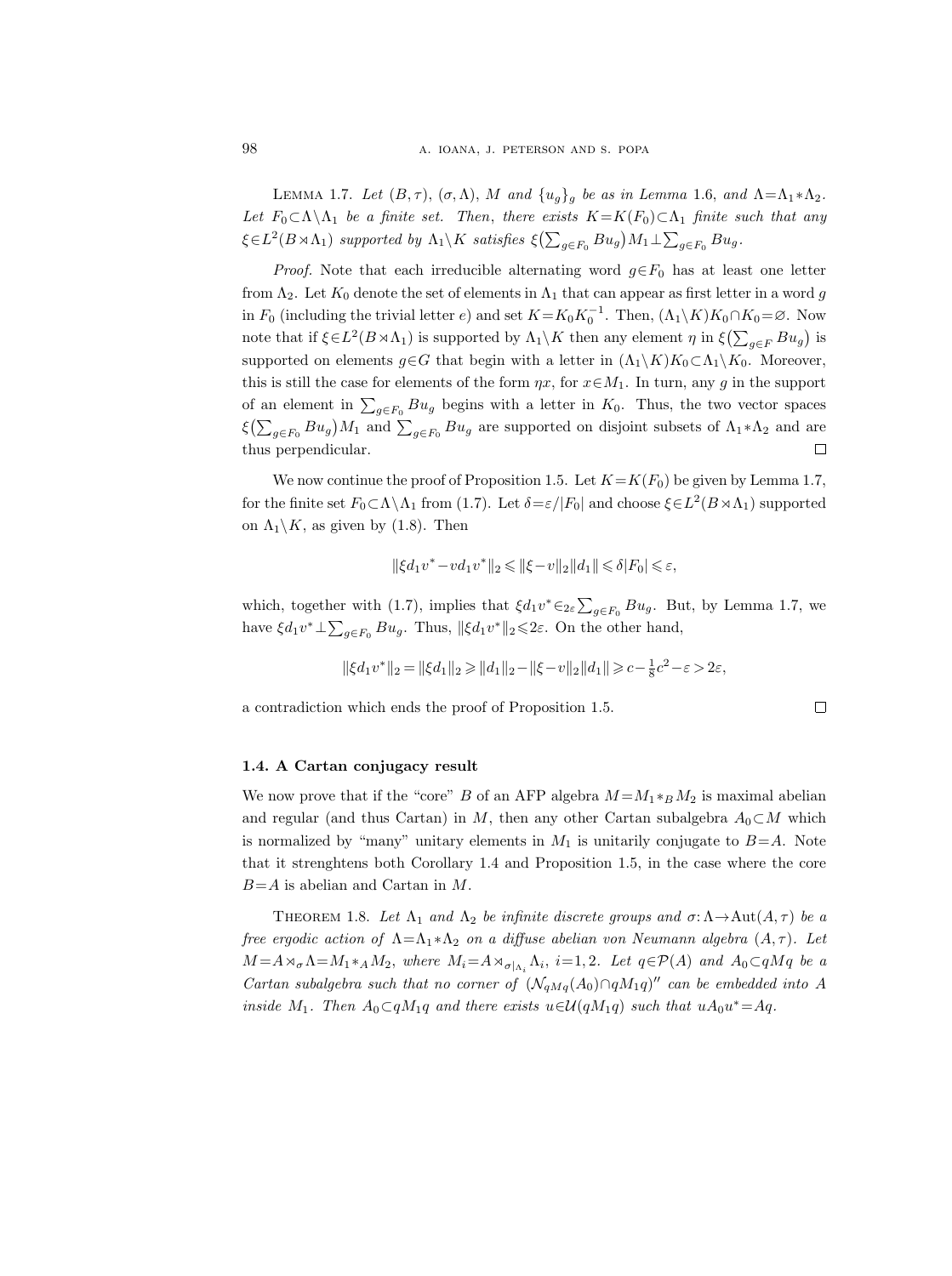LEMMA 1.9. Let  $\Lambda_1$  and  $\Lambda_2$  be discrete groups and let  $\sigma: \Lambda = \Lambda_1 * \Lambda_2 \to \text{Aut}(B, \tau)$  be a trace-preserving action on a finite von Neumann algebra  $(B, \tau)$ . Let  $M = B \rtimes_{\sigma} \Lambda =$  $M_1*_BM_2$ , where  $M_1 = B \rtimes_{\sigma|\Lambda_1} \Lambda_1 \subset M$ . Let  $q \in \mathcal{P}(B)$  and assume that  $A_0 \subset qMq$  is a diffuse abelian von Neumann subalgebra such that no corner of  $A_0$  can be embedded into  $qM_1q$  inside  $M$ . Then for any  $\varepsilon > 0$  there exist  $F \subset \Lambda \backslash \Lambda_1$  finite and  $x_1, x_2 \in \sum_{g \in F} Bu_g$ such that any  $u \in \mathcal{N}_{qMq}(A_0)$  satisfies

$$
||ux_1u^*x_2 - x_2ux_1u^*||_2 \le \varepsilon
$$
 and  $\sqrt{\tau(q)} - \varepsilon \le ||ux_1u^*x_2||_2 \le \sqrt{\tau(q)} + \varepsilon$ .

*Proof.* By the assumption on  $A_0$ , it follows from [P8, I, Corollary 2.3] that there exists  $a_1 \in \mathcal{U}(A_0)$  such that  $||E_{M_1}(a_1)||_2 < \frac{1}{4}\varepsilon$ . Thus, we can find  $F_1 \subset \Lambda \setminus \Lambda_1$  finite and  $x_1 \in \sum_{g \in F_1} B u_g$  such that  $||a_1 - x_1||_2 \leq \frac{1}{4} \varepsilon$ . Repeating the above argument, we can now find  $a_2 \in \mathcal{U}(A_0)$ , a finite set F with  $F_1 \subset F \subset \Lambda \setminus \Lambda_1$  and  $x_2 \in \sum_{g \in F} B u_g$  such that

$$
||a_2-x_2||_2 \leqslant \frac{\varepsilon}{4||x_1||}.
$$

Using these inequalities, we get for  $u \in \mathcal{N}_{qMq}(A_0)$  (in fact for all  $u \in M$  with  $||u|| \leq 1$ ),

$$
||ux_1u^*x_2 - ua_1u^*a_2||_2 \le ||ux_1u^*(x_2 - a_2)||_2 + ||u(x_1 - a_1)u^*a_2||_2
$$
  

$$
\le ||x_1|| ||x_2 - a_2||_2 + ||x_1 - a_1||_2 \le \frac{||x_1||\varepsilon}{4||x_1||} + \frac{\varepsilon}{4} = \frac{\varepsilon}{2}.
$$

Similarly, it follows that  $||x_2ux_1u^* - a_2ua_1u^*||_2 \le \frac{1}{2}\varepsilon$  for all  $u \in (M)_1$ . Finally, if  $u \in$  $\mathcal{N}_{qMq}(A_0)$  then  $ua_1u^*a_2=a_2ua_1u^*$  (because  $A_0$  is abelian) and  $||ua_1u^*a_2||_2=\sqrt{\tau(q)}$ . Thus, by combining this with the above inequalities, we get the desired estimates.  $\Box$ 

Lemma 1.10. With the same notation and assumptions as in Lemma 1.9 above, let  $F \subset \Lambda \backslash \Lambda_1$  be a finite set and let  $x_1, x_2 \in \sum_{g \in F} Bu_g$ . Then, for all  $\varepsilon > 0$ , there exists  $K=K(F,\varepsilon)\subset\Lambda_1$  finite and  $\delta=\delta(F,\varepsilon)>0$  such that if  $u\in(M_1)_1$  satisfies  $||E_B(uu_g^*)||_2\leqslant\delta$ for all  $g \in K$ , then it must also satisfy  $ux_1u^*x_2 \perp_{\varepsilon} x_2ux_1u^*$ .

*Proof.* Since  $F \subset \Lambda \backslash \Lambda_1$  is finite, by the free decomposition  $\Lambda = \Lambda_1 * \Lambda_2$ , one readily deduces that there exists  $K=K^{-1}\subset\Lambda_1$  finite such that  $(\Lambda_1\backslash K)F(\Lambda_1\backslash K)F$  has empty intersection with  $F(\Lambda_1 \backslash K)F(\Lambda_1 \backslash K)$ . Next, let  $u \in (M_1)_1$  and set  $u' = \sum_{g \in K} E_B(uu_g^*)u_g$ and  $u''=u-u'$ . Then u'' is supported on  $\Lambda_1\backslash K$  and we have the decomposition

$$
ux_1u^*x_2 = u''x_1(u'')^*x_2 + u'x_1u^*x_2 + ux_1(u')^*x_2 - u'x_1(u')^*x_2.
$$

Let  $x_{1,2} = u'' x_1 (u'')^* x_2$ . Then,  $x_{1,2}$  is supported on  $(\Lambda_1 \backslash K) F (\Lambda_1 \backslash K) F$  and we have the following estimate:

$$
||ux_1u^*x_2 - x_{1,2}||_2 \leqslant (2||u|| + ||u'||) ||x_1|| ||x_2|| ||u'||_2 \leqslant (2+|K|) ||x_1|| ||x_2|| ||u'||_2.
$$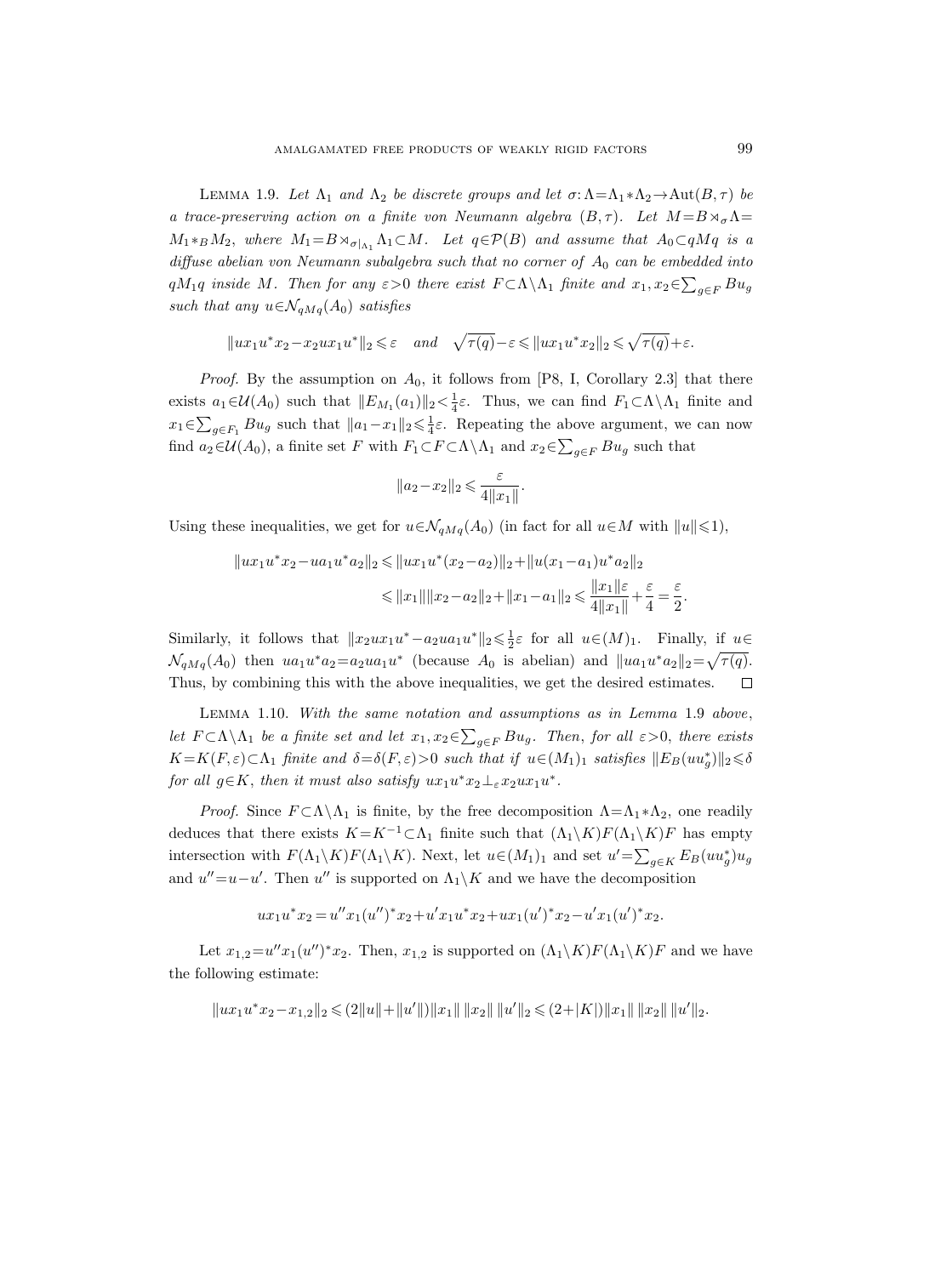Similarly, if we set  $x_{2,1} = x_2 u'' x_1(u'')^*$ , then  $x_{2,1}$  is supported on  $F(\Lambda_1 \backslash K)F(\Lambda_1 \backslash K)$ and  $||x_2ux_1u^*-x_{2,1}||_2 \leq (2+|K|) ||x_1|| \, ||x_2|| \, ||u'||_2.$ 

Next, we show that K and  $\delta = \varepsilon (12|K|(\|x_1\| \|x_2\|+1))^{-3/2}$  satisfy the conclusion. To this end, let  $u \in (M_1)_1$  be such that  $||E_B(uu_g^*)||_2 \le \delta$  for all  $g \in K$ . Then

$$
||u'||_2 = \left(\sum_{g \in K} ||E_B(uu_g^*)||_2^2\right)^{1/2} \leq \frac{\varepsilon}{|K|(12(||x_1|| \, ||x_2||+1))^{3/2}},
$$

hence

$$
||ux_1u^*x_2-x_{1,2}||_2 \le \frac{\varepsilon}{4(||x_1|| \, ||x_2||+1)}
$$
 and  $||x_2ux_1u^*-x_{2,1}||_2 \le \frac{\varepsilon}{4(||x_1|| \, ||x_2||+1)}$ .

Also, we have

$$
||x_{1,2}||_2 \le ||x_{1,2} - ux_1u^*x_2||_2 + ||ux_1u^*x_2||_2 \le \frac{\varepsilon}{4(||x_1|| \, ||x_2|| + 1)} + ||x_1|| \, ||x_2|| \le ||x_1|| \, ||x_2|| + 1.
$$

But, by the way we have chosen K,  $x_{1,2}$  and  $x_{2,1}$  have disjoint supports. Hence  $x_{1,2} \perp x_{2,1}$ . Thus

$$
|\langle ux_1u^*x_2, x_2ux_1u^* \rangle| \le |\langle ux_1u^*x_2 - x_{1,2}, x_2ux_1u^* \rangle| + |\langle x_{1,2}, x_2ux_1u^* - x_{2,1} \rangle|
$$
  
\n
$$
\le ||ux_1u^*x_2 - x_{1,2}||_2||x_2ux_1u^*||_2 + ||x_{1,2}||_2||x_2ux_1u^* - x_{2,1}||_2
$$
  
\n
$$
\le \frac{\varepsilon ||x_1|| ||x_2||}{4(||x_1|| ||x_2|| + 1)} + \frac{\varepsilon (||x_1|| ||x_2|| + 1)}{4(||x_1|| ||x_2|| + 1)}
$$
  
\n
$$
< \varepsilon.
$$

PROPOSITION 1.11. With the same notation and assumptions as in Lemmas 1.9 and 1.10, let  $q \in \mathcal{P}(B)$  and let  $A_0 \subset qMq$  be a diffuse abelian von Neumann subalgebra. Assume that no corner of  $(\mathcal{N}_{qMq}(A_0) \cap qM_1q)'' \subset qMq$  can be embedded into B inside  $M_1$ . Then a corner of  $A_0$  can be embedded into  $qM_1q$  inside  $qMq$ .

*Proof.* Assume that no corner of  $A_0$  embeds into  $M_1$ . Apply first Lemma 1.9 for  $\varepsilon = \frac{1}{4}\tau(q)^{1/2}$  to deduce that there exists  $F \subset \Lambda \setminus \Lambda_1$  finite and  $x_1, x_2 \in M$  supported on F such that if  $u \in \mathcal{N}_{qMq}(A_0)$  then

$$
||ux_1u^*x_2 - x_2ux_1u^*||_2 \le \frac{1}{4}\tau(q)^{1/2}
$$
 and  $\frac{3}{4}\tau(q)^{1/2} \le ||ux_1u^*x_2||_2 \le \frac{5}{4}\tau(q)^{1/2}$ .

It then follows that  $|\langle ux_1u^*x_2, x_2ux_1u^* \rangle| \geq \frac{1}{4}\tau(q)$  for all  $u \in \mathcal{N}_{qMq}(A)$ .

By Lemma 1.10, there exist  $K \subset \Lambda_1$  finite and  $\delta > 0$  such that if  $u \in (M_1)_1$  satisfies  $||E_B(uu_g^*)||_2 \leq \delta$  for all  $g \in K$ , then  $ux_1u^*x_2 \perp_{\tau(q)/4} x_2ux_1u^*$ . But this implies that we cannot find  $u \in \mathcal{N} = \mathcal{N}_{qMq}(A_0) \cap qM_1q$  such that  $||E_B(uu_j^*)||_2 \leq \delta$  for all  $g \in K$ . By [P8, I, Corollary 2.3, this contradicts the fact that no corner of  $\mathcal{N}''$  embeds into B inside  $M_1$ .  $\Box$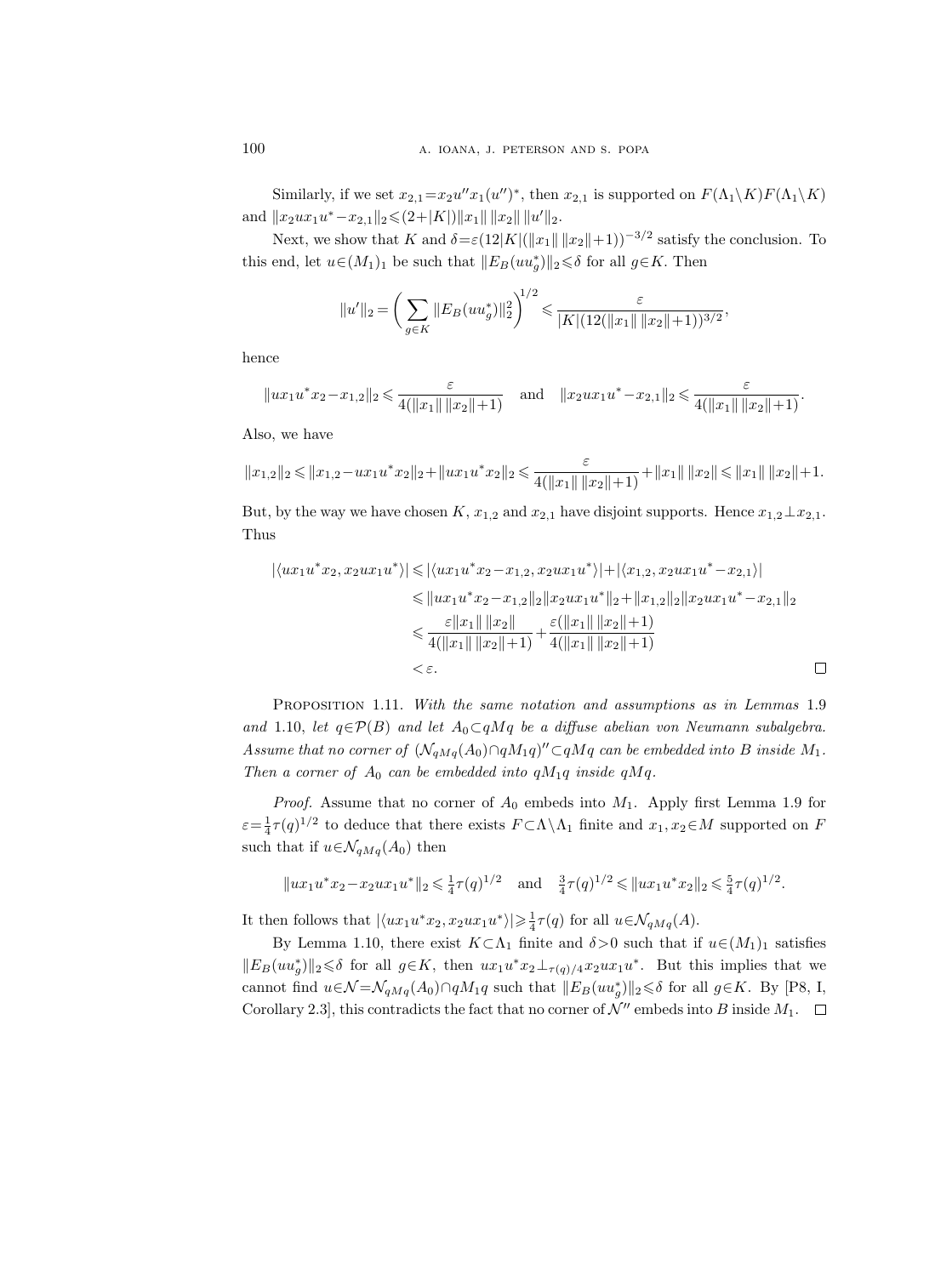The next result provides a useful "transitivity" property for the subordination relation considered in Corollary 1.4.

LEMMA 1.12. Let M be a finite von Neumann algebra,  $B_0$  and  $M_1$  be von Neumann subalgebras of M and Q be a von Neumann subalgebra of  $M_1$ . Assume that there exist projections  $q_0 \in B_0$  and  $q_1 \in M_1$ , a unital isomorphism of  $q_0B_0q_0$  into  $q_1M_1q_1$  and a partial isometry  $v \in M$  such that  $v^*v \in (q_0B_0q_0)' \cap q_0Mq_0$ ,  $vv^* \in \psi(q_0B_0q_0)' \cap q_1Mq_1$  and  $vb =$  $\psi(b)v$  for all  $b \in q_0B_0q_0$ . Denote by q' the support projection of  $E_{M_1}(vv^*) \in \psi(q_0B_0q_0)' \cap$  $q_1M_1q_1$  and let  $B_1 = \psi(q_0B_0q_0)q'$ . If a corner of  $B_1 = \psi(q_0B_0q_0)q'$  can be embedded into  $Q$  inside  $M_1$ , then a corner of  $B_0$  can be embedded into  $Q$  inside  $M$ .

*Proof.* Indeed, if  $p_1 \in \mathcal{P}(B_1)$ ,  $v_1 \in M_1p_1$  is a non-zero partial isometry and

$$
\psi_1: p_1B_1p_1 \longrightarrow Q
$$

is a (not necessarily unital) isomorphism such that  $v_1b=\psi_1(b)v_1$  for all  $b\in p_1B_1p_1$ , then  $v_1v \neq 0$  and  $v_1vb=\psi_1(\psi(b))v_1v$  for all  $b \in q_0B_0q_0$ .  $\Box$ 

*Proof of Theorem* 1.8. By Proposition 1.11 and  $[PS, I, Theorem 2.1]$ , there exist projections  $q_0 \in A_0 \subset qMq$  and  $q_1 \in qM_1q$ , a unital isomorphism of  $A_0q_0$  into  $q_1M_1q_1$  and a partial isometry  $v \in M$  such that  $v^*v=q_0, vv^* \in \psi(A_0q_0)' \cap q_1Mq_1$  and  $va=\psi(a)v$  for all  $a \in A_0 q_0$ . Let q' be the support projection of  $E_{M_1}(vv^*)$  and note that if we set  $A_1 = \psi(A_0 q_0) \subset q_1 M_1 q_1$ , then  $q' \in A'_1 \cap q_1 M_1 q_1$ . By replacing, if necessary,  $\psi$  by  $q' \psi(\cdot) q'$ and shrinking  $q_0 \in A_0$  accordingly, we may assume that  $q_1 = q'$ .

Now, if a corner of  $A_1$  can be embedded into A inside  $M_1$ , then, by Lemma 1.12, a corner of  $A_0$  can embedded into A inside M, so, by [P5, §A.1], the two Cartan subalgebras  $A_0, A_q \subset qMq$  are unitarily conjugate. If in turn no corner of  $A_1$  can be embedded into A inside  $M_1$  then, by Theorem 1.1, we have  $vv^* \in A'_1 \cap q_1 M q_1 \subset q_1 M_1 q_1$ , implying that  $vA_0v^*\subset q_1M_1q_1$ . By spatiality,  $vA_0v^*$  is Cartan in  $q_1Mq_1$ , which, by Corollary 1.4, implies that a corner of  $vA_0v^*$  can be embedded into A inside  $M_1$ . By [P5, §A.1], this implies that  $A_0$  and  $A_q$  are unitarily conjugate in  $qMq$ . On the other hand, by Proposition 1.5, we have  $A_0 \subset qM_1q$ . But then Theorem 1.1 applies to show that  $A_0$  and  $Aq$  are conjugate in  $qM_1q$  as well.  $\Box$ 

#### 2. Deformation of AFP factors

Throughout this section,  $(M_1, \tau_1)$  and  $(M_2, \tau_2)$  will be finite von Neumann algebras with  $B\subset M_i$  being a common von Neumann subalgebra such that  $\tau_1|_B = \tau_2|_B$ , as in §1. We describe, in this section, several useful ways to deform the identity map on the AFP algebra  $M = M_1 *_{B} M_2$  by subunital subtracial completely positive (c.p.) maps which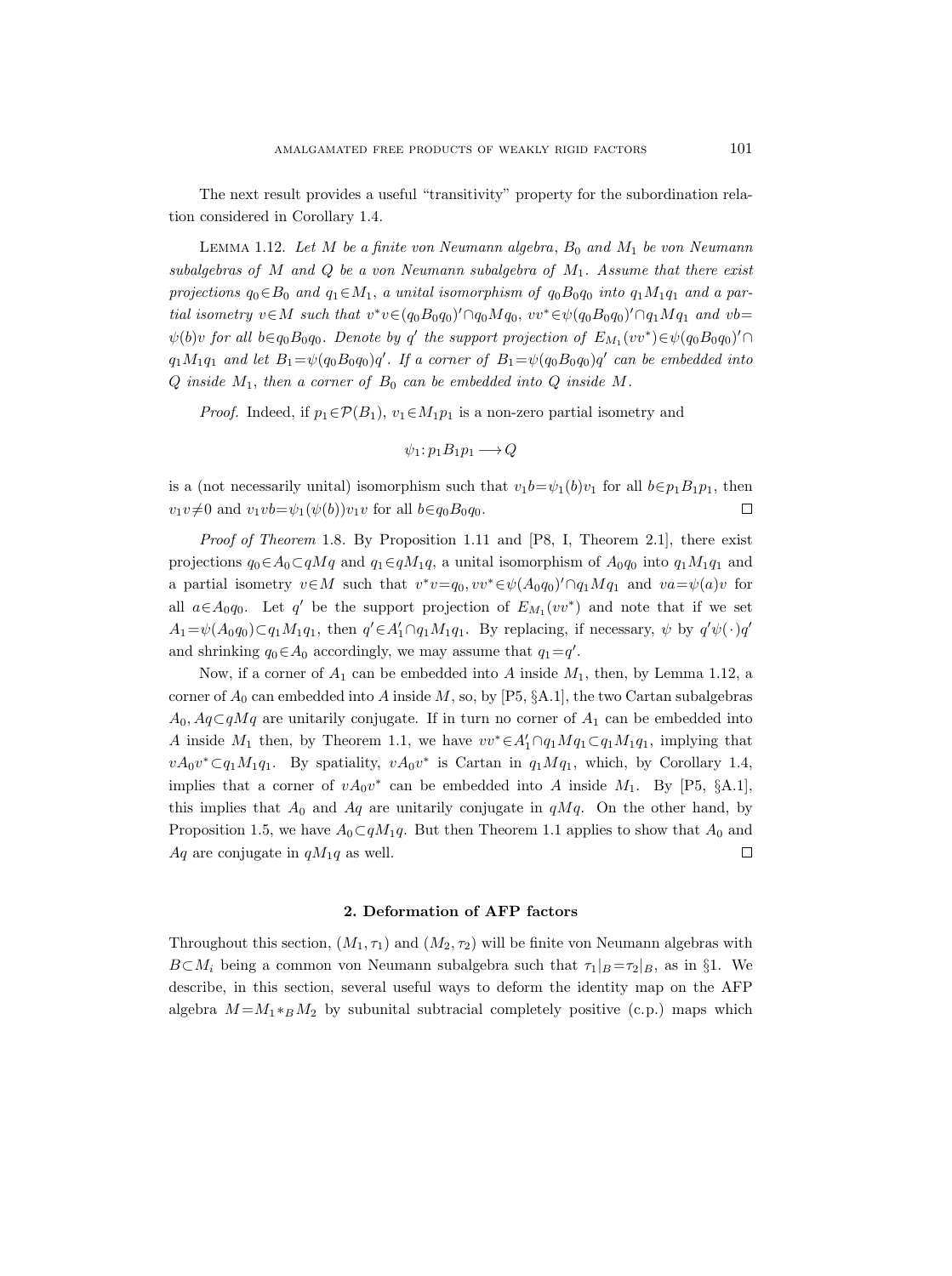arise naturally from the amalgamated free product structure of M. By a deformation of  $id_M$  we mean here a sequence  $\phi_n$  of subunital subtracial c.p. maps on M such that

$$
\lim_{n \to \infty} \|\phi_n(x) - x\|_2 = 0 \quad \text{for all } x \in M.
$$

#### 2.1. Amalgamated free product of c.p. maps

We first recall the definition of amalgamated product of c.p. maps from [Bo], and establish some basic properties.

LEMMA 2.1. Let  $\phi_i: M_i \to M_i$  be subunital subtracial c.p. maps with  $\phi_1(b) = \phi_2(b)$ , for all  $b \in B$ , and  $\tau \circ \phi_i = \lambda \tau$ ,  $i = 1, 2$ , with  $0 < \lambda \leq 1$ . Then,  $\phi_1 *_{B} \phi_2 : M_1 *_{B} M_2 \to M_1 *_{B} M_2$ is a well-defined subunital subtracial c.p. map. Moreover, the map  $(\phi_1, \phi_2) \mapsto \phi_1 * B \phi_2$  is continuous with respect to the topologies given by pointwise  $\|\cdot\|_2$ -convergence.

Proof. Since  $\tau \circ \phi_i = \lambda \tau$ ,  $i = 1, 2$ , we have that  $\tau \circ (\phi_1 *_{B}^{\text{alg}} \phi_2) = \lambda \tau$ , and hence, by [Bo], it extends uniquely to a c.p. map  $\phi_1 *_{B} \phi_2$  on  $M_1 *_{B} M_2$ , which is then subtracial.

To show that this correspondence is continuous, suppose that  $\varepsilon > 0$  and  $x_1, ..., x_n \in$  $M_1 *_{B} M_2$ . As  $M_1 *_{B}^{\text{alg}} M_2$  is dense in  $M_1 *_{B} M_2$ , let  $x'_1, ..., x'_n \in M_1 *_{B}^{\text{alg}} M_2$  be such that

$$
||x_j - x'_j||_2 \leqslant \frac{1}{3}\varepsilon \quad \text{for all} \ \ j \leqslant n.
$$

Hence there exist  $m, l \in \mathbb{N}$  and  $1 \in F_i \subset M_i$  finite such that each  $x'_j$  is the sum of at most m products of lenght at most l from  $F_1 \cup F_2$ . Let  $N = \max_{x \in F_1 \cup F_2} ||x||$ . Then, if  $\phi'_i : M_i \to M_i$ are subunital subtracial c.p. maps with  $\|\phi_i'(x) - \phi_i(x)\|_2 < \varepsilon/(3mlN^l)$  for all  $x \in F_i$ ,  $i = 1, 2$ , then repeated use of the triangle inequality together with the fact that subunital c.p. maps are contractions in the uniform norm shows that

$$
\|\phi_1' *_{B} \phi_2'(x_j) - \phi_1 *_{B} \phi_2(x_j)\|_2 < \varepsilon \quad \text{for all } j \le n.
$$

Remark 2.2. In general, the free product of two subunital subtracial c.p. maps need not be subtracial. In fact, given any c.p. map  $\phi_1$  which is unital and subtracial, but not tracial, the c.p. map  $\phi = \phi_1 * id$  is not subtracial. Even more so, the Radon–Nikodym derivative  $d\tau \circ \phi/d\tau$  of any such free product c.p. map  $\phi$  is unbounded. To see this, let  $x \in M_1$  be such that  $\tau(x)=0$ , but  $\tau \circ \phi_1(x) \neq 0$ , let  $v \in M_2$  be a partial isometry with  $\tau(v)=0$ and set  $p=vv^*$ . Then, we have

$$
\tau \circ \phi((vxv^*)^*(vxv^*)) = |\tau \circ \phi_1(x)|^2 \tau(p) + ||v(\phi_1(x) - \tau \circ \phi_1(x))v^*||_2^2
$$
  
=  $|\tau \circ \phi_1(x)|^2 \tau(p) + \tau(p)^2 ||\phi_1(x) - \tau \circ \phi_1(x)||_2^2$ .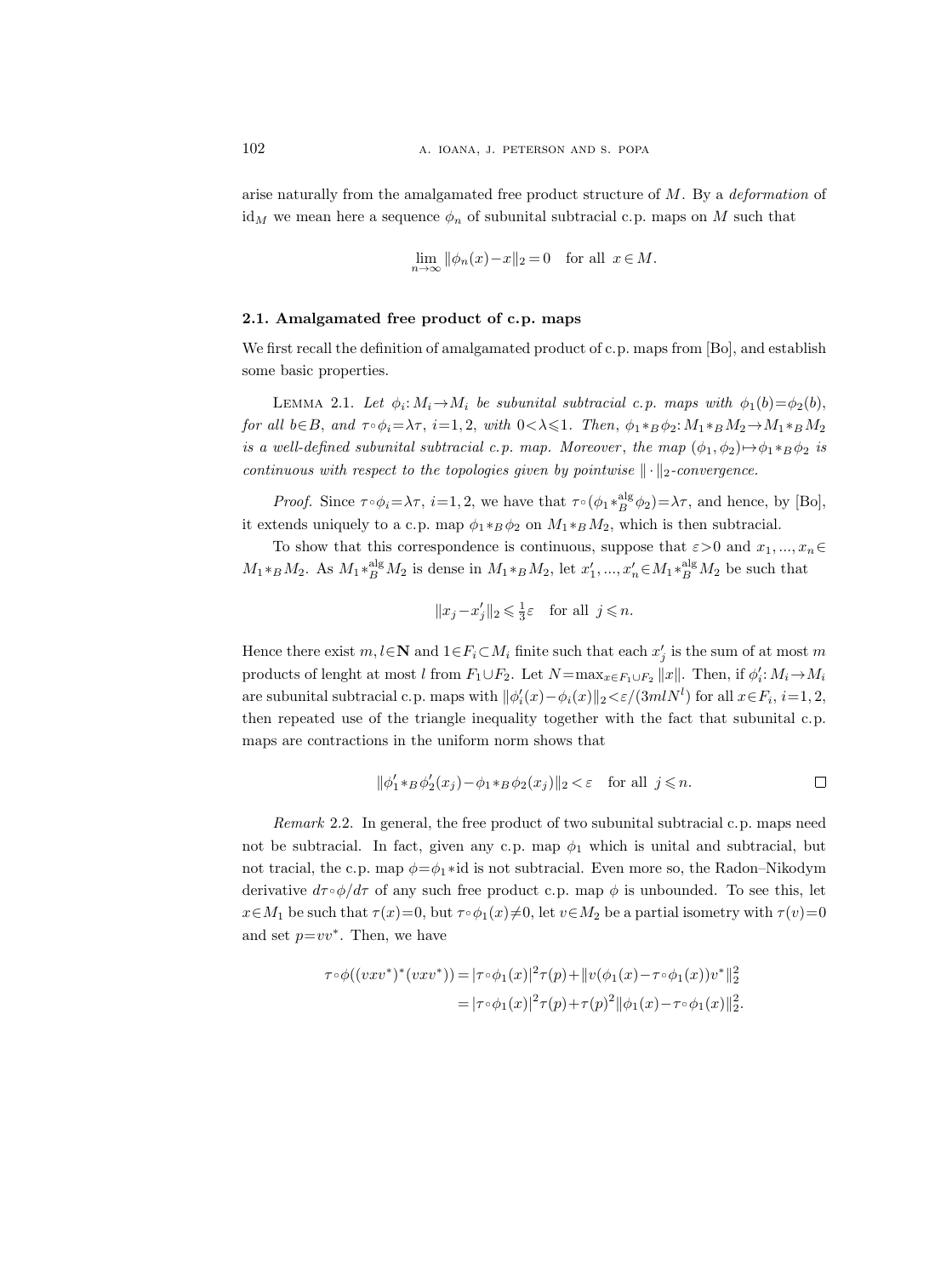Thus, if we choose v such that  $\tau(p) \rightarrow 0$ , then

$$
\frac{\tau \circ \phi((vxv^*)^*(vxv^*))}{\tau((vxv^*)^*(vxv^*))} \to \infty.
$$

We note that in [Bo] it was assumed that a free product of subtracial c.p. maps is subtracial in order to show that the Haagerup property is preserved by free products. But although the above argument shows that this fact does not hold true unless the c.p. maps are actually tracial, the result on the Haagerup property is still valid, since, by [Jol, Proposition 2.2], one can take the c.p. maps given by the Haagerup property to be unital and tracial.

#### 2.2. Deformation by automorphisms

Let  $\alpha_i \in \text{Aut}(M_i, \tau_{M_i}), i=1, 2$ , be such that  $\alpha_1(b)=\alpha_2(b)$  for all  $b \in B$ . Then, since automorphisms are unital c.p. maps, we have that  $\alpha = \alpha_1 * B \alpha_2$  is a unital tracial c.p. map. Moreover,  $\alpha$  restricted to the dense subalgebra  $M_1 *_{B}^{\text{alg}} M_2$  is an automorphism, and so, by continuity, we have that  $\alpha$  is an automorphism.

Hence, if  $\alpha_i^t \in \text{Aut}(M_i)$ ,  $t \in \mathbb{R}$ , is a one-parameter group of automorphisms of  $M_i$ which is pointwise  $\|\cdot\|_2$ -continuous and satisfies  $\alpha_i^t|_B = id_B$ , for  $i=1, 2$ , then  $\alpha^t$  gives a deformation of the identity of  $M$  by automorphisms. In particular, we have the following result.

LEMMA 2.3. Let  $v_j \in \mathcal{U}(B' \cap M_j)$ , j=1, 2. Then, there is a pointwise  $\|\cdot\|_2$ -continuous one-parameter group of automorphisms  $\{\alpha^t\}_{t\in \mathbf{R}} \subset \text{Aut}(M)$  such that

$$
\alpha_1 = \operatorname{Ad}(v_1) *_{B} \operatorname{Ad}(v_2).
$$

*Proof.* Let  $h_j = h_j^* \in B' \cap M_j$  be such that  $\exp(\pi i h_j) = v_j$ . Here and in the proof of Lemma 2.4 below, but not anywhere else in the paper, i stands for  $\sqrt{-1}$ . Define

$$
\alpha_j^t = \mathrm{Ad}(\exp(\pi t i h_j)), \quad t \in \mathbf{R}, \ \ j = 1, 2,
$$

and the above observation applies.

For the next lemma, we let  $\widetilde{M} = M *_{B}(B \overline{\otimes} L(\mathbf{F}_2))$ . Note that, if we let  $L(\mathbf{F}_2) =$  $L(\mathbf{Z}*\mathbf{Z})=L(\mathbf{Z})*L(\mathbf{Z})$  and  $\widetilde{M}_j=M_j*_B(B\overline{\otimes}L(\mathbf{Z})), j=1,2$ , then  $\widetilde{M}=\widetilde{M}_1*_B\widetilde{M}_2$ . Also, if  $u_1 \in L(\mathbf{Z} * 1) \subset L(\mathbf{F}_2)$  and  $u_2 \in L(1*\mathbf{Z}) \subset L(\mathbf{F}_2)$  are the canonical generating unitary elements, then  $u_i \in B' \cap \widetilde{M}_i$ , j=1,2. We will use the algebra  $\widetilde{M}$  as framework for the main deformation of  $M$ , Lemma 2.4 below. The action of  $M$  on the  $(1.1)$ -decomposition of the AFP algebra  $\widetilde{M} = \widetilde{M}_1 *_{\widetilde{B}} \widetilde{M}_2$  can be viewed as the analogue of the action of an amalgamated free product group  $\Lambda_1 *_{H} \Lambda_2$  on the Bass–Serre tree with vertices  $\Lambda_1/H \cup \Lambda_2/H$ .

 $\Box$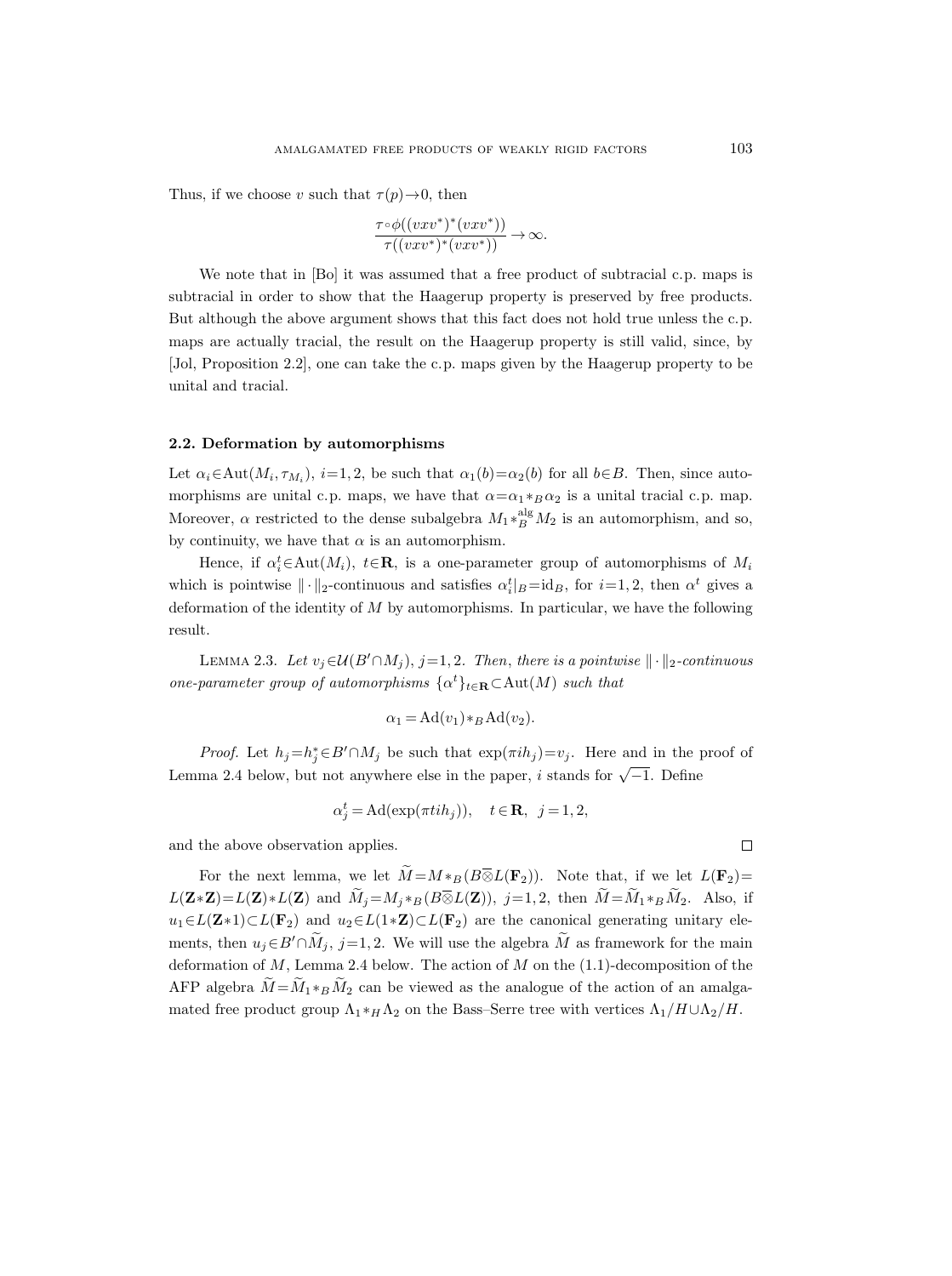In turn, the "graded deformation" below is inspired by the graded deformations of crossed product algebras involving Bernoulli actions in [P7] and [P8].

LEMMA 2.4. There exists a pointwise  $\|\cdot\|_2$ -continuous one-parameter group of automorphisms  $\{\theta_t\}_{t\in\mathbf{R}}$  and a period-2 automorphism  $\beta$  of  $\tilde{M}$  such that

(a)  $\theta_0 = id$  and  $\theta_1 = \text{Ad}(u_1) *_{\text{B}} \text{Ad}(u_2);$ 

- (b)  $\beta \theta_t \beta = \theta_{-t}$  for all  $t \in \mathbf{R}$ ;
- (c)  $M \subset M^{\beta}$ .

*Proof.* Let  $A_j$  be the von Neumann subalgebra generated by  $u_j$ , and let  $h_j \in A_j$  be self-adjoint elements with spectrum in  $[-\pi, \pi]$  such that  $u_i = \exp(\pi i h_i)$ . Set

$$
u_j^t = \exp(\pi i t h_j), \quad j = 1, 2, \ t \in \mathbf{R}.
$$

Then,  $\theta_t = \text{Ad}(u_1^t) *_{B} \text{Ad}(u_2^t) \in \text{Aut}(\tilde{M})$ , for all  $t \in \mathbb{R}$ , defines a pointwise  $\| \cdot \|_2$ -continuous one-parameter group of automorphisms which satisfies (a).

Let  $\beta$  be the unique automorphism of  $\tilde{M}$  satisfying  $\beta|_M = id_M$  and  $\beta(u_j) = u_j^*$ ,  $j = 1, 2$ . Then  $\beta$  is clearly a period-2 automorphism and it satisfies (c) by definition. Also, for  $x \in M = M_1 *_{B} M_2$ , we have

$$
\beta \theta_t \beta(x) = \beta \theta_t(x) = \beta(\text{Ad}(\exp(\pi i t h_1)) * \text{Ad}(\exp(\pi i t h_2)))(x)
$$
  
=  $(\text{Ad}(\exp(-\pi i t h_1)) * \text{Ad}(\exp(-\pi i t h_2)))(x) = \theta_{-t}(x)$ 

for all  $x \in M$ . Similarly, for  $u_1$  and  $u_2$  we have

$$
\beta \theta_t \beta(u_j) = \beta \theta_t(u_j^*) = \beta(u_j^*) = u_j = \theta_{-t}(u_j).
$$

Since  $u_1, u_2$  and M generate M as a von Neumann algebra, it follows that

$$
\beta \theta_t \beta = \theta_{-t} \quad \text{for all } t. \qquad \qquad \Box
$$

# 2.3. Deformation by free products of multiples of the identity

Recall that if  $\mathcal{H}^0_i = L^2(M_i) \ominus L^2(B)$  then we may decompose  $L^2(M_1 *_{B} M_2)$  in the usual way as

$$
L^2(M_1 *_B M_2) = L^2(B) \oplus \bigoplus_{n \geqslant 1} \bigoplus_{\substack{i_j \in \{1,2\} \\ i_1 \neq i_2 \neq i_3 \neq \ldots \neq i_n}} \mathcal{H}^0_{i_1} \otimes_B \mathcal{H}^0_{i_2} \otimes_B \ldots \otimes_B \mathcal{H}^0_{i_n}.
$$

For each  $L \in \mathbb{N}$  we let  $\widehat{E}_L$  be the projection onto the subspace

$$
\bigoplus_{n\geqslant L}\bigoplus_{\stackrel{i_j\in\{1,2\}}{_{i_1\neq i_2\neq i_3\neq\ldots\neq i_n}}} \mathcal{H}^0_{i_1}\otimes_B\mathcal{H}^0_{i_2}\otimes_B\ldots\otimes_B\mathcal{H}^0_{i_n}.
$$

Let  ${c_n}_{n\geq 1} \subset [0, 1)$  be such that  $c_n \nearrow 1$ . Then, by Lemma 2.1, we have the following result (see also [Pe]).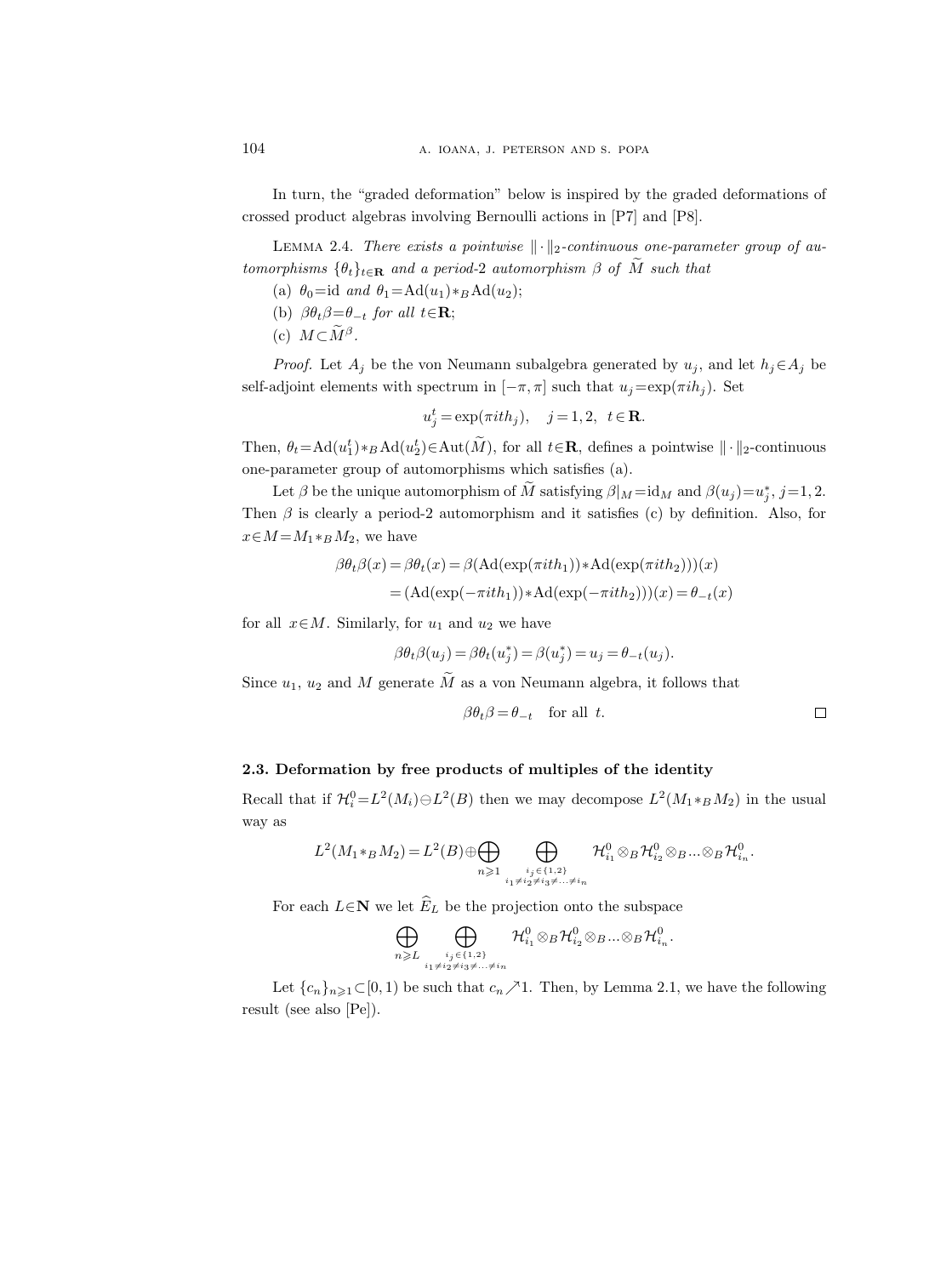LEMMA 2.5. The c.p. maps  $\phi_n = (c_n \text{id}) *_B (c_n \text{id})$  give a deformation of the identity of M. Moreover,  $\phi_n$  commutes with  $E_L$  as operators on  $L^2(M)$  and

$$
\|\phi_n \circ \widehat{E}_L(x)\|_2 \leqslant c_n^L \|x\|_2 \quad \text{for all} \ \ n, L \in \mathbf{N} \ \text{and} \ \ x \in M.
$$

Proof. This is trivial by the definitions.

2.4. Deformation by subalgebras

For each  $i \in \{1, 2\}$ , let  $N_i^j \subset M_i$  be an increasing sequence of von Neumann subalgebras such that  $B \subset N_i^1$  and

$$
\overline{\bigcup_{j\geqslant 1}} N_i^j = M_i.
$$

Let  $E_i^j: M_i \to M_i$  be the conditional expectation onto  $N_i^j$ . Then  $E^j = E_1^j * _B E_2^j$  gives a sequence of conditional expectations of M onto  $N_1^j *_B N_2^j$ , which, by Lemma 2.1, converges to the identity pointwise, i.e.

$$
\overline{\bigcup}_{j\geqslant 1} N_1^j \ast_B N_2^j = M.
$$

A particular case of such a deformation, which works whenever  $B' \cap M_i$  is diffuse, is given by  $N_i^j = p_i^j M_i p_i^j \oplus B(1-p_i^j)$ , with  $p_i^j \in \mathcal{P}(B' \cap M_i)$  satisfying  $p_i^j \nearrow 1_{M_i}$ ,  $i=1,2$ . Indeed, this clearly implies that

$$
\overline{\bigcup_{j\geqslant 1}}(p_1^jM_1p_1^j\oplus B(1-p_1^j))*_B(p_2^jM_2p_2^j\oplus B(1-p_2^j))=M.
$$

#### 3. Deformation/rigidity arguments

In this section we investigate the effect that the deformations considered in §2 have on the relatively rigid subalgebras of  $M_1 *_{B} M_2$ . To this end, first recall from [P5, §4] that if  $Q\subset M$  is a von Neumann subalgebra of the finite von Neumann algebra  $(M, \tau)$ , then  $Q\subset M$  is called a *rigid inclusion* (or Q is a *relatively rigid subalgebra* of M) if any deformation of id<sub>M</sub> by subunital subtracial c.p. maps  $\{\phi_n\}_{n\geq 1}$  tends uniformly to id<sub>Q</sub> on the unit ball of Q, i.e.  $\lim_{n\to\infty} \sup\{\|\phi_n(y)-y\|_2 : y\in Q \text{ and } \|y\|\leq 1\}=0.$  This property does not in fact depend on the choice of the trace  $\tau$  on M and can be given several other equivalent characterizations (see [P5] and [PeP]). The following result provides yet another characterization of relative rigidity, by showing that it is enough to consider deformations by unital tracial c.p. maps.

 $\Box$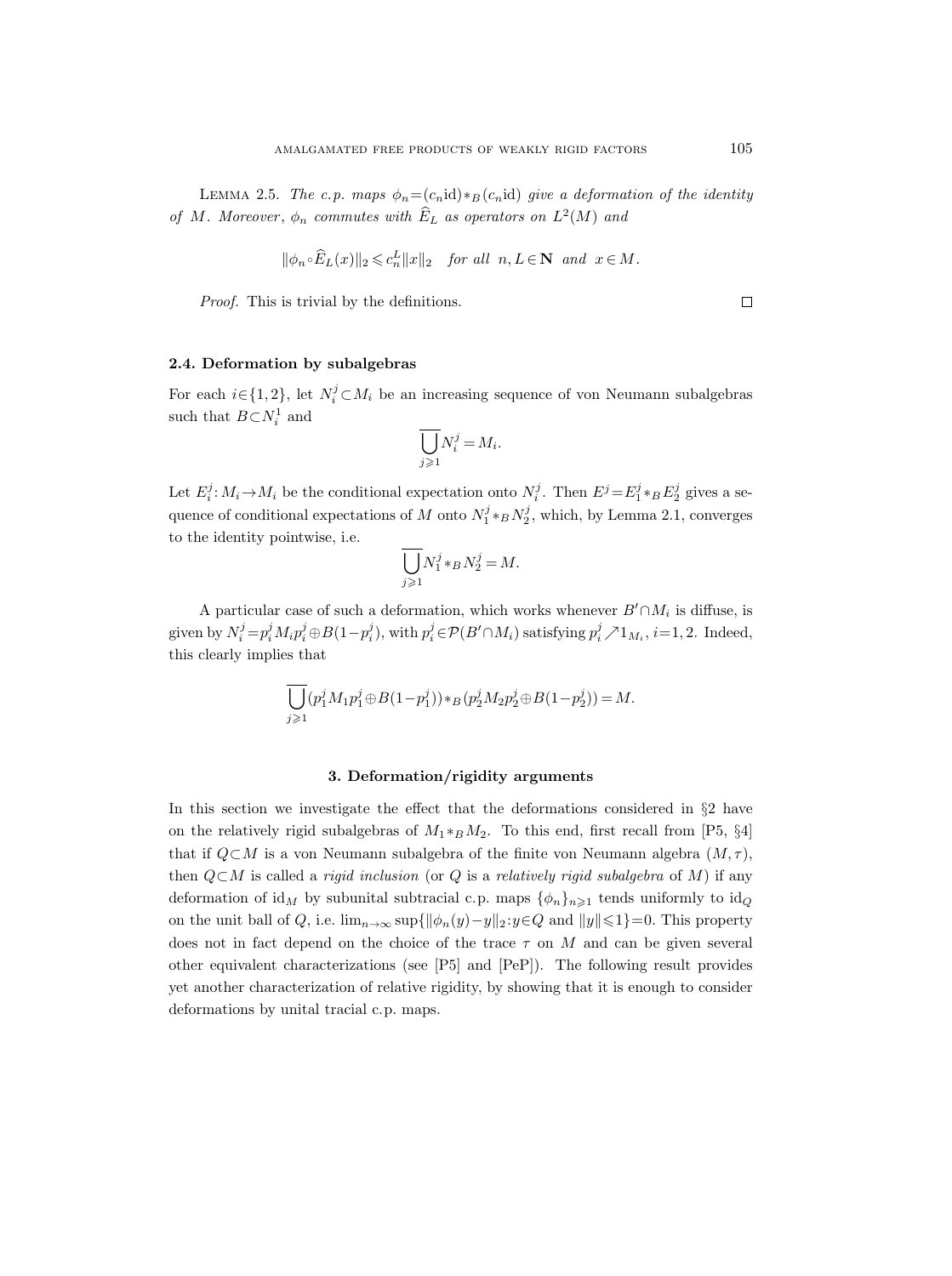THEOREM 3.1. Let  $N$  be a finite von Neumann algebra with countable decomposable  $center, and Q be a von Neumann subalgebra. Then, the following are equivalent:\n $\begin{bmatrix}\n a_{11} & b_{12} \\
c_{21} & c_{22}\n \end{bmatrix}$$ 

(i) the inclusion  $Q\subset N$  is rigid;

(ii) there exists a normal faithful tracial state  $\tau$  on N such that for all  $\varepsilon > 0$  there exist  $F = F(\varepsilon) \subset N$  finite and  $\delta = \delta(\varepsilon) > 0$  such that if  $\phi: N \to N$  is a normal c.p. map with  $\tau \circ \phi = \tau$ ,  $\phi(1)=1$  and  $\|\phi(x)-x\|_2 \leq \delta$  for all  $x \in F$ , then

 $\|\phi(b)-b\|_2 \leqslant \varepsilon$  for all  $b \in Q$  with  $\|b\| \leqslant 1;$ 

(iii) condition (ii) is satisfied for any normal faithful tracial state  $\tau$  on N.

*Proof.* (i)⇒(iii) and (iii)⇒(ii) are both trivial and so it is enough to show (ii)⇒(i). That is, assuming that (ii) holds, we must show that the following condition holds:

for all  $\varepsilon > 0$ , there exist  $F' = F'(\varepsilon) \subset N$  finite and  $\delta' = \delta'(\varepsilon) > 0$  such that if  $\phi: N \to N$  is a normal c.p. map with  $\tau \circ \phi \leq \tau$ ,  $\phi(1) \leq 1$  and  $\|\phi(x)-x\|_2 \leq \delta'$ for all  $x \in F'$ , then  $\|\phi(b)-b\|_2 \leq \varepsilon$  for all  $b \in Q$  with  $\|b\| \leq 1$ . (3.1)

By [PeP, Lemma 3], we may also assume that  $\phi$  is symmetric in the above condition, i.e.  $\tau(\phi(x)y) = \tau(x\phi(y))$  for all  $x, y \in N$ . Let  $F = F(\frac{1}{2}\varepsilon)$ , and  $\delta = \delta(\frac{1}{2}\varepsilon)$  be given from (ii). Let  $F' = F \cup \{1\}$  and  $\delta' = \min_{x \in F} \{\frac{1}{2}\delta, \delta/(8||x||^2+1), \frac{1}{8}\varepsilon^2\}$ , suppose that  $\phi: N \to N$  is a normal symmetric c.p. map with  $\tau \circ \phi \leqslant \tau$ ,  $\phi(1) \leqslant 1$  and  $\|\phi(x)-x\|_2 \leqslant \delta'$  for all  $x \in F'$ . Let  $a = \phi(1) = d\tau \circ \phi/d\tau$  and define  $\phi'$  by  $\phi'(x) = \phi(x) + (1-a)^{1/2}x(1-a)^{1/2}$ . Then,  $\phi'$  is a normal c.p. map with  $\phi'(1)=1$ . Moreover, as  $\phi$  is symmetric, so is  $\phi'$  and hence  $\tau \circ \phi' = \tau$ .

Also, it follows that for each  $x \in F$  we have

$$
\|\phi'(x) - x\|_2 \le \|\phi(x) - x\|_2 + \|(1 - a)^{1/2}x(1 - a)^{1/2}\|_2
$$
  
\n
$$
\le \|\phi(x) - x\|_2 + \|(1 - a)x(1 - a)\|_2^{1/2} \|x\|^{1/2}
$$
  
\n
$$
\le \|\phi(x) - x\|_2 + \|1 - a\|_2 \|x\|
$$
  
\n
$$
\le \delta.
$$

Hence, by (ii), we have  $\|\phi'(b)-b\|_2 \leq \frac{1}{2}\varepsilon$  for all  $b \in Q$  with  $\|b\| \leq 1$ . Thus

$$
\|\phi(b) - b\|_2 \le \|\phi'(b) - b\|_2 + \|(1 - a)^{1/2}x(1 - a)^{1/2}\|_2
$$
  

$$
\le \|\phi'(b) - b\|_2 + \|1 - a\|_2 \le \varepsilon
$$

for all  $b \in Q$  with  $||b|| \leq 1$ .

COROLLARY 3.2. Let  $(M_1, \tau_1)$  and  $(M_2, \tau_2)$  be finite von Neumann algebras and let  $Q\subset M_1$  be a von Neumann subalgebra such that the inclusion  $Q\subset M_1 * M_2$  is rigid. Then, the inclusion  $Q \subset M_1$  is rigid.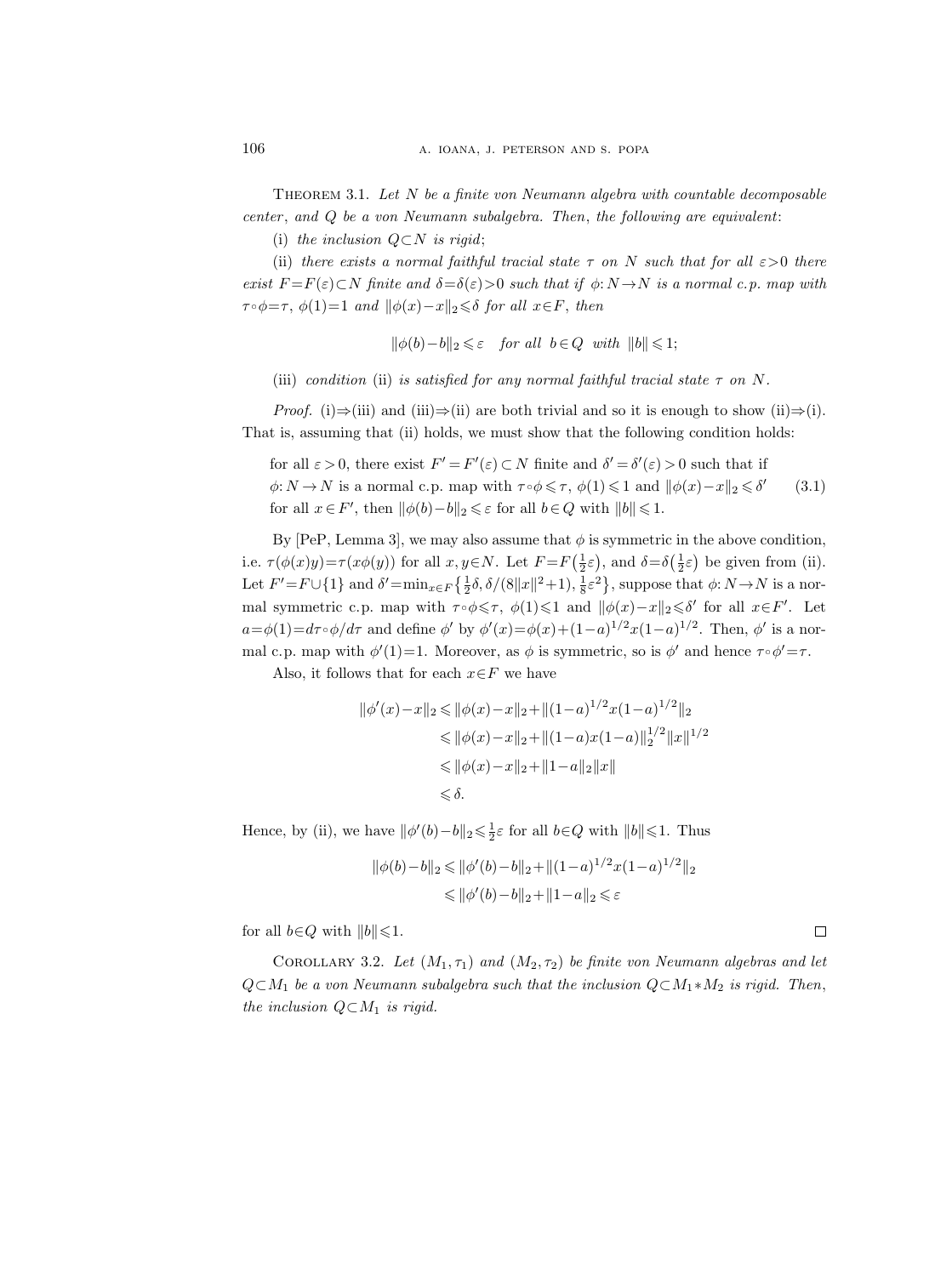*Proof.* Let  $\varepsilon > 0$  be given. Since  $Q \subset M_1 * M_2$  is rigid, we can find  $F = F(\varepsilon) \subset M$  finite and  $\delta = \delta(\varepsilon) > 0$  satisfying condition (ii) of Theorem 3.1. By Lemma 2.1, there exists  $F' \subset M_1$  finite and  $\delta' > 0$  such that if  $\phi: M_1 \to M_1$  is a normal unital tracial c.p. map such that  $\|\phi(x)-x\|_2 \leq \delta'$  for all  $x \in F'$ , then  $\|\phi \cdot id_{M_2}(x)-x\|_2 \leq \delta$  for all  $x \in F$ . Hence, by our choice of F and  $\delta$ , we have that  $\|\phi(b)-b\|_2=\|\phi * id_{M_2}(b)-b\|_2 \leq \varepsilon$  for all  $b \in Q$  with  $\|b\| \leq 1$ . Thus, by Theorem 3.1, it follows that  $Q \subset M_1$  is a rigid inclusion.  $\Box$ 

We will now use the deformation in Lemma 2.4 to exploit the relative rigidity of subalgebras  $Q \subset M_1 *_{B} M_2 \subset M_1 *_{B} M_2$ . This "deformation/rigidity" argument is inspired by [P7, Lemmas 4.3–4.8] and [P8, I, §4].

PROPOSITION 3.3. Let  $(M_1, \tau_1)$  and  $(M_2, \tau_2)$  be finite von Neumann algebras with a common von Neumann subalgebra  $B \subset M_i$ , i=1,2, such that  $\tau_1|_{B} = \tau_2|_{B}$ . Let  $M =$  $M_1*_BM_2$ ,  $\widetilde{M}_i = M_i*_B(B \overline{\otimes} L(\mathbf{Z}))$ ,  $i=1,2$ , and  $\widetilde{M} = \widetilde{M}_1*_B \widetilde{M}_2 = M*_B(B \overline{\otimes} L(\mathbf{F}_2))$ , as in Lemma 2.4. Let  $\theta = \text{Ad}(u_1) * \text{Ad}(u_2) \in \text{Aut}(\widetilde{M})$ , where  $u_1, u_2 \in L(\mathbf{F}_2)$  are the canonical generators of  $L(\mathbf{F}_2)$ , as in Lemma 2.4. Let  $Q \subset M$  be a von Neumann subalgebra such that  $Q \subset M$  is a rigid inclusion and assume that no corner of Q can be embedded into B inside M, i.e.  $Q' \cap \langle M, B \rangle$  contains no non-zero finite projections. Then, there exists a non-zero partial isometry  $v \in M$  such that  $vy = \theta(y)v$  for all  $y \in Q$ .

*Proof.* Since  $Q \subset \widetilde{M}$  is rigid, there exist  $F \subset \widetilde{M}$  finite and  $\delta > 0$  such that if  $\phi : \widetilde{M} \to \widetilde{M}$  is a subunital subtracial c.p. map with  $\|\phi(x)-x\|_2 \leq \delta$  for all  $x \in F$ , then  $\|\phi(u)-u\|_2 \leq \frac{1}{2}$  for all  $u \in \mathcal{U}(Q)$ . Using the continuity of  $t \mapsto \theta_t$ , we can find  $n \geq 1$  such that  $\|\theta_{1/2n} (x) - x\| \leq \delta$ for all  $x \in F$ , which implies  $\|\theta_{1/2^n}(u) - u\| \leq \frac{1}{2}$  for all  $u \in \mathcal{U}(Q)$ .

Now, let a be the unique element of minimal  $\|\cdot\|_2$ -norm in

$$
K = \overline{\textrm{co}}^{\,w} \{ \theta_{1/2^n}(u) u^* : u \in \mathcal{U}(Q) \}.
$$

From  $\|\theta_{1/2^n}(u)u^*-1\|_2 \leq \frac{1}{2}$  for all  $u \in \mathcal{U}(Q)$ , we get that  $\|a-1\|_2 \leq \frac{1}{2}$ , so  $a \neq 0$ . Since  $\theta_{1/2^n}(u)Ku^*=K$  and  $\|\theta_{1/2^n}(u)au^*\|_2=\|a\|_2$  for all  $u\in\mathcal{U}(Q)$ , we deduce, using the uniqueness of a, that  $au=\theta_{1/2n}(u)a$  for all  $u\in\mathcal{U}(Q)$ . Using standard arguments, we can replace a by the partial isometry in its polar decomposition, thus getting a non-zero partial isometry  $v \in M$  such that  $vu = \theta_{1/2^n}(u)v$  for all  $u \in \mathcal{U}(Q)$ .

In what follows we show by induction that for any  $k\geqslant 0$  there exists a non-zero partial isometry  $v_k \in \widetilde{M}$  such that

$$
v_k u = \theta_{1/2^{n-k}}(u)v_k \quad \text{for all } u \in \mathcal{U}(Q), \tag{3.2}
$$

which for  $k=n$  gives the conclusion. Since we have already constructed  $v_0$ , we only need to construct  $v_{k+1}$ , given  $v_k$ . Note first that if  $v_k$  satisfies (3.2) then  $v_k^* v_k \in Q' \cap \tilde{M}$  and  $v_kv_k^* \in \theta_{1/2^{n-k}}(Q)' \cap \tilde{M}.$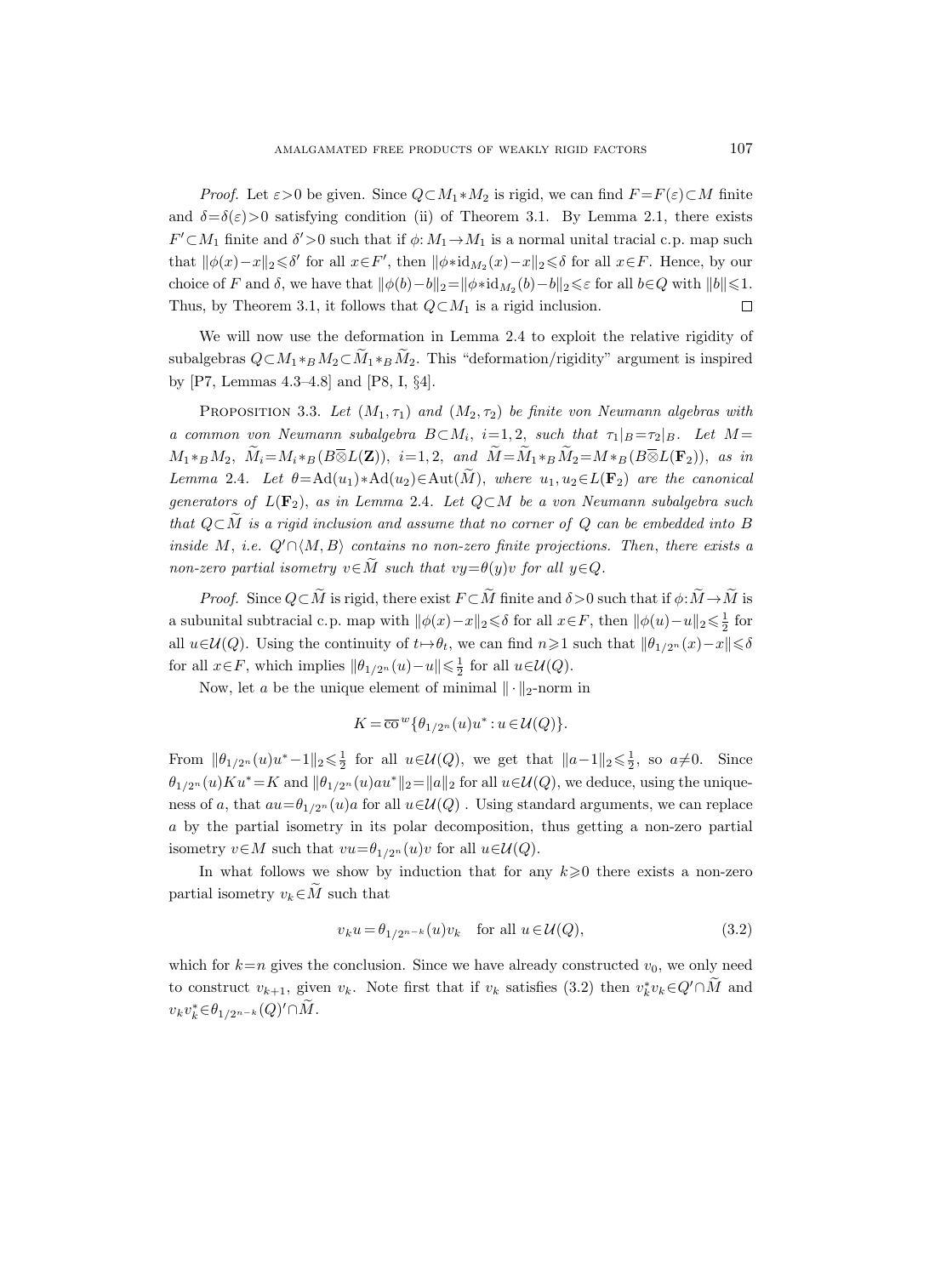By applying the automorphism  $\beta$  to the equality (3.2) and using the properties of  $\beta$ , we get

$$
\beta(v_k)u = \beta(v_k)\beta(u) = \beta(\theta_{1/2^{n-k}}(u))\beta(v_k)
$$
  
=  $\theta_{-1/2^{n-k}}(\beta(u))\beta(v_k) = \theta_{-1/2^{n-k}}(u)\beta(v_k)$  for all  $u \in \mathcal{U}(Q)$ . (3.3)

By replacing  $u$  by  $u^*$  and taking conjugates in  $(3.3)$ , we obtain

$$
u\beta(v_k^*) = \beta(v_k^*)\theta_{-1/2^{n-k}}(u) \quad \text{for all } u \in \mathcal{U}(Q),
$$

which combined with (3.1) gives

$$
v_k \beta(v_k^*) \theta_{-1/2^{n-k}}(u) = v_k u \beta(v_k^*) = \theta_{1/2^{n-k}}(u) v_k \beta(v_k^*) \quad \text{for all } u \in \mathcal{U}(Q). \tag{3.4}
$$

By applying  $\theta_{1/2^{n-k}}$  to (3.4), we further get, for  $u \in \mathcal{U}(Q)$ , the identity

$$
\theta_{1/2^{n-k}}(v_k\beta(v_k^*))u = \theta_{1/2^{n-k-1}}(u)\theta_{1/2^{n-k}}(v_k\beta(v_k^*))
$$
 (3.5)

Since no corner of  $Q$  can be embedded into  $B$  inside  $M$ , we can apply Theorem 1.1 to conclude that  $Q' \cap \widetilde{M} \subset M$ . Thus, since  $v_k^* v_k \in Q' \cap \widetilde{M}$  and  $M \subset \widetilde{M}^{\beta}$ , we get  $\beta(v_k^* v_k) = v_k^* v_k$ , implying that  $v_k \beta(v_k^*)$  is a partial isometry with the same left support as  $v_k$ . Thus, by (3.5),  $w = \theta_{1/2^{n-k}}(v_k \beta(v_k^*))$  is a non-zero partial isometry satisfying  $w u = \theta_{1/2^{n-k-1}}(u)w$ for all  $u \in \mathcal{U}(Q)$ , and the inductive step follows.  $\Box$ 

PROPOSITION 3.4. As in §2.3, denote by  $\widehat{E}_L$  the orthogonal projection of  $L^2(M)$ onto the Hilbert space spanned by reduced words of length  $\geq L$ . If  $Q \subset M_1 *_{B} M_2$  is a rigid inclusion, then for any  $\varepsilon > 0$ , there exists  $L \in \mathbb{N}$  such that  $\|\widehat{E}_L(x)\|_2 < \varepsilon$  for all  $x \in Q$  with  $||x|| \leq 1.$ 

*Proof.* Let  $\phi_n: M \to M$  be as in Lemma 2.5, for some  $c_n \nearrow 1$ , then, by Lemma 2.1, we have  $\lim_{n\to\infty} ||\phi_n(x)-x||_2=0$  for all  $x\in M$ . Thus, since  $Q\subset M$  is rigid, there exists l∈N such that  $||\phi_l(x) - x||_2 < \frac{1}{2}\varepsilon$  for all  $x \in Q$  with  $||x|| \leq 1$ . Let  $L \in \mathbb{N}$  be such that  $c_l^L < \frac{1}{2}\varepsilon$ . Then

$$
\|\widehat{E}_L(x)\|_2\leqslant\|\widehat{E}_L(x-\phi_l(x))\|_2+\|\phi_l\circ\widehat{E}_L(x)\|_2\leqslant\|x-\phi_l(x)\|_2+c_l^L\|x\|_2<\varepsilon
$$

for all  $x \in Q$  with  $||x|| \leq 1$ .

 $\Box$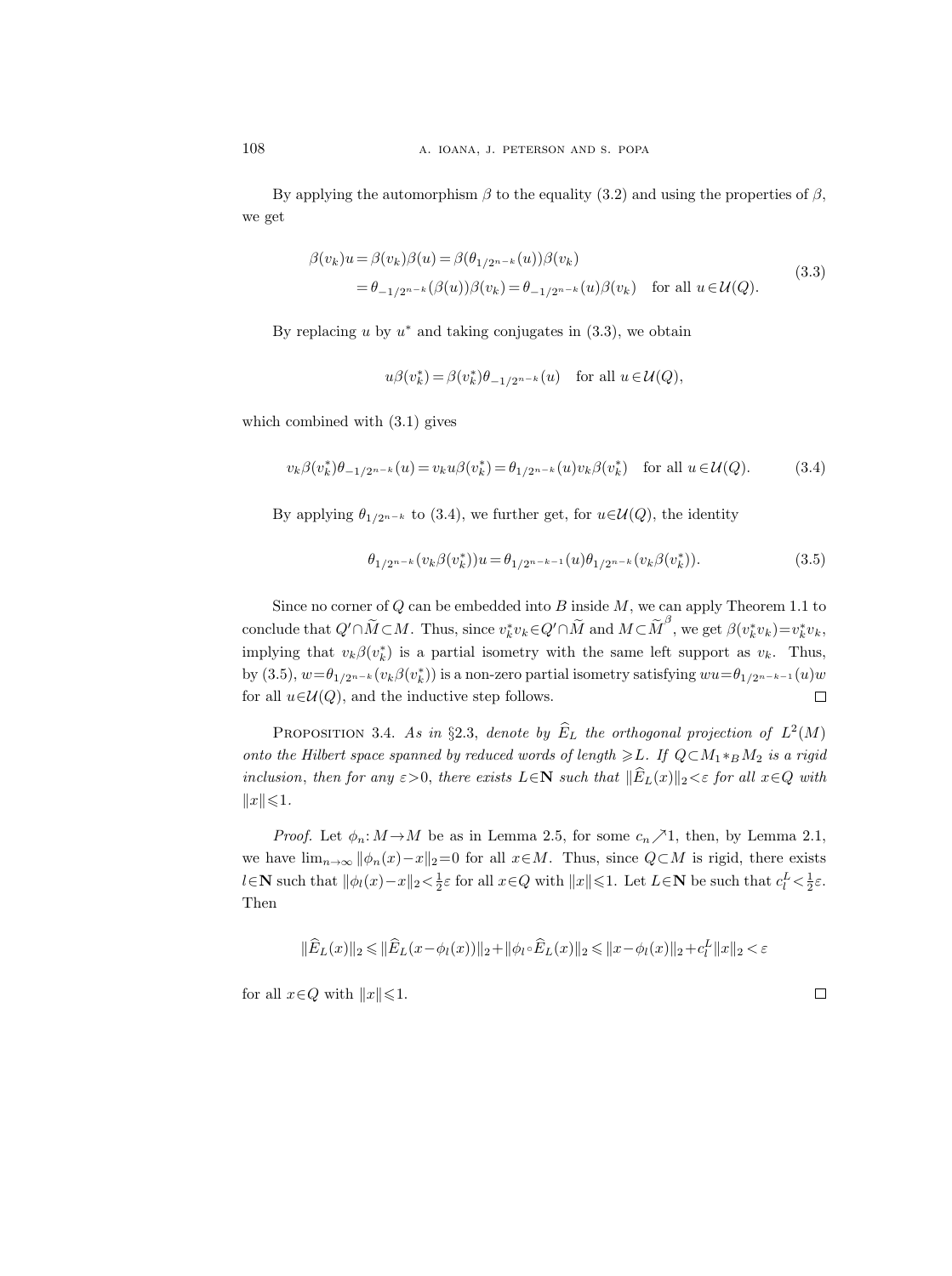# 4. Existence of intertwining bimodules

In the previous section we saw that a relatively rigid subalgebra Q of a finite AFP von Neumann algebra  $M = M_1 *_{\mathcal{B}} M_2$  can be "located" by certain c.p. deformations of id<sub>M</sub>. In this section we will use this information to prove that  $L^2(M)$  must contain non-trivial Hilbert bimodules intertwining  $Q$  into either  $M_1$  or  $M_2$ . The rather long and technical proof will proceed by contradiction, assuming that Q cannot be intertwined in neither  $M_1$  nor  $M_2$ , inside M. We first show that this implies that  $Q$  cannot be intertwined in neither  $M_1$  nor  $M_2$  inside  $\widetilde{M} = (M_1 *_B M_2) *_B (B \overline{\otimes} L(\mathbf{F}_2))$  either. By Proposition 3.4 and [P8, I, Corollary 2.3], this shows that Q must contain "at infinity" elements with uniformly bounded free length and at least two "very large letters" in  $M_1$ ,  $M_2$  or  $L(\mathbf{F}_2)$ . This will be shown to contradict Proposition 3.3.

To "measure" the letters in  $M_i$ , we will need these algebras to have nice orthonormal bases over  $B$ , in the following sense.

Definition 4.1. Let  $(M, \tau)$  be a separable finite von Neumann algebra and  $B\subset M$  be a von Neumann subalgebra. A sequence of elements  $\{\eta_n\}_{n\geq 0} \subset M$  satisfying the conditions  $\eta_0=1$ ,  $E_B(\eta_i^*\eta_j)=\delta_{ij}$  for all i and j, and  $\sum_{n=0}^{\infty}\eta_nB$  dense in  $L^2(M,\tau)$ , is called a bounded homogeneous orthonormal basis (BHOB) of M over B. An inclusion  $B\subset M$  having a BHOB is said to be homogeneous.

LEMMA 4.2. Let  $(M, \tau)$  be a separable finite von Neumann algebra and B⊂M be a von Neumann subalgebra. Assume that one of the following conditions holds true:

(a)  $B = C 1$ ;

(b)  $B=A\subset M$  is Cartan (i.e. B is maximal abelian and regular in M) and M is of type  $II_1$ ;

(c)  $B=N\subset M$  is an irreducible inclusion of  $\text{II}_1$  factors and B is regular in M.

Then  $B\subset M$  is homogeneous, moreover in both cases (b) and (c), M has a BHOB made of unitary elements in  $\mathcal{N}_M(B)$ .

Proof. Case (a) is clear by the Gram–Schmidt algorithm. Case (c) is trivial once we notice that such  $N \subset M$  is a crossed product inclusion  $N \subset M = N \rtimes_{\sigma,v} G$  for some cocycle action  $\sigma$  of a discrete countable group G on N, with 2-cocycle v. Indeed, in this case the canonical unitary elements  $\{u_g\}_g \subset M$  implementing the action  $\sigma$  provide a BHOB of M over N.

To prove case (b), we first show that given any  $n\geq 1$  and any  $v_0=1, v_1, ..., v_{n-1} \in$  $\mathcal{N}_M(A)$ , with  $E_A(v_i^* v_j)=0$  for  $0 \le i, j < n, i \ne j$ , and  $v'_n \in \mathcal{GN}_M(A)$ , with  $(v'_n)^* v'_n \ne 1$ , there exists a non-zero  $v \in \mathcal{GN}_M(A)$  such that  $v^*v'_n = 0$ ,  $v'_n v^* = 0$  and  $E_A(v^*v_j) = 0$  for all  $1 \leq j \leq$ n−1. Indeed, first note that, by [D], there exists  $u \in \mathcal{N}_M(A)$  such that  $v'_n = u(1-p)$ , where  $p=1-(v'_n)^*v'_n\in\mathcal{P}(A)$ . Since  $Ap\subset pMp$  is Cartan with  $pMp$  of type II<sub>1</sub>, it follows that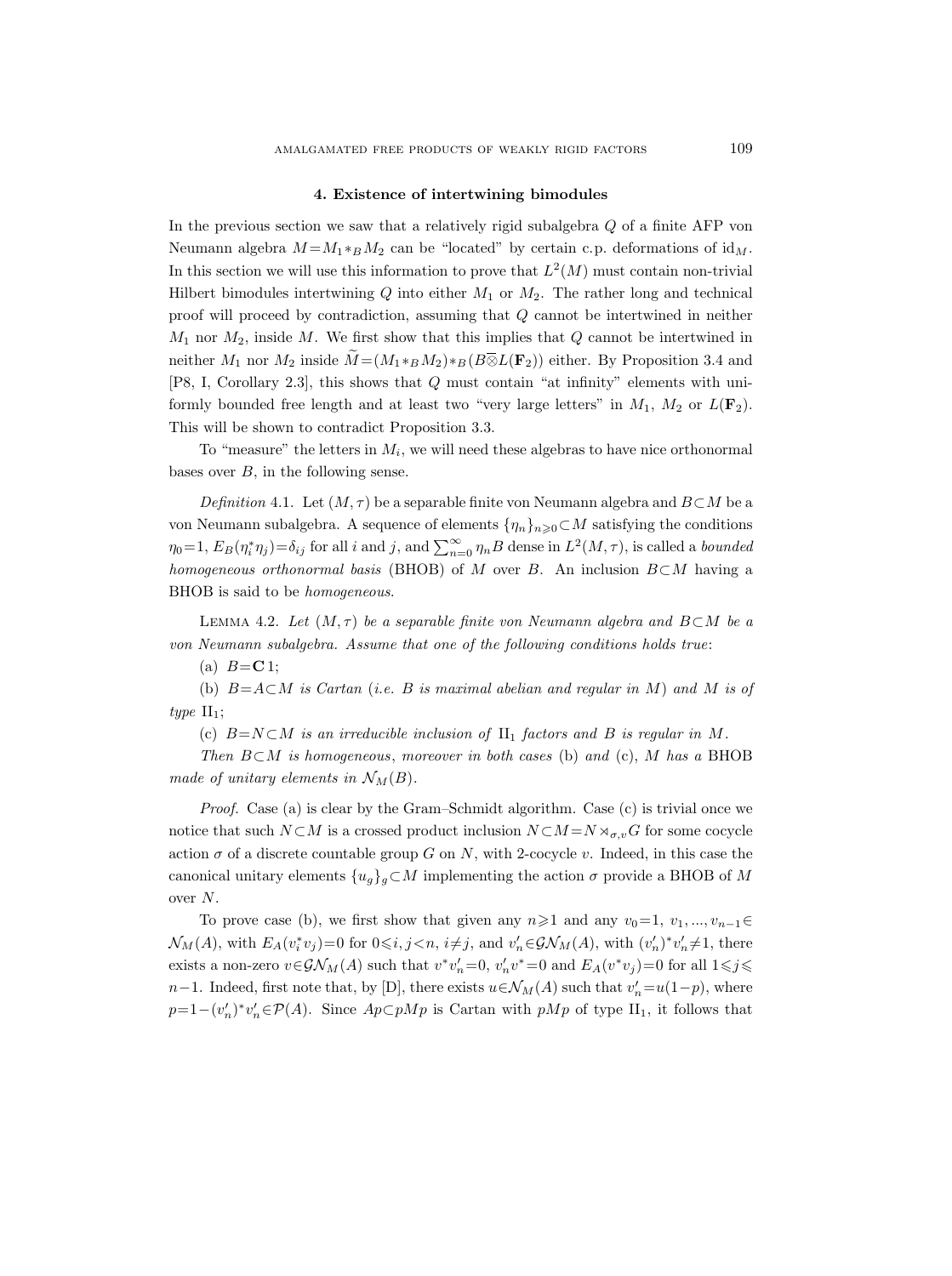there exists  $w \in \mathcal{N}_{pMp}(Ap)$  such that  $w \notin \sum_{i=0}^{n-1} pu^*v_iAp$  (or else, it would follow that  $pMp$ would be finite-dimensional over  $Ap$ , and thus of type I, implying that M has a type-I direct summand, a contradiction). Then  $w_i = pu^*v_i p \in \mathcal{GN}(Ap)$ ,  $0 \leq i \leq n-1$ , satisfy

$$
0 \neq w - \sum_{i=0}^{n-1} w_i E_A(w_i^* w) \in \mathcal{GN}(A)
$$

by [D]. But then  $v=u(w-\sum_{i=0}^{n-1} w_i E_A(w_i^*w))$  clearly satisfies all required conditions.

Now, to finish the proof of (b), let  $\{u_n\}_{n\geq 0} \subset \mathcal{N}_M(A)$  be a sequence of unitary elements normalizing A, dense in  $\mathcal{N}_M(A)$  in the  $\|\cdot\|_2$ -norm, with  $u_0=1$  and with each  $u_n$  appearing with infinite multiplicity. It is sufficient to construct a sequence  $\{v_n\}_{n\geq 0}\subset \mathcal{N}_M(A)$ such that for all  $m \geqslant 0$  we have

$$
E_A(v_i^*v_j) = \delta_{ij} \text{ for all } 0 \leqslant i, j \leqslant m \quad \text{and} \quad u_m \in \sum_{i=0}^m v_i A. \tag{4.1}
$$

Assume that we have constructed  $v_0=1, v_1, ..., v_{n-1}$  satisfying (4.1) for  $m=n-1$ , for some  $n \geq 1$ . Let  $v''_n = u_n - \sum_{i=0}^{n-1} v_i E_A(v_i^* u_n) \in \mathcal{GN}_M(A)$ . Let  $v'_n \in \mathcal{GN}_M(A)$  be maximal with the properties  $v'_n(v''_n)^*v''_n=v''_n$  and  $v'_n\perp\sum_{i=0}^{n-1}v_iA$ . By applying the first part of the proof to  $v_0, v_1, ..., v_{n-1}, v'_n$  and using the maximality, it follows that  $v'_n$  is a unitary element. But then  $v_n = v'_n$  clearly satisfies (4.1).  $\Box$ 

THEOREM 4.3. Let  $(M_1, \tau_1)$  and  $(M_2, \tau_2)$  be finite von Neumann algebras and B⊂  $M_i$ ,  $i=1,2$ , be a common von Neumann subalgebra such that  $\tau_1|_B = \tau_2|_B$ . Suppose that the inclusions  $B \subset M_1$  and  $B \subset M_2$  are homogeneous. Let Q be a von Neumann subalgebra of  $M = M_1 *_{B} M_2$  such that the inclusion  $Q \subset M$  is rigid. Then, for either i=1 or i=2, there exists a non-zero projection f in  $Q' \cap \langle M, e_{M_i} \rangle$  of finite trace  $\text{Tr} = \text{Tr}_{\langle M, e_{M_i} \rangle}$ .

Proof. By taking spectral projections, it is sufficient to show that there exists  $j \in \{1, 2\}$  and  $a \in Q' \cap \langle M, e_{M_i} \rangle$ , with  $0 \le a \le 1$  and  $0 \ne \text{Tr}(a) < \infty$ . Assume, by contradiction, that there are no such elements in  $Q' \cap \langle M, e_{M_i} \rangle$ , i=1,2. If we identify Q with the diagonal subalgebra  $\{x \oplus x : x \in Q\}$  in  $M \oplus M$ , then this is equivalent to saying that Q cannot be intertwined into  $M_1 \oplus M_2$  inside  $M \oplus M$ . By [P8, I, Corollary 2.3], this implies the following.

*Fact* 1. For all  $\varepsilon > 0$  and for all  $y_1, ..., y_n \in M$ , there exists  $w \in \mathcal{U}(Q)$  such that

$$
||E_{M_i}(y_j w y_k^*)||_2 < \varepsilon \quad \text{for } i \in \{1,2\} \text{ and } j,k \in \{1, \dots n\}.
$$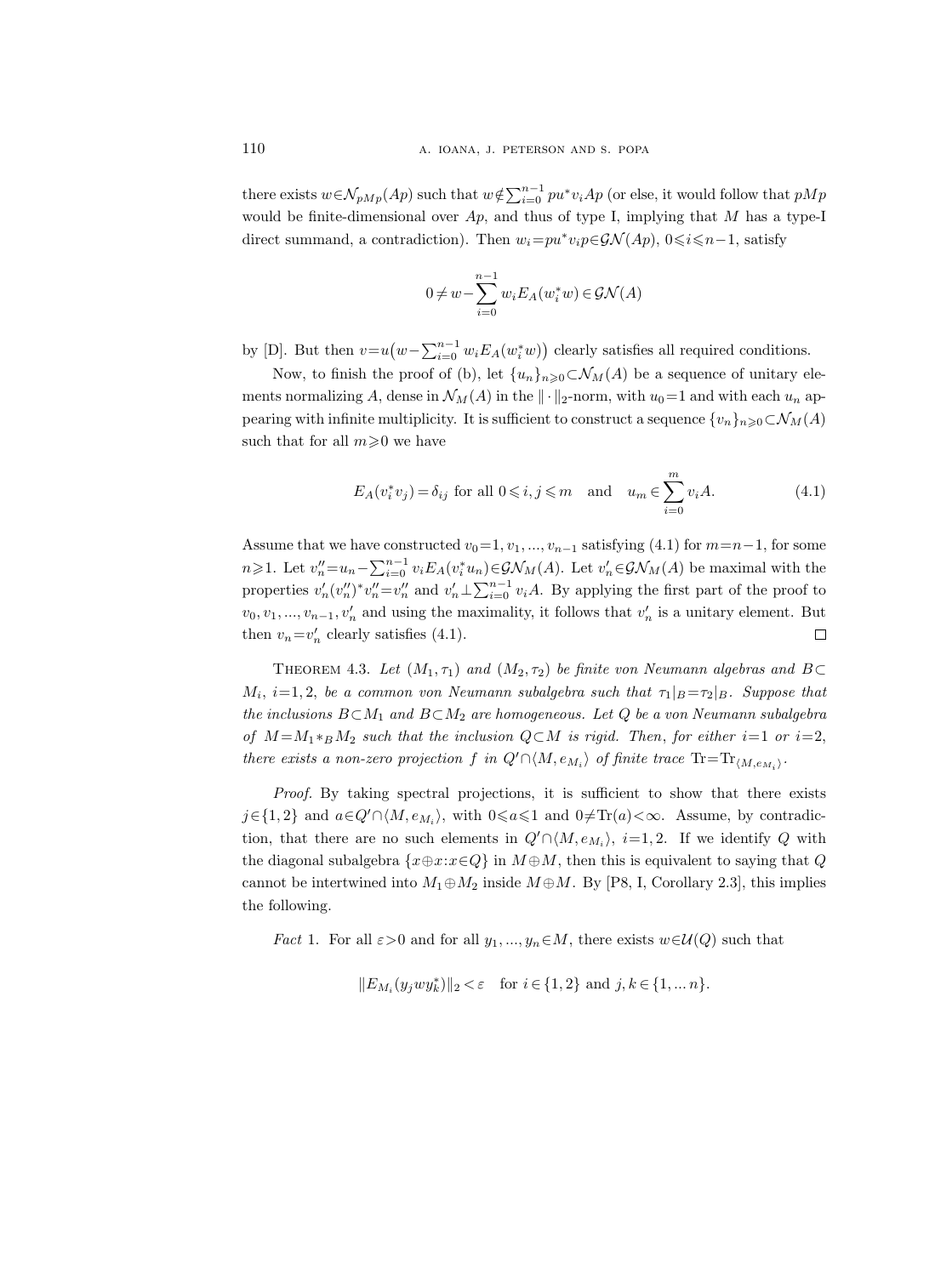For the next part of the proof, we need to introduce some notation. Thus, for  $i \in \{1,2\}, \text{let } \{\xi_i^j\}_{j\geqslant 0} \subset M_i \text{ be a BHOB of } M_i \text{ over } B. \text{ Also take } \{\xi_3^j\}_{j\geqslant 0} = \{u_g\}_{g \in \mathbf{F}_2} \subset L(\mathbf{F}_2)$ such that  $\xi_3^0=u_e=1$ . Then using the notation  $M=M\ast_B(B\otimes L(\mathbf{F}_2))$  as in Proposition 3.3 a simple exercise shows that

$$
\beta = \{1\} \cup \{\xi_{i_1}^{j_1} \dots \xi_{i_n}^{j_n} : n \in \mathbb{N}, i_k \in \{1, 2, 3\}, j_k \ge 1 \text{ and } i_1 \ne i_2 \ne i_3 \ne \dots \ne i_n\}
$$

is a BHOB of  $\tilde{M}$  over  $B$ .

For each  $n_0 \in \mathbb{N}$ , let

$$
S_{n_0} = \{1\} \cup \{\xi_{i_1}^{j_1} \dots \xi_{i_n}^{j_n} : n \le n_0, \ i_k \in \{1, 2\}, \ 1 \le j_k \le n_0 \text{ and } i_1 \ne i_2 \ne i_3 \ne \dots \ne i_n\},\
$$
  

$$
\widetilde{S}_{n_0} = \{1\} \cup \{\xi_{i_1}^{j_1} \dots \xi_{i_n}^{j_n} : n \le n_0, \ i_k \in \{1, 2, 3\}, \ 1 \le j_k \le n_0 \text{ and } i_1 \ne i_2 \ne i_3 \ne \dots \ne i_n\}.
$$

Also, for  $i \in \{1,2\}$ , let  $\tilde{S}_{n_0}^{R,i}$  (resp.  $\tilde{S}_{n_0}^{L,i}$ ) be the subset of  $\tilde{S}_{n_0}$  consisting of 1 and the vectors in  $S_{n_0}$  such that  $i_n \neq i$  (resp.  $i_1 \neq i$ ). Note that, if  $\zeta, \zeta' \in S_{n_0}^{R,i}$  and  $x \in M_i$  is such that  $E_B(x)=0$ , then  $\|\zeta' x \zeta^*\|_2 = \|x\|_2$ . Also if  $\zeta \in \widetilde{S}_{n_0}$  and  $b \in B$  then  $\|\zeta b\|_2 = \|b\|_2$ .

We now strengthen Fact 1 so that the elements  $y_1, ..., y_n$  may be taken in  $\tilde{M}$ .

*Fact* 2. For all  $\varepsilon > 0$  and all  $y_1, ..., y_n \in \tilde{M}$ , there exists  $w \in \mathcal{U}(Q)$  such that

$$
||E_{M_i}(y_j^*wy_k)||_2 < \varepsilon \quad \text{for } i \in \{1,2\} \text{ and } j,k \in \{1,\dots n\}.
$$

As our basis for  $\tilde{M}$  is made up of bounded vectors, by first approximating the  $y_k$ 's on the right of w and then approximating the  $y_j$ 's on the left of w, we may assume that all of the  $y_j$ 's are basis elements, and then use the triangle inequality to deduce the general case. Also, as  $E_{M_i}$  is *B*-bimodular, it is enough to suppose that the  $y_j$ 's all lie in  $\beta$ . Thus, we only need to show that for all  $\varepsilon > 0$  and for all  $n_0 \in \mathbb{N}$ , there exists  $w \in \mathcal{U}(Q)$ such that  $||E_{M_i}(\zeta^* w \zeta')||_2 < \varepsilon$  for all  $\zeta, \zeta' \in \widetilde{S}_{n_0}$ .

To prove this, we first use Fact 1 to deduce that there exists  $w \in \mathcal{U}(Q)$  such that  $||E_{M_i}(\zeta_0^* w \zeta_0')||_2 < \varepsilon$  for all  $\zeta_0, \zeta_0' \in S_{n_0}$ . Then, if  $\zeta, \zeta' \in \widetilde{S}_{n_0}$ , we may find  $\zeta_1, \zeta_1' \in \widetilde{S}_{n_0}^{L,1} \cap \widetilde{S}_{n_0}^{L,2}$ and  $\zeta_0, \zeta_0' \in S_{n_0}$  such that  $\zeta = \zeta_0 \zeta_1$  and  $\zeta' = \zeta_0' \zeta_1'$ . If  $\zeta_1 = \zeta_1' = 1$ , then from the above we have that  $||E_{M_i}(\zeta^* w \zeta')||_2 = ||E_{M_i}(\zeta_0^* w \zeta'_0)||_2 < \varepsilon$ . Otherwise, we have

$$
||E_{M_i}(\zeta^* w \zeta')||_2 \leq ||E_M(\zeta^* w \zeta')||_2 \leq ||\zeta_1^* E_B(\zeta_0^* w \zeta_0') \zeta_1'||_2 \leq ||E_{M_1}(\zeta_0^* w \zeta_0')||_2 < \varepsilon.
$$

This proves Fact 2.

We continue by showing that there are elements of  $\mathcal{U}(Q)$  ("at infinity") which are almost orthogonal to the subspaces having at most one "large letter" from  $M_1 \cup M_2$ . Specifically, let  $\mathcal{H}_{n_0} = \overline{\text{sp}}(\widetilde{S}_{n_0} M_1 \widetilde{S}_{n_0}^* \cup \widetilde{S}_{n_0} M_2 \widetilde{S}_{n_0}^*) \subset L^2(\widetilde{M}).$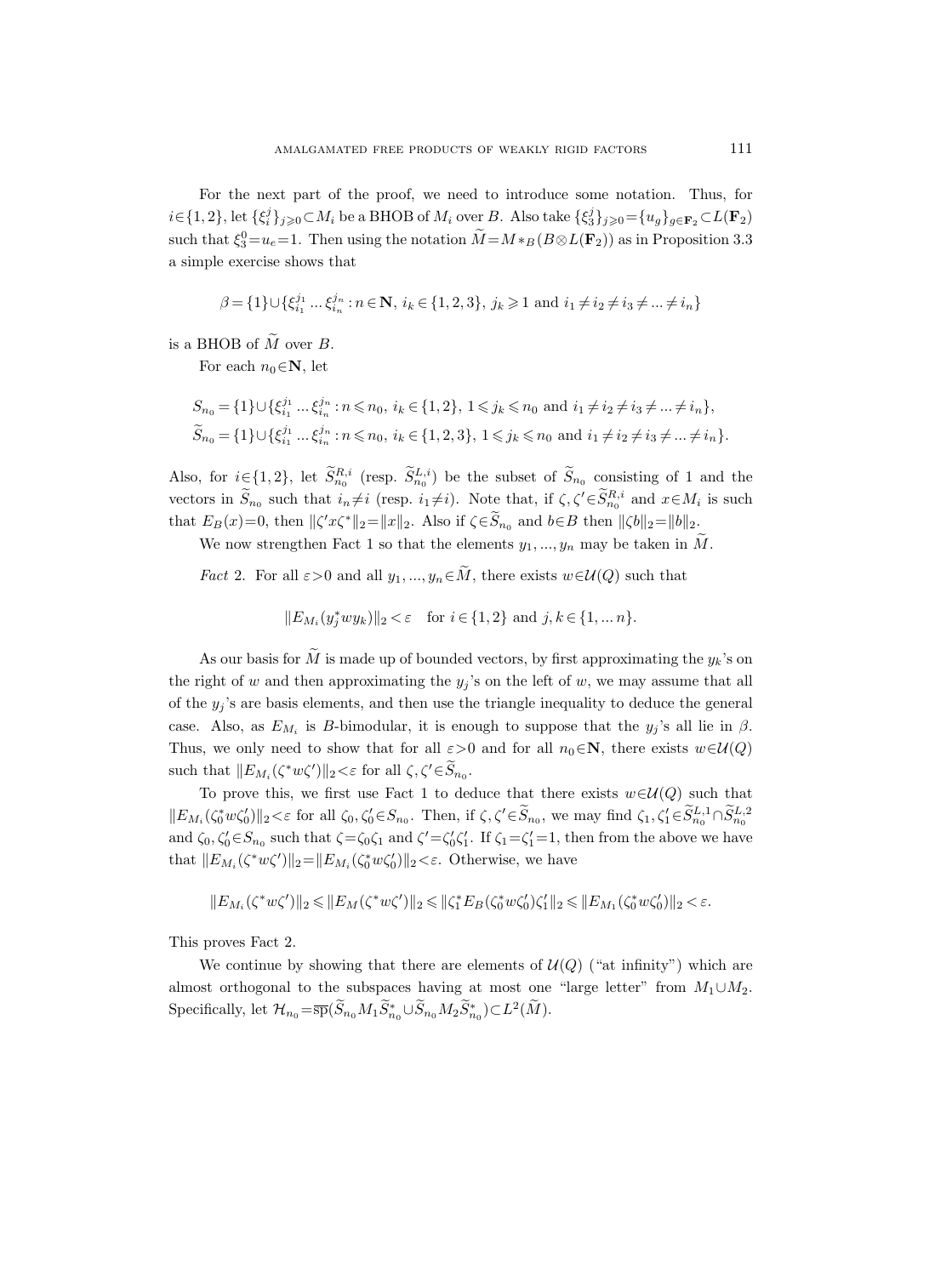Let  $\zeta_1, \zeta_1 \in S_{n_0}^{R,i}$  and  $\zeta_2, \zeta_2 \in S_{n_0}^{R,j}$ . Then, for all  $b_1, b_2 \in B$  and for all  $K, L > n_0$ , we have that  $E_B((\zeta_1'\xi_1^Kb_1\zeta_1^*)^*(\zeta_2'\xi_2^Lb_2\zeta_2^*))=\delta_{\zeta_1'\zeta_2'}E_B((\xi_1^Kb_1\zeta_1^*)^*(\xi_2^Lb_2\zeta_2^*)$ , and we also have that  $E_B((\xi_j^L b_2 \zeta_2^*)(\xi_i^K b_1 \zeta_1^*)^*) = \delta_{\zeta_1 \zeta_2} E_B((\xi_j^L b_2)(\xi_i^K b_1)^*)$ . Hence,

$$
\begin{split} \langle \zeta_1' \xi_i^K b_1 \zeta_1^*, \zeta_2' \xi_j^L b_2 \zeta_2^* \rangle &= \tau \circ E_B \big( (\zeta_1' \xi_i^K b_1 \zeta_1^*)^* (\zeta_2' \xi_j^L b_2 \zeta_2^*) \big) \\ &= \delta_{\zeta_1' \zeta_2'} \tau \circ E_B \big( (\xi_i^K b_1 \zeta_1^*)^* (\xi_j^L b_2 \zeta_2^*) \big) \\ &= \delta_{\zeta_1' \zeta_2'} \delta_{\zeta_1 \zeta_2} \delta_{ij} \langle \xi_i^K b_1, \xi_j^L b_2 \rangle. \end{split}
$$

Also, if  $\zeta \in \widetilde{S}_{n_0}$  and  $b \in B$ , then  $\langle \zeta_1' \xi_i^K b_1 \zeta_1^*, \zeta b \rangle = \tau \circ E_B((\zeta b)^* \zeta_1' \xi_i^K b_1 \zeta_1^*) = 0$ .

Hence, we have the following direct sum of orthogonal subspaces of  $\mathcal{H}_{n_0}$ :

$$
\mathcal{H}_{n_0}' = \bigoplus_{\zeta \in \widetilde{S}_{n_0}} \mathcal{H}_{\zeta} \oplus \bigoplus_{\substack{i \in \{1,2\} \\ \zeta, \zeta' \in \widetilde{S}_{n_0}^{R,i}}} \mathcal{H}_{i,\zeta',\zeta},
$$

where  $\mathcal{H}_{\zeta} = \overline{\zeta B}$  and  $\mathcal{H}_{i,\zeta',\zeta} = \overline{\text{sp}} \; \zeta' {\{\xi_i^K\}}_{K>n_0} B \zeta^*.$ Since  $\{\xi_3^j\}_{j\geqslant 0} = \{u_g\}_{g\in \mathbf{F}_2}$ , we may find  $m_0 > 2n_0$  such that

$$
\{\xi_3^j\}_{j=1}^{n_0} \{\xi_3^j\}_{1 \leq j \leq n_0}^* \subset \{\xi_3^j\}_{j=1}^{m_0}.
$$

We will show that  $\mathcal{H}_{n_0} \subset \mathcal{H}'_{m_0}$ .

Let  $\mathcal{K}_0$  be the Hilbert space generated by all vectors of the form  $\eta' b\eta^*$ , where  $b \in B$ ,  $\eta = \xi_{i_1}^{j_1} \dots \xi_{i_n}^{j_n}, \; \eta' = \xi_{k_1}^{l_1} \dots \xi_{k_m}^{l_m}, \; i_n \neq k_m, \; n+m \leq m_0, \text{ and } j_p, l_p \leq m_0 \text{ for all } p. \; \text{ If } \zeta, \zeta' \in \widetilde{S}_{n_0},$ and  $x \in M_i \ominus B$ , then we may find  $\zeta_1, \zeta_1' \in \widetilde{S}_{n_0}^{R,i}$  and  $\zeta_0, \zeta_0' \in \widetilde{S}_{n_0} \cap M_i$  such that  $\zeta = \zeta_1 \zeta_0$ , and  $\zeta' = \zeta_1' \zeta_0'$ . We have that if P is the projection onto the subspace  $\overline{sp} {\{\xi_i^j\}}_{j=1}^{m_0} B$  then  $\zeta_1'(\zeta_0' x \zeta_0^* - P(\zeta_0' x \zeta_0^*) - E_B(\zeta_0' x \zeta_0^*)) \zeta_1^* \in \mathcal{H}_{m_0}', \zeta_1' P(\zeta_0' x \zeta_0^*) \zeta_1^* \in \mathcal{K}_0$ , and

$$
\zeta_1'E_B(\zeta_0'x\zeta_0^*)\zeta_0^* \in \widetilde{S}_{n_0}B\widetilde{S}_{n_0}^*.
$$

If  $\zeta$ ,  $\zeta' \in S_{n_0}$  and  $b \in B$  then, if  $\zeta$  and  $\zeta'$  do not end with a letter in the same algebra, we have that  $\zeta' b \zeta^* \in \mathcal{K}_0$ . Also, if both  $\zeta$  and  $\zeta'$  end with something in  $\{\xi_3^j\}_{j\geqslant 0}$ , then, as  $L(\mathbf{F}_2)$  commutes with B and since  $\{\xi_3^j\}_{j=1}^{n_0} \{\xi_3^j\}_{1\leq j\leq n_0}^* \subset \{\xi_3^j\}_{j=1}^{m_0}$ , we may rewrite  $\zeta' b \zeta^*$ to see that it is in  $\mathcal{K}_0$ , otherwise as above we may find  $\zeta_1, \zeta_1' \in \widetilde{S}_{n_0}^{R,i}$  and  $\zeta_0, \zeta_0' \in \widetilde{S}_{n_0} \cap M_i$ such that  $\zeta = \zeta_1 \zeta_0$  and  $\zeta' = \zeta_1' \zeta_0'$ , and then decompose  $\zeta' b \zeta^*$  into parts in  $\mathcal{H}'_{m_0}$ ,  $\mathcal{K}_0$  and something in  $S_{n_0} B S_{n_0}$  with shorter words. Hence, by induction, to show that  $\mathcal{H}_{n_0} \subset \mathcal{H}'_{m_0}$ it is enough to show that  $\mathcal{K}_0 \subset \mathcal{H}'_{m_0}$ .

Let  $\eta$  and  $\eta'$  be as above, and take  $b \in B$ . If  $n=0$ , i.e.  $\eta=1$ , then  $\eta' b\eta^* = \eta' b \in \mathcal{H}_{m_0}$ . Also, if  $i_n=3$ , then, since  $L(\mathbf{F}_2)$  commutes with B and  $(\xi_{i_n}^{j_n})^* \in {\{\xi_{3}^{j}\}}_{j=1}^{m_0}$ , we can rewrite  $\eta' b \eta^*$  so that  $\eta$  and  $\eta'$  are still in  $\widetilde{S}_{m_0}$  but such that the length of  $\eta$  is shorter. If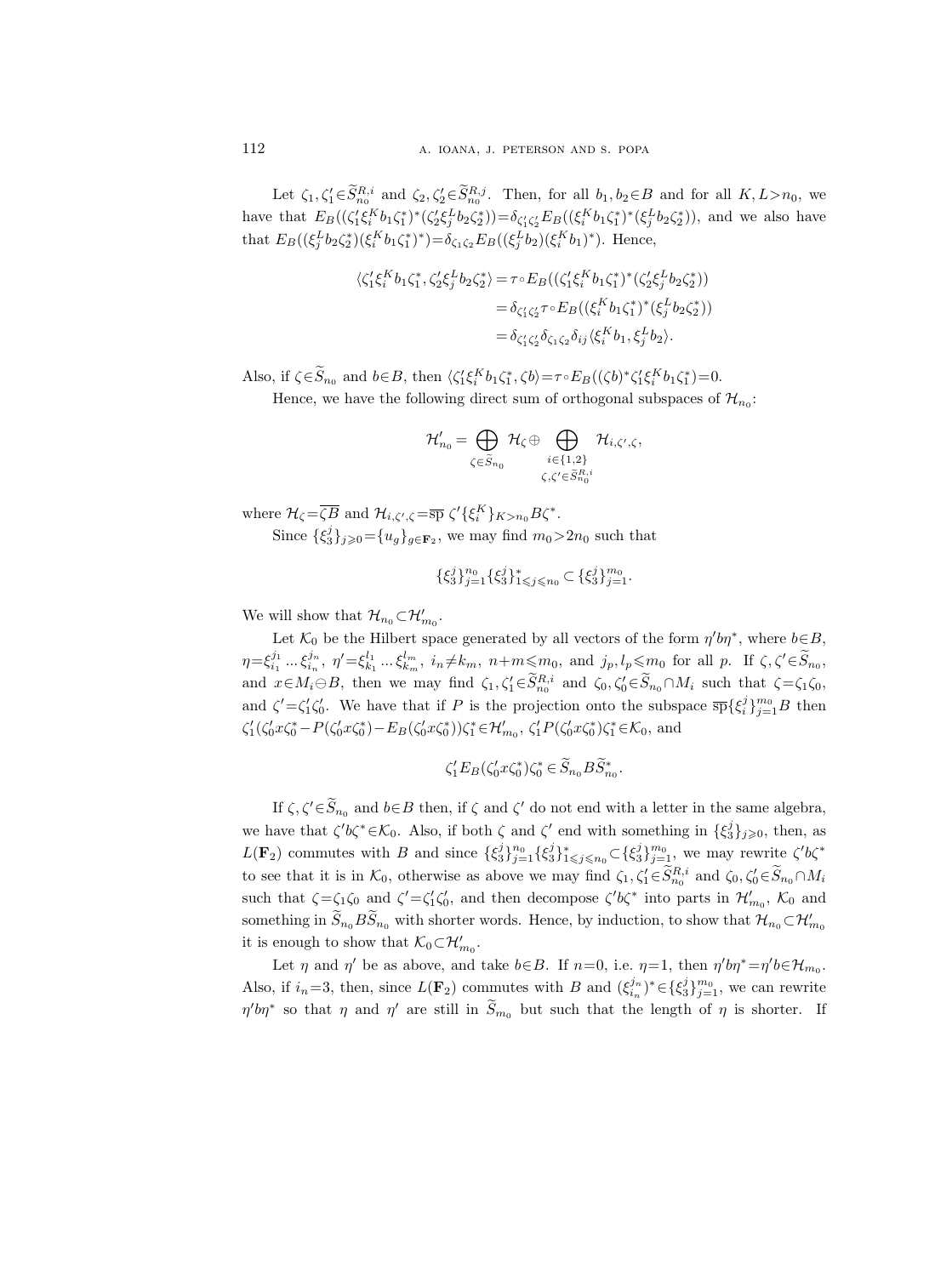$i_n = i \in \{1, 2\}$  then, since  $E_B((b \xi_{i_n}^{j_n})^*)=0$ , as above we may replace  $(b \xi_{i_n}^{j_n})^*$  by  $P((b \xi_{i_n}^{j_n})^*)$ and  $(b\xi_{i_n}^{j_n})^* - P((b\xi_{i_n}^{j_n})^*)$ , and in so doing rewrite  $\eta' b\eta^*$  as a sum of things where the word on the right has shorter length plus something in  $\mathcal{H}'_{m_0}$ . Thus, by induction, we have shown that  $\mathcal{K}_0 \subset \mathcal{H}'_{m_0}$  and so  $\mathcal{H}_{n_0} \subset \mathcal{H}'_{m_0}$ .

Let  $P_{n_0}$  be the orthogonal projection of  $L^2(M)$  onto  $\mathcal{H}_{n_0}$ .

*Fact* 3. For all  $\varepsilon > 0$  and for all  $y_1, ..., y_n \in \tilde{M}$ , there exists  $w \in \mathcal{U}(Q)$  such that  $||P_{n_0}(y_j^*wy_k)||_2^2 < \varepsilon$  for all j and k.

Let  $m_0$  be as above. Then, by Fact 2, there exists  $w \in \mathcal{U}(Q)$  such that

$$
||E_{M_j}(\zeta^* y_k^* w^* y_j \zeta')||_2^2 < \frac{1}{3} \varepsilon |\widetilde{S}_{m_0}|^2
$$

for all  $j, k \leq n$  and for all  $\zeta, \zeta' \in \widetilde{S}_{m_0}$ .

Thus, for all  $\zeta \in \widetilde{S}_{m_0}$  and all  $b \in B$ , we have

$$
|\langle \zeta b, y_j^* w y_k \rangle|^2 = |\tau (E_B(y_k^* w^* y_j \zeta)b)|^2 \leq ||E_{M_1}(y_k^* w^* y_j \zeta)||_2^2 ||b||_2^2 < \frac{1}{3} \varepsilon |\widetilde{S}_{m_0}|^2 ||\zeta b||_2^2,
$$

and so

$$
||P_{\mathcal{H}_{\zeta}}(y_j^* w y_k)||_2^2 < \frac{1}{3}\varepsilon |\widetilde{S}_{m_0}|^2.
$$

Also, for  $i \in \{1, 2\}$ , all  $\zeta, \zeta' \in \widetilde{S}_{m_0}^{R,i}$  and all  $\xi \in \overline{\text{sp}}\{\xi_i^K\}_{K>m_0} B$ , we have

$$
\begin{aligned} |\langle \zeta' \xi \zeta^*, y_j^* w y_k \rangle|^2 &= |\tau (E_{M_i}(\zeta^* y_k^* w^* y_j \zeta') \xi)|^2 \le \| E_{M_i}(\zeta^* y_k^* w^* y_j \zeta') \|_2^2 \, \|\xi\|_2^2 \\ &< \frac{1}{3} \varepsilon |\widetilde{S}_{m_0}|^2 \, \|\zeta' \xi \zeta^* \|_2^2, \end{aligned}
$$

and so

$$
||P_{\mathcal{H}_{i,\zeta',\zeta}}(y_j^*wy_k)||_2^2 < \frac{1}{3}\varepsilon |\widetilde{S}_{m_0}|^2.
$$

Therefore

$$
||P_{n_0}(y_j^* w y_k)||_2^2 \le ||P_{\mathcal{H}'_{m_0}}(y_j^* w y_k)||_2^2
$$
  
= 
$$
\sum_{\zeta \in \widetilde{S}_{m_0}} ||P_{\mathcal{H}_{\zeta}}(y_j^* w y_k)||_2^2 + \sum_{i=1}^2 \sum_{\zeta' \in \widetilde{S}_{m_0}^{R,i}} \sum_{\zeta \in \widetilde{S}_{m_0}^{L,i}} ||P_{\mathcal{H}_{i,\zeta',\zeta}}(y_j^* w y_k)||_2^2 < \varepsilon
$$

for each  $j, k \leq n$ . Thus, we have proved Fact 3.

Next we note that if  $Q' \cap \langle M, e_B \rangle$  contains a non-zero finite-trace projection, then so does  $Q' \cap \langle M, e_{M_1} \rangle$  and so, by our assumption, we are in the position of applying Proposition 3.3.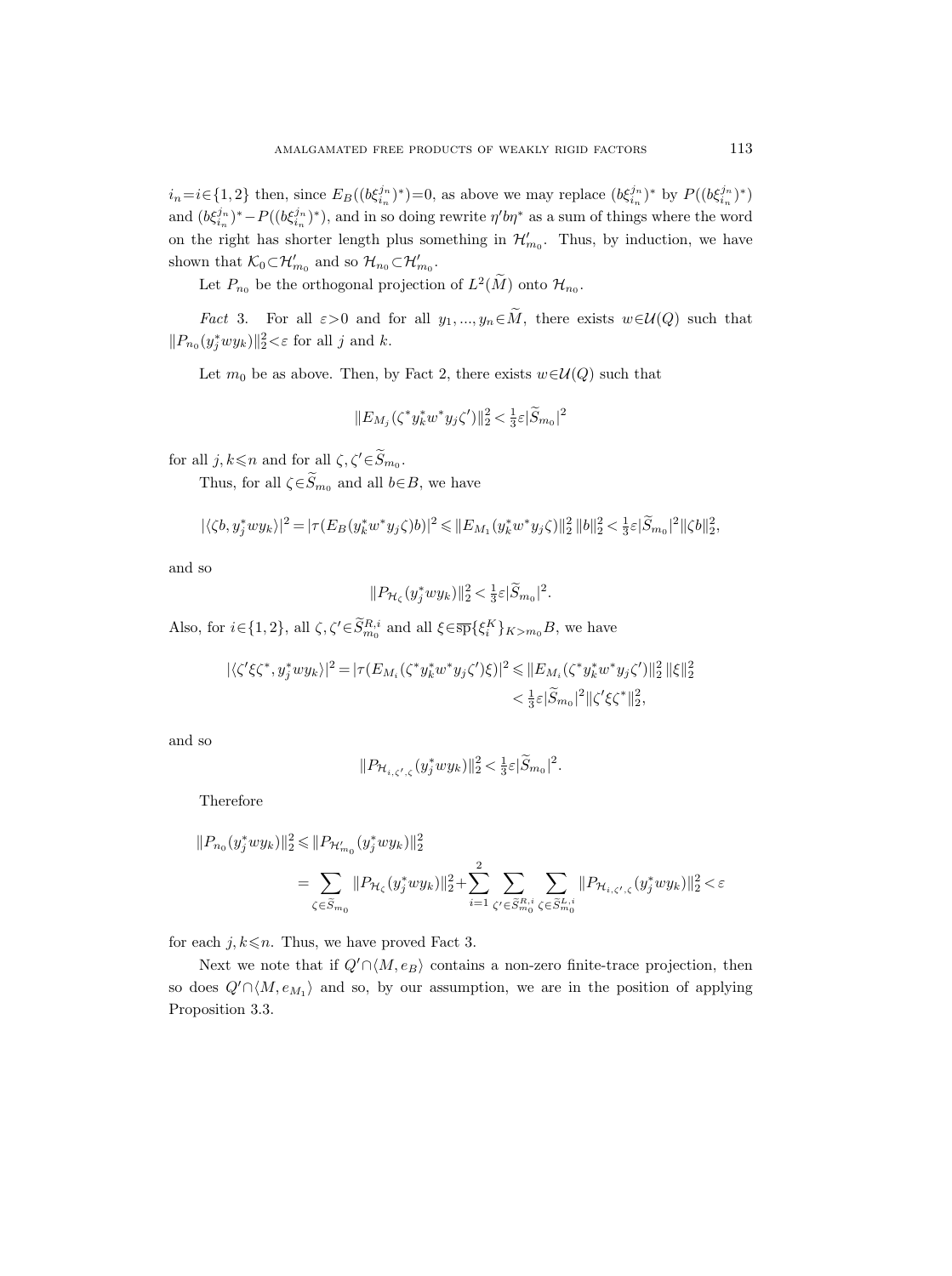Hence, there exists a non-zero partial isometry  $v \in \tilde{M}$  such that  $vy = \theta(y)v$  for all  $y \in Q$ . Let  $\varepsilon > 0$  and take  $n_1$  large enough so that there exists  $v_0^* \in sp S_{n_1}B$  satisfying  $||v-v_0||_2 < \frac{1}{6}\varepsilon$ . Using the notation in Proposition 3.4, let  $L \in \mathbb{N}$  be such that

$$
\|\widehat{E}_L(x)\|_2 < \frac{1}{12}\varepsilon \|v_0\|^2 \quad \text{for all } x \in Q \text{ with } \|x\| \leq 1,
$$

also let  $n_0=n_1+3L$  and let  $m_0$  be as above so that  $\mathcal{H}_{n_0}\subset \mathcal{H}'_{m_0}$ . Then, as our basis is bounded, we have that  $v_0$  is bounded so, by Fact 3, there exists  $w \in \mathcal{U}(Q)$  such that  $||P_{m_0}(v_0w)||_2 < \frac{1}{4}\varepsilon ||v_0||$ . Take  $w_0 \in M$  such that  $\hat{E}_L(w_0) = 0$  and  $||w - w_0||_2 < \frac{1}{6}\varepsilon ||v_0||^2$ .

Let  $\mathcal{K} \subset L^2(M)$  be the right Hilbert B-module generated by 1 and all the vectors  $\xi_{i_1}^{j_1} \dots \xi_{i_n}^{j_n} \in \beta$  such that if  $i_{k_0} = 3$  for some  $k_0 \leq n$ , then  $j_k \leq n_1$  for all  $k < k_0$ . Note that KM ⊂ K and so, since  $w_0 \in M$  and  $v_0 \in \mathcal{K}$ , we have that  $v_0w_0 \in \mathcal{K}$ .

Let  $\zeta, \zeta' \in S_{m_0}^{R,i}, K > m_0$ , and  $b \in B$ , then since  $K > n_1$  we have that

$$
P_{\mathcal{K}}(\zeta'\xi_i^K b\zeta) = \begin{cases} \zeta'\xi_i^K b\zeta, & \text{if } \zeta \in M \text{ and } \zeta' \in \mathcal{K}, \\ 0, & \text{otherwise.} \end{cases}
$$

Hence,  $P_{\mathcal{K}}(\mathcal{H}_{n_0}) \subset P_{\mathcal{K}}(\mathcal{H}'_{m_0}) \subset \mathcal{H}'_{m_0} \subset \mathcal{H}_{m_0}$ .

Let us write  $v_0^*$  and  $w_0$  in  $\beta$  as

$$
v_0^* = \sum_{\xi_v \in \beta} \xi_v b_{\xi_v}
$$
 and  $w_0 = \sum_{\xi_w \in \beta} \xi_w b_{\xi_w}$ .

Take  $\xi_v, \xi_w \in \beta$  such that  $b_{\xi_v} \neq 0$  and  $b_{\xi_w} \neq 0$ , where  $\xi_v = \xi_{i_1}^{j_1} \dots \xi_{i_n}^{j_n}$  and  $\xi_w = \xi_{k_1}^{l_1} \dots \xi_{k_m}^{l_m}$ . Thus,

$$
\theta(\xi_w b_{\xi_w})(\xi_v b_{\xi_v})^* \!=\! (u_{k_1}\xi_{k_1}^{l_1}u_{k_1}^*\ldots u_{k_m}\xi_{k_m}^{l_m}u_{k_m}^*b_{\xi_w})(b_{\xi_v}^*(\xi_{i_n}^{j_n})^*\ldots (\xi_{i_1}^{j_1})^*).
$$

Let us assume that  $n\geqslant3m$  by adding on 1's at the end of this word, if necessary. If  $k_s\leqslant n_0$ , for all  $1\leqslant s\leqslant m$ , then, since  $v_0^*\in {\rm sp}\, \widetilde{S}_{n_1}B$  and  $m\lt L$ , by decomposing  $u_{k_m}^*b_{\xi_w}b_{\xi_v}^*(\xi_{i_n}^{j_n})^*$  as its expectation onto B plus something with terms in  $B \otimes L(\mathbf{F}_2)$  and zero expectation onto B, we write  $\theta(\xi_w b_{\xi_w})(\xi_v b_{\xi_v})^*$  as something in  $\mathcal{H}_{n_0}$  plus something in  $\mathcal{K}^{\perp}$ . Otherwise, if  $k_s > n_0$  for some  $s < m$ , then, by decomposing

$$
u_{k_m}(\xi_{k_m}^{l_m}(u_{k_m}^*b_{\xi_w} b_{\xi_v}^*(\xi_{i_n}^{j_n})^*)(\xi_{i_{n-1}}^{j_{n-1}})^*)(\xi_{i_{n-2}}^{j_{n-2}})^*
$$

just as above into its expectation onto B plus something with terms in  $B \otimes L(\mathbf{F}_2)$  and zero expectation onto B, we write  $\theta(\xi_w b_{\xi_w})(\xi_v b_{\xi_v})^*$  as something with shorter words plus something in  $\mathcal{K}^{\perp}$ . Hence, by induction, we have shown that  $\theta(\xi_w b_{\xi_w})(\xi_v b_{\xi_v})^* \in \mathcal{H}_{n_0} + \mathcal{K}^{\perp}$ , and hence also  $\theta(w_0)v_0 \in \mathcal{H}_{n_0} + \mathcal{K}^{\perp}$ .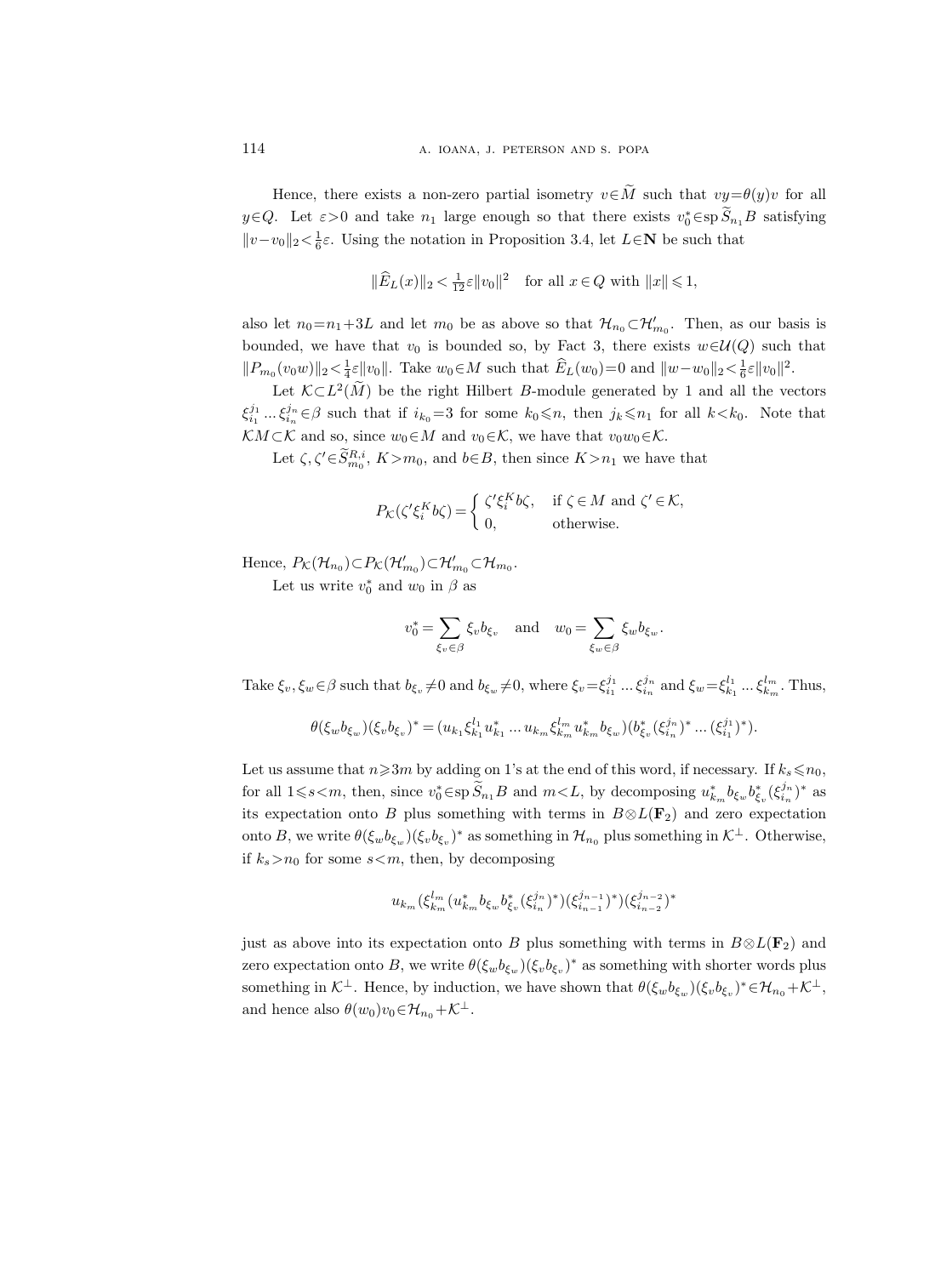As  $P_{\mathcal{K}}(\mathcal{H}_{n_0}) \subset \mathcal{H}_{m_0}$  we have that  $P_{\mathcal{K}}(\theta(w_0)v_0) \subset \mathcal{H}_{m_0}$ . Thus

$$
|\langle v_0 w_0, \theta(w_0) v_0 \rangle| = |\langle v_0 w_0, P_{\mathcal{K}}(\theta(w_0) v_0) \rangle|
$$
  
\n
$$
= |\langle P_{m_0}(v_0 w_0), P_{\mathcal{K}}(\theta(w_0) v_0) \rangle|
$$
  
\n
$$
\leq ||P_{m_0}(v_0 w_0)||_2(||w_0 - w||_2 ||v_0|| + ||v_0||_2)
$$
  
\n
$$
\leq (||P_{m_0}(v_0 w)||_2 + ||v_0|| ||w_0 - w||_2)(||w_0 - w||_2 ||v_0|| + ||v_0||_2)
$$
  
\n
$$
< (\frac{1}{4} \varepsilon ||v_0|| + \frac{1}{6} \varepsilon ||v_0||) (\frac{1}{6} \varepsilon ||v_0|| + ||v_0||)
$$
  
\n
$$
< \frac{1}{4} \varepsilon.
$$

Hence we have shown that

$$
||v||_2^2 = ||vw||_2^2 = \langle vw, \theta(w)v \rangle \le 2||v - v_0||_2 + |\langle v_0w, \theta(w)v_0 \rangle|
$$
  

$$
\le 2||v - v_0||_2 + 2||v_0||^2 ||w - w_0||_2 + |\langle v_0w_0, \theta(w_0)v_0 \rangle| < \frac{1}{3}\varepsilon + \frac{1}{3}\varepsilon + \frac{1}{4}\varepsilon < \varepsilon,
$$

which contradicts the assumption that  $v$  is non-zero.

 $\Box$ 

# 5. Rigid subalgebras in AFP factors: general Bass–Serre type results

We have shown in Theorem 4.3 that if  $Q$  is a relatively rigid von Neumann subalgebra of an AFP algebra  $M = M_1 *_{B} M_2$ , then there exists a non-trivial Hilbert bimodule  $\mathcal{H} \subset L^2(M)$  intertwining Q into one of the  $M_i$ 's. We now deduce that a corner of Q can be conjugated by a unitary element into that same  $M_i$ . When  $M_1$  and  $M_2$  are factors, one can in fact uniquely partition 1 with projections  $q_1, q_2 \in Q' \cap M$  such that  $Qq_i$  is unitarily conjugate into  $M_i$ ,  $i=1,2$ . This general Bass–Serre type result will be used in the next sections to derive more specific statements in the cases  $B=C$ ,  $B=A$ , abelian Cartan, and  $B=R$ , the hyperfinite  $II_1$  factor.

THEOREM 5.1. Let  $(M_i, \tau_i)$ , i=0, 1, 2, be finite von Neumann algebras with a common von Neumann subalgebra  $B \subset M_i$ , i=0, 1, 2, such that  $\tau_0|_{B} = \tau_1|_{B} = \tau_2|_{B}$ , and such that the inclusions  $B \subset M_j$  are homogeneous. Let  $M = M_0 *_B M_1 *_B M_2$ . Let  $Q \subset M$  be a relatively rigid diffuse von Neumann subalgebra. Assume that no corner of Q can be embedded into  $M_0$  inside  $M$ .

(1) There exist  $i \in \{1,2\}$ , projections  $q \in Q$  and  $q'' \in Q' \cap M$  with  $qq'' \neq 0$ , and a unitary element  $u \in \mathcal{U}(M)$  such that  $uqQqq''u^* \subset M_i$ .

(2) If  $M_1$  and  $M_2$  are factors, then there exists a unique pair of projections  $q_1, q_2 \in$  $Q' \cap M$  such that  $q_1+q_2=1$  and  $u_i(Qq_i)u_i^* \subset M_i$  for some unitary elements  $u_i \in \mathcal{U}(M)$ ,  $i=1, 2$ . Moreover, these projections lie in the center of  $Q' \cap M$ .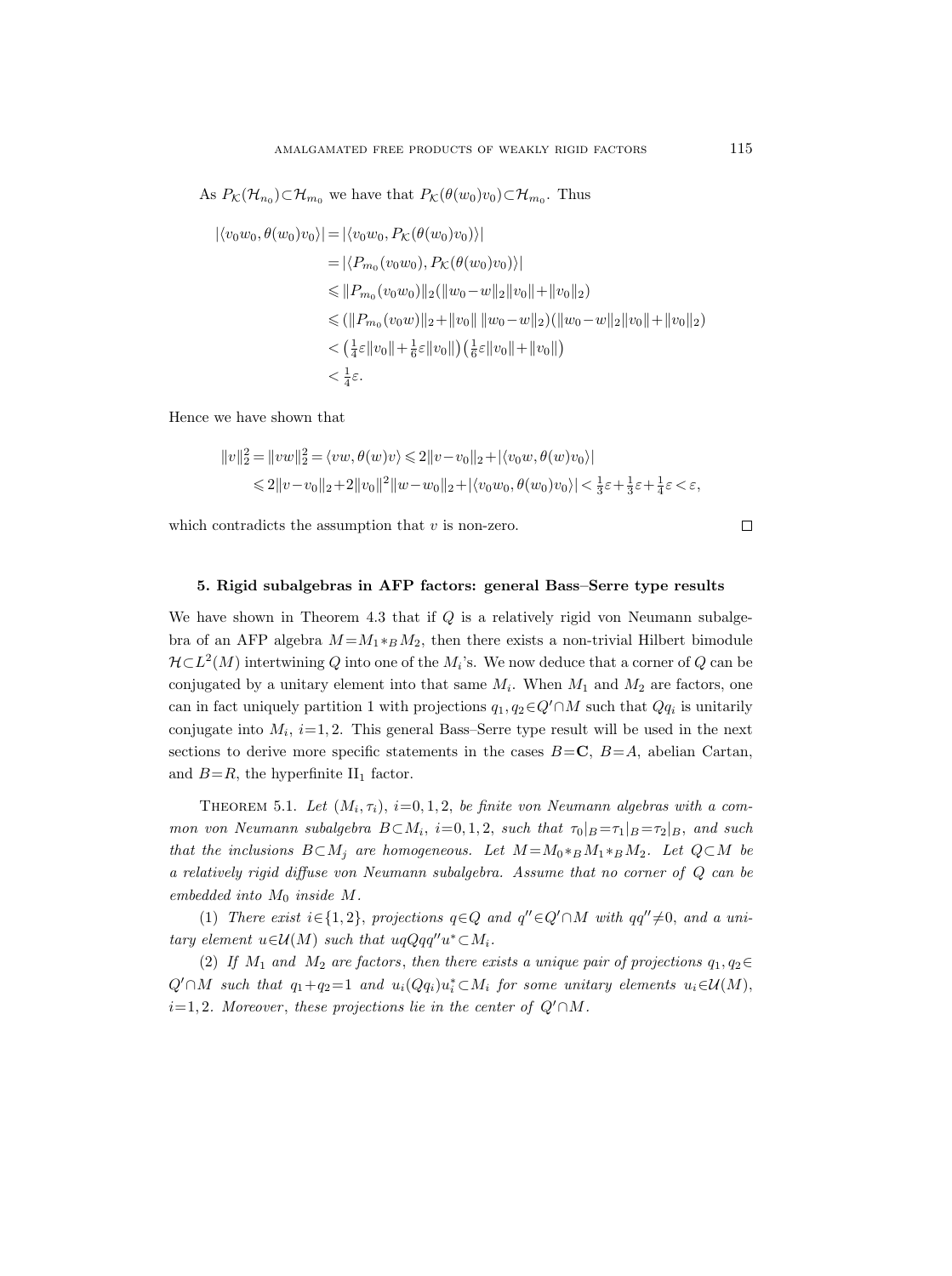*Proof.* (1) By Theorem 4.3 and [P8, I, Theorem 2.1], there exist  $i \in \{0, 1, 2\}$ , non-zero projections  $q \in \mathcal{P}(Q)$  and  $p \in \mathcal{P}(M_i)$ , an isomorphism  $\psi$  of  $qQq$  into  $pM_i p$ , and a non-zero partial isometry  $v \in M$  such that  $vv^* \in (qQq)' \cap qMq$ ,  $v^*v \in \psi(qQq)' \cap pMp$  and  $xv = v\psi(x)$ for all  $x \in \mathbb{Q}Qq$ . By hypothesis, i cannot be equal to 0, and thus  $i \in \{1, 2\}$ . Note that, by shrinking q if necessary, we may assume that  $xv=0$  for  $x \in qQq$  implies  $x=0$ . Also, if we denote by q' the support projection of  $E_{M_1}(v^*v)$ , then, by replacing if necessary  $\psi$  by  $q'\psi(\cdot)q'$ , it follows that we may assume that  $q' = p$ .

Now note that if a corner of  $\psi(qQq)$  can be embedded into pBp inside p $M_i$ p, then, by Lemma 1.12, a corner of Q can be embedded into B (and thus into  $M_0 \supset B$  as well) inside M, contradicting the hypothesis. Thus, no corner of  $\psi(q\bar{Q}q)\subset pM_ip$  can be embedded into B inside  $M_i$ , so we can apply Theorem 1.1 to conclude that  $Q'_0 \cap pMp \subset pM_i p$ . Hence,  $v^*v \in Q'_0 \cap pMp \subset M_i$ . Taking  $q'' = vv^*$  and a unitary element  $u \in M$  such that  $uqq''=v$ , the statement follows.

(2) Let  $z=z(q)$  denote the central support of q in Q and note that  $zq''$  is then the central support of  $qq''$  in  $Qq''$ . By the factoriality of  $M_i$ ,  $i=1, 2$ , it follows that there exists a unitary element  $u \in \mathcal{U}(M)$  such that  $Qq''z \subset uM_iu^*$ . (Indeed, this is because whenever  $Q_0 \subset N$  is an inclusion of finite von Neumann algebras,  $q_0 \in \mathcal{P}(Q_0)$  and  $N_0 \subset N$ is a subfactor with  $qQ_0q\subset N_0$ , then there exists  $u\in\mathcal{U}(N)$  such that  $Q_0z(q)\subset uN_0u^*$ .) Thus, the projection  $p'_0 = q''z \in Q' \cap M$  together with the unitary element u satisfy the condition  $uQp'_0u^*\subset M_i$ .

Let  $\mathcal F$  be the set of all families of mutually orthogonal projections

$$
\{p_i'\}_{i\in I}\subset \mathcal{P}(Q'\!\cap\!M),
$$

with the property that for all  $i \in I$  there exists  $j(i) \in \{1, 2\}$  (unique by Theorem 1.1) and  $v_i \in \mathcal{U}(M)$  such that  $v_i Q p'_i v^*_i \subset M_{j(i)}$ . The set  $\mathcal F$  is clearly inductively ordered with respect to the order given by inclusion. Let  $\{p_i'\}_{i\in I}$  be a maximal element. Let

$$
q'_1 = \sum_{j(i) = 1} p'_i, \quad q'_2 = \sum_{j(i) = 2} p'_i
$$

and set  $q' = 1 - q'_1 - q'_2$ .

Assume that  $q' \neq 0$ . Since Q is diffuse, there exists  $q \in \mathcal{P}(Q)$  such that  $\tau(q'q) = 1/n$  for some integer  $n \geq 1$ . Let  $\widetilde{Q} \subset M$  be a von Neumann algebra isomorphic to  $M_{n \times n}(qQqq')$ with  $qQqq'$  equal to the upper-left corner  $qq'Qqq'$  and  $qq'$  having central trace  $1/n$  in  $\ddot{Q}$ . By [P5, §4],  $\tilde{Q} \subset M$  is a rigid inclusion. Thus, we can apply the first part of the proof to get  $i \in \{1,2\}$ ,  $0 \neq \tilde{q}' \in \tilde{Q}' \cap M$  and a unitary element  $w \in M$  such that  $w\tilde{Q}\tilde{q}'w^* \subset M_i$ . Since  $qq'$  has scalar central trace in  $\ddot{Q}$ , it follows that the projection

$$
p = qq'\tilde{q}' \in (qQq)' \cap qMq = q(Q' \cap M)q
$$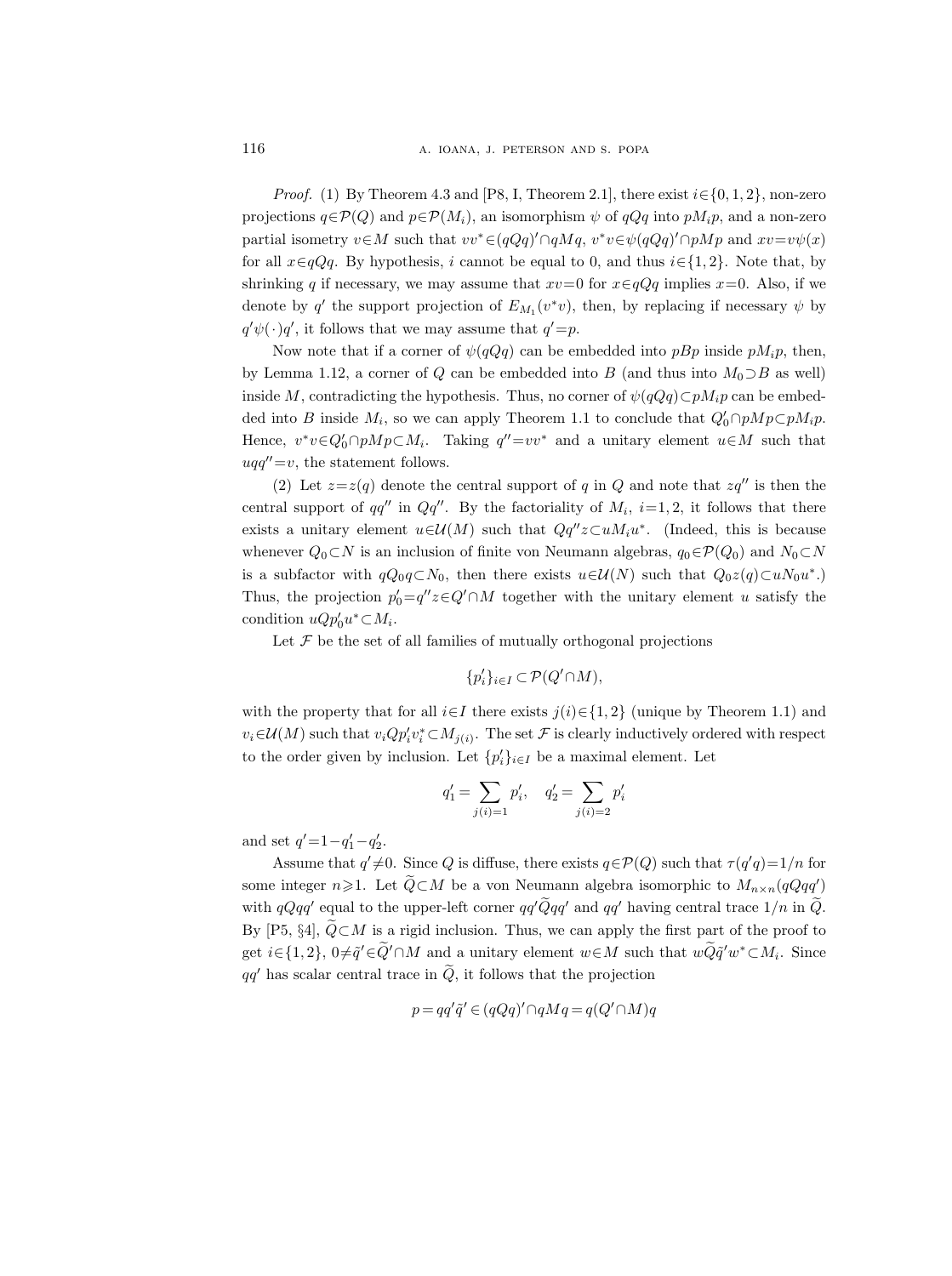is non-zero. Thus  $p=qq''$  for some projection  $q'' \in Q' \cap M$  with  $q'' \leq q'$ . Since  $p \leq q'$ , we also have  $w(qQqq'')w^*\subset M_i$ , implying that if we let  $p'=z(q)q''$  (where  $z(q)$  is the central support of q in Q) then  $p' \in Q' \cap M$ ,  $p' \leq q'$  and there exists a unitary element u in M such that  $u(Qp')u^*\subset M_i$ . But then  $\{p'_i\}_{i\in I}\cup \{p'\}\$ lies in  $\mathcal{F}$ , thus contradicting the maximality of  $\{p'_i\}_{i\in I}$ .

We have thus shown that  $q'_1+q'_2=1$ . On the other hand, by the factoriality of the  $M_k$ 's,  $k=1,2$ , for each fixed k we can choose the unitary elements  $\{v_i : j(i)=k\}$  which satisfy  $v_i(Qp'_i)v_i^* \subset M_k$  so that  $v_i p'_i v_i^*$  be mutually orthogonal projections in  $M_k$ . Taking  $u_k \in \mathcal{U}(M)$  to be a unitary element extending  $\sum_{j(i)=k} v_i$ , it follows that  $u_k(Qq'_k)u_k^* \subset M_k$ ,  $k=1, 2.$ 

This proves the existence part of fact (2). But the uniqueness part is then clear, since if  $p'_1, p'_2$  is another pair of projections in  $Q' \cap M$  satisfying  $p'_1 + p'_2 = 1$ ,  $v_i(Qp'_i)v_i^* \subset M_i$ for some  $v_i \in \mathcal{U}(M)$ ,  $i=1, 2$ , and we assume  $x = p'_1 q'_2 \neq 0$ , then the partial isometry w in the polar decomposition of x lies in  $Q' \cap M$ , and if we denote  $p=ww^*$  then  $v_1(Qp)v_1^* \subset M_1$ while  $u_2w^*(Qp)wu_2^*\subset M_2$ , contradicting Theorem 1.1.

To finish the proof of (2), we need to show that  $q'_1$  and  $q'_2$  are in the center of  $Q' \cap M$ . Since  $q'_1 + q'_2 = 1$ , this amounts to showing that their central supports in  $Q' \cap M$ are disjoint.

Assume by contradiction that there exist non-zero projections  $q''_i \leq q'_i, q''_i \in Q' \cap M$ with  $u'q''_1(u')^* = q''_2$  for some  $u' \in \mathcal{U}(Q' \cap M)$ . But then  $u_k(Qq''_k)u^*_k \subset M_k$ ,  $k=1,2$ , are diffuse and are conjugate by the unitary element  $u_2u'u_1^*$ , contradicting Theorem 1.1 again.

THEOREM 5.2. Let I be a set of indices with  $0 \in I$  and  $(M_i, \tau_i)$ ,  $i \in I$ , be a family of finite von Neumann algebras with a common von Neumann subalgebra  $B\!\subset\! M_i,$  such that  $\tau_0|_B\!=\!\tau_i|_B$  for all i. Assume that  $M_i$  are factors for  $i{\neq}0,$  and that the inclusions  $B{\subset}M_i$ are homogeneous for all i∈I. Denote by  $M = *_{B,i \in I} M_i$  the free product with amalgamation over B of the algebras  $M_i$ ,  $i \in I$ . Let  $t > 0$  and  $Q \subset M^t$  be a relatively rigid diffuse von Neumann subalgebra such that no corner of  $Q$  can be embedded into  $M_0$  inside M and such that the normalizer of  $Q$  in  $M<sup>t</sup>$  generates a factor N. Then there exists a unique  $i \in I \setminus \{0\}$  and a unitary element  $u \in M^t$  such that  $uQu^* \subset M_i^t$ . Moreover, such  $u$  satisfies  $uNu^* \subset M_i^t$ , and in fact  $uNu^* \subset M_i^t$ , where  $N = N(N, M_1^t; B)$  is as in Definition 1.2.

*Proof.* Note first that the fact that  $Q \subset M^t$  is rigid implies that Q is countably generated (see, e.g., [PeP]). Thus, there exists a countable subset  $S\exists 0$  of indices  $i\in I$  such that  $Q\subset (\ast_{B,i\in S}M_i)^t$ . By Corollary 3.2,  $Q\subset (\ast_{B,i\in S}M_i)^t$  is rigid and, by Theorem 1.1, all of N is contained in  $(*_{B,i\in S}M_i)^t$ . This shows that it is sufficient to prove the statement in the case when  $M_i$ ,  $i \geqslant 0$ , is a sequence of algebras.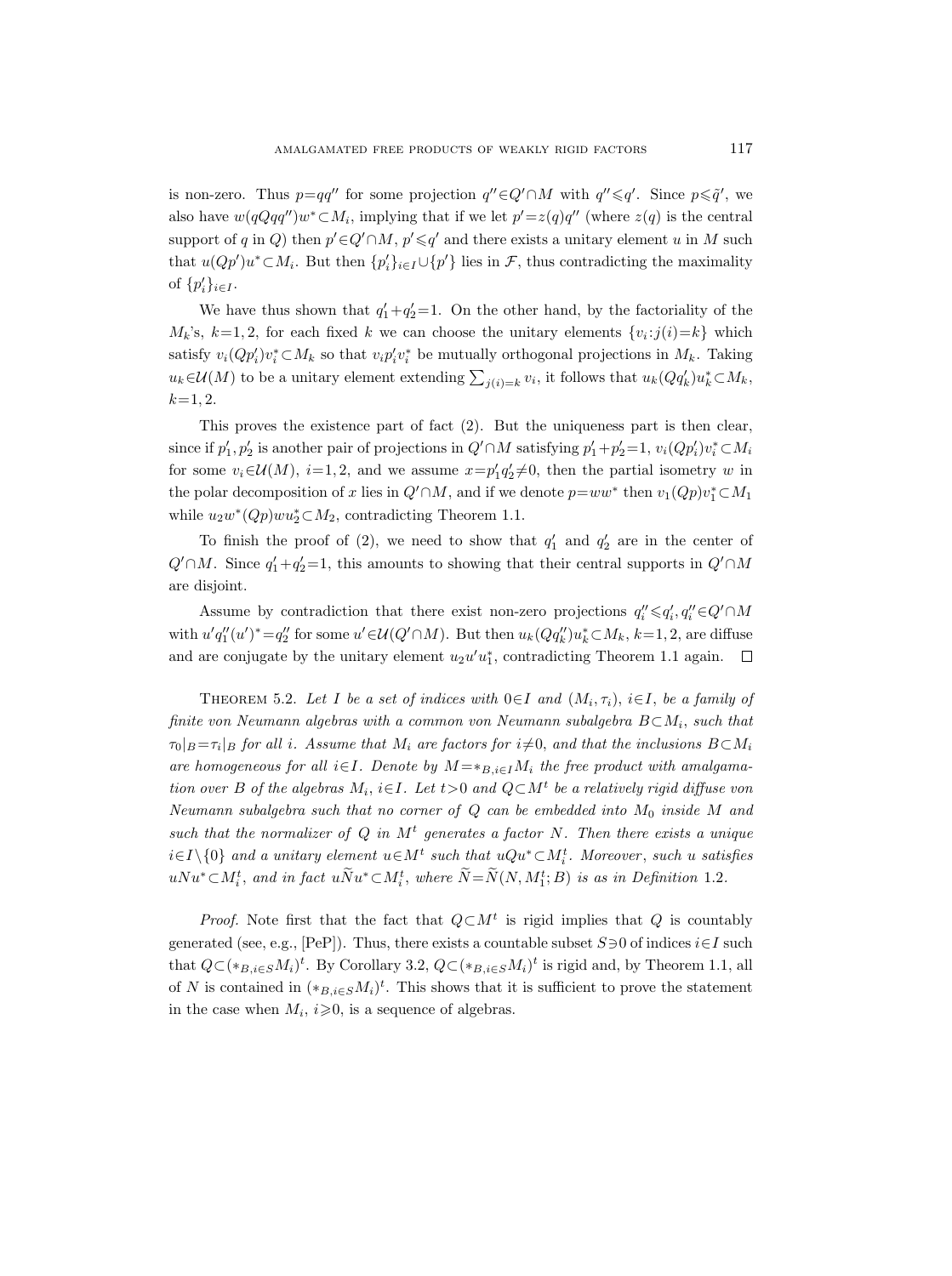Moreover, since  $Q \subset M^t$  is rigid and since the factors  $M(K,t) = M_0 * B ( * B, k \in K M_k )^t$ , with K being a finite subset of  $\{1, 2, ...\}$ , tend to  $M<sup>t</sup>$ , it follows by [P5] that there exists a non-zero projection  $q' \in Q' \cap M^t$ , a unitary element  $v \in M^t$  and a finite set  $K \subset \{1, 2, ...\}$ such that  $v(Qq')v^*\subset M(K,t)$ . But  $q'\in N$  and, by [P8, I, Lemma 3.5],  $Qq'$  is quasi-regular in  $q'Nq'$ , so, by Theorem 1.1, we have  $v(q'Nq')v^* \subset M(K, t)$ . Since N is a factor, v can be modified so that  $vNv^*\subset \overline{M}(K,t)$ . In particular  $vQv^*\subset \widetilde{M}(K,t)$ .

Since Q is diffuse, there exists  $q \in \mathcal{P}(Q)$  such that  $\tau(q) \leq t^{-1}$ . Thus, we may assume that  $v(qQq)v^* \subset \widetilde{M}_K \stackrel{\text{def}}{=} M_0 *_{B}({}_*B, k \in K M_k)$ , and notice that, by [P5, Proposition 4.7], the unital inclusion  $v(qQq)v^* \subset pM_Kp$  is rigid, where  $p= vqv^*$ . Since K is finite, Theorem 5.1 applies to get  $i \in K$ ,  $0 \neq q'_i \in (vqQqv^*)' \cap pM_Kp$  and a unitary element  $w \in M_K$  such that  $w(vqQqv^*q'_i)w^*\subset M_i$ . Moreover, since  $\tau(q)\leqslant t^{-1}$ , we can view  $w(vqQqv^*q'_i)w^*$  as a (possibly non-unital) subalgebra of  $M_i^t$ . Since  $q_i' \in (vqQqv^*)' \cap pMp$ , it follows that  $q_i' \in vqNqv^*$ (recall that N is generated by the normalizer of  $Q$  in  $M$ ). By [P8, I, Lemma 3.5] and Theorem 1.1 again, it follows that  $w(q'_i v q N q v q'_i) w^* \subset M_i$ , implying that  $w q'_i v q$  can be extended to a unitary element  $u \in M^t$  such that  $uNu^* \subset M_i^t$ . Thus  $uQu^* \subset M_i^t$ . Also, by Theorem 1.1,  $i$  is unique with this property, while, by Corollary 1.3, it follows that  $u\ddot{N}u^*\subset M_i^t.$  $\Box$ 

#### 6. Amalgamation over C: free product factors with prescribed  $\mathfrak{F}(M)$

We first apply Theorem 5.1 to plain free product factors, where the result becomes an analogue of the classical Kurosh theorem for groups. The first Kurosh-type results in operator algebra framework were obtained by N. Ozawa in  $[O]$ . He proved that if N is a non-prime non-hyperfinite II<sub>1</sub> subfactor of a free product  $M = M_1 * M_2$  of semiexact finite factors  $M_1$  and  $M_2$ , then N can be unitarily conjugated into either  $M_1$  or  $M_2$  (this is an analogue of the "Kurosh subgroup theorem"). As a consequence, he showed that if two free products  $*_iM_i$  and  $*_jN_j$  of non-hyperfinite non-prime semiexact factors  $N_i$  and  $M_j$ are isomorphic, then the "length" of the two free products must be the same and each  $N_i$  is unitarily conjugate to  $M_i$ , after some permutation of indices (this is an analogue of the "Kurosh isomorphism theorem").

In turn, our results cover different classes of algebras. Thus, our analogue of the "Kurosh subgroup theorem" allows  $M_1$  and  $M_2$  to be arbitrary finite von Neumann algebras, but only gives information about relatively rigid subalgebras  $Q$  of  $M_1 * M_2$ . Our corresponding "isomorphism theorem", which in fact we obtain for amplifications of free products, will require the factors  $N_i$  and  $M_j$  to be either w-rigid, i.e. to have diffuse regular relatively rigid subalgebras, or to be group measure space factors associated with actions of w-rigid ICC groups. In particular, it holds for  $II_1$  factors  $N_i$  and  $M_j$  with the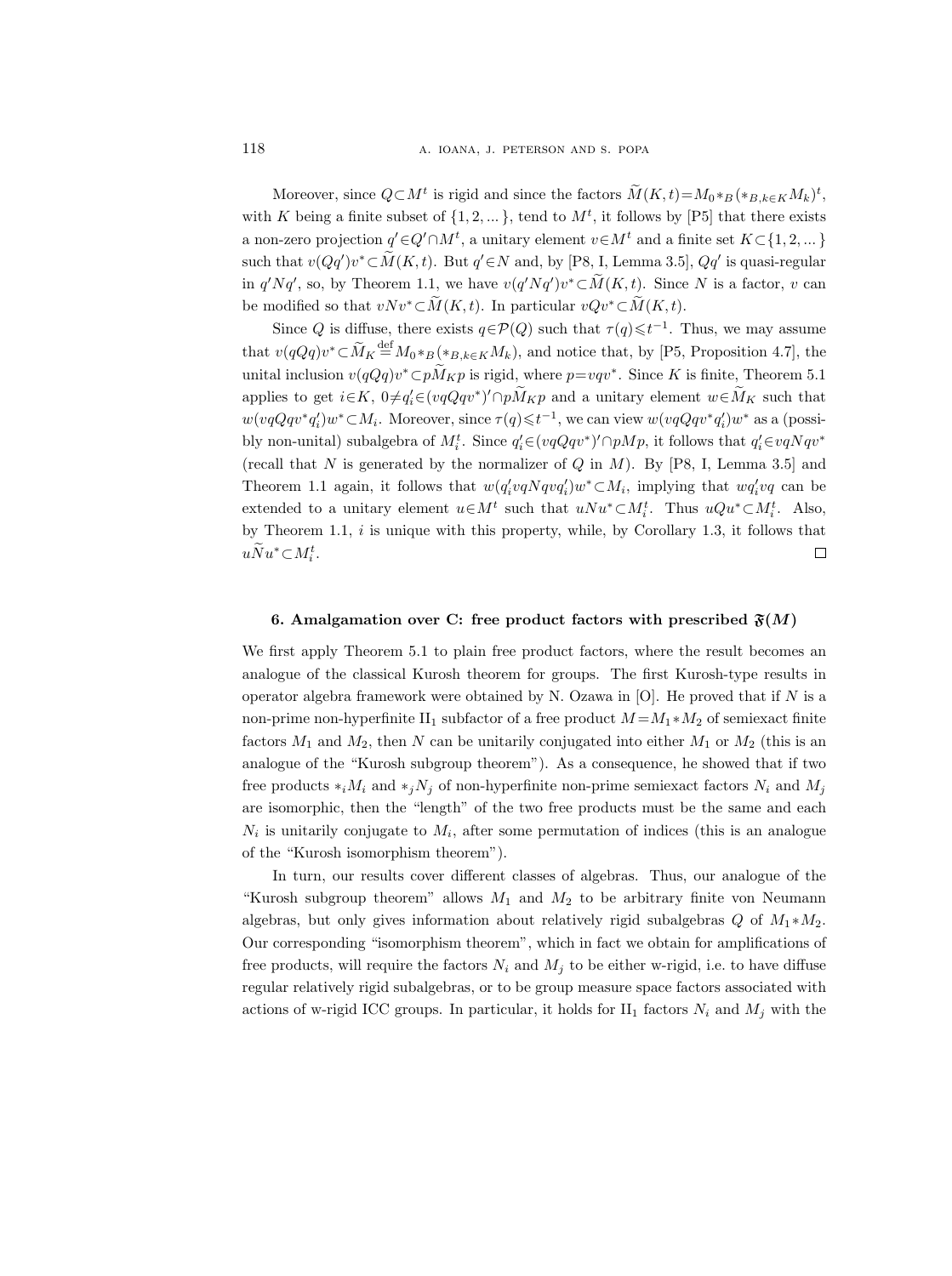property (T) (in the sense of [CJ]), and more generally for tensor products of property (T) II<sub>1</sub> factors with arbitrary finite factors. Moreover, since the factors  $N = L(\mathbf{Z}^2 \rtimes \mathbf{F}_n)$  in [P5] are w-rigid and have trivial fundamental group (see Corollary 7.18 for a different proof), this will allow us to obtain large classes of factors with trivial fundamental group, different from the ones in [P5] and [P8]. More generally, using also [DyR], we construct a completely new class of factors with prescribed fundamental group which, unlike the ones in [P5] and [P8], have no Cartan subalgebras (by [V2], cf. Remark 6.6 below).

THEOREM 6.1. Let  $(M_i, \tau_i)$ ,  $i=0,1,2$ , be finite von Neumann algebras and let  $M =$  $M_0 * M_1 * M_2$ . Assume that no direct summand of  $(M_0, \tau_0)$  has relatively rigid diffuse von Neumann subalgebras (which, e.g., holds if  $M_0 = \mathbb{C}$ , or more generally if  $M_0$  has the Haagerup property). Let Q⊂M be a relatively rigid diffuse von Neumann subalgebra of M.

(1) There exist  $i \in \{1,2\}$ ,  $q \in \mathcal{P}(Q)$ ,  $q' \in \mathcal{P}(Q' \cap M)$  and  $u \in \mathcal{U}(M)$  such that  $qq' \neq 0$ and  $uqQqq'u^*\subset M_i$ .

(2) If, in addition,  $M_1$  and  $M_2$  are factors, then there exists a unique pair of projections  $q'_1, q'_2 \in Q' \cap M$  such that  $q'_1 + q'_2 = 1$  and  $u_i(Qq'_i)u_i^* \subset M_i$  for some unitary elements  $u_i \in \mathcal{U}(M)$ ,  $i=1,2$ . Moreover,  $q'_1, q'_2 \in \mathcal{Z}(Q' \cap M)$ .

(3) If instead of  $M_1$  and  $M_2$  we consider a whole family of finite factors  $M_i$ ,  $i \geq 1$ , we take a rigid inclusion  $Q \subset M^t = (M_0 * M_1 * M_2 * ... )^t$ , for some  $t > 0$ , and we assume that the normalizer of Q in M<sup>t</sup> generates a factor N, then there exists a unique  $i \geq 1$  and a unitary element  $u \in M^t$  such that  $uQu^* \subset M_i^t$ . Moreover, such a u satisfies  $uNu^* \subset M_i^t$ , and in fact  $u\dot{N}u^*\subset M_i^t$ , where  $\dot{N}=\dot{N}(N, M_i^t; \mathbf{C})$  is as in Definition 1.2.

*Proof.* As in the proof of Theorem 5.2, note that  $Q$  is relatively rigid implies that  $Q$ is countably generated. Thus, there exist countably generated von Neumann subalgebras  $M_i^0 \subset M_i$ ,  $i=0,1,2$ , such that  $Q \subset M_0^0 * M_1^0 * M_2^0$ . Hence, to prove (1), it is clearly sufficient to prove it in the case where the  $M_i$ 's are countably generated,  $i=0, 1, 2$ . But then each  $\mathbf{C}\subset M_i$  is homogeneous by Lemma 4.2. Let us show that no corner of Q can be embedded into  $M_0$  inside M. Assume that this is not true. By [P8, I, Theorem 2.1], it follows that there exist non-zero projections  $q \in Q$  and  $p \in M_0$ , a unital isomorphism  $\psi$ of  $qQq$  into  $pM_0p$  and a non-zero partial isometry  $v \in M$  such that  $vv^* \in (qQq)' \cap qMq$ ,  $v^*v \in \psi(qQq)' \cap pMp$  and  $xv = v\psi(x)$  for all  $x \in qQq$ . Let  $q'' = vv^* \in Q' \cap M$ .

Since  $\psi(qQq) \subset pM_0p$  is a diffuse von Neumann subalgebra, by Theorem 1.1, it follows that  $\psi(qQq)' \cap pMp \subset pM_0p$ . Thus  $v^*v \in pM_0p$ . This shows that  $v^*qQqv \subset pM_0p$ , which in turn implies that  $qQqq''\text{\textless}\omega M_0w^*$  for some unitary element  $w\text{\textless}\mathcal{M}$  extending v. Since  $Q\subset M$  is rigid, by [P5, Proposition 4.7],  $qQqq''\subset qq''Mqq''$  is also rigid, which trivially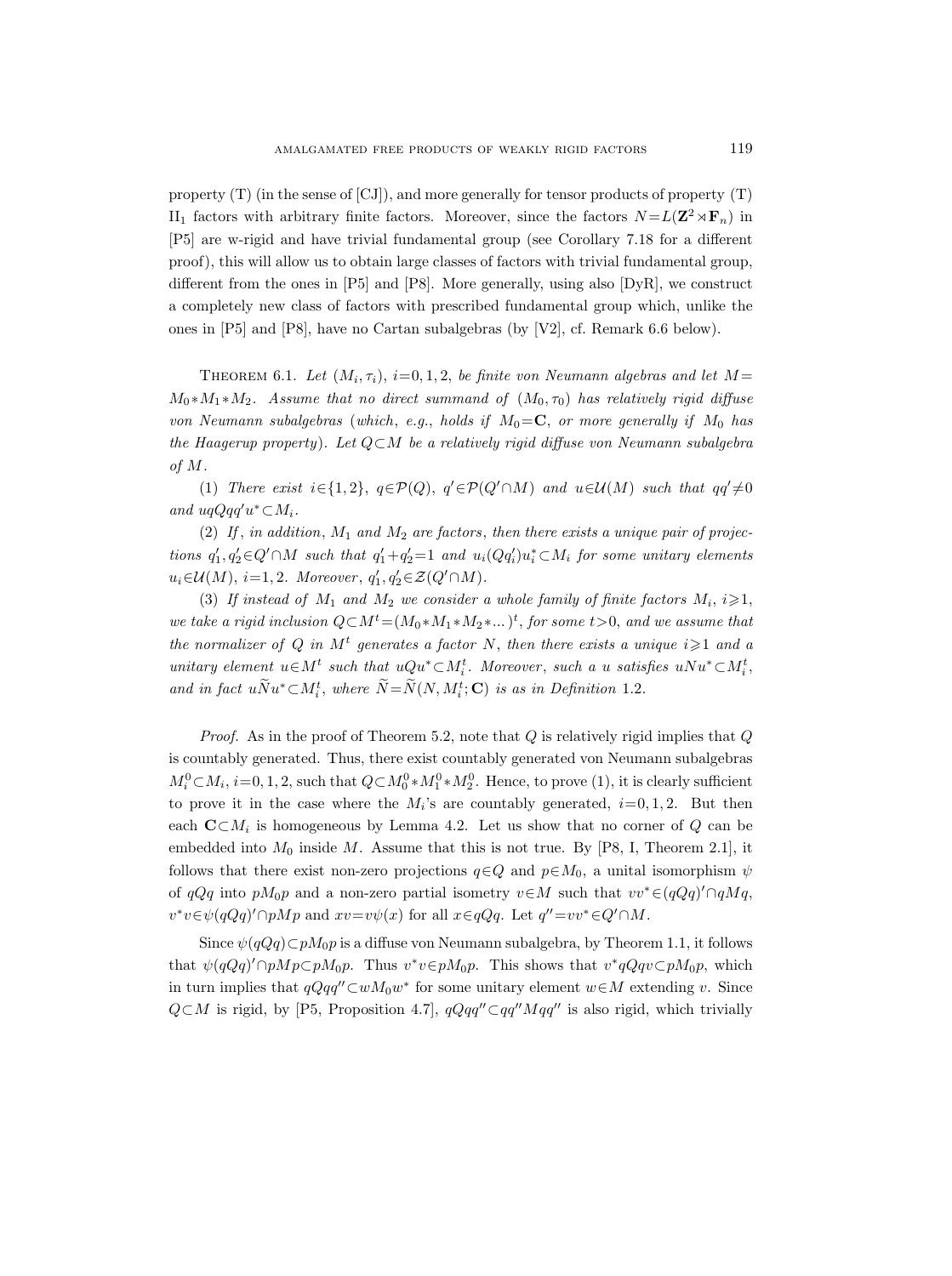implies that  $qQqq'' \oplus (1-qq'')\mathbf{C}\subset M$  is rigid. But then it follows that

$$
w^*(qQqq''\oplus (1-qq'')\mathbf{C})w\subset M_0
$$

is rigid by Corollary 3.2. By taking a suitable amplification of  $w^*(qQqq'')w$  in  $M_0$  and using again [P5, Proposition 4.7], this implies that a direct summand of  $M_0$  contains a relatively rigid diffuse von Neumann subalgebra, a contradiction.

Altogether, this shows that the conditions required in Theorem 5.1 are satisfied, so part (1) of the statement follows as a particular case of that theorem.

For part (2), simply notice that if  $M_1$  and  $M_2$  are factors, then the countably generated von Neumann subalgebras  $M_0^0$ ,  $M_1^0$ ,  $M_2^0$  with the property  $Q \subset M_0^0 * M_1^0 * M_2^0$ can be chosen so that  $M_1^0$  and  $M_2^0$  are factors as well, so Theorem 5.1 (2) applies.

 $\Box$ 

Part (3) follows then from part (2) and Theorem 5.2.

Definition 6.2. A finite von Neumann algebra  $(M, \tau)$  is weakly rigid (w-rigid) if it contains a regular relatively rigid diffuse von Neumann subalgebra, i.e. a subalgebra  $Q \subset M$  such that  $\mathcal{N}_M(Q)'' = M$  and  $Q \subset M$  is a rigid inclusion (or Q is a relatively rigid subalgebra of M [P5]). Note that if G is a w-rigid group as defined in [P3], [P5], [P6] and [P8], i.e. G contains an infinite normal subgroup with the relative property (T) of Kazhdan–Margulis ([M]; see also [dHV]), then  $L(G)$  is w-rigid. Also, if M is w-rigid and P is an arbitrary finite von Neumann algebra, then  $M\overline{\otimes}P$  is w-rigid.

THEOREM 6.3. Let  $(M_0, \tau_{M_0})$  and  $(N_0, \tau_{N_0})$  be finite von Neumann algebras which have no relatively rigid diffuse subalgebras (which, e.g., is true if  $M_0$  and  $N_0$  have Haagerup's compact approximation property). Let  $M_1, ..., M_m$  and  $N_1, ..., N_n$  be  $\text{II}_1$  factors, where  $n, m \geqslant 1$  are some cardinals (finite or infinite) and assume that each  $M_i$  and each  $N_j$  is w-rigid. If  $\theta$  is an isomorphism of  $M = *_{i=0}^m M_i$  onto  $N^t$ , where  $N = *_{j=0}^n N_j$ and  $t>0$ , then  $m=n$  and, after some permutation of indices,  $\theta(M_i)$  and  $N_i^t$  are unitarily conjugate in  $N^t$  for all  $i \geqslant 1$ .

*Proof.* For each  $1 \leq i \leq m$  let  $Q_i \subset M_i$  be a regular relatively rigid diffuse von Neumann subalgebra. Since  $M_i$  are factors and  $Q_i \subset M_i$  are regular inclusions, it follows that for any  $s > 0$  the factor  $M_i^s$  contains a regular diffuse relatively rigid subalgebra. To see this, note that  $\mathcal{N}_{M_i}(Q_i)$  acts ergodically on the center of  $Q_i$ , so  $\mathcal{Z}(Q_i)$  is either diffuse or atomic. In both cases we can find projections  $q' \in \mathcal{Z}(Q_i)$  and  $q \in Q_i q'$  such that the central trace of q in  $Q_i$  is a scalar mutiple of q' and  $\tau(q)=s/k$ , for some  $k\geq t$ . By [P8, I, Lemma 3.5], it follows that the inclusion  $qQ_iq\subset qM_iq$  is regular and, by [P5, Proposition 4.7], it is rigid as well. But then  $M_{k\times k}(qQ_iq)\subset M_{k\times k}(qM_iq)=M_i^s$  is regular and rigid ([P5]).

Moreover, note that any diffuse von Neumann subalgebra  $B_i \subset M_i^s$  satisfies

$$
B_i' \!\cap\! M^s \subset M_i^s.
$$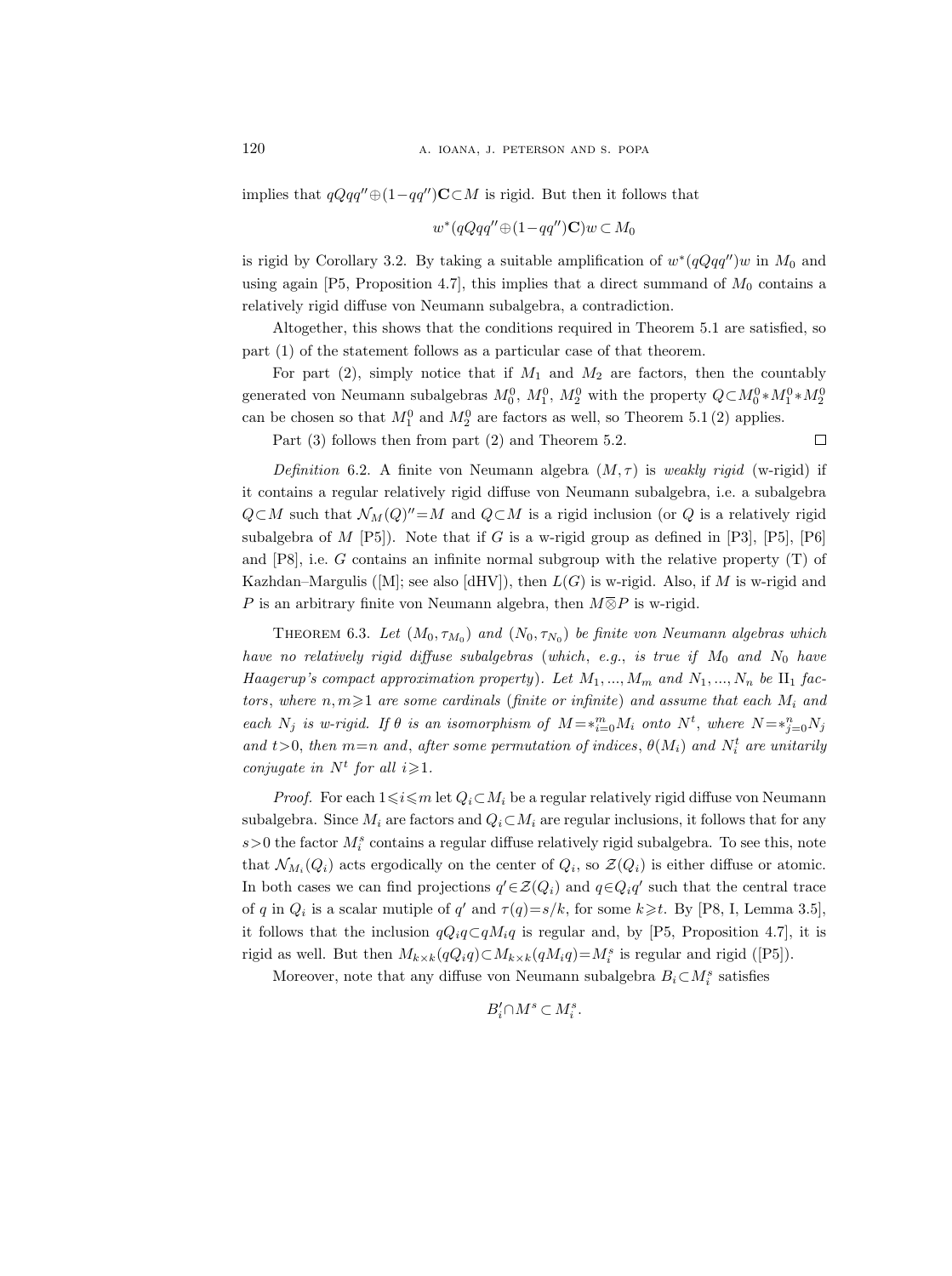To see this, note first that by taking direct sums of  $k$  copies of  $B_i$  embedded diagonally into  $M_{k\times k}(M_i^s) = M_i^{ks}$ , with k sufficiently large, we may assume that  $s \geq 1$ . Then take  $p \in \mathcal{P}(B_i)$  with  $\tau(p)=1/s$  and note that if we assume by contradiction that

$$
B_i' \cap M^s \neq B_i' \cap M_i^s,
$$

then  $(pB_i p)' \cap pM^s p \neq (pB_i p)' \cap pM^s_i p$ . But  $(pM^s_i p \subset pMp) \simeq (M_i \subset M)$  and M splits off  $M_i$  as a free product. Thus, by Theorem 1.1, the relative commutant in  $pM^s p=M$  of the diffuse subalgebra  $pB_i p \subset pM_i^s p = M_i$  must be contained in  $pM_i^s p$ , contradicting the assumption.

Taking now  $s=1/t$ , it follows that  $M_i^{1/t}$  has a diffuse regular relatively rigid subalgebra, implying that  $P_i = \theta^{1/t} (M_i^{1/t})$  has such a subalgebra  $B_i$  as well. In particular, the inclusion  $B_i \subset N$  is rigid. In addition,  $B_i' \cap N \subset P_i$ . Since the inclusion  $B_i \subset N$  is rigid and regular, by Theorem 6.1 (3), there exists a unique  $j(i) \in \{1, 2, ..., n\}$  and a unitary  $u_i \in N$ such that  $B_i \subset u_i N_{j(i)} u_i^*$  and  $P_i \subset u_i N_{j(i)} u_i^*$ . Thus, there exists a unique  $j(i)$  such that for some unitary element  $v_i \in N^t$  we have  $\theta(M_i) = P_i^t \subset v_i N_{j(i)}^t v_i^*$ .

Similarly, by applying the above to  $\theta^{-1}$ , we get for each  $1 \leq j \leq n$  a unique  $1 \leq k(j) \leq m$ and a unitary element in  $w_j \in M$  such that  $\theta^{-1}(N_j^t) \subset w_j M_{k(j)} w_j^*$ . Altogether, for each  $1 \leq i \leq m$  we get

$$
M_i = \theta^{-1}(\theta(M_i)) \subset \theta^{-1}(v_i N_{j(i)}^t v_i^*) \subset u_i M_{k(j(i))} u_i^*,
$$
\n(6.1)

where  $u_i = w_{j(i)}\theta^{-1}(v_i)$ . By Theorem 1.1, it follows that  $k(j(i)) = i$ , i.e.  $k \circ j = id$ . Similarly,  $j \circ k = id$ . Thus  $m=n$ , j and k are onto isomorphisms and the inclusions (6.1) are in fact equalities.  $\Box$ 

In the next statement, for a finite permutation  $\pi \in S_m$  and  $1 \leq i \leq m$  we denote by  $m(\pi, i)$  the cardinality of the set  $\{\pi^k(i): k \geq 1\}.$ 

COROLLARY 6.4. Let  $m \in \mathbb{N}$  and let  $M_1, ..., M_m$  be w-rigid  $\Pi_1$  factors. Let  $(M_0, \tau_{M_0})$ be a finite von Neuman algebra which contains no rigid diffuse von Neumann subalgebras. Let  $M = *_{i=0}^m M_i$ . Then

$$
\mathfrak{F}(M) \subset \bigcup_{\pi \in S_m} \bigcap_{i=1}^m \mathfrak{F}(M_i)^{m(\pi,i)^{-1}} \subset \bigcap_{i=1}^m \mathcal{F}(M_i)^{1/m!}.
$$

In particular, if one of the factors  $M_i$ ,  $1 \leq i \leq m$ , has trivial fundamental group, then so does M.

*Proof.* For  $t \in \mathfrak{F}(M)$ , let  $\theta: M \to M^t$  be an isomorphism. Applying the previous theorem, we get that there exists  $\pi \in S_m$  such that  $\theta(M_i)$  and  $M^t_{\pi(i)}$  are unitarily conjugate in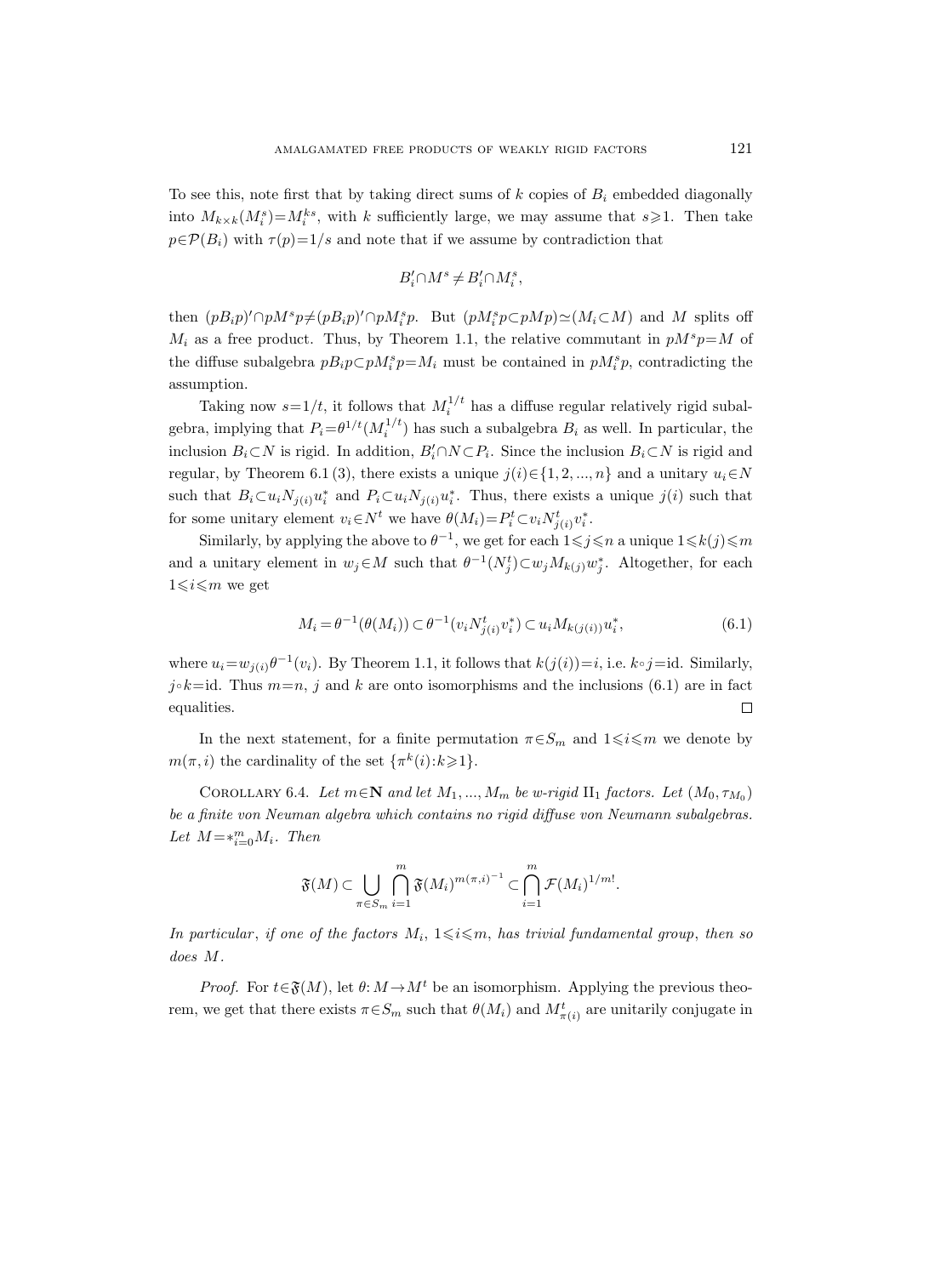$M^t$ . In particular, we have that  $M_i \cong M_{\pi(i)}^t$  for all  $1 \leq i \leq m$  which, by induction, implies that  $M_i \cong M_{\pi^k}^{t^k}$  $\tau^t_{\pi^k(i)}$  for all  $1 \leqslant i \leqslant m, k \in \mathbb{N}$ .

Fixing i and letting  $k = m(\pi, i)$ , we obtain that  $t^{m(\pi, i)} \in \mathfrak{F}(M_i)$ , or equivalently  $t \in$  $\mathfrak{F}(M_i)^{m(\pi,i)^{-1}}$ . By intersecting over all values of i, taking the union over all possible permutations and noticing that  $m(\pi, i)$  divides m, the result follows.  $\Box$ 

For the next corollary, we denote by  $\mathcal{X}_{fin}$  the set of all finite tuples of positive numbers  $\{t_i\}_{i=1}^n\subset\mathbb{R}_+^*$ ,  $n\geqslant 2$ , and by  $\mathcal{X}_{\infty}$  the set of all infinite sequences  $\{t_i\}_{i\geqslant 1}\subset\mathbb{R}_+^*$ . Also, we let  $\mathcal{X} = \mathcal{X}_{fin} \cup \mathcal{X}_{\infty}$ . If  $X = \{t_i\}_i$  and  $Y = \{s_j\}_j$  are in  $\mathcal{X}$ , then we write  $X \sim Y$  if both have the same "length" and there exists a permutation (bijection)  $\pi$  of the (common) set of indices  $\{1, 2, ...\}$  such that  $s_{\pi(i)}=t_i$  for all *i*.

Given a  $II_1$  factor M and  $X = \{t_i\}_i \in \mathcal{X}$ , we let  $M^X = *_i M^{t_i}$ . Note that if  $X, Y \in \mathcal{X}$ and  $X \sim_\pi Y$ , then  $\pi$  induces a natural isomorphism  $\theta_\pi : M^X \simeq M^Y$ , in the obvious way. For  $t>0$  and  $X=\{t_i\}_i\in\mathcal{X}$  we let  $tX=\{tt_i\}_i\in\mathcal{X}$ .

COROLLARY 6.5. Let M be a w-rigid  $\text{II}_1$  factor with trivial fundamental group, e.g.  $M = L(\mathbf{Z}^2 \rtimes SL(2, \mathbf{Z}))$  (cf. [P5]).

(1) If  $X, Y \in \mathcal{X}$ , then  $M^X \simeq M^Y$  if and only if  $X \sim Y$ , which holds if and only if  $M^{X} * L(\mathbf{F}_k) \simeq M^{Y} * L(\mathbf{F}_k)$  for some  $1 \leq k \leq \infty$ .

(2)  $\mathfrak{F}(M^X) = \{1\}$  for all  $X \in \mathcal{X}_{fin}$ . Moreover, if we denote by  $\mathcal{X}_0$  the set of elements X in  $\mathcal{X}_{fin}$  with min  $X=1$ , then  $\{M^X : X \in \mathcal{X}_0\}$  is a continuous family of mutually nonstably isomorphic  $II_1$  factors.

(3) For each  $X \in \mathcal{X}_{\infty}$  let  $\mathcal{S}_X = \{t \in \mathbb{R}_+^*: tX \sim X\}$ . Then  $\mathfrak{F}(M^X) = \mathcal{S}_X$ . In particular, if  $S \subset \mathbf{R}_{+}^{*}$  is an infinite countable subgroup and  $X \in \mathcal{X}_{\infty}$  has the elements of S as entries, each one repeated with the same (possibly infinite) multiplicity, then  $\mathfrak{F}(M^{tX})=S$  for all t>0. Moreover,  $M^{t_1 X}$  and  $M^{t_2 X}$  are stably isomorphic if and only if  $t_1$  and  $t_2$  are in the same class in  $\mathbf{R}^*_+/S$ . Thus,  $\{M^{tX}: t \in \mathbf{R}^*_+/S\}$  is a continuous family of mutually non-stably isomorphic  $II_1$  factors all with fundamental group equal to S.

(4) If  $S \subset \mathbb{R}_+^*$  is an arbitrary infinite (possibly uncountable) subgroup then the  $II_1$ factor  $M^S = *_{s \in S} M^s$  has fundamental group equal to S.

*Proof.* (1) If  $M^X \cong M^Y$  then, by Theorem 6.3, X and Y have the same length and there exists a bijection  $\pi$  of the corresponding (finite or infinite) set of indices  $\{1, 2, ...\}$ such that  $M^{t_i} = M^{s_{\pi(i)}}$  for all i. Since M has trivial fundamental group, this implies that  $t_i = s_{\pi(i)}$  for all i, and thus  $X \sim_{\pi} Y$ . The second equivalence has exactly the same proof, using Theorem 6.3 with  $M_0 = L(\mathbf{F}_k)$ .

(2) If  $X = \{t_i\}_{i=1}^n$  and  $Y = \{s_j\}_{j=1}^m$  are in  $\mathcal{X}_{fin}$  and  $M^X \simeq (M^Y)^t$ , then

$$
M^X \ast L(\mathbf{F}_{\infty}) \simeq (M^Y)^t \ast L(\mathbf{F}_{\infty}).
$$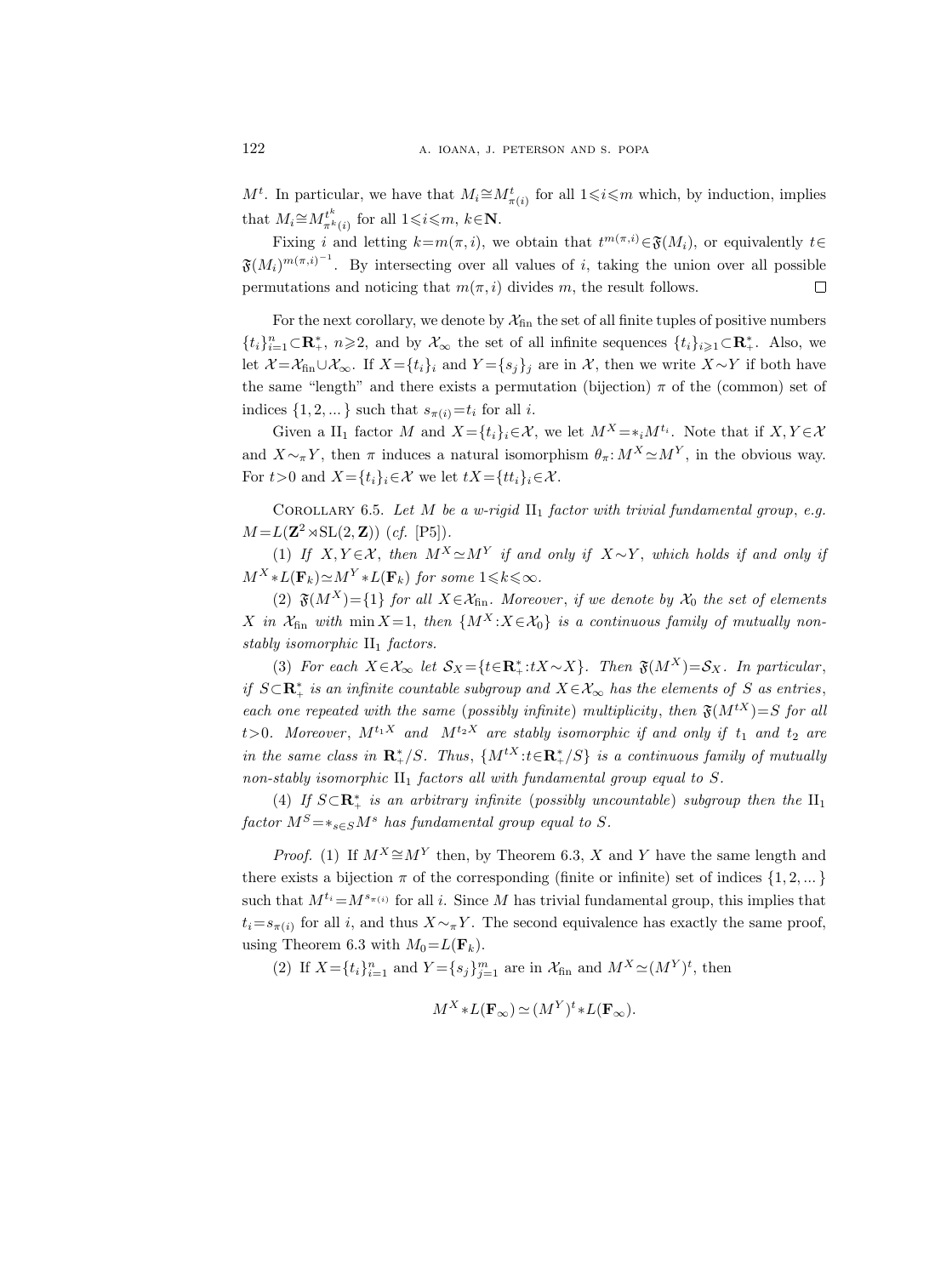But, by [DyR], the last factor is isomorphic to  $M^{tY} * L(\mathbf{F}_{\infty})$ . Thus,

$$
M^X \ast L(\mathbf{F}_{\infty}) \simeq M^{tY} \ast L(\mathbf{F}_{\infty}),
$$

which, by part (1), implies that  $X \sim tY$ . Thus, if  $X=Y$  (resp.  $X, Y \in \mathcal{X}_0$ ) then  $t=1$  and we get  $\mathfrak{F}(M^X)$ ={1} (resp.  $X \sim Y$ ). This implies both statements.

(3) By [DyR], if  $X \in \mathcal{X}_{\infty}$  then  $(M^X)^t \cong M^{tX}$ . Thus  $M^X \cong (M^X)^t$  if and only if  $X \sim tX$ , which readily implies all statements.

(4) It is easy to see that, in fact, the proof of the amplification formula  $(M^S)^t \simeq M^{tS}$ in  $[DyR]$  does not depend on the fact that the infinite set S is countable. Thus, since for  $t \in S$  we have  $tS = S$  as sets, it follows that  $(M^S)^t = M^{tS} = M^S$ . Hence  $S \subset \mathfrak{F}(M^S)$ . Conversely, if  $s \in \mathbb{R}_+^*$  satisfies  $(M^S)^s \simeq M^S$ , then  $M^{sS} \simeq M^S$ , which, by Theorem 6.3, implies that  $tS=S$ , so that  $s\in S$ .  $\Box$ 

Remarks 6.6. Dima Shlyakhtenko pointed out to us that, by combining Voiculescu's initial argument for showing that  $L(\mathbf{F}_n)$  has no Cartan subalgebras, with Kenley Jung's "monotonicity"  $[Ju]$ , it follows that any free product of type- $II_1$  factors which embed into  $R^{\omega}$  is "Cartan-less" (see [Sh] for a detailed argument). Thus, unlike the examples of factors with prescribed fundametal group in [P8], which are group measure space factors associated with equivalence relations coming from Connes–Størmer Bernoulli actions, the examples of factors  $M$  that we produce here (in Corollary 6.5) have no Cartan subalgebras, and altogether no diffuse hyperfinite "core". In particular, they cannot be written as crossed products of the form  $M = R \rtimes \Gamma$  with R being the hyperfinite factor.

It is interesting to note that Theorem 5.1 can be used to give a completely new proof of the by now classical result of Connes and Jones showing that property (T) factors cannot be embedded into the free group factor [CJ]. Thus, rather than using Haagerup's property (i.e. "deformation by compact c.p. maps"), as the original proof does, this new proof uses a "deformation by automorphisms" of the free group factors.

COROLLARY 6.7. ([CJ]) For every n,  $2 \le n \le \infty$ , the free group von Neumann algebra  $L(\mathbf{F}_n)$  contains no relatively rigid diffuse subalgebra.

*Proof.* If we write  $L(\mathbf{F}_n)$  as  $L(\mathbf{Z}) * L(\mathbf{Z}) * ... * L(\mathbf{Z})$  and then apply recursively the first part of Theorem 5.1 and Corollary 3.2, it follows that a corner of  $L(\mathbf{Z})$  contains a  $\Box$ rigid diffuse von Neumann subalgebra, a contradiction.

#### 7. Amalgamation over Cartan subalgebras: vNE/OE rigidity results

In this section we apply Theorem 5.1 to study group measure space factors of the form  $A \rtimes_{\sigma} \Gamma$ , where  $\Gamma$  is a free product of groups  $\Gamma = \Gamma_0 * \Gamma_1 * ...$  and  $\sigma$  is a free ergodic m.p. action of Γ on  $A=L^{\infty}(X,\mu)$ , for a probability space  $(X,\mu)$ . Such a factor can alternatively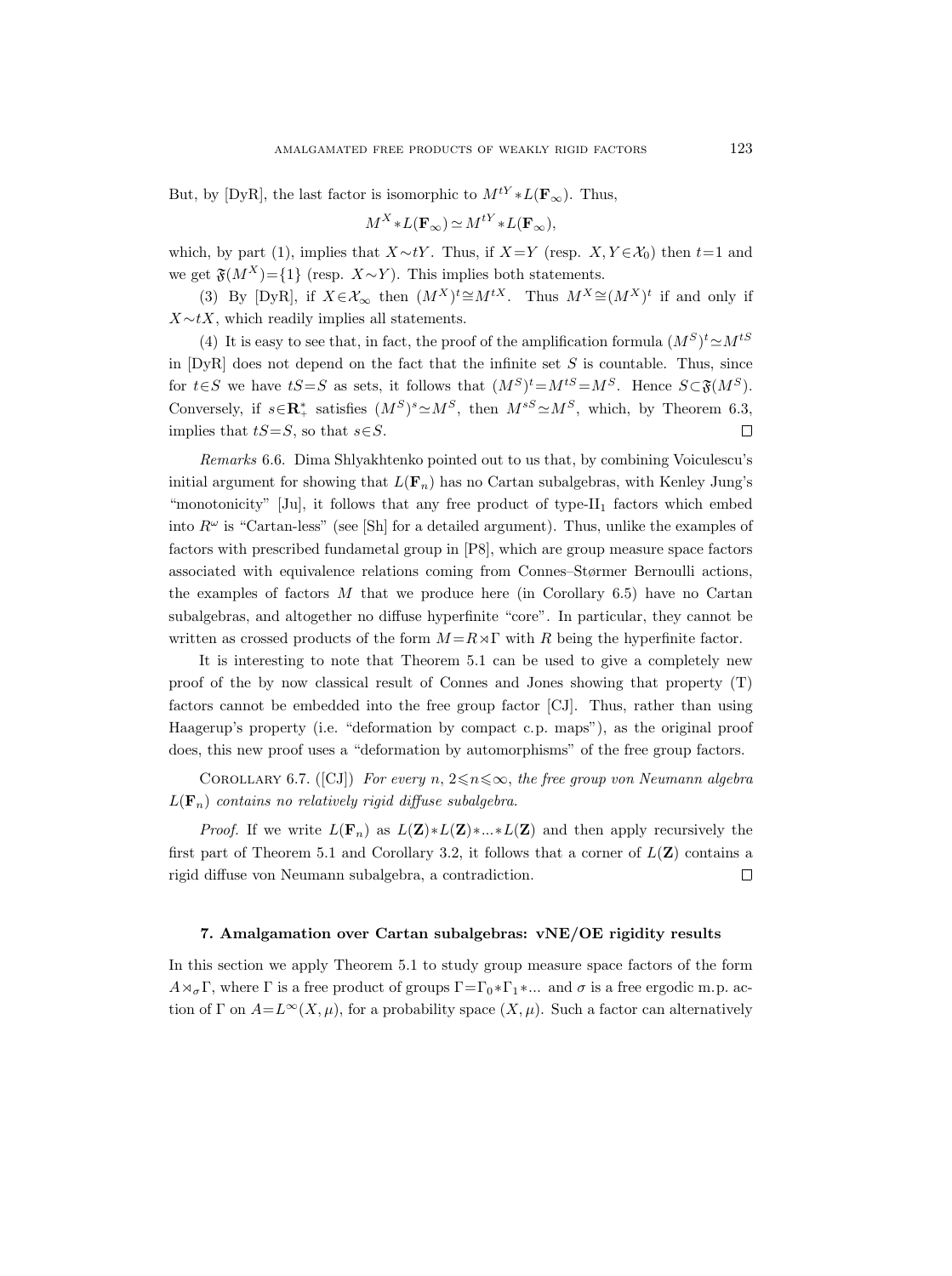be viewed as a free product with amalgamation  $M = M_0 *_{A} M_1 *_{A} ...$ , where  $M_i = A *_{\sigma_i} \Gamma_i$ ,  $\sigma_i = \sigma|_{\Gamma_i}$ , with  $A \subset M$ , with the algebra of coefficients A of the crossed product  $A \rtimes \Gamma$  now becoming the "core" of the amalgamated free product. It is this form that will allow us to use Theorem 5.1.

Following [P8], we regard an isomorphism of such group measure space factors as a von Neumann equivalence (vNE) of the corresponding actions  $(\sigma, *_i \Gamma_i)$ . Thus, the main result we prove in this section is a rigidity result showing that vNE of actions of free products of groups  $\Gamma_i$  satisfying some weak rigidity conditions (of property (T) type) entails the orbit equivalence (OE) of the actions  $\sigma$ , with componentwise OE of the actions  $(\sigma_i, \Gamma_i)$ . Due to its analogy to similar statements on (amalgamated) free products of groups in Bass–Serre theory, we refer to this as vNE Bass–Serre rigidity. We note that when applied to isomorphisms of group measure space factors that come from OE of the actions, they give OE Bass–Serre rigidity results.

Since we study the group measure space factors  $M = A \rtimes (\Gamma_0 * \Gamma_1 * ...)$  as AFP factors  $(A\rtimes\Gamma_0)*A (A\rtimes\Gamma_1)*A \ldots$ , it is worth noticing that if  $M=M_0*_{A}M_1*_{A} \ldots$  is an AFP factor coming from Cartan subalgebra inclusions  $A = L^{\infty}(X, \mu) \subset M_i$ ,  $i \geq 0$ , then it follows that the AFP "core" A is regular in  $M$ , but in general it may not be maximal abelian (and thus not Cartan) in M. For instance, if A is a Cartan subalgebra of a  $II_1$  factor N, then A is not maximal abelian in  $M = N *_{A} N$ , because for any  $u \in \mathcal{N}_{N}(A)$  with  $E_{A}(u) = 0$  the element  $u * u^{-1}$  is still perpendicular to A yet acts trivially on it. For more on general properties of AFP factors arising from Cartan inclusions, we refer the reader to [Ko], [U1] and [U2].

In case  $M_i = A \rtimes_{\sigma_i} \Gamma_i$ , with each  $\sigma_i$  being a free m.p. action, then there exists a unique m.p. action  $\sigma$  of  $\Gamma = \Gamma_0 * \Gamma_1 * ...$  on A such that  $\sigma|_{\Gamma_i} = \sigma_i$  for all i, and we still have the natural identification  $M = A \rtimes_{\sigma} \Gamma = M_0 *_{A} M_1 *_{A} ...$ , as in the case when  $\sigma$  is a free action mentioned above. Then A is Cartan in M if and only if  $\sigma$  is a free action, i.e. if and only if  $\sigma_i$  are "freely independent" actions (in the obvious sense). For general equivalence relations (or Cartan subalgebras), the definition of "free independence" was formulated by Gaboriau [G1] and is recalled below. Recall that if B is a finite von Neumann algebra, p and q are non-zero projections in B and  $\theta$ :  $pBp \rightarrow qBq$  is a ∗-morphism, then  $\theta$  is called properly outer if  $b \in B$  and the condition  $\theta(x)b = bx$  for all  $x \in B$  implies that  $b = 0$ .

Definition 7.1. ([G1]) Let  $\{R_i\}_{i\in I}$  be a family of countable measurable measurepreserving equivalence relations on the same standard non-atomic probability space  $(X, \mu)$  (see e.g. [FM]). We alternatively view each  $\mathcal{R}_i$  as a pseudogroup of local m.p. isomorphisms  $\phi: Y_1 \simeq Y_2$  with  $Y_1, Y_2 \subset X$  measurable and the graph of  $\phi$  contained in  $\mathcal{R}_i$  [D], [FM]. We say that  $\{\mathcal{R}_i\}_i$  are *freely independent* if for any n and any properly outer local isomorphisms  $\phi_j \in \mathcal{R}_{i_j}$ ,  $1 \leqslant j \leqslant n$ ,  $i_j \in I$ , with  $i_j \neq i_{j+1}$ ,  $1 \leqslant j \leqslant n-1$ , the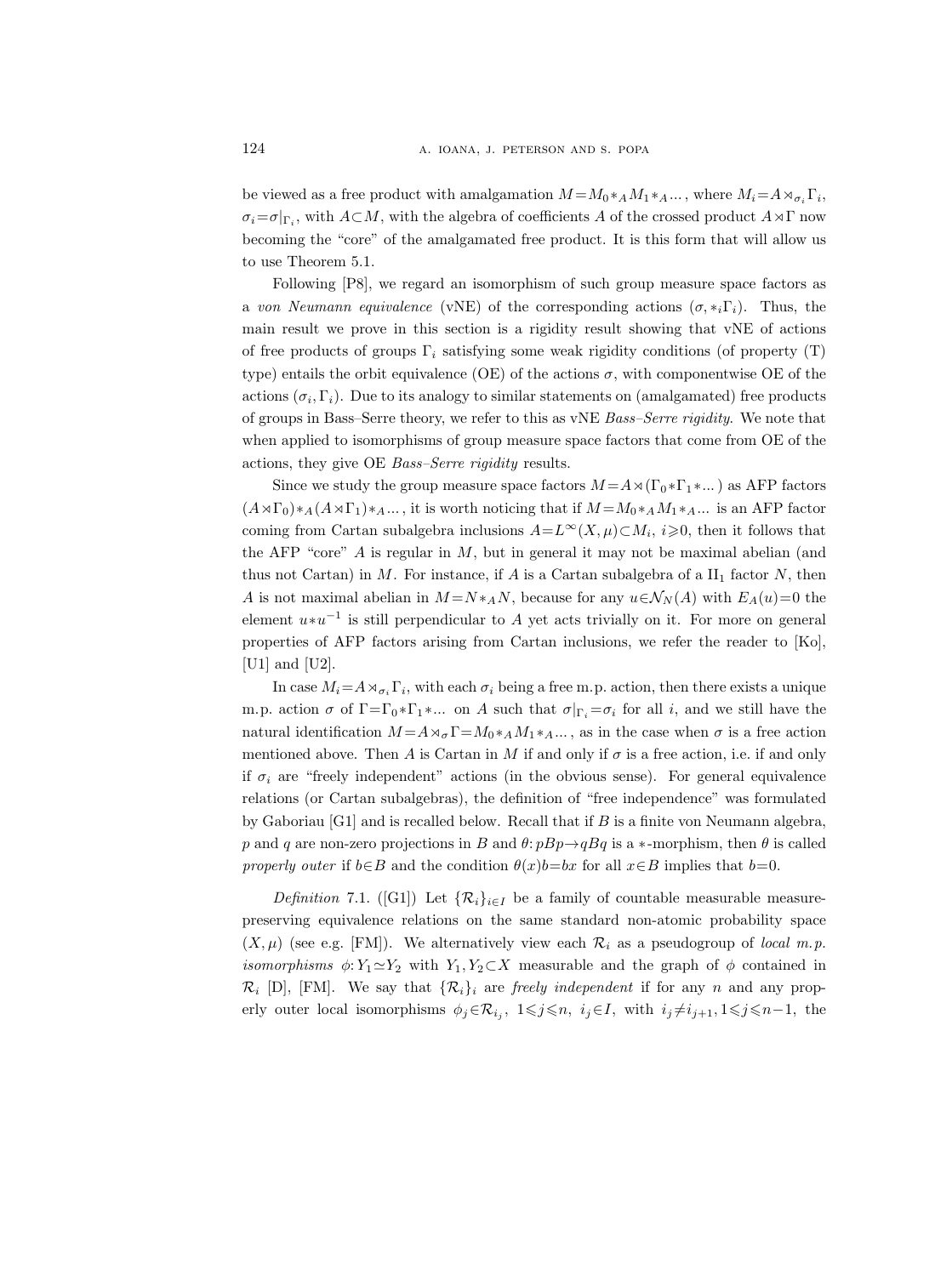product  $\phi_1 \phi_2 ... \phi_n$  is properly outer.

In the case when each of the equivalence relations  $\mathcal{R}_i$  is generated by properly outer automorphisms, Definition 7.1 can be viewed as a particular case of the following.

Definition 7.1. Let  $(B, \tau)$  be a finite von Neumann algebra and  $S_i \subset \text{Aut}(B, \tau)$ , i $\in I$ , be a family of sets of  $\tau$ -preserving automorphisms, with each  $\theta \in S_i$  either properly outer or equal to id<sub>B</sub>. We say that  $\{S_i\}_i$  are freely independent if for any n and any  $\theta_j \in S_{i_j} \setminus \{id_B\}$ ,  $1\leq j\leq n, i_j\in I$ , with  $i_1\neq i_2\neq...\neq i_n$ , the product  $\theta_1\theta_2...\theta_n$  is properly outer.

The next lemma translates the freeness conditions in Definition 7.1 into the framework of operator algebras (see [U2]).

LEMMA 7.2. Let  $(M_n, \tau_n)$ ,  $n \geq 1$ , be finite von Neumann algebras with a common Cartan subalgebra  $A \subset M_n$  such that  $\tau_n|_A = \tau_m|_A$  for all n and m. Then

$$
A \subset M_1 *_{A} M_2 *_{A} \dots
$$

is a Cartan subalgebra if and only if the equivalence relations  $\mathcal{R}_n = \mathcal{R}_{A \subset M_n}$ ,  $n \geq 1$ , are freely independent.

*Proof.* Since A is clearly regular in  $M = M_1 *_{A} M_2 *_{A} ...$ , all we need to prove is that  $A\subset M$  is maximal abelian if and only if  $\{\mathcal{R}_n\}_{n\geq 1}$  are freely independent. But this is trivial by the definitions of freeness and of the amalgamated free product over A.  $\Box$ 

The next result, essentially due to Törnquist  $[T\ddot{o}]$ , shows that a sequence of actions of countable groups (or merely countable m.p. equivalence relations) can be made "freely independent" by conjugating each one of them with a suitable m.p. automorphism. We include a proof, based on Lemma A.1 in the appendix, for the reader's convenience.

PROPOSITION 7.3. (1) Let  $(X, \mu)$  be a standard non-atomic probability space and  $\sigma_n: G_n \to \text{Aut}(X, \mu)$  be free m.p. actions of discrete countable groups  $G_n$ ,  $n \geq 1$ . Then there exists a free m.p. action  $\sigma$  of  $G = *_{n=1}^{\infty} G_n$  on  $(X,\mu)$  such that  $\sigma|_{G_n}$  is conjugate to  $\sigma_n$ , for all  $n\geqslant 1$ . More generally, if  $\{\mathcal{R}_n\}_{n\geqslant 1}$  are standard equivalence relations on  $(X,\mu)$  then there exists an equivalence relation R on  $(X,\mu)$  generated by a family of freely independent subequivalence relations  $\mathcal{R}'_n \subset \mathcal{R}$ ,  $n \geq 1$ , such that  $\mathcal{R}_n \simeq \mathcal{R}'_n$  for all n.

(2) Let  $(M_n, \tau_n)$  be countably generated finite von Neumann algebras with a common diffuse Cartan subalgebra  $A \subset M_n$ ,  $n \geq 0$ , such that  $\tau_n|_A = \tau_m|_A$  for all n and m. Then there exist Cartan subalgebra inclusions  ${A \subset N_n}_{n \geq 0}$  such that  $(A \subset N_n) \simeq (A \subset M_n)$  for all n, and such that A is a Cartan subalgebra in  $N_0 *_{A} N_1 *_{A} N_2 ...$ 

*Proof.* (1) This is an immediate application by induction of Lemma A.1, once we notice that any  $\mathcal{R}_n$  can be extended to a countable m.p. equivalence relation  $\mathcal{S}_n$  on  $(X,\mu)$ which is generated by countably many properly outer m.p. automorphisms.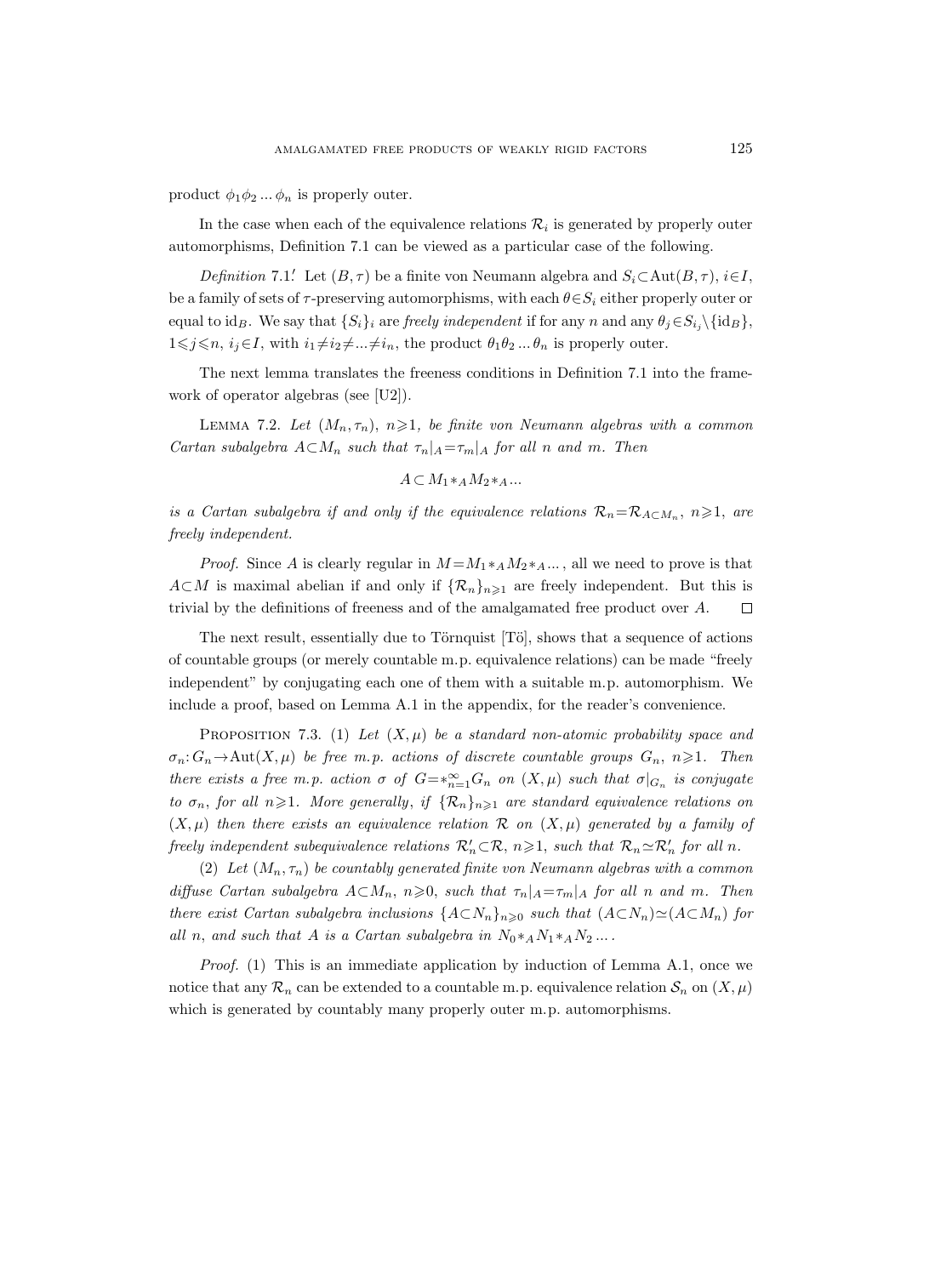(2) By Lemma 7.2, we only need to make the equivalence relations  $\mathcal{R}_{A\subset M_n}$  freely independent, so the first part applies.  $\Box$ 

We also notice the following general "compression formula" for restrictions of "free products of equivalence relations"  $\mathcal{R} = *_{i=1}^n \mathcal{R}_i$ , i.e. for relations  $\mathcal{R}$  that are generated by freely independent subequivalence relations  $\mathcal{R}_i \subset \mathcal{R}, 1 \leq i \leq n$ .

PROPOSITION 7.4. (1) Let  $M_i$ ,  $1 \leq i \leq n$ , be  $\Pi_1$  factors, for some  $2 \leq n \leq \infty$ , with a common Cartan subalgebra A and assume that  $A \subset M = M_1 *_{A} M_2 *_{A} ... *_{A} M_n$  is Cartan. If  $p \in A$  is a projection of trace  $1/m$  for some integer  $m \geq 1$  then the Cartan subalgebra inclusion  $A_p\subset pMp$  is naturally isomorphic to  $A_p\subset M_0*_{Ap}pM_1p*_{Ap}...*_{Ap}pM_np$ , where  $(Ap\subset M_0)=(Ap\subset Ap\rtimes\mathbf{F}_{(n-1)(m-1)})$  for some free action of the free group  $\mathbf{F}_{(n-1)(m-1)}$ on Ap.

(2) Let  $\mathcal{R}_1, ..., \mathcal{R}_n$  be freely independent countable ergodic m.p. equivalence relations on the same standard probability space  $(X, \mu)$  and denote the equivalence relation they generate by R. If  $Y \subset X$  is a subset of measure  $1/m$  then the restriction  $\mathcal{R}^Y$  of R to Y is generated by the freely independent ergodic subequivalence relations  $\mathcal{R}_i^Y$ ,  $1 \leq i \leq n$ , and  $\mathcal{R}_0$ , where  $\mathcal{R}_i^Y$  is the restriction of  $\mathcal{R}_i$  to Y and  $\mathcal{R}_0$  is generated by a free m.p. action of a free group with  $(n-1)(m-1)$  generators  $\mathbf{F}_{(n-1)(m-1)}$  on Y.

Proof. It is clearly sufficient to prove part (1). By the representation of AFP algebras (1.1), the von Neumann algebra generated by  $pM_i p$ ,  $1 \leq i \leq n$ , in  $pMp$  is isomorphic to the AFP algebra  $pM_1p *_{Ap}...*_{Ap}pM_np$ . On the other hand, since  $\tau(p)=1/m$  and each  $M_i$  is a factor, by Dye's Theorem [D], there exist matrix units  $\{e_i^{jk}\}_{1\leqslant j,k\leqslant m}$  in the normalizing groupoid  $\mathcal{GN}_{M_i}(A)$  of  $A \in M_i$  such that  $e_i^{1,1} = p$  and  $e_i^{jj} = e_{i'}^{jj}$ , for all  $1 \leq i, i' \leq n$ and for all  $1 \leq j \leq m$ . Let  $u_i^j = e_1^{1,j} e_i^{j,1} \in pMp$ ,  $2 \leq i \leq n$ ,  $2 \leq j \leq m$ , and notice that there are  $(n-1)(m-1)$  such unitary elements. The expansion (1.1) of  $M_1 *_{A} ... *_{A} M_n$  implies that  $\{u_i^j\}_{i,j}$  are the generators of a free group  $\mathbf{F}_{(n-1)(m-1)}$ , all of whose elements  $\neq 1$ are perpendicular to Ap. Since  $A\subset M$  is Cartan, this implies that the action induced by  $\mathbf{F}_{(n-1)(m-1)}$  on Ap is free. Moreover, if we let  $M_0 = Ap \vee \{u_i^j\}_{i,j}^{\prime\prime} \simeq A_p \rtimes \mathbf{F}_{(n-1)(m-1)}$ , then it is immediate to check that if  $v=v_{i_1}v_{i_2}...v_{i_j} \in pMp$  is an "alteranting word", with  $v_{i_l}$  in the normalizing groupoid of Ap in  $pM_{i_l}p$  for all l, and  $i_1\neq i_2\neq...\neq i_k$  in  $\{0, 1, ..., n\}, E_{Ap}(v_{i_l}) = 0$  for all l, then v has expectation 0 on Ap as well,  $E_{Ap}(v) = 0$ . Thus, if we denote by  $N \subset pMp$  the von Neumann algebra generated by  $pM_i p, 0 \leq i \leq n$ , then  $(Ap\subset N)=(Ap\subset M_0*_{Ap}pM_1p*_{Ap}...*_{Ap}pM_np).$ 

Finally, since  $e_1^{j,1}u_i^j=e_i^{j,1}$ , we have that M is generated by  $N=pNp$  and the matrix unit  $\{e_1^{jk}\}_{j,k}$ . This also implies that  $pMp$  is generated by  $\bigvee_{i=0}^n pM_ip$ . Altogether, this shows that  $(Ap\subset pMp)=(Ap\subset N)=(Ap\subset M_0*_{Ap}pM_1p*_{Ap}...*_{Ap}pM_np).$ □

The above result shows in particular that if  $\mathbf{F}_n \cap X$  is a free m.p. action on the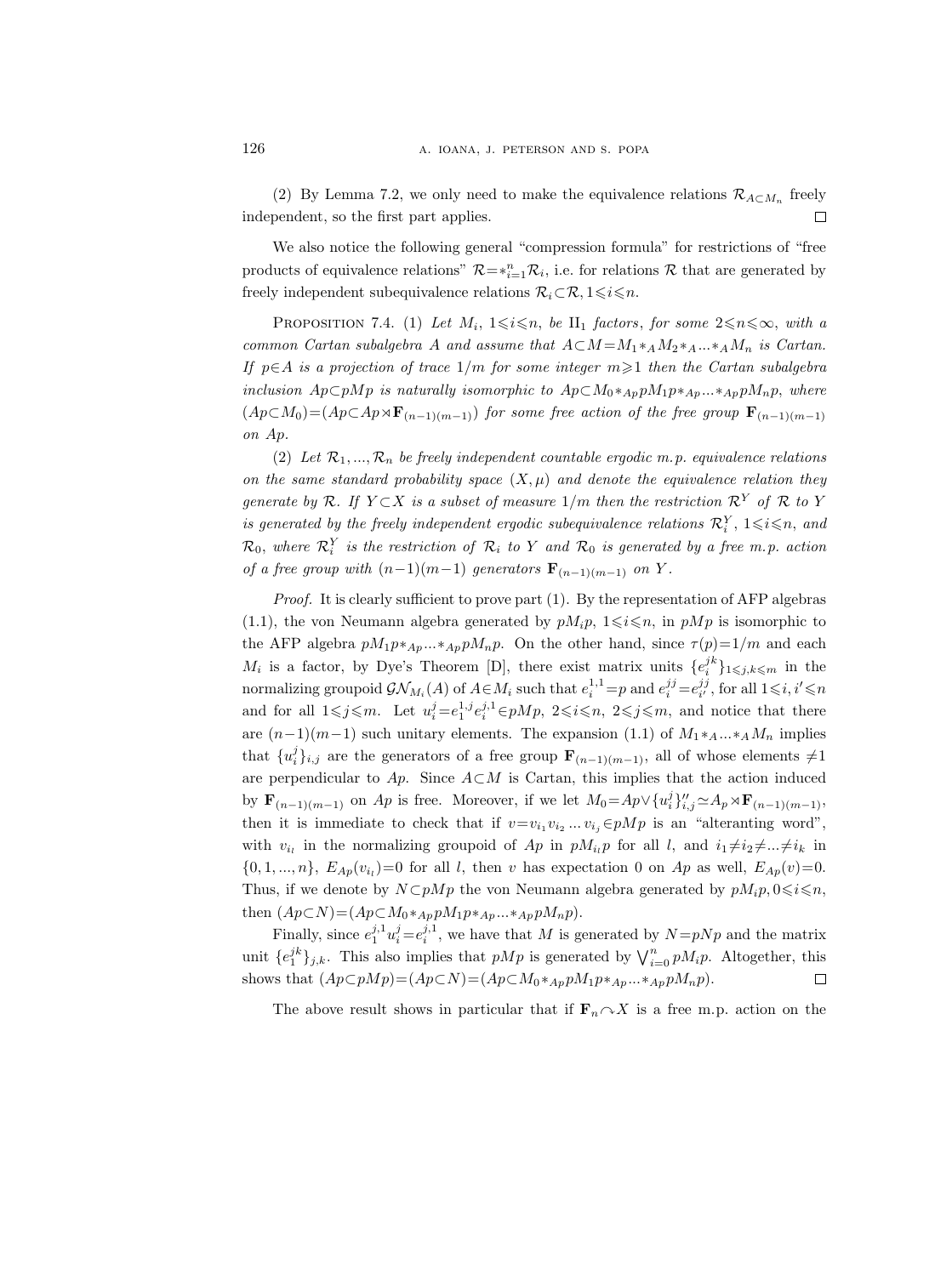probability space with restrictions to each of the generators of  $\mathbf{F}_n$  acting ergodically on X, then the amplification of the corresponding orbit equivalence relation  $\mathcal{R}_{\mathbf{F}_n}$  by  $1/m$  is an equivalence relation that can be induced by a free ergodic m.p. action of a free group with  $m(n-1)+1$  generators, thus recovering the "compression formula"  $\mathcal{R}^{1/m}_{\mathbf{F}_n}$  $F_{\mathbf{F}_n}^{1/m} = \mathcal{R}_{\mathbf{F}_{m(n-1)+1}}$  in [Hj]. On the other hand, Proposition 7.4 can be viewed as an AFP version of the "compression formula" for plain free product factors in [DyR].

Theorem 7.7 below will require the following notation.

*Notation* 7.5. Let  $\{\Gamma_{ij}\}_{j=0}^{n_i}$  be discrete countable groups,  $1 \leq n_i \leq \infty$ ,  $i=1,2$ . Let  $G_i =$  $\Gamma_{i,0} * \Gamma_{i,1} * ... * \Gamma_{i,n_i}$ ,  $i=1,2$ . Let  $\sigma_i: G_i \to \text{Aut}(X_i,\mu_i)$  be a free m.p. action on a standard probability space  $(X_i, \mu_i)$ ,  $i=1, 2$ . Let  $A_i = L^{\infty}(X_i, \mu_i)$ ,  $M_i = A_i \rtimes_{\sigma_i} G_i$  and  $M_{ij} = A_i \rtimes_{\sigma_{ij}} G_i$  $\Gamma_{ij}$ , where  $\sigma_{ij} = \sigma_i|_{\Gamma_{ij}}$  for all  $0 \leq j \leq n_i$ ,  $i = 1, 2$ .

The general result that we prove shows that, under suitable weak rigidity conditions on the groups  $\Gamma_{ij}$ , an isomorphism between the factors  $M_1$  and  $M_2$  must take each of the "component inclusions"  $(A_i \subset M_{ij})$  onto each other, modulo some permutation of indices and unitary conjugacy. Since the weak rigidity assumption on the  $\Gamma_{ij}$ 's is somewhat technical, we display the conditions separately and give right away a list of examples when they are satisfied.

Assumption 7.6.  $\Gamma_{1,0}$  and  $\Gamma_{2,0}$  have the Haagerup property, and if both  $\Gamma_{1,0}$  and  $\Gamma_{2,0}$ are finite then we must have  $n_i\geq 2$  for at least one  $i\in\{1,2\}$ . For each  $j\geqslant 1$ ,  $i=1,2$ ,  $\Gamma_{ij}$ contains a subgroup  $H_{ij}$  with the following properties:

(a) The subgroup  $H_{ij}$  is non-virtually abelian and the pair  $(\Gamma_{ij}, H_{ij})$  has the relative property  $(T)$  ([M]; see also [dHV]).

(b) The normalizer  $N_{ij}$  of  $H_{ij}$  in  $\Gamma_{ij}$  is ICC in  $\Gamma_{ij}$  (i.e.  $|\{hgh^{-1}:h\in N_{ij}\}|=\infty$  for all  $g \in \Gamma_{ij} \backslash \{e\}$  and  $\sigma_{ij}$  is ergodic on  $N_{ij}$ .

(c) For any proper intermediate subgroup  $N_{ij} \subset N'_{ij} \subset \Gamma_{ij}$  there exists  $g \in \Gamma_{ij} \setminus N'_{ij}$ such that  $g(N'_{ij})g^{-1}\cap N'_{ij}$  is non-virtually abelian.

Note that condition (c) above on the inclusion  $N_{ij} \subset \Gamma_{ij}$  is similar to the *wq-normal* condition in [P6] and [P8]. It is equivalent to the existence of a well-ordered strictly increasing family of intermediate subgroups  $\{G_l: 0 \leq l \leq L\}$  such that  $G_0 = N_{ij}$ ,  $G_L = \Gamma_{ij}$ and  $G_{k+1} = \{ g \in \Gamma_{ij} : gG_k g^{-1} \cap G_k \text{ is non-virtually abelian} \}$  for all k.

If  $\Gamma_{ij}$ ,  $j\geqslant1$ , is ICC and has a normal non-virtually abelian subgroup with the relative property  $(T)$ , then conditions  $(a)$ ,  $(b)$  and  $(c)$  are trivially satisfied.

Related to conditions (a) and (b), note that if a non-virtually abelian group  $H$  is normal in an ICC group G, then  $L(H)$  has no type-I summand, i.e. it is of type  $II_1$ . Indeed, this is because G acts ergodically on the center of  $L(H)$ , so if  $L(H)$  has non-zero type-I part then it is homogeneous of type  $I_n$  for some  $2 \le n < \infty$ , contradicting [T], [Ka].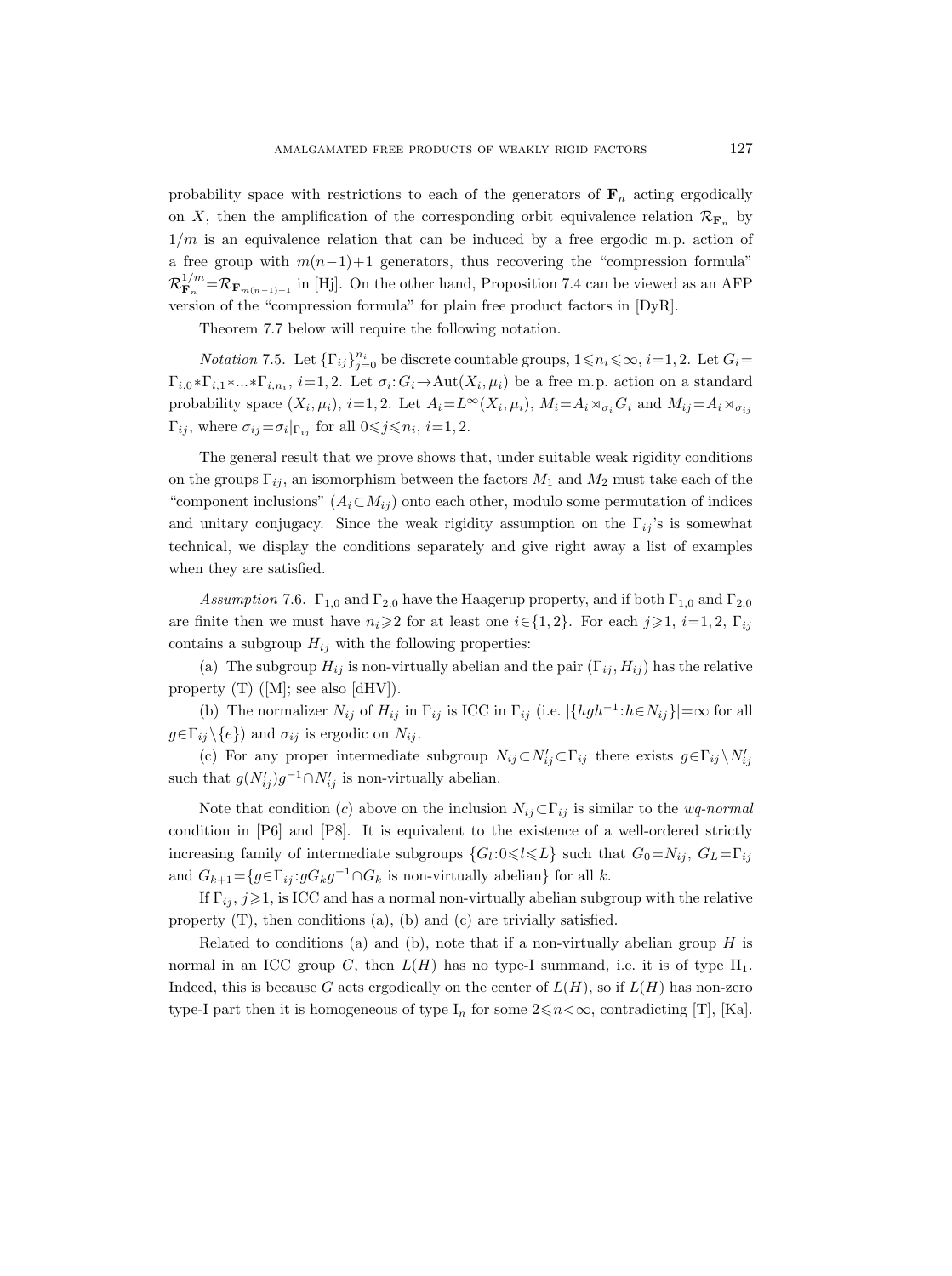Theorem 7.7. (vNE Bass–Serre rigidity) With Notation 7.5 and Assumption 7.6, if  $\theta: M_1 \simeq M_2^t$  for some  $t > 0$ , then  $n_1 = n_2$  and there exist a permutation  $\pi$  of indices j $\geqslant$ 1 and unitary elements  $u_j \in M_2^t$  such that, for all  $j \geqslant 1$ ,  $\mathrm{Ad}(u_j)(\theta(M_{1,j})) = M_{2,\pi(j)}^t$  and  $\operatorname{Ad}(u_j)(\theta(A_1)) = A_2^t$ . In particular,  $\mathcal{R}_{\sigma_1} \simeq \mathcal{R}_{\sigma_2}^t$  and  $\mathcal{R}_{\sigma_{1,j}} \simeq \mathcal{R}_{\sigma_{2,\pi(j)}}^t$  for all  $j \geqslant 1$ . Also, if  $\Gamma_{1,0}=\Gamma_{2,0}=1, 2\leq n_1<\infty$ , then the existence of such an isomorphism forces t to be 1.

*Proof.* We denote by  $Q_{ij} \subset M_{ij}$  the "rigid part" of  $M_{ij}$ , i.e.  $Q_{ij} = L(H_{ij})$ , where  $H_{ij}\subset\Gamma_{ij}$  is a subgroup satisfying properties (a), (b) and (c) in Assumption 7.6. Also, we denote by  $P_{ij}$  the von Neumann algebra generated by the normalizer of  $Q_{ij}$  in  $M_{ij}$ . Thus,  $P_{ij}\supset L(N_{ij})$ , where  $N_{ij}$  is the normalizer of  $H_{ij}$  in  $\Gamma_{ij}$  in (b). Notice that Assumption 7.6 implies that  $P'_{ij} \cap M_{ij} = \mathbf{C}$  so that by Theorem 1.1 we also have  $P'_{ij} \cap M_i = \mathbf{C}$ , for all  $j \geqslant 1$ ,  $i=1, 2$ . Also, note that  $Q_{ij}$  is relatively rigid in  $M_{ij}$ , and thus in  $M_i$ .

Assume first that  $t \leq 1$ . For simplicity, let  $A_2 = A$ ,  $M_2 = M$ ,  $G_2 = G$ ,  $\Gamma_{2,j} = \Gamma_j$  and let  $\{u_g\}_{g\in G}\subset M$  denote the canonical unitary elements. Let  $q\in A$  be so that  $\tau(q)=t$ and  $\theta(1)=q$ . Fix  $i\geq 1$ . Since  $Q_{1,i}\subset M_1$  is a rigid inclusion,  $Q=\theta(Q_{1,i})\subset qMq$  is a rigid inclusion [P5].

Let us show that no corner of Q can be embedded into  $M_{2,0}$  inside M. Assume by contradiction that there exist non-zero  $q_0 \in \mathcal{P}(Q)$  and  $p_0 \in \mathcal{P}(M_{2,0})$ , a unital isomorphism  $\psi$  of  $q_0Qq_0$  into  $p_0M_2,0p_0$ , and a non-zero partial isometry  $v\in M_{2,0}$  such that  $v^*v \in (q_0Qq_0)' \cap q_0Mq_0, vv^* \in \psi(q_0Qq_0)' \cap p_0Mp_0$  and  $vy = \psi(y)v$  for all  $y \in q_0Qq_0$ . Since Q is of type II,  $\psi(q_0Qq_0)\subset M_{2,0}$  is of type II, so no corner of  $\psi(q_0Qq_0)$  can be embedded into A. By Theorem 1.1, this implies that  $\psi(q_0Qq_0)' \cap M \subset M_{2,0}$ . Thus

$$
vQv^* = v(q_0QQ_0)v^* \subset M_{2,0}.
$$

But  $\Gamma_{2,0}$  has the Haagerup property, so, by [P5], there exist unital trace-preserving A-bimodular c.p. maps  $\phi_n$  on  $M_{2,0}$  such that  $\phi_n \rightarrow id_{M_{2,0}}$  and  $\phi_n$  is compact relative to A. Then  $\phi_n * id \rightarrow id_M$ . But, by [P5],  $vQv^* \subset vv^*Mvv^*$  is a rigid inclusion. By [P5] again, this implies that

$$
\lim_{n \to \infty} \|(\phi_n * \mathrm{id})(x) - x\|_2 = 0
$$

uniformly for  $x \in (vQv^*)_1$ . Since  $(\phi_n * id)(x) = \phi_n(x)$  for  $x \in M_{2,0} \supset vQv^*$ , this implies that the maps  $\phi_n$ , which are A-bimodular and compact relative to A, tend uniformly to the identity on the unit ball of the type-II<sub>1</sub> algebra  $vQv^*$ . By [P5], this implies that a corner of  $vQv^*$  can be embedded into A inside  $M_{2,0}$ , a contradiction.

Since no corner of Q can be embedded into  $M_{2,0}$  inside M, we can apply Theorem 5.1. Thus, there exist  $j=j(i) \geq 1$ , a non-zero projection  $q' \in Q' \cap qMq$  and a unitary element  $u \in M$ , such that  $uQq'u^* \subset qM_{2,j}q = q(A \rtimes \Gamma_{2,j})q$ . Since  $P = \theta(P_{1,j})$  is generated by the normalizer of Q, we have  $q' \in P$  and, by [P8, I, Lemma 3.5 (1)],  $Qq' \subset q'Pq'$  is quasi-regular.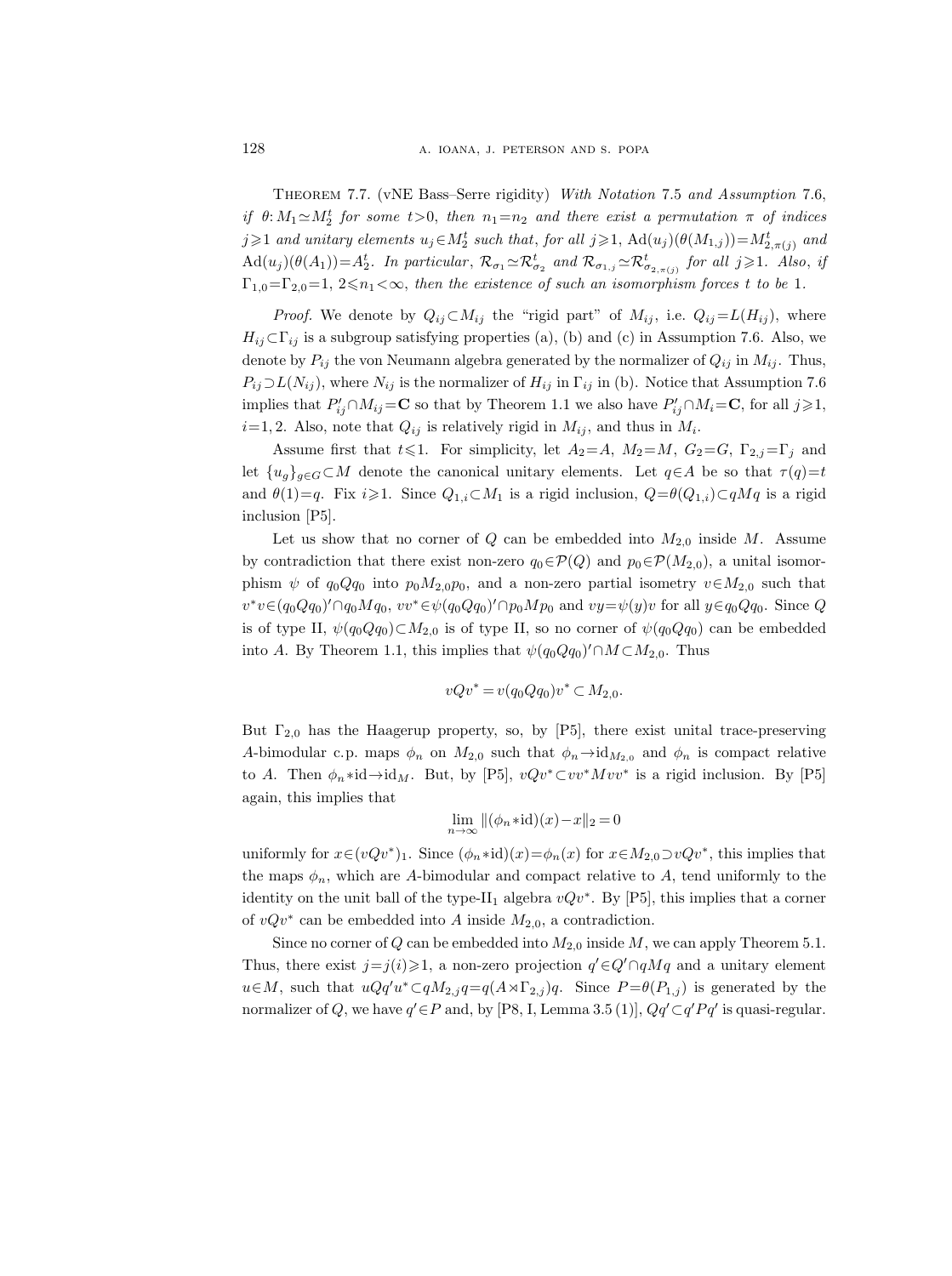By Theorem 1.1, it follows that  $uq'Pq'u^* \subset qM_{2,j}q$ . Since P is a factor and a corner of it is contained in  $qM_{2,j}q$ , it follows that u can be suitably modified in order to satisfy  $uPu^* \subset qM_{2,j}q$ . If  $v \in qMq$  is such that  $P_v = vPv^* \cap P$  is of type II<sub>1</sub>, then  $P_v \subset qM_{2,j}q$  and no corner of  $P_v$  can be embedded into the abelian algebra A. Since  $(P_v)v=vP\subset vM_{2,j}$ , by Theorem 1.1 it follows that  $v \in M_{2,i}$ . By applying this recursively, by Assumption 7.6 (c) it follows that  $\theta(L(\Gamma_{1,i}))\subset qM_{2,j}q$ .

Thus, if  $\{u_{1,h}: h \in G_1\}$  denotes the canonical unitary elements in  $M_1 = A_1 \rtimes G_1$ , then  $v_h = \theta(u_{1,h}) \in qMq, h \in G_1$ , are in the normalizer of  $\theta(A_1)$  in  $qMq$ . Thus, the unitary elements  $\{uv_hu^*:h \in \Gamma_{1,j}\}\subset qM_{2,j}q$  normalize  $u\theta(A_1)u^*$  and they generate a  $II_1$  von Neumann algebra  $N \subset qM_{2,j}q$ . By Theorem 1.8, this implies that  $u\theta(A_1)u^* \subset M_{2,j}$  and  $w(u\theta(A_1)u^*)w^* = Aq$  for some  $w \in \mathcal{U}(qM_{ij}q)$ . Taking  $v=wu$ , it follows that

$$
v(\theta(L(\Gamma_{1,i})))v^*\subset M_{2,j}\quad\text{and}\quad v\theta(A_1)v^*\subset M_{2,j}.
$$

Thus  $v\theta(M_{1,i})v^*\subset M_{2,j}$ .

This shows that if  $t \leq 1$ , then for all  $i \geq 1$  there exists  $j=j(i)\geq 1$  (unique by Theorem 1.1) and a unitary element  $v \in M_2^t$  such that

$$
\mathrm{Ad}(v)\theta(M_{1,i}) = M_{2,j}^t \quad \text{and} \quad \mathrm{Ad}(v)(\theta(A_1)) = A_2^t.
$$

Let us now consider the case  $t>1$ . Let  $n\geq t$  be an integer and note that if we let  $B=M_{n\times n}(A_2)\subset M_{n\times n}(M_2)=M$ ,  $G=G_2$  and extend  $\sigma_2$  to the action  $\sigma$  which acts trivially on  $M_{n\times n}(\mathbf{C})\subset M_{n\times n}(M_2)=M$ , then  $M=B\rtimes_{\sigma}G_2$ . Let  $q\in A=D_n\otimes A_2$  be a projection of trace  $t/n$ .

The hypothesis then states that  $\theta: M_1 \simeq qMq$  is an onto isomorphism. Fix  $i \geq 1$  and let  $Q=\theta(Q_{1,i})\subset qMq$  and  $P=\theta(P_{1,i})\subset qMq$ . As in the case  $t\leq 1$ , it follows that there exist  $j = j(i) \geq 1$  and a unitary element u in  $qMq = M_2^t$  such that

$$
uPu^* \subset q(B \rtimes \Gamma_{2,j})q = M_{2,j}^t.
$$

In particular,  $\{\theta(u_{1,h}): h \in \Gamma_{1,i}\} \subset qM_{2,j}q$  and they normalize  $u\theta(A_1)u^*$ . By applying Theorem 1.8 to  $A_0=u\theta(A_1)u^*\subset qBq$ , it follows that  $u(\theta(A_1))u^*\subset q(B\rtimes \Gamma_{2,j})q$  as well, so that  $\text{Ad}(u)(\theta(M_{1,i})) \subset M_{2,j}^t$ . Since  $\text{Ad}(u)(\theta(A_1))$  is regular in  $M_2^t = qMq$ , by Corollary 1.4 and [P5, §A.1] it follows that there exists a unitary element in  $M_{2,j}$  that conjugates  $\theta(A_1)$ onto  $A_2^t$ .

Since we have dealt with both cases  $t \geq 1$  and  $t \leq 1$ , we can apply the above equally well to  $\theta$  and  $\theta^{-1}$ , to obtain the following: for all  $1 \leq i \leq n_1$  and  $1 \leq j \leq n_2$ , there exist unitary elements  $u_i \in M_2^t$  and  $v_j \in M_1$ , and indices  $j(i) \in \{1, 2, ..., n_2\}$  and  $i(j) \in \{1, 2, ..., n_1\}$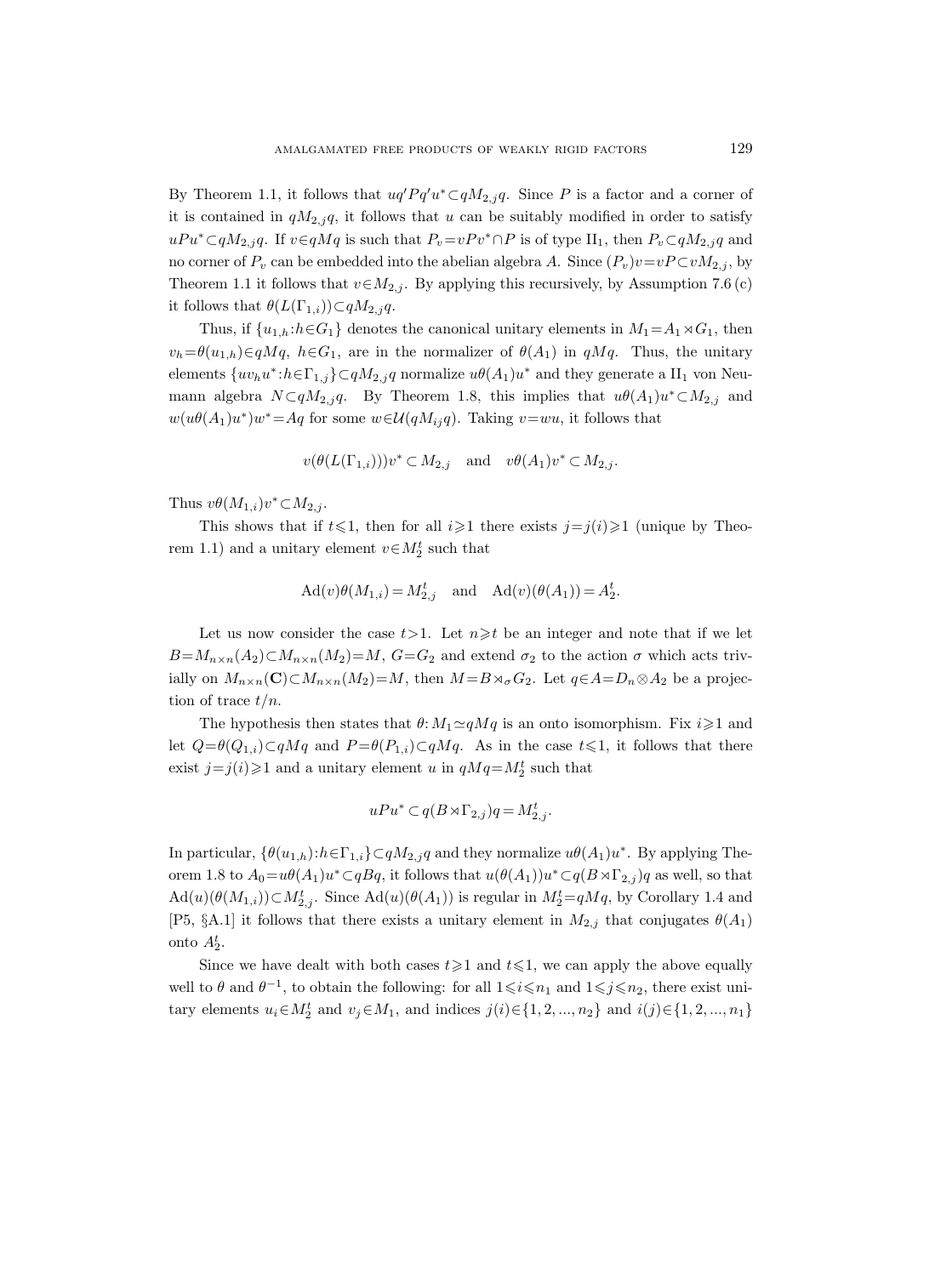such that

$$
\theta(A_1 \subset M_{1,i}) \subset u_i(A_2 \subset M_{2,j(i)})^t u_i^*, \quad 1 \le i \le n_1,
$$
  

$$
\theta^{-1}((A_2 \subset M_{2,j})^t) \subset v_j(A_1 \subset M_{1,i(j)})v_j^*, \quad 1 \le j \le n_2,
$$

so, altogether,

$$
\theta(M_{1,k}) \subset \mathrm{Ad}(u_k \theta(v_{j(k)}))(M_{1,i(j(k))}), \quad 1 \leq k \leq n_1,
$$

which, by Theorem 1.1, implies  $i(j(k))=k$  for all k. Similarly,  $j(i(k))=k$  for all k. Thus,  $n_1=n_2=n$  and j defines a permutation  $\pi$  of the set of indices  $1\leq i\leq n$ .

To prove the last part, note that the equivalence  $\mathcal{R}_{\sigma_1} \simeq \mathcal{R}_{\sigma_2}^t$  and [G1] imply that

$$
\sum_{j=1}^{n} \beta_1(\Gamma_{1,j}) + (n-1) = \beta_1(\mathcal{R}_{\sigma_1}) = \frac{\beta_1(\mathcal{R}_{\sigma_2})}{t} = \frac{1}{t} \bigg( \sum_{j=1}^{n} \beta_1(\Gamma_{2,j}) + (n-1) \bigg).
$$

On the other hand, by the equivalence  $\mathcal{R}_{\sigma_{1,j}} \simeq \mathcal{R}_{\sigma_{2,\pi(j)}}^t$ , we get  $\beta_1(\Gamma_{1,j}) = \beta_1(\Gamma_{2,\pi(j)})/t$  for all  $j \geqslant 1$ , while, by [BeVa] and Assumption 7.6, all  $\Gamma_{1,j}$ 's have 0 as first  $\ell^2$ -Betti number,  $\beta_1(\Gamma_{1,j})=0.$  (Indeed, this follows easily from [BeVa, Corollary 4] and the argument in the proof of [P6, Lemma 2.4].) Altogether we get  $n-1=(n-1)/t$ , implying that  $t=1$ .  $\Box$ 

Before stating specific OE applications, recall from [Fu1] that two groups  $\Gamma$  and  $\Lambda$ are said to be *measure equivalent* (ME) with *dilation constant*  $t > 0$  if there exists free m.p. actions  $(\sigma, \Gamma)$  and  $(\theta, \Lambda)$  such that  $\mathcal{R}_{\sigma} \simeq \mathcal{R}_{\theta}^{t}$ . We will use the notation  $\Gamma \sim_{\text{OE}_{t}} \Lambda$  to denote this property. It was recently proved in [G2] that if  $\Gamma_i \sim_{\text{OE}_1} \Lambda_i$  for all  $i \geqslant 0$ , then  $*_i\Gamma_i \sim_{\text{OE}_1} *_{i}\Lambda_i$ . Note that an alternative proof of this fact follows from Proposition 7.3 (1) (see also [MoS, Comment 2.27]).

The OE rigidity result below, of Bass–Serre type, can alternatively be viewed as a converse to Gaboriau's ME result above, for free products of w-rigid ICC groups. Note however that we need the actions involved to be "separately ergodic" (which is not assumed in [G2]).

COROLLARY 7.8. (OE Bass–Serre rigidity) Let  $\Gamma_0$  and  $\Lambda_0$  be Haagerup groups, and  $\Gamma_i$  and  $\Lambda_j$ ,  $1\leqslant i\leqslant n\leqslant\infty$ ,  $1\leqslant j\leqslant m\leqslant\infty$ , be ICC groups having normal non-virtually abelian subgroups with the relative property (T). Let  $\sigma$  (resp.  $\theta$ ) be a free ergodic m.p. action of  $\Gamma = \Gamma_0 * \Gamma_1 * ...$  (resp.  $\Lambda = \Lambda_0 * \Lambda_1 * ...$ ) on the probability space such that  $\sigma_j = \sigma|_{\Gamma_j}$  (resp.  $\theta_j = \theta|_{\Lambda_j}$ ) is ergodic for all  $j \geqslant 1$ . If  $\mathcal{R}_{\sigma, \Gamma} \simeq \mathcal{R}^t_{\theta, \Lambda}$ , then  $n=m$  and there exists a permutation  $\pi$  of the set of indices  $\geqslant 1$  such that  $\mathcal{R}_{\sigma_i,\Gamma_i} \simeq \mathcal{R}_{\theta_{\pi(i)},\Lambda_{\pi(i)}}^t$  for all  $i \geqslant 1$ .

The condition on the groups  $\Gamma_i$  and  $\Lambda_j$ ,  $i, j \geq 1$ , in Corollary 7.8 can be weakened by using the full generality of Theorem 7.7.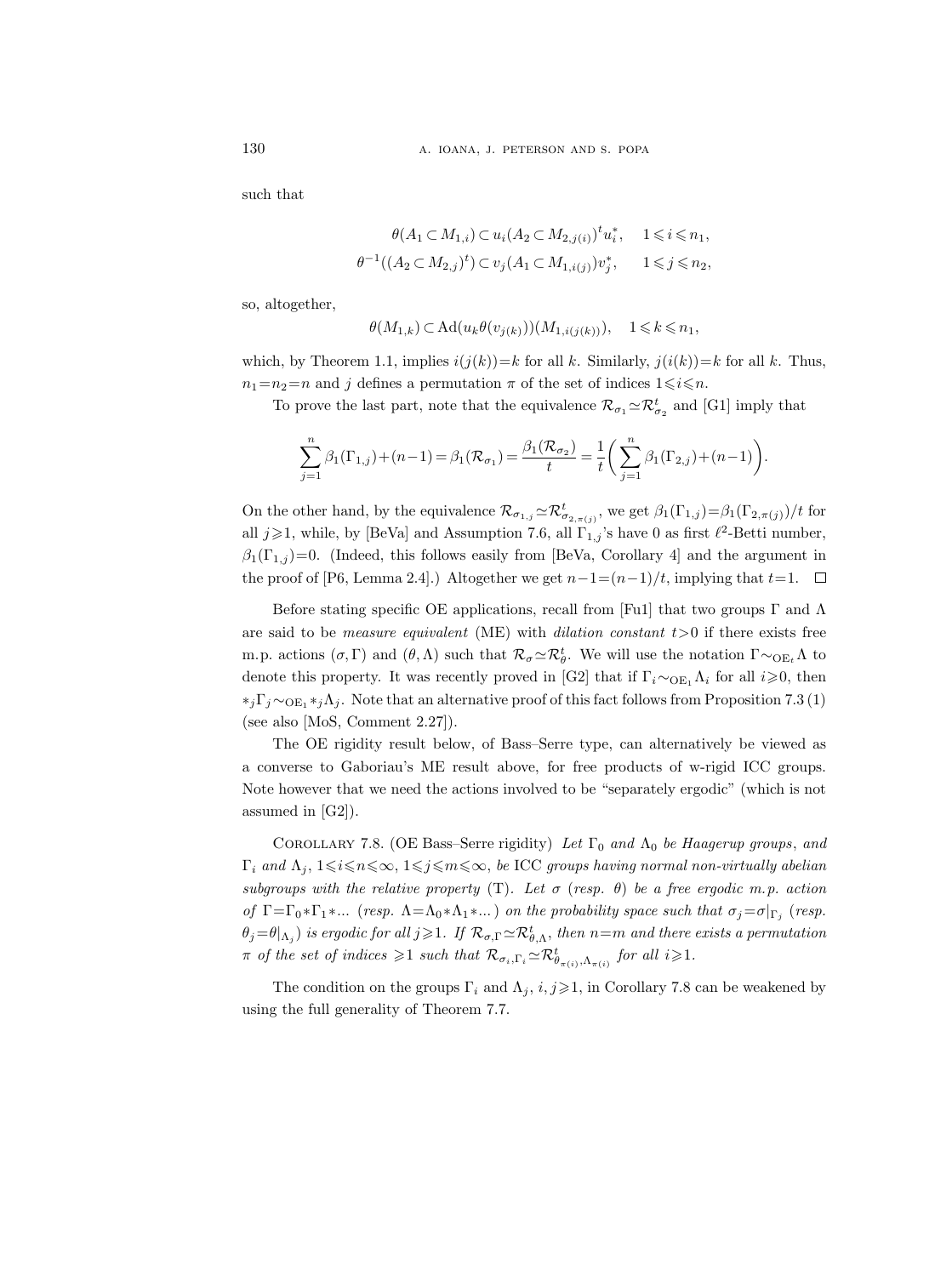COROLLARY 7.8. The same statement as in Corollary 7.8 holds true if we assume that each  $(\sigma|_{\Gamma_i}, \Gamma_i)$  (resp.  $(\theta|_{\Lambda_i}, \Lambda_i)$ ),  $i \geqslant 1$ , satisfies Assumption 7.6.

COROLLARY 7.9. Let  $\Gamma_i$ ,  $0 \leq i \leq n$ ,  $\Gamma = \Gamma_0 * \Gamma_1 * ...$  and  $\sigma$  be as in Corollaries 7.8 or 7.8'. Assume that  $Out(R_{\sigma_1,\Gamma_1}) = \{1\}$  and  $(\sigma_1,\Gamma_1)$  is not orbit-equivalent to  $(\sigma_i,\Gamma_i)$ for any  $i\neq 1$ . Then  $Out(R_{\sigma,\Gamma}) = \{1\}$  and  $Out(A \rtimes_{\sigma} \Gamma) = H^1(\sigma,\Gamma)$ . Also, if n is finite and either all  $\Gamma_i$  are finitely generated or there exists  $i\geq 1$  with  $\beta_n(\Gamma_i)\neq 0,\infty$ , then

$$
\mathfrak{F}(A \rtimes_{\sigma} \Gamma) = \{1\}.
$$

Proof. The first part is trivial by Theorem 7.7. The last part follows from [G1].  $\Box$ 

Outer automorphism groups of equivalence relations are usually hard to calculate and there are only a few special families of group-actions  $(\sigma_1, \Gamma_1)$  for which one knows that  $Out(\mathcal{R}_{\sigma_1}) = \{1\}$  (cf. [Ge2], [Fu2] and [MoS]). Similarly for the 1-cohomology group H<sup>1</sup> , where the only known calculations are in [Ge1], [PSa] and [P6]. Below we recall some examples from [Ge2], [Fu2] and [MoS], where both calculations can be made. We add a new construction of examples, in Example 7.12 below, which uses the Monod–Shalom OE rigidity theorem to calculate Out and  $[P6]$  to calculate  $H<sup>1</sup>$ .

Example 7.10. (Gefter [Ge2], Furman [Fu2]) Take  $\Gamma_1$  to be a lattice in  $SO(p,q)$ , with  $p>q\geqslant 2$  and notice that  $\Gamma_1$  has  $rk_{\mathbf{R}}\geqslant 2$  (thus has property (T)) and admits a dense embedding into the compact Lie group  $SO(n)$ , where  $n=p+q$ . Let  $\sigma_1$  be the action by left translation of  $\Gamma_1$  on the homogeneous space  $SO(n)/SO(n-1)$ . Then  $Out(\mathcal{R}_{\sigma_1}) = \{1\}$ .

*Example* 7.11. (Monod–Shalom [MoS]) Let  $\mathcal{G} = SO(n), n \geq 5$ , and let  $\Lambda_0$  be an ICC torsion-free Kazhdan group which admits a dense embedding into  $G$  and has no outer automorphisms (such groups exist for any  $n\geqslant 5$ , for instance lattices in  $SO(p,q)$  with  $p>q\geqslant 2$  and  $n=p+q$  as in Example 7.10). Let K be any torsion-free group embeddable into G and  $K_0\subset K$  be a non-trivial subgroup such that  $K_0$  is not isomorphic to K (for instance,  $K_0 = \mathbf{F}_r \subset \mathbf{F}_s = K$ , for some  $s > r \geq 1$ ). Let  $\Gamma_1 = (\Lambda_0 * K) \times (\Lambda_0 * K_0)$  and note that any automorphism of the group  $\Gamma_1$  is inner on  $\Lambda_0 \times \Lambda_0$  (by Kurosh or Bass–Serre). Let  $\sigma_1$ be the action of  $\Gamma_1=(\Lambda_0 * K) \times (\Lambda_0 * K_0)$  on G by left-right translation. Notice that this action is free ergodic on  $\Lambda_0 \times \Lambda_0$  and that, by [MoS], one can choose the embedding  $K\subset\mathcal{G}$ such that  $\sigma_1$  is free on  $\Gamma_1$  (by considering all embeddings  $gKg^{-1}$ ,  $g\in\mathcal{G}$ , and using a Baire category argument). Then  $\Gamma_1$  is in the class  $\mathcal{C}_{\text{geom}}$  of Monod–Shalom and  $\text{Out}(\mathcal{R}_{\sigma_1}) = \{1\}.$ 

Example 7.12. Let this time  $\Lambda_0$  be any torsion-free ICC group with only inner automorphisms and which cannot be decomposed as  $\mathbf{Z} * \Lambda'_0$  (note that if  $\Lambda_0$  is w-rigid then it does have this latter "free indecomposability" property). Let  $K$  be any torsionfree group with  $K_0\subset K$  being a non-trivial subgroup such that  $K_0$  is not isomorphic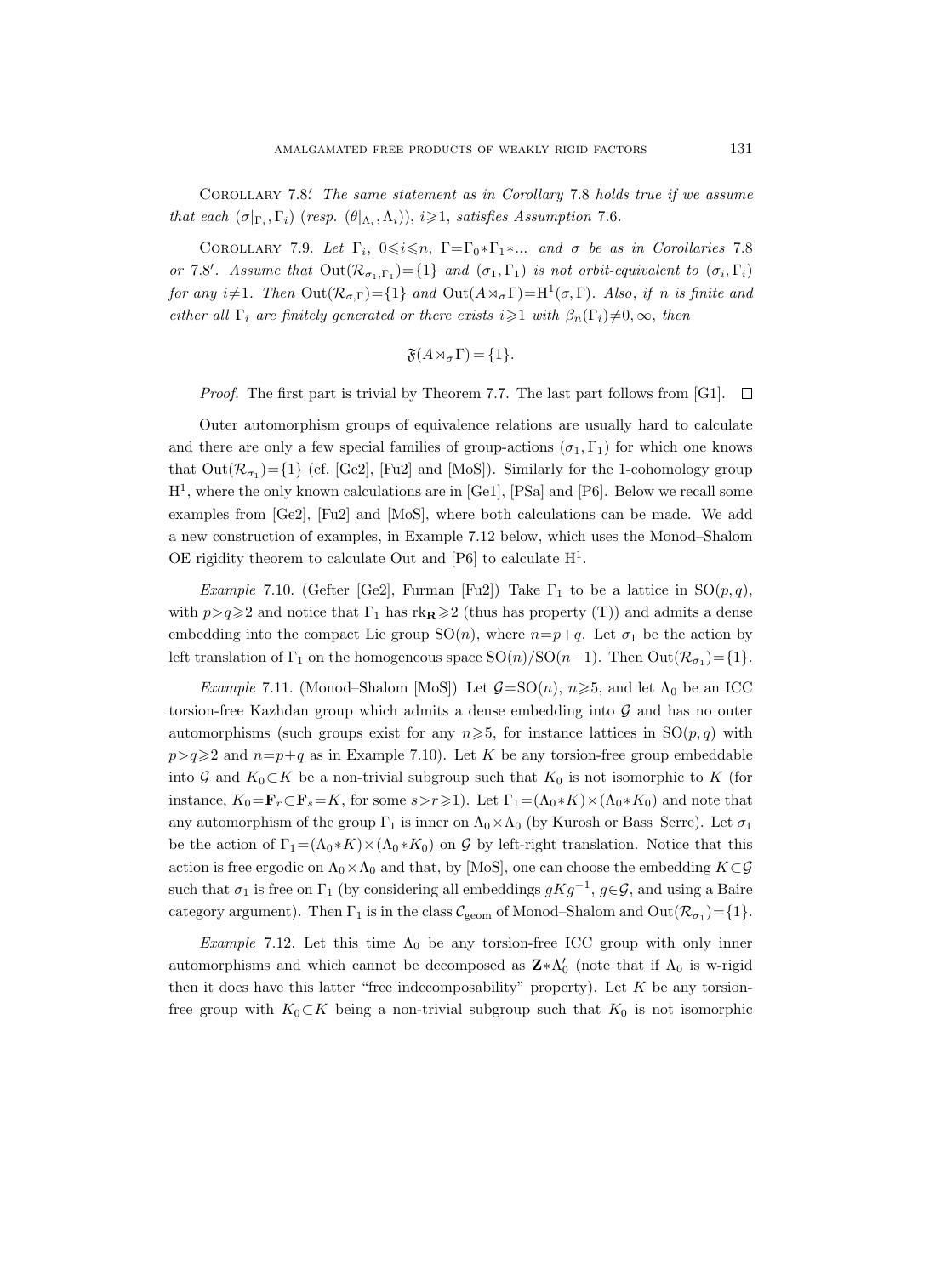to K. Let  $\Lambda = \Lambda_0 * K$  and  $\Gamma_1 = (\Lambda_0 * K) \times (\Lambda_0 * K_0) \subset \Lambda \times \Lambda$ . Denote by  $\sigma_1$  the action of  $\Gamma_1$ on the product probability space  $(X, \mu) = \prod_{g \in \Lambda} (X_0, \mu_0)_g$  by left-right (double) Bernoulli shifts. Then  $Out(\mathcal{R}_{\sigma_1}) = \{1\}$ . Indeed, noticing that  $\Lambda_0 * K$ ,  $\Lambda_0 * K_0 \in \mathcal{C}_{\text{geom}}$  and that  $\sigma_1$  is separately ergodic (on  $\Lambda_0 * K$  and  $\Lambda_0 * K_0$ ), it follows from [MoS] that any automorphism θ∈Aut $(\mathcal{R}_{\sigma_1})$  is an inner perturbation of a conjugacy  $\sigma_1 \sim \sigma_1 \circ \gamma$  with respect to some  $\gamma \in Aut(\Gamma_1)$ . But  $\Gamma_1$  has only inner automorphisms (again by Kurosh or Bass–Serre). Thus, any such  $\theta$  is an inner perturbation of an automorphism of the probability space that commutes with  $\sigma_1(\Gamma_1)$ . But this commutant is trivial if for instance  $(X_0, \mu_0)$  is atomic with non-equal weights, as shown by the following proposition.

PROPOSITION 7.13. Let  $\Lambda$  be a countable discrete group with two subgroups  $\Lambda_1$ and  $\Lambda_2$  such that  $\Lambda_0 = \Lambda_1 \cap \Lambda_2$  satisfies  $|\{hgh^{-1}: h \in \Lambda_0\}| = \infty$  for all  $g \in \Lambda$ ,  $g \neq e$ . Let  $(B_0, \tau_0)$  be a finite von Neumann algebra and let  $(B, \tau) = \prod_{g \in \Lambda} (B_0, \tau_0)_g$ . Let  $\sigma$  be the action of  $\Lambda_1 \times \Lambda_2$  on  $(B, \tau)$  given by  $\sigma_{h_1, h_2}((x_g)_g) = (x'_g)_g$ , where  $x'_g = x_{h_1^{-1}gh_2}$  for  $g \in \Lambda$ ,  $h_1 \in \Lambda_1$  and  $h_2 \in \Lambda_2$ . Then  $\sigma$  is a free separately mixing action of  $\Lambda_1 \times \Lambda_2$  on  $(B, \tau)$  and the following are true:

(1) If  $\theta \in \text{Aut}(B, \tau)$  commutes with  $\sigma(\Lambda_1 \times \Lambda_2)$  then there exists a unique

$$
\theta_0 \in \mathrm{Aut}(B_0,\tau_0)
$$

such that  $\theta$  is the product action given by  $\theta_0$ , i.e.  $\theta = \prod_g (\theta_0)_g$ .

(2) Any  $\delta \in \text{Aut}(\Lambda)$  satisfying  $\delta(\Lambda_i) = \Lambda_i$ ,  $i = 1, 2$ , induces an automorphism  $\Delta = \Delta(\delta) \in \text{Aut}(B, \tau)$ , by  $\Delta((b_g)_g) = (\delta(b_g))_g$ , which satisfies  $\Delta \sigma \Delta^{-1} = \sigma \circ \delta$ .

(3) If  $(B_0, \tau_0) = (L^{\infty}(X_0, \mu_0), \int \cdot dv_0)$  for some atomic probability space  $(X_0, \mu_0)$ , then the commutant of  $\sigma(\Lambda_1 \times \Lambda_2)$  in Aut $(X, \mu)$  is equal to Aut $(X_0, \mu_0)$ =Aut $(B_0, \tau_0)$ . Moreover, if  $\sigma$  is conjugate to another double Bernoulli shift  $\sigma'$  with atomic base space  $(X'_0, \mu'_0), \text{ then } (X_0, \mu_0) \simeq (X'_0, \mu'_0).$ 

*Proof.* Part (2) is trivial. To prove part (1), it is sufficient to show that any  $\theta$  commuting with  $\sigma$  must take the subalgebra  $B_0^e = \dots 1 \otimes (B_0)_e \otimes 1 \dots$  of B into itself. Indeed, because if we let  $\theta_0 = \theta|_{B_0^e}$  and regard it as an automorphism of  $B_0$  then  $\theta \circ (\prod_g (\theta_0)_g)^{-1}$ still commutes with  $\sigma(\Lambda_1 \times \Lambda_2)$  and it acts as the identity on  $B_0^e$ , and thus on  $\sigma(g_1, g_2)(B_0^e)$ for all  $g_1, g_2 \in \Lambda_0$ . Since  $\Lambda_1 \Lambda_2 = \Lambda$ , the latter generate all of B. Thus  $\theta = \prod_g (\theta_0)_g$ .

To show that  $\theta$  leaves  $B_0^e$  globally invariant, it is sufficient to show that the fixed point algebra  ${b \in B : \sigma(g, g)(b) = b \text{ for all } g \in \Lambda_0}$  coincides with  $B_0^e$ . This in turn follows trivially from the fact that for any finite subset  $F \subset \Lambda \setminus \{e\}$  there exists  $g \in \Lambda_0$  such that  $gFg^{-1}\cap F=\varnothing$ . To see that this latter property holds true, note that if some finite set  $\varnothing \neq F \subset \Lambda \setminus \{e\}$  would satisfy  $|gFg^{-1} \cap F| \geq 1$ , for all  $g \in \Lambda_0$ , then the "left-right" representation  $\pi(g)(f) = \lambda(g)\varrho(g)(f)$  on  $\ell^2(\Lambda)$  would satisfy  $\langle \pi(g)(\chi_F), \chi_F \rangle \geq |F|^{-1}$  for all  $g \in \Lambda_0$ .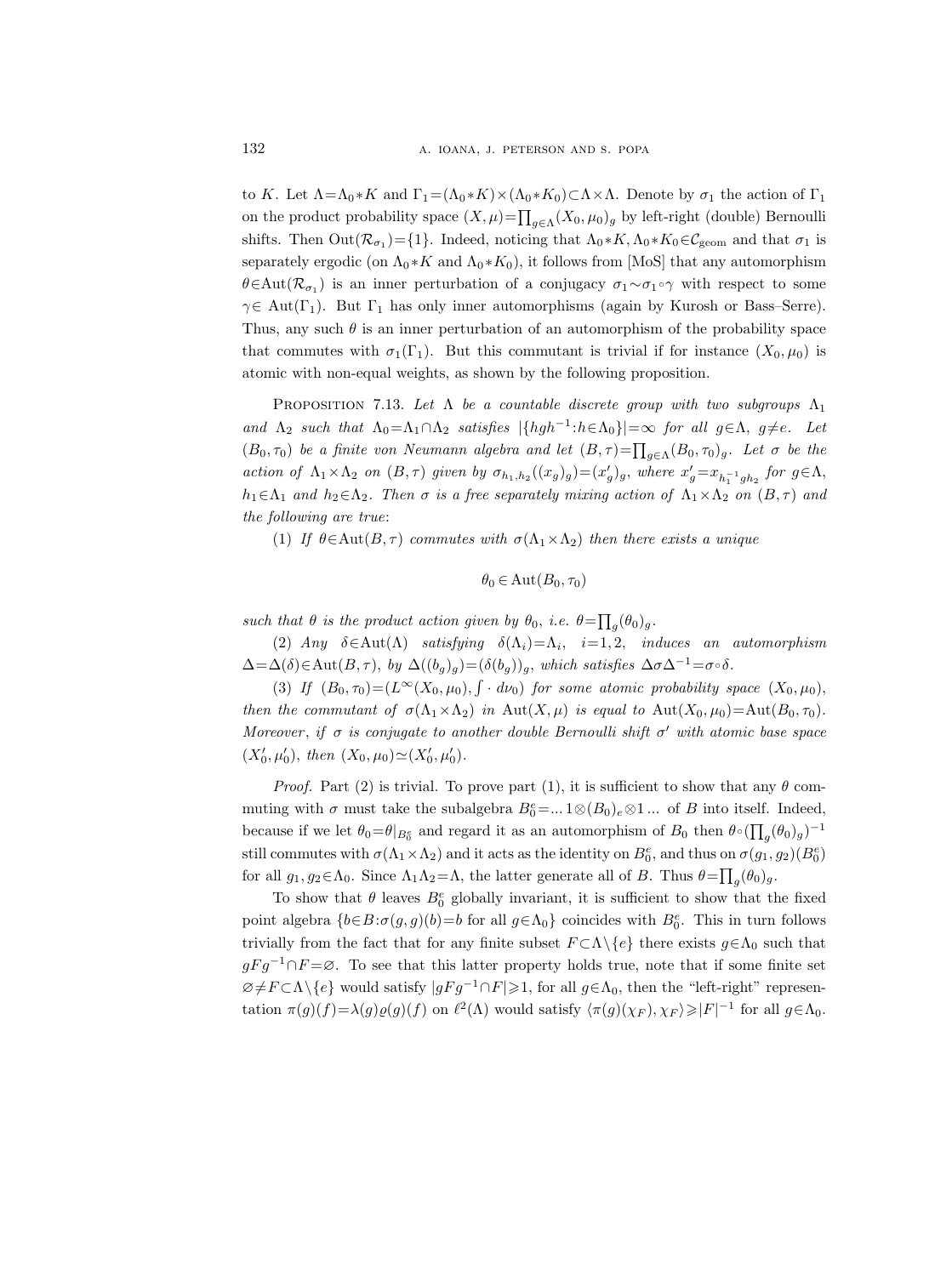Taking the element f of minimal Hilbert norm in  $\overline{co}^w\{\pi(g)(\chi_F): g \in \Lambda_0\} \subset \ell^2(\Lambda)$ , it follows that  $f \geqslant 0$ ,  $f \neq 0$  (because  $\langle f, \chi_F \rangle \geqslant |F|^{-1}$ ) and  $\pi(g)(f) = f$  for all  $g \in \Lambda$ . But then any appropriate "level set" K for f will be finite non-empty, and will satisfy  $\pi(g)(\chi_K)=\chi_K$  for all  $g \in \Lambda_0$ , i.e.  $gKg^{-1} = K$  for all  $g \in \Lambda_0$ , implying that  $\Lambda$  has elements with finite conjugacy class, a contradiction.

The first part of (3) is trivial by (2). Then to see that conjugacy of double Bernoulli shifts entails isomorphism of the base spaces, note that  $\sigma$  conjugate to  $\sigma'$  implies that all "diagonal" actions  $\sigma \otimes \sigma''$  and  $\sigma' \otimes \sigma''$  must also be conjugate, for all  $\sigma''$ , thus having isomorphic commutants in Aut. Taking  $\sigma''$  to be itself a double Bernoulli  $\Gamma_1$ -action of base  $(X''_0, \mu''_0)$ , it follows that  $Aut((X_0, \mu_0) \times (X''_0, \mu''_0)) \simeq Aut((X'_0, \mu'_0) \times (X''_0, \mu''_0))$  for all  $(X_0'', \mu_0'')$ , which easily implies the result.  $\Box$ 

*Notation* 7.14. Denote by  $w\mathcal{T}_2$  the class of groups G that have a non-virtually abelian subgroup  $H_0 \subset G$  such that:  $(G, H_0)$  is a property (T) pair; the normalizer H of  $H_0$  in G satisfies  $|\{hgh^{-1}:h\in H\}|=\infty$  for all  $g\in G\backslash\{e\}$ ; the wq-normalizer of H in G generates G. Note that any group in  $w\mathcal{T}_2$  is ICC and that if G is ICC and has a normal non-abelian relatively rigid subgroup then  $G \in \mathcal{U}_2$ . Thus, any group of the form  $G = H_0 \times K$  with  $H_0$ being ICC Kazhdan and K being either ICC or equal to 1, is w-rigid and thus in  $wT_2$ . Also, if  $G \in w\mathcal{T}_2$  then  $(G*K_0) \times K \in w\mathcal{T}_2$  for any ICC group K and any arbitrary group  $K_0$ .

COROLLARY 7.15. Let  $\Gamma_0$  be a Haagerup group and  $\Gamma_i \in w \mathcal{T}_2$  for  $1 \leq i \leq n$ , where  $1\leq n\leq \infty$ . Assume that  $\Gamma_1$  is as in Examples 7.10–7.12. Then  $\Gamma=\Gamma_0*\Gamma_1*\dots$  has a free ergodic m.p. action  $\sigma$  with  $Out(\mathcal{R}_{\sigma}) = \{1\}$ . Moreover, the following are true:

(1) If  $\Gamma_1$  is as in Examples 7.11 or 7.12, then there exist uncountably many nonstably orbit-equivalent actions  $\sigma$  of  $\Gamma$  with  $Out(\mathcal{R}_{\sigma}) = \{1\}$  and  $\mathfrak{F}(\mathcal{R}_{\sigma}) = \{1\}.$ 

(2) If in addition  $\Gamma_0$  is a product of amenable groups, then given any discrete countable abelian group K, the uncountable family of actions  $\sigma$  in (1) can be taken to satisfy  $H^1(\sigma,\Gamma) = \mathbf{G}_0^{n-1} \times \mathbf{G} \times \prod_{j\geqslant 1} \text{Char}(\Gamma_j) \times K^{n-1}$ , where **G** is the Polish group  $\mathcal{U}(L^{\infty}(\mathbf{T},\lambda))$ and  $\mathbf{G}_0 = \mathbf{G}/\mathbf{T}$ .

*Proof.* By Proposition 7.3, we can take the free m.p. action  $\sigma$  of  $\Gamma$  on  $A=L^{\infty}(X,\mu)$ so that for each  $i\neq 1$ ,  $\sigma_i=\sigma|_{\Gamma_i}$  is a (left) Bernoulli  $\Gamma_i$ -action, or a quotient of it as in [P6], and of one of the forms in Examples 7.10–7.12 for  $i=1$ . Notice that in Example 7.10 the group  $\Gamma_1$  has property (T) and is ICC, and thus  $\Gamma_1 \in \omega \mathcal{T}_2$ . Then, in both Examples 7.11 or 7.12,  $\Gamma_1$  has  $\Lambda_0 \times \Lambda_0$  as a relatively rigid subgroup, which is wq-normal in  $\Gamma_1$ , with  $\Lambda \times \Lambda$  being ICC in  $\Gamma_1$ . Furthermore, since  $\text{Out}(\mathcal{R}_{\sigma_i})$  is huge for  $i \geq 2$  and trivial for  $i = 1$ ,  $\sigma_1$  cannot be stably orbit-equivalent to  $\sigma_i$ ,  $i \geq 2$ . The existence of "many actions"  $\sigma$  in the cases of Examples 7.11 and 7.12 follows from the existence of uncountably many nonstably OE relations  $(\sigma_1, \Gamma_1)$  of the form in Example 7.11 (cf. [MoS]), and respectively of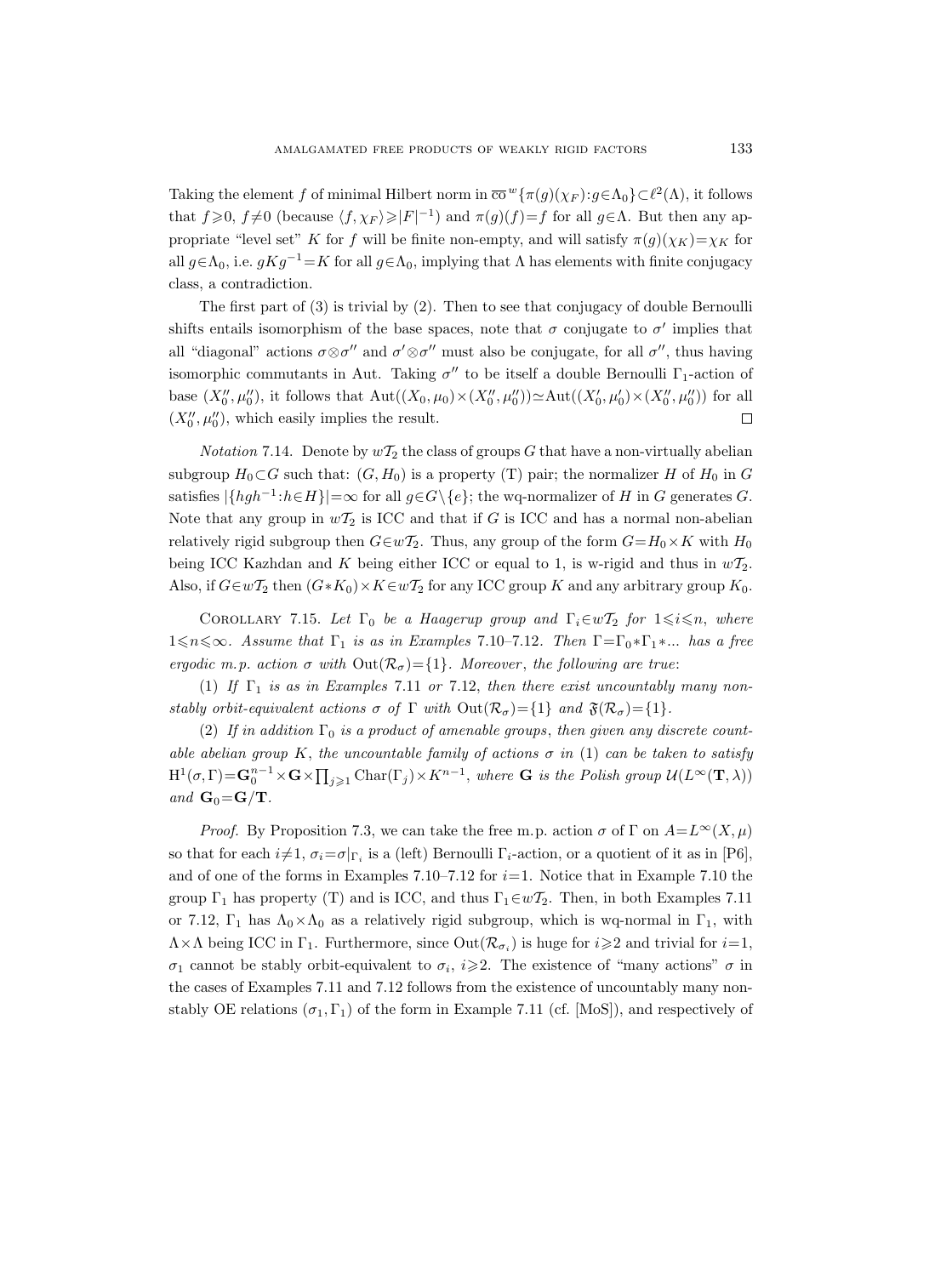the form in Example 7.12 (by Proposition 7.13 (3) and [MoS]).

Finally, the calculation of the 1-cohomology groups follows from [P6, Corollary 2.12, Lemmas 3.1, 3.2] and the fact that in all the cases of Examples 7.10, 7.11 and 7.12 one has  $H^1(\sigma_1, \Gamma_1) = \text{Char}(\Gamma_1)$ . Indeed, in case  $\sigma_1$  is as in Example 7.10 or 7.11, then this calculation follows from [Ge1] and [P6, Corollary 2.12], while in the case of Example 7.12 the calculation is in [P6].  $\Box$ 

COROLLARY 7.16. Let  $\Gamma = *_{i \geq 0} \Gamma_i$ , K and  $\sigma$  be as in Corollary 7.15(2), and let  $A=L^{\infty}(X,\mu)$  and  $M=A\rtimes_{\sigma}\Gamma$ . Then  $\mathfrak{F}(M)=\{1\}$  and

$$
Out(M) = H^{1}(\sigma, \Gamma) = \mathbf{G}_{0}^{n-1} \times \mathbf{G} \times \prod_{j \geqslant 1} \text{Char}(\Gamma_{j}) \times K^{n-1}.
$$

Proof. This is trivial by Corollaries 7.9 and 7.15.

Note that  $Out(M)$  is abelian and non-locally compact in all examples in Corollary 7.16 above, but if we denote by  $\mathrm{Out}(M)$  the quotient of  $\mathrm{Out}(M)$  by the connected component of  $\mathrm{id}_M$  (which is closed in  $\mathrm{Out}(M)$ , with the latter being a Polish group in all examples considered), then  $Out(M)$  is the quotient of  $\prod_{j\geqslant 1}$  Char( $\Gamma_j$ ) ×  $K^{n-1}$  by the connected component of 1, which for  $n < \infty$  is a totally disconnected separable locally compact group.

We end this section by mentioning another rigidity result, which from an isomorphism of group measure space factors corresponding to relatively rigid actions of free products of groups derives the orbit equivalence of the actions. This type of results were first obtained in [P5] for HT group actions, and in [P8] for Bernoulli shift actions of groups containing infinite subgroups (not necessarily normal) with the relative property (T).

THEOREM 7.17. (vNE/OE rigidity) Let  $(M_j, \tau_j)$  be type-II<sub>1</sub> von Neumann algebras with a common Cartan subalgebra  $A \subset M_i$ ,  $i=1,2$ , such that  $\tau_1|_A = \tau_2|_A$ . Assume that  $M = M_1 *_{A} M_2$  is a factor and A is Cartan in M. (N.B. By Lemma 7.2, this is the same as requiring that  $\mathcal{R}_{A\subset M_i}$ , i=1,2, are freely independent). If  $A_0\subset M^t$  is a rigid Cartan subalgebra, for some  $t > 0$ , then there exists a unitary element  $u \in M^t$  such that  $uA_0u^* = A^t$ .

*Proof.* It is clearly sufficient to prove this in the case  $t=1$ . If some corner of  $A_0$  can be embedded into A inside M, then the statement follows by  $[P5, §A.1]$ . If we assume that this is not the case, then we can apply Theorem 7.7 to get a non-zero  $p \in \mathcal{P}(A_0)$  such that  $vA_0pv^* \subset M_i$  for some  $i \in \{1,2\}$  and  $v \in \mathcal{U}(M)$ . Moreover, since M is a factor and  $A_0$ is Cartan in M, we may assume that  $vpv^*$  is central in  $M_i$ , so in particular  $p_1=vpv^*$  lies in A (the latter being maximal abelian in  $M_i$ ). Then  $vA_0pv^*$  is Cartan in  $p_1Mp_1$ , so, by Corollary 1.4, we have  $p_1M_2p_1 = Ap_1$ , contradicting the fact that  $M_2$  is of type II.  $\Box$ 

 $\Box$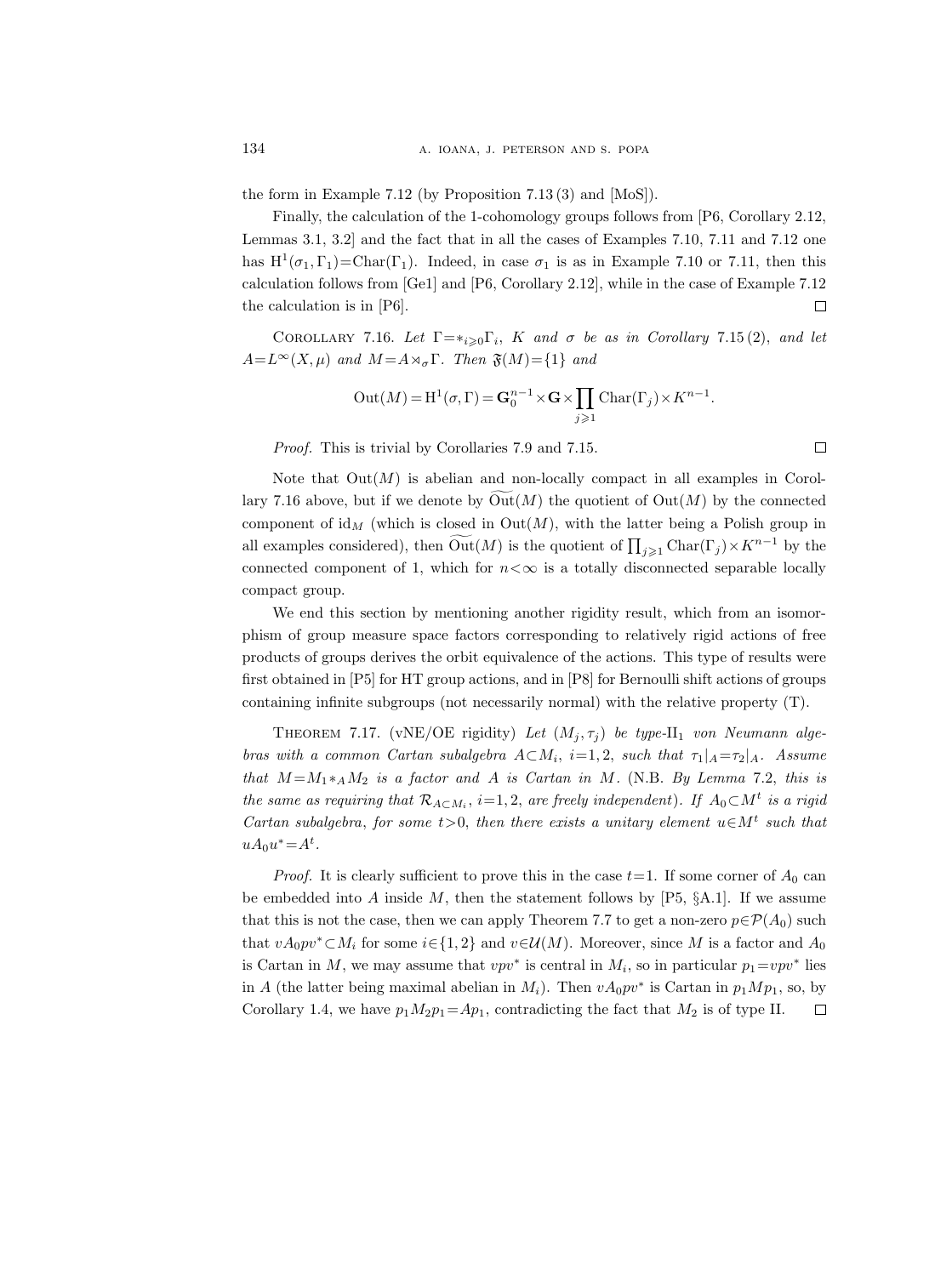COROLLARY 7.18. Let  $\mathcal F$  be the class of groups that can be written as a free product of two (or more) infinite groups. Let  $\sigma: G \rightarrow (X, \mu)$  be a free ergodic m.p. action of a group  $G \in \mathcal{F}$  and denote by  $M = L^{\infty}(X, \mu) \rtimes_{\sigma} G$  the corresponding group measure space II<sub>1</sub> factor, with  $A= L<sup>∞</sup>(X, μ) ⊂ M$  being the corresponding Cartan subalgebra. Let M<sub>0</sub> be a II<sub>1</sub> factor with a relatively rigid Cartan subalgebra  $A_0 \subset M_0$  and let  $\mathcal{R}_0 = \mathcal{R}_{A_0 \subset M_0}$ .

(1) If  $\theta: M_0 \simeq M^t$  for some  $t > 0$ , then  $\theta$  can be perturbed by an inner automorphism so as to take  $A_0$  onto  $A^t$ . In particular,  $\mathcal{R}_0 \simeq \mathcal{R}^t_\sigma$  and thus  $\beta_n^{(2)}(\mathcal{R}_0) = \beta_n^{(2)}(G)/t$  for all n.

(2) If  $G \in \mathcal{F}$  satisfies  $\beta_1^{(2)}(G) \neq 0$ ,  $\infty$  for some n (for instance, if  $G = \Gamma_1 * \Gamma_2$ , with  $\Gamma_1$  and  $\Gamma_2$  being finitely generated infinite groups, in which case  $\beta_1^{(2)}(G) \neq 0, \infty)$  and the action  $\sigma$  is relatively rigid, then  $\mathfrak{F}(M) = \{1\}.$ 

Proof. All statements are trivial by Theorem 7.17 and [G1].

Note that Corollary 7.18 (2) above shows in particular that  $\mathfrak{F}(L(\mathbf{Z}^2 \rtimes \mathbf{F}_n)) = \{1\}$  for any  $\mathbf{F}_n \subset SL(2, \mathbf{Z})$ , with  $2 \leq n < \infty$ , thus giving a new proof (but still using Gaboriau's work [G1]) of one of the main results in [P5].

Definition 7.19. A countable measurable standard m.p. equivalence relation  $\mathcal R$  is an FT equivalence relation if it is of the form  $\mathcal{R} = \mathcal{R}^t_{\sigma}$ , where  $t > 0$  and  $(\sigma, \Gamma)$  are free ergodic m.p. actions on the probability space  $(X, \mu)$  with the following properties: (a) The group  $\Gamma$  is a free product of two (or more) infinite groups; (b)  $\sigma$  is relatively rigid, in the sense of [P5, Definition 5.10.1], i.e.  $L^{\infty}(X,\mu) \subset L^{\infty}(X,\mu) \rtimes_{\sigma} G$  is a rigid inclusion [P5, Definition 4.2.1]. The above Corollary 7.18 thus shows that all OE invariants for FT equivalence relations  $\mathcal R$  are in fact vNE invariants for  $\mathcal R$ , i.e. are isomorphism invariants of the associated group measure space  $II_1$  factors  $M = L(\mathcal{R}, w)$ , where  $w \in H^2(\mathcal{R})$ . We denote by  $\mathcal{F}\mathcal{T}$  the class of all such  $II_1$  factors M.

Note that if  $\mathcal{R}=\mathcal{R}^t_{\sigma,\Gamma}$  for some free ergodic m.p. action  $(\sigma,\Gamma)$  with  $\Gamma$  being a free product of two infinite groups, then  $\mathcal R$  is  $\mathrm{HT}_s$  in the sense of [P5] if and only if it is FT and  $\Gamma$  has the Haagerup property. Thus, all equivalence relations coming from amplifications of actions  $\sigma$  of non-amenable subgroups  $\Gamma \subset SL(2, \mathbb{Z})$  on  $L^{\infty}(\mathbf{T}^2, \lambda)$  are FT actions. However, actions  $\sigma$  of groups such as  $SL(n, \mathbb{Z}) * H$ , with H being an infinite group and  $\sigma|_{\mathrm{SL}(n,\mathbf{Z})}$  being isomorphic to the canonical action of  $\mathrm{SL}(n,\mathbf{Z})$  on  $(\mathbf{T}^n,\lambda)$ , give FT equivalence relations which are not  $HT_s$ . Thus, the class  $\mathcal{FT}$  provides additional group measure space  $II_1$  factors for which orbit equivalence invariants of the actions, such as Gaboriau's  $\ell^2$ -Betti numbers, become isomorphism invariants of the factors.

We end by mentioning an application of Proposition 7.3 (1) which brings some light to [P5, Problems 5.10.2 and 6.12.1] and to the problem of existence of "many" non-OE actions for non-amenable groups, as a consequence of [GP, Corollary 7].

 $\Box$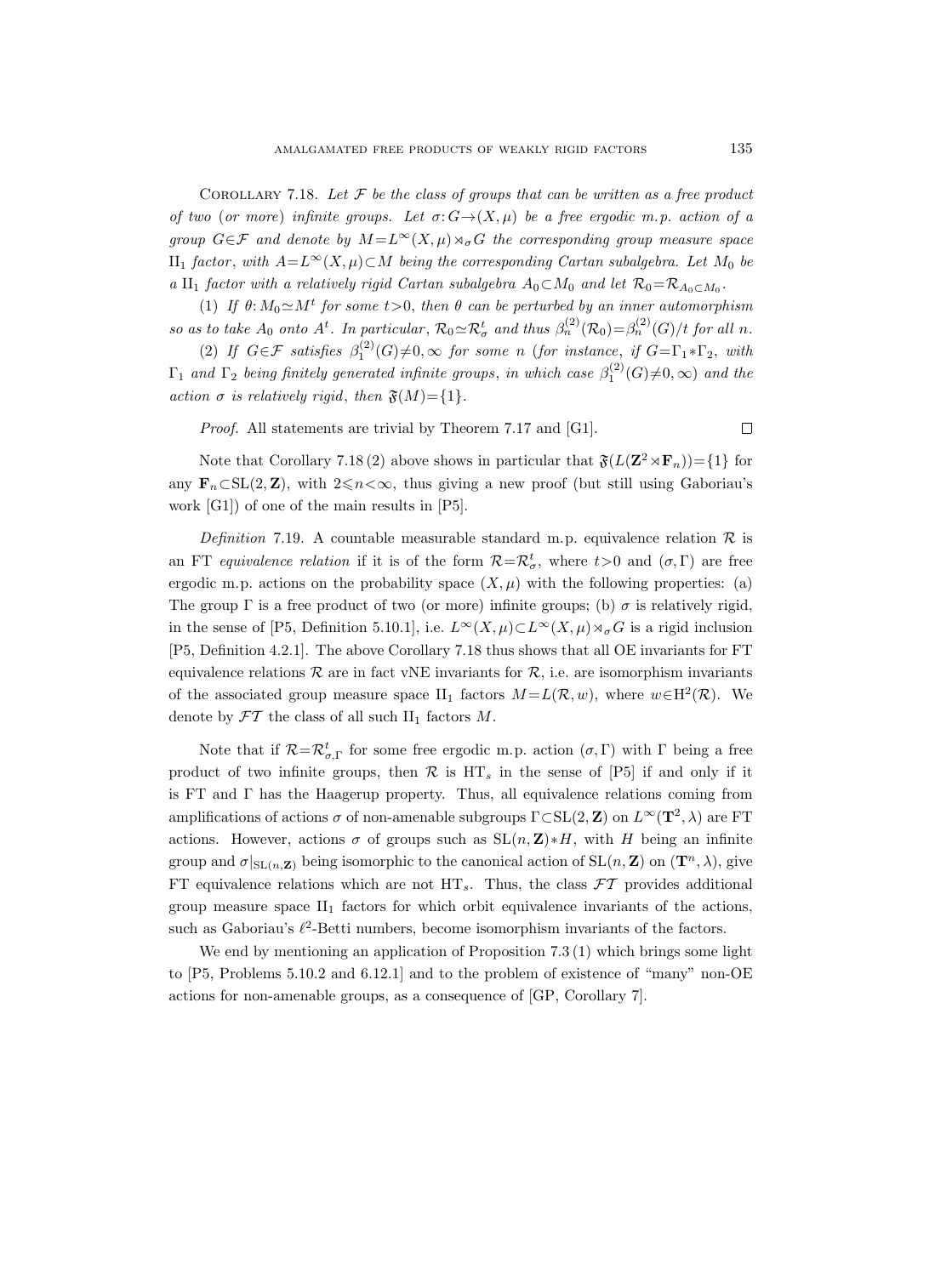COROLLARY 7.20. (1) The class of groups  $\Gamma$  which admit free ergodic relatively rigid m.p. actions on the probability space is closed to free products with arbitrary groups  $\Gamma'$ . Also, if  $\Gamma$  is an HT<sub>s</sub> group (i.e.  $\Gamma$  has Haagerup's property and admits relatively rigid actions, see [P5, 6.11]), then  $\Gamma^* \Gamma'$  is  $\text{HT}_s$  for any  $\Gamma'$  with Haagerup property.

(2) If  $\Gamma$  admits a relatively rigid action (e.g. if  $\Gamma \subset SL(2, \mathbb{Z})$  is non-amenable, or  $\Gamma$  is an arithmetic lattice in an absolutely simple non-compact Lie group with trivial center, cf. [P5] and [Va]) and  $\Gamma'$  is an arbitrary infinite amenable group, then  $\Gamma^* \Gamma'$ has uncountably many non-stably OE free ergodic m.p. actions on the probability space. Also, if  $\Gamma_0$  is an arbitrary group and  $\Gamma_1$  and  $\Gamma_2$  are non-trivial amenable groups, at least one having more than two elements, then  $\Gamma_0 * \Gamma_1 * \Gamma_2$  has uncountably many non-stably OE free ergodic m.p. actions on the probability space.

*Proof.* Part  $(1)$  is a trivial consequence of Proposition 7.3  $(1)$  and of the (trivial) property of relatively rigid equivalence relations  $\mathcal R$  that any  $\mathcal R_0$  that contains  $\mathcal R$  is also relatively rigid (see e.g. [P5, Proposition 4.6.2]).

Part (2) is just the combination of [GP, Corollary 7]) and Proposition 7.3.  $\Box$ 

# 8. Amalgamation over R: factors with no outer automorphisms

In this section we prove another rigidity result for AFP factors, this time in the case  $M = M_0 * R M_1 * R * ...$ , where R is the hyperfinite II<sub>1</sub> factor. As an application, we obtain factors M with  $Out(M) = \{1\}$ , thus answering a well-known problem posed by A. Connes in 1973.

Like in the group measure space case in §7, we only consider crossed product inclusions  $(R\subset M_i)=(R\subset R\rtimes_{\sigma_i}\Gamma_i)$ , with the  $\sigma_i$  being freely independent, i.e. inducing a free action  $\sigma$  of  $\Gamma = \Gamma_0 * \Gamma_1 * ...$  on R. Thus, M will be viewed alternatively as a crossed product factor  $M=R\rtimes_{\sigma}\Gamma$ , with the algebra of coefficients R having trivial relative commutant in M.

The key assumption is that the action  $(\sigma, *_{i}\Gamma_{i})$  has the relative property  $(T)$ , i.e. that  $R\subset M$  is a rigid inclusion in the sense of [P5]. The rigidity result shows the uniqueness, modulo unitary conjugacy, of the "core"  $R$  of such factors. Since the normalizer of  $R$ in  $M$  completely encodes the group  $\Gamma$ , we can completely recover the isomorphism class of the groups  $\Gamma_i$ , by classical Bass–Serre theory. The result is similar to the vNE/OE rigidity Theorem 7.17 (where however only the orbit equivalence class of  $\Gamma$  could be recovered) and to the unique crossed product decomposition result in [P9]. But since we also get the componentwise unitary conjugacy of the factors  $M_i$ , it is again a Bass–Serre type rigidity result.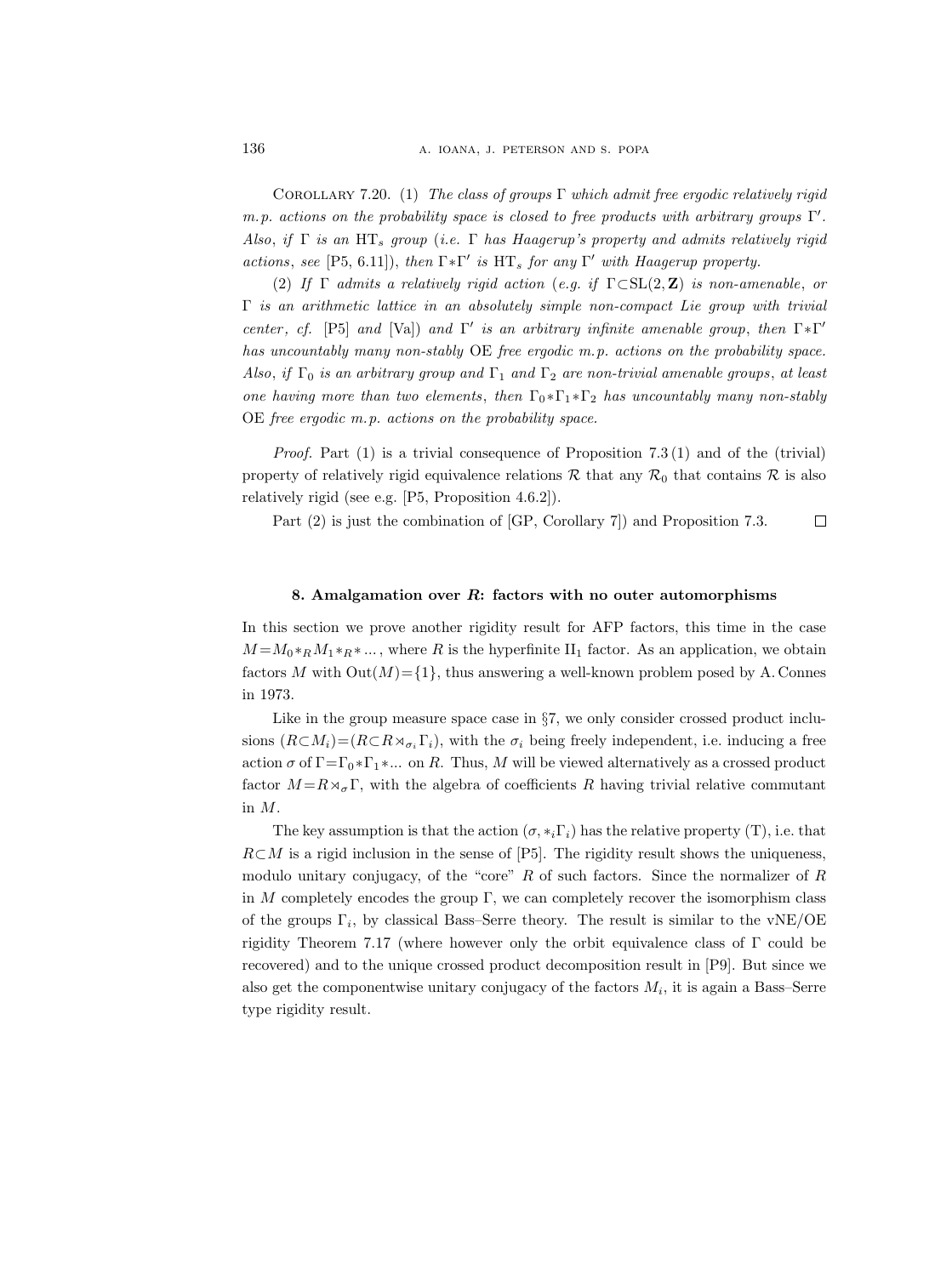Through this theorem, the calculation of  $Out(M)$  and  $\mathfrak{F}(M)$  reduces to the calculation of the commutant of  $\sigma(\Gamma)$  in Out $(R)$ , like in [P9], where however no such commutant could be calculated! This time, due to Bass–Serre arguments and the possibility of choosing the actions  $(\sigma_i, \Gamma_i)$  with prescribed properties (cf. Proposition 8.2 below), we can control such commutants and calculate  $Out(M)$  completely for large classes of factors.

LEMMA 8.1. Let  $M_n$ ,  $n\geqslant 0$ , be  $\text{II}_1$  factors with a common subfactor  $N\subset M_n$ . Then  $N \subset M = M_0 *_{N} M_1 *_{N} M_2 *_{N} \dots$  is irreducible and regular if and only if  $N \subset M_n$  is regular, irreducible for all  $n \geqslant 1$ , and the groups of outer automorphisms

$$
\Gamma_n = \{ \mathrm{Ad}(u) : u \in \mathcal{N}_{M_n}(N) \} / \mathcal{U}(N), \quad n \geqslant 0,
$$

on N are freely independent.

Proof. This is trivial by the definitions of freeness and of amalgamated free product  $\Box$ over N, respectively.

The result below is the analogue for actions on the hyperfinite  $II_1$  factor R of the result on the existence of freely independent actions on the probability space in Proposition 7.3. It shows the existence of free actions  $\sigma$  of groups  $\Gamma = \Gamma_0 * \Gamma_1 * \Gamma_2 * ...$  on R such that the restriction of  $\sigma$  to each individual group  $\Gamma_j$  is conjugate to a prescribed free action of  $\Gamma_j$  on R. It will be frequently used in this section. The proof relies on Lemma A.2 in the appendix.

PROPOSITION 8.2. Let  $\sigma_n: \Gamma_n \to \text{Aut}(R)$  be free actions of countable discrete groups  $G_n$ ,  $n\geqslant 0$ . Then there exists a free action  $\sigma$  of the group  $G=*_n\Gamma_n$  on R such that  $\sigma|_{\Gamma_n}$ is conjugate to  $\sigma_n$  for all  $n \geq 0$ .

*Proof.* For each  $n\geq 0$  let  $\widetilde{G}_n = G_0 * G_1 * ... * G_n$ . Assume that we have constructed a map  $\tilde{\sigma}_n$  of  $\tilde{G}_n$  into  $\text{Aut}(R)$  such that the quotient map  $\tilde{\sigma}'_n$  of G into  $\text{Aut}(R)/\text{Int}(R)$  is a faithful group morphism with  $\tilde{\sigma}_n|_{G_j}$  conjugate to  $\sigma_j$ , for all  $0 \leq j \leq n$ . We then apply Lemma A.2 to  $\{\tilde{\sigma}_n(g):g\in G_n\}\cup \{\sigma_{n+1}(h):h\in G_{n+1}\}\)$  to get an automorphism  $\theta_{n+1}$  of R such that  $\tilde{\sigma}_n(\tilde{G}_n)$  and  $\theta_{n+1}\sigma_{n+1}(G_{n+1})\theta_{n+1}^{-1}$  are freely independent. Denoting by  $\tilde{\sigma}_{n+1}$ the map of  $\tilde{G}_{n+1}=\tilde{G}_n * G_{n+1}$  into  $Aut(R)$  which restricted to  $\tilde{G}_n$  equals  $\tilde{\sigma}_n$  and restricted to  $G_{n+1}$  equals  $\theta_{n+1}\sigma_{n+1}(G_{n+1})\theta_{n+1}^{-1}$ , the statement follows by induction.  $\Box$ 

THEOREM 8.3. Let  $G_i = \Gamma_{i,0} * \Gamma_{i,1} * ... * \Gamma_{i,n_i}$  with  $\Gamma_{ij}$ ,  $0 \leq j \leq n_i$ , being non-trivial groups, for some  $1 \le n_i \le \infty$ ,  $i=1,2$ . For each  $i=1,2$  let  $\sigma_i: G_i \to \text{Aut}(N_i)$  be a free ergodic action on a II<sub>1</sub> factor  $N_i$ . Let  $M_i = N_i \rtimes_{\sigma_i} G_i$ , i=1,2, and assume that  $N_i \subset M_i$  are rigid inclusions,  $i=1,2$ . Let  $\theta: M_1 \simeq M_2^t$  for some  $t>0$ . Then the following are true:

(1) There exists  $u \in \mathcal{U}(M_2^t)$  such that  $\text{Ad}(u)(\theta(N_1)) = N_2^t$ . Thus,  $G_1 \simeq G_2$ , and  $\sigma_1$ and  $\sigma_2^t$  are cocycle conjugate actions with respect to the identification  $G_1 \simeq G_2$ .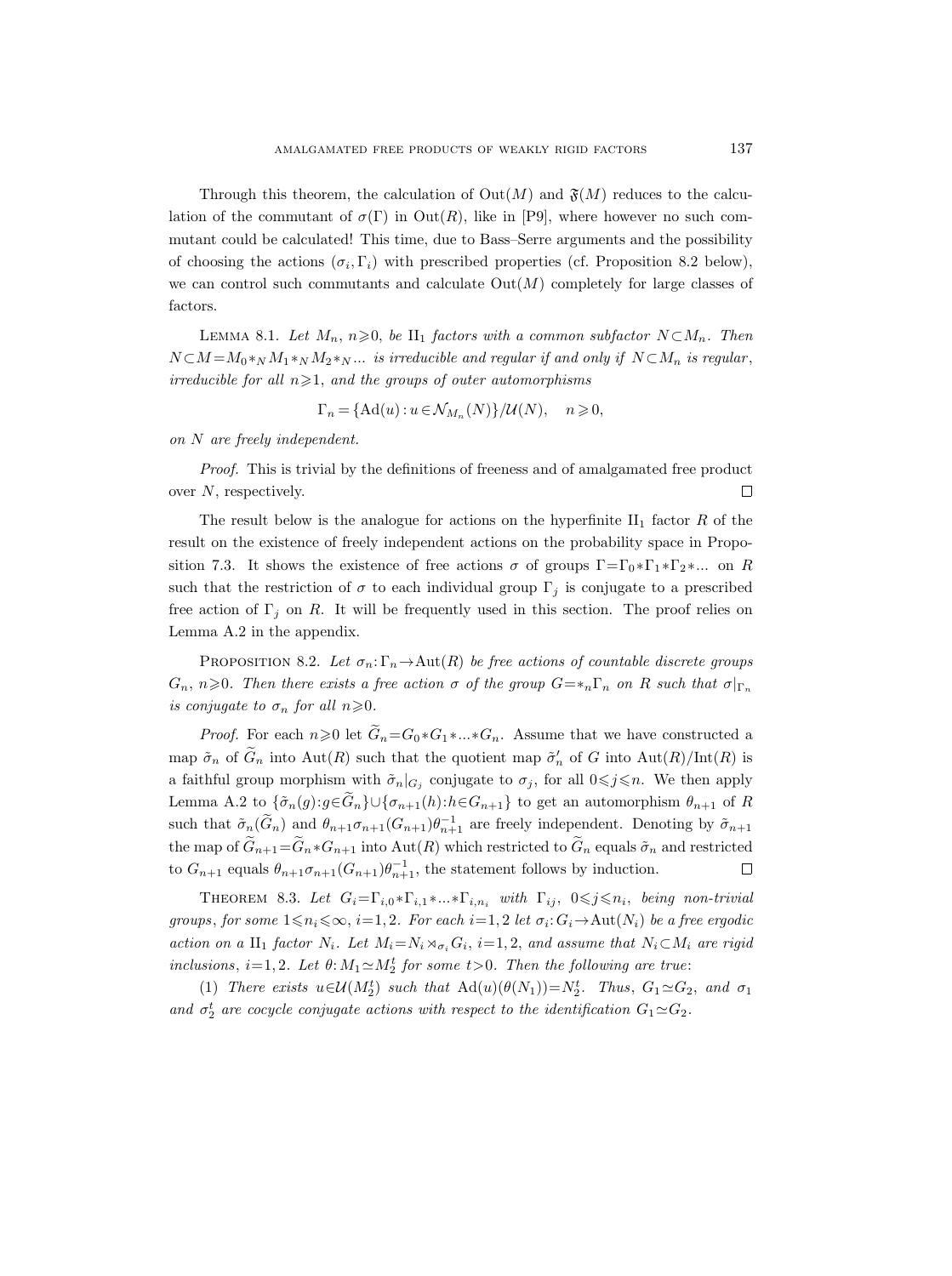(2) If in addition  $\Gamma_{i,0}$  are free groups and  $\Gamma_{ij}$  are free, indecomposable and not equal to the infinite cyclic group, for all  $1 \leq j \leq n_i$ , i=1,2, then  $\Gamma_{1,0} \sim \Gamma_{2,0}$ ,  $n_1=n_2$  and there exists a permutation  $\pi$  of the indices  $j \geq 1$  and unitary elements  $u_j \in M_2^t$  such that

$$
\mathrm{Ad}(u_j)(\theta(M_{1,j})) = M_{2,\pi(j)}^t \text{ and } \mathrm{Ad}(u_j)(\theta(N_1)) = N_2^t \text{ for all } j \geqslant 1.
$$

In particular,  $\Gamma_{1,j} \simeq \Gamma_{2,\pi(j)}$ , and  $\sigma_{1,j}$  and  $\sigma_{2,\pi(j)}^t$  are cocycle conjugate with respect to this *identification of groups, for all*  $j \geq 1$ *.* 

*Proof.* We first prove that a corner of  $\theta^{-1}(N_2^t)$  can be embedded into  $N_1$  inside  $M_1$ . Assume that this is not the case. By applying recursively Theorem 5.1 (2), it follows that there exist a unitary element  $u \in \mathcal{U}(M_1)$  and some  $1 \leq j \leq n_1$  such that  $u\theta^{-1}(N_2^t)u^* \subset M_{1,j}$ . Since  $u\theta^{-1}(N_2^t)u^*$  is regular in  $M_1$ , using again the assumption by contradiction, Corollary 1.4 implies that a corner of  $u\theta^{-1}(N_2^t)u^*$  can be embedded into  $N_1$  inside  $M_{1,j}$  (and thus inside  $M_1$  as well). Altogether, this shows that a corner of  $\theta^{-1}(N_2^t)$  can be embedded into  $N_1$  inside  $M_1$ .

Similarly, a corner of  $\theta(N_1)^{1/t} = \theta^{1/t} (N_1^{1/t})$  can be embedded into  $N_2$  inside  $M_2$ . Thus, a corner of  $N_1$  can be embedded into  $\theta^{-1}(N_2^t)$  inside  $M_1$ . Since both  $N_1$  and  $\theta^{-1}(N_2^t)$  are regular in  $M_1$ , with  $\mathcal{N}_{M_1}(N_1)/\mathcal{U}(N_1) \simeq G_1$  and with the other similar quotient isomorphic to  $G_2$ , and since both  $G_1$  and  $G_2$  are ICC (being free products of non-trivial groups), the unitary conjugacy of  $N_1$  and  $\theta^{-1}(N_2^t)$  in  $M_1$  (equivalently, of  $\theta(N_1)$  and  $N_2^t$ in  $M_2^t$ ) follows from the following general result.

LEMMA 8.4. Let M be a  $II_1$  factor and P,  $Q \subset M$  be irreducible regular subfactors. Assume that  $\Gamma = \mathcal{N}_M(P)/\mathcal{U}(P)$  and  $\Lambda = \mathcal{N}_M(Q)/\mathcal{U}(Q)$  are ICC groups. Also, assume that each one of the inclusions  $P \subset M$  and  $Q \subset M$  is an amplification of a genuine crossed product inclusion. If  $L^2(M)$  contains non-zero P-Q Hilbert bimodules  $\mathcal{H}, \mathcal{K} \subset L^2(M)$ such that  $\dim_{\mathbb{P}}\mathcal{H})<\infty$  and  $\dim(\mathcal{K}_Q)<\infty$ , then P and Q are unitarily conjugate in M.

*Proof.* We first prove that  $L^2(M)$  is generated by irreducible P-Q Hilbert bimodules that are finite-dimensional both as left  $P$  modules and as right  $Q$  modules. We will actually prove this by only using the fact that  $P$  and  $Q$  are quasi-regular in  $M$ . Note that, by [P5, §1.4],  $\mathcal{H}^0=\mathcal{H}\cap M$  is dense in  $\mathcal{H}$  and contains an orthonormal basis over Q. Similarly, since Q is quasi-regular in M and it is a factor,  $L^2(M)$  is generated by Hilbert  $Q$ - $Q$  bimodules  $H_\beta$  such that  $H_\beta^0 = H_\beta \cap M$  is dense in  $H_\beta$  and contains both left and right orthonormal bases over Q. But then  $\mathcal{H}^0 \cdot \mathcal{H}^0_\beta$  span all of  $L^2(M)$  and are finitedimensional over Q. Equivalently,  $P' \cap J_M Q' J_M$  is generated by projections that have finite trace in  $J_M Q' J_M$ . Similarly,  $P' \cap J Q' J$  is generated by projections that have finite trace in P'. Thus,  $A = P' \cap JQ'J$  is generated by projections that are finite with respect to both traces, thus corresponding to Hilbert  $P-Q$  bimodules which are finite-dimensional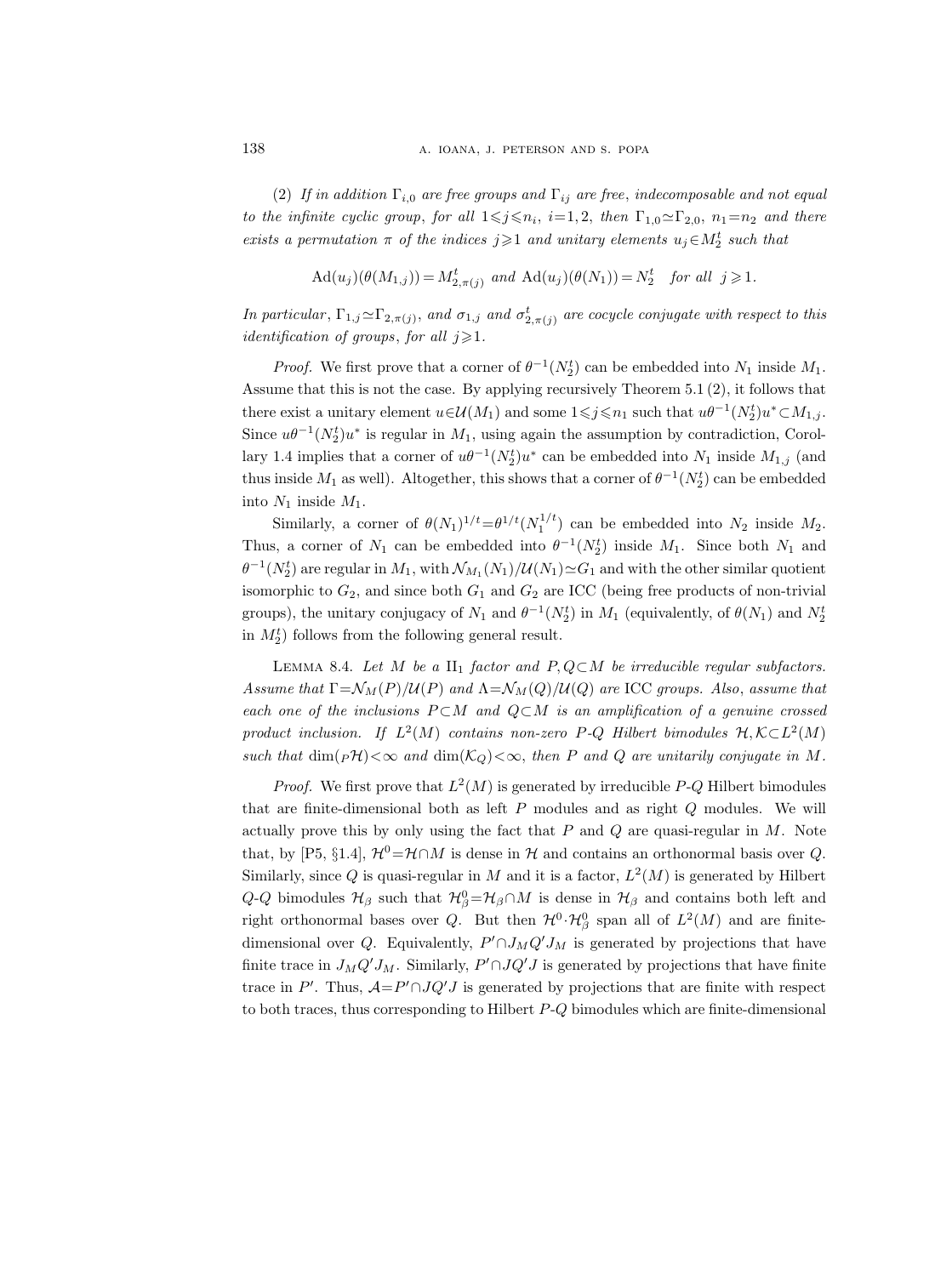both from right and left. Since  $P$  and  $Q$  are factors, by [J], each such bimodule is a direct sum of irreducible bimodules.

Let now  $\mathcal{H} \subset L^2(M)$  be an irreducible P-Q bimodule. By [J], we have

$$
\dim({}_P\mathcal{H})\dim(\mathcal{H}_Q)\geqslant 1
$$

and the equality means that the orthogonal projection  $p<sub>H</sub>$  of  $L<sup>2</sup>(M)$  onto H satisfies  $p_{\mathcal{H}} \in P' \cap \langle M, e_Q \rangle$ ,  $\text{Tr}_{\langle M, e_Q \rangle}(p_{\mathcal{H}})=1$  and  $p_{\mathcal{H}} \langle M, e_Q \rangle p_{\mathcal{H}}=P p_{\mathcal{H}}$ . Thus, by [P3, proof of Lemma 1,  $up_{\mathcal{H}}u^* = e_Q$  for some  $u \in \mathcal{U}(M)$ , which also satisfies  $uPu^* = Q$ .

Assume now that  $\text{Tr}(p_{\mathcal{H}})>1$ . By [P8, I, Theorem 2.1], there exist a projection  $p \in P$ , a unital isomorphism  $\psi: pP p \rightarrow Q$  and a partial isometry  $v \in M$  such that

$$
vv^* = p
$$
,  $q' = v^*v \in \psi(pPp) \cap Q$  and  $xv = v\psi(x)$  for all  $x \in pPp$ .

Moreover, the finite-dimensionality plus irreducibility of  $H$  as a  $P-Q$  bimodule, implies that  $Q_1 = \psi(pP_p)$  has finite index in Q and trivial relative commutant in Q, and that  $q'$ is minimal in  $Q'_1 \cap M$ .

By appropriately amplifying  $Q \subset M$ , we may assume that this inclusion is a genuine crossed product inclusion  $Q \subset Q \rtimes_{\sigma} \Gamma$ . Denote by  $\{u_q\}_q \subset M = Q \rtimes_{\sigma} \Gamma$  the canonical unitary elements implementing  $\sigma$  on Q. Let  $q' = \sum_g x_g u_g$ , with  $x_g \in Q$ . By identification of Fourier series, it follows that  $x_g u_g \in Q'_1 \cap M$  for all g. Thus  $x_g x_g^* = x_g u_g u_g^* x_g^* \in Q'_1 \cap Q = \mathbf{C}$ , so that all  $x_q$  are scalar multiples of unitary elements in Q. Let  $K_0\subset\Gamma$  be the support of this Fourier expansion of q'. Let also  $K\subset\Gamma$  be the set of all  $k\in\Gamma$  such that  $u_k$  can be perturbed by a unitary element in Q so as to fix  $Q_1$  pointwise. Since  $[Q:Q_1] < \infty$  and  $Q'_1 \cap Q = \mathbb{C}$ , K is a finite subgroup of  $\Gamma$  and  $K_0\subset K$ .

Since  $Q'_1 \cap Q = \mathbb{C}$ , by Connes' vanishing 1-cocycle for finite groups, the unitary elements  $w_k \in Q$  satisfying  $\text{Ad}(w_k u_k)|_{Q_1} = \text{id}_{Q_1}$  can be chosen of the form  $\sigma_k(w)w^*$ ,  $k \in K$ , for some unitary element  $w \in Q_1$ . Thus, by perturbing all  $\{u_g\}_{g \in \Gamma}$  by a 1-cocycle, we may assume that  $\text{Ad}(u_k)$  act trivially on  $Q_1$ . Let  $\Gamma_0 \subset \Gamma$  be the subgroup of all  $g \in \Gamma$  such that  $u_q$  can be perturbed by a unitary element in Q so as to normalize  $Q_1$ . Clearly,  $K \subset \Gamma_0$ and K is normal in  $\Gamma_0$ . We will prove that  $\Gamma_0$  has finite index in  $\Gamma$ , thus contradicting the hypothesis.

By the minimality of  $q'$  in  $Q'_1 \cap M$ , it follows that  $q'$  is minimal in the group algebra  $L(K)=sp{u_k:k\in K}$ . Identify  $pPp\subset pMp$  with  $Q_1q'\subset q'Mq'$  via  $Ad(v)$ . Let  ${v_k:h\in \Lambda}$ be a choice of canonical unitary elements in  $M = P \times \Lambda$ , which we assume commute with  $p \in P$  (we can do that for each h by perturbing if necessary with unitary elements in the factor P). For each  $h \in \Lambda$ ,  $h \neq e$ , let  $v_h = \sum_g x_g^h u_g \in Q \rtimes_\sigma \Gamma$  be the Fourier expansion of  $v_h$ , and denote by  $\theta_h$  the action implemented by  $\text{Ad}(v_h)$  on  $Q_1 \simeq Q_1 q' = pPp$ . Thus,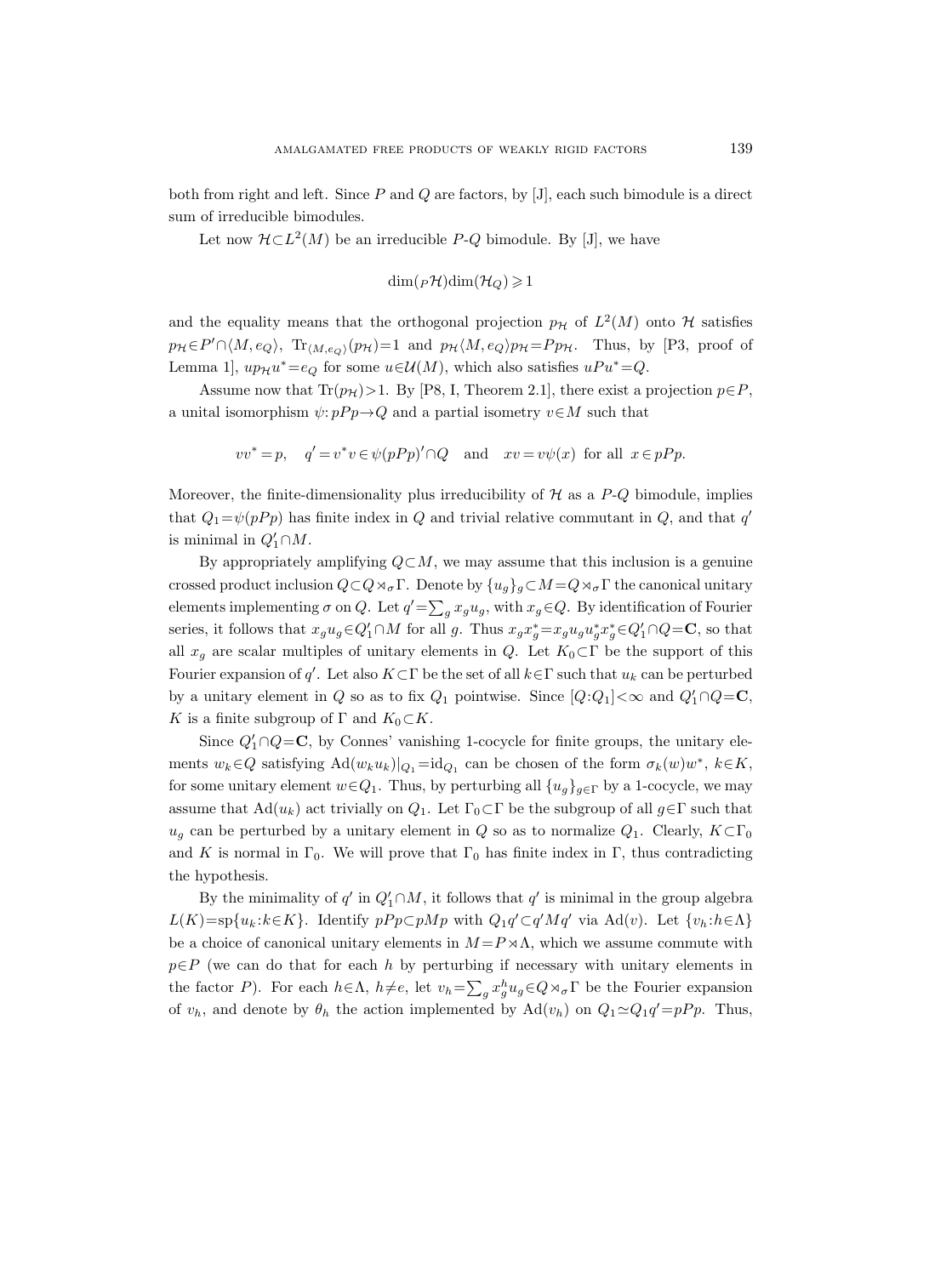$v_h y = \theta_h(y)v_h$  for all  $y \in Q_1$ . Identifying the Fourier series in  $\{u_g\}_g$ , this implies that  $\theta_h(y)(x_g^h u_g) = (x_g^h u_g)y$  for all  $y \in Q_1$ . As before, this implies that each  $x_g^h$  is a scalar multiple of a unitary element in  $Q$  and that  $\text{Ad}(x_g^h u_g)$  normalizes  $Q_1$ . Thus, the support  $K_h$  of the Fourier series for  $v_h$  is contained in  $\Gamma_0$ . Since  $Q_1q' \subset q'Mq'$  is the closure of the span of elements in  $Q_1v_hq'$ ,  $h \in \Lambda$ , and each  $v_h$  is supported on  $\Gamma_0$ , as a Fourier expansion in  $\{u_g\}_g$  with coefficients in Q, it follows that  $q'Mq'\subset \bigoplus_{g\in\Gamma_0} L^2(Q)u_g$ . In particular, since  $q' \in L(K) \subset L(\Gamma_0)$ , we get  $q' L(\Gamma) q' = q' L(\Gamma_0) q'$ , which clearly implies that  $\Gamma_0$  has finite index in Γ. But this implies that  $\Gamma_0$  is also ICC, so in particular it cannot have a non-trivial normal subgroup  $K$ . This contradiction finishes the proof.  $\Box$ 

End of proof of Theorem 8.3. By Lemma 8.4,  $\theta(N_1)$  and  $N_2^t$  are conjugate by a unitary element, so we may assume that  $\theta(N_1)=N_2^t$ . Thus,  $\theta$  induces an isomorphism between the groups  $\Gamma_1 = \mathcal{N}_{M_1}(N_1)/\mathcal{U}(N_1)$  and  $\Gamma_2 = \mathcal{N}_{M_2}(N_2)/\mathcal{U}(N_2)$ . But then, by the classical Kurosh theorem (see e.g. [LS]) and the condition on "free indecomposability" of the groups  $\Gamma_{ij}$ , it follows that  $n_1=n_2=n$  and that there exists a permutation  $\pi$  of the indices  $1 \leq j \leq n$  such that  $g_j \Gamma_{1,j} g_j^{-1} = \Gamma_{2,\pi(j)}$ , for some elements  $g_i \in G$ . Thus,  $u_j = u_{g_j}$ normalizes  $N_2^t$  and  $\operatorname{Ad}(u_j)$  takes  $\theta(M_{1,j})$  onto  $M_{2,\pi(j)}^t$ .  $\Box$ 

*Notation* 8.5. We denote by  $f_{R}$  the class of free actions  $\sigma: \Gamma_0 * \Gamma_1 \to \text{Aut}(R)$  on the hyperfinite  $II_1$  factor  $R$ , with the properties:

(1)  $\Gamma_0$  is free indecomposable;  $\Gamma_1$  is w-rigid (in particular free indecomposable);

(2)  $\sigma_0 = \sigma|_{\Gamma_0}$  has the relative property (T), i.e.  $R \subset R \rtimes_{\sigma_0} \Gamma_0$  is a rigid inclusion;  $\sigma_1 = \sigma|_{\Gamma_1}$  is a non-commutative Bernoulli shift action of  $\Gamma_1$  on  $R = \overline{\otimes}_g(N_0, \tau_0)_g$ , where  $N_0=R$  or  $N_0=M_{n\times n}(\mathbf{C})$  for some  $n\geqslant 2;$ 

(3)  $\sigma(\Gamma_1)$  and the normalizer of  $\sigma(\Gamma_0)$  in  $Out(R)$  (which is countable by [P5]) are freely independent.

LEMMA 8.6. Let  $\Gamma_1$  be an arbitrary w-rigid group and  $\Gamma_0 = SL(n, \mathbf{Z})$ ,  $n \geq 2$ , or more generally  $\Gamma_0$  be a free indecomposable arithmetic lattice in an absolutely simple noncompact Lie group with trivial center. Then  $\Gamma_0 * \Gamma_1$  has  $fT_R$  actions on R.

*Proof.* By [M], [Bu], [Fe], [Va], any such  $\Gamma_0$  has a free ergodic action on some  $\mathbf{Z}^m$ such that the pair  $(\mathbf{Z}^m \rtimes \Gamma_0, \mathbf{Z}^m)$  has the relative property (T) of Kazhdan–Margulis [M]. By [Ch] and [NPSa], it follows that  $\Gamma_0$  admits a free action  $\sigma_0$  on the hyperfinite  $II_1$ factor R such that  $R \subset R \rtimes_{\sigma_0} \Gamma_0$  has the relative property (T). By [P5], it follows that the normalizer  $\mathcal{N}_0$  of  $\sigma_0(\Gamma_0)$  in  $Out(R)$  is countable. Let  $\sigma'$  be a fixed copy Bernoulli shift action of  $\Gamma_1$ . By Proposition 8.2, it follows that there exists an automorphism  $\theta$  of R such that  $\theta(\sigma'(\Gamma_1))\theta^{-1}$  is freely independent from  $\mathcal{N}_0$ .

Thus, if we denote by  $\sigma$  the unique action of  $\Gamma = \Gamma_0 * \Gamma_1$  on R given by  $\sigma|_{\Gamma_0} = \sigma_0$  and  $\sigma|_{\Gamma_1} = \theta \sigma' \theta^{-1}$ , then conditions (1)–(3) in Notation 8.5 are all satisfied.  $\Box$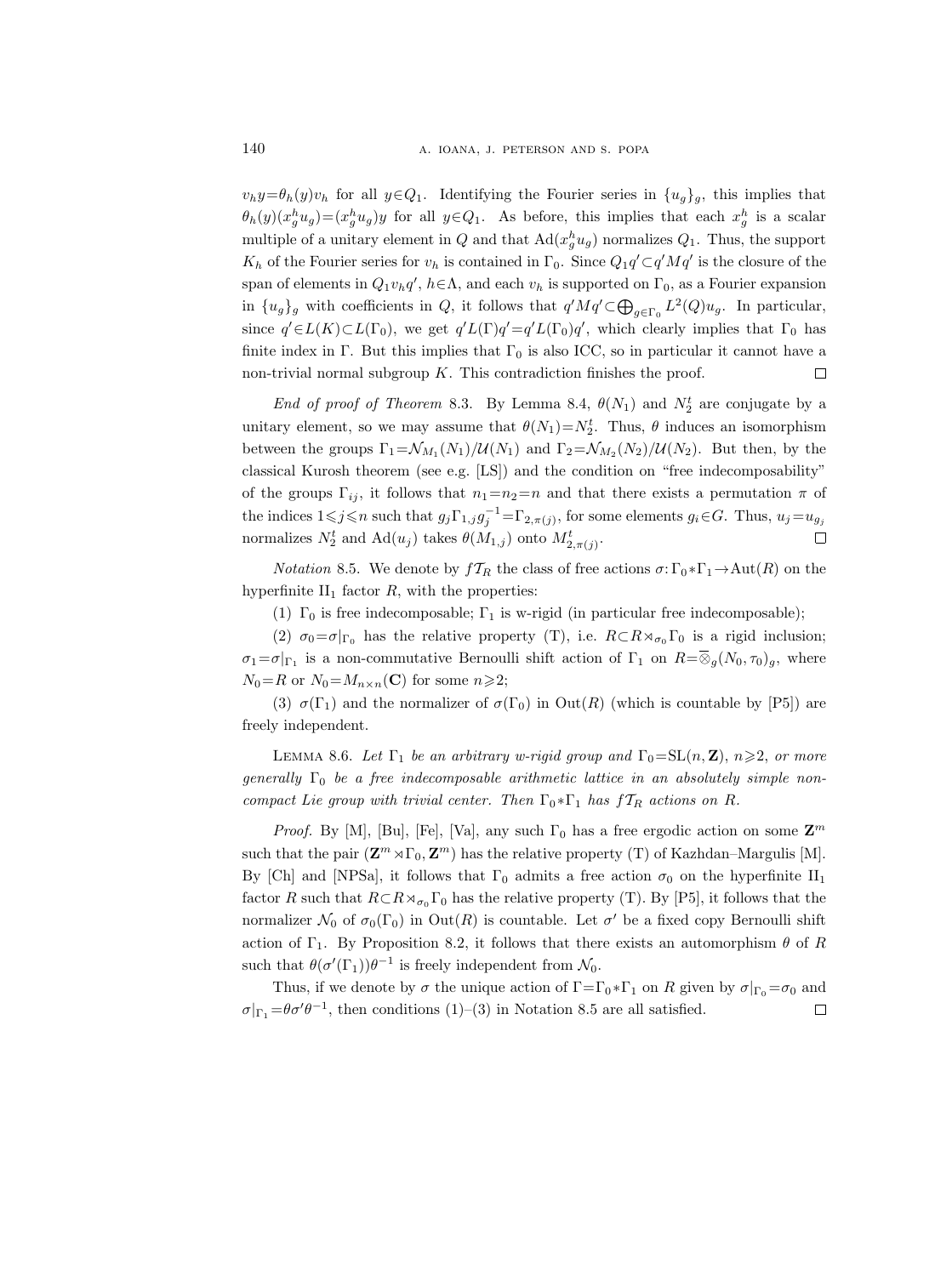THEOREM 8.7. Let  $\sigma_i: \Gamma_{i,0} * \Gamma_{i,1} \to \text{Aut}(R_i)$ ,  $i=1,2$ , be  $f_{R}$  actions,  $G_i = \Gamma_{i,0} * \Gamma_{i,1}$ and  $M_i = R_i \rtimes_{\sigma_i} G_i$ ,  $i = 1, 2$ . If  $\theta: M_1 \simeq M_2^t$  is an isomorphism, for some projection  $t > 0$ , then t=1 and there exist a unitary element  $u \in M_2$ , a character  $\gamma$  of  $\Gamma_{2,0}$  and isomorphisms  $\delta: G_1 \simeq G_2$  and  $\Delta: R_1 \simeq R_2$  such that  $\theta_0 = \mathrm{Ad}(u) \circ \theta^\gamma \circ \theta$  satisfies  $\theta_0(xu_g^1) = \Delta(x)u_{\delta(g)}^2$  ${\it for\ all}\ x\!\in\! R_1,\ g\!\in\! G_1,\ where\ \{u_g^i\}_g\!\subset\! M_i\ are\ the\ canonical\ unitary\ elements\ implementing\$  $\sigma_i$ , i=1,2. Moreover, any other isomorphism  $\theta'$ : $M_1 \simeq M_2$  is a perturbation of  $\theta$  by an automorphism of  $M_2$  of the form  $\text{Ad}(v) \circ \theta^{\gamma'}$  for some  $v \in \mathcal{U}(M_2)$  and  $\gamma' \in \text{Char}(G_2)$ .

*Proof.* Since  $R_i \subset R_i \rtimes_{\sigma_i} \Gamma_{i,0}$  are rigid inclusions,  $R_i \subset R_i \rtimes_{\sigma_i} G_i = M_i$  are rigid as well. We can thus apply Theorem 8.3 to get a unitary element  $v \in M_2^t$  such that

$$
v(\theta(R_1))v^* = R_2^t
$$
 and  $v(\theta(M_{1,1}))v^* = (M_{2,j})^t$  for some  $j \in \{0,1\}$ ,

where  $M_{ij}=R_i\rtimes\Gamma_{ij}$ ,  $i=1, 2, j=0, 1$ . But by [P5] or [P8],  $R_1\subset M_{1,1}$  is not rigid, while  $(R_2\text{ }\subset M_{2,0})^t$  is rigid, so the only possibility is that  $j=1$ . Thus,

$$
(R_1 \subset M_{1,1}) \simeq (R_2 \subset M_{2,1})^t
$$

and both inclusions come from crossed products associated with non-commutative Bernoulli shift actions of w-rigid groups. By [P7], this implies that  $t=1$ .

On the other hand,  $Adv \circ \theta$  induces an isomorphism  $\delta: \Gamma_{1,0} * \Gamma_{1,1} \simeq \Gamma_{2,0} * \Gamma_{2,1}$ , which takes  $\Gamma_{1,1}$  onto  $\Gamma_{2,1}$ . By Kurosh's theorem,  $\delta(\Gamma_{1,0})=g\Gamma_{2,0}g^{-1}$  for some  $g\in G_2$ . But by [GoS], the groups  $g\Gamma_{2,0}g^{-1}$  and  $\Gamma_{2,1}$  can generate  $\Gamma_{2,0}*\Gamma_{2,1}$  only if  $g=g_1g_2$  for some  $g_i \in \Gamma_{2,i}$ ,  $i=0,1$ . By conjugating with g, we may thus assume that the unitary element v is such that  $\theta_0 = \text{Ad}(v) \circ \theta$  induces an isomorphism  $\delta: G_1 \simeq G_2$  which takes  $\Gamma_{1,j}$  onto  $\Gamma_{2,j}$ , j=0, 1. Thus, after identifying  $R_1$  with  $R_2$  via  $\Delta = \theta_0|_{R_1}$  and  $G_1 \simeq G_2$  via  $\delta$ , we are left with finding all automorphisms  $\alpha$  of  $M_2$  that take  $R_2$  onto itself and take the canonical unitary elements  $u_g$  into unitary elements  $w_g u_g$ ,  $g \in G_2$ , for some  $w: G_2 \to \mathcal{U}(R_2)$  a 1cocycle for  $\sigma_2$ .

By [P7], this implies that w is co-boundary modulo scalars when restricted to  $\Gamma_{2,1}$ , i.e.  $w_g \in \mathbf{C}\sigma_g(w)w^*$  for all  $g \in \Gamma_{2,1}$ , for some unitary element  $w \in R_2$ . Thus, by replacing  $\alpha$  by  $\text{Ad}(w^*)\circ\alpha$ , we may assume that  $\alpha(u_g)\in\mathbf{C}u_g$  for all  $g\in\Gamma_{2,1}$ . Thus  $\alpha|_{R_2}\in\text{Aut}(R_2)$ commutes with  $\sigma_2(\Gamma_{2,1})$ , while still normalizing  $\sigma_2(\Gamma_{2,0})$ . But, by condition (3) in Notation 8.5, the latter condition implies that  $\alpha|_{R_2}$  is freely independent from  $\sigma_2(\Gamma_{2,1})$ . This contradicts the commutation condition with  $\sigma_2(\Gamma_{2,1})$ , unless  $\alpha|_{R_2}$  is inner. By perturbing  $\alpha$  by Ad( $w_0$ ) for an appropriate  $w_0 \in \mathcal{U}(R_2)$ , we may thus assume that  $\alpha_{R_2} = id_{R_2}$ . Thus,  $\alpha$  is given by a character of  $G_2$ .  $\Box$ 

The above theorem shows in particular that the fundamental group of any  $f_{R}$ factor  $M = R \rtimes_{\sigma} (\Gamma_0 * \Gamma_1)$ , corresponding to an  $f_{R}$  action  $(\sigma, \Gamma_0 * \Gamma_1)$ , is trivial, while its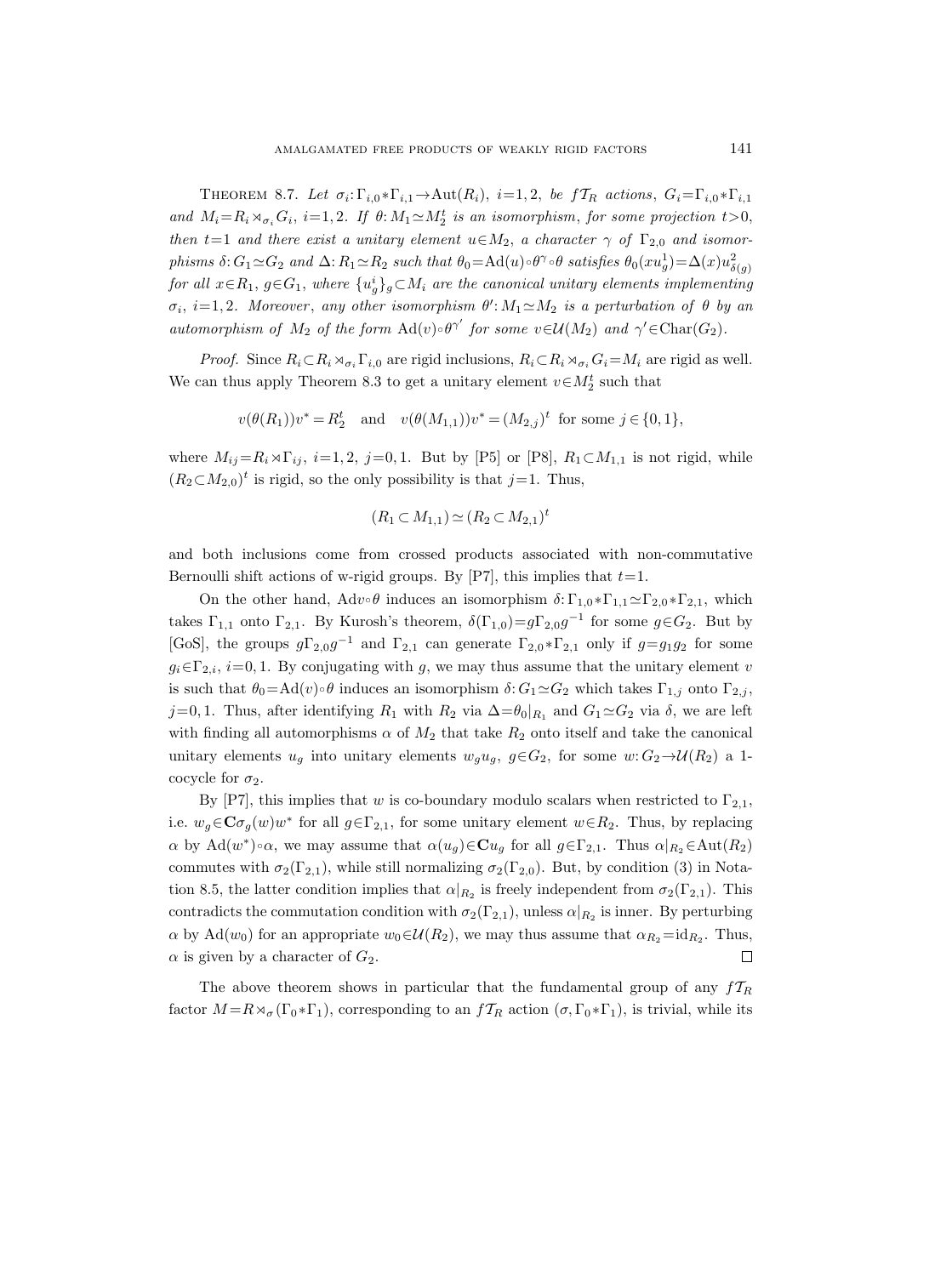Out-group is equal to Char( $\Gamma_0$ ) × Char( $\Gamma_1$ ). By Lemma 8.6, one can take  $\Gamma_0 = SL(n, \mathbf{Z})$ , which has only trivial characters, thus making  $Aut(M)=Char(\Gamma_1)$ , with  $\Gamma_1$  being an arbitrary w-rigid group. For instance, one can take  $\Gamma_1 = SL(3, \mathbb{Z}) \times H$ , where H is an arbitrary discrete abelian group, and hence getting  $Aut(M)=\hat{H}$ . We thus obtain the following result.

COROLLARY 8.8. Let  $\sigma: \Gamma_0 * \Gamma_1 \to \text{Aut}(R)$  be an  $f_{R}$  action and let

$$
M = R \rtimes_{\sigma} (\Gamma_0 * \Gamma_1).
$$

Then the following are true:

(1)  $\mathfrak{F}(M) = \{1\}$  and  $Out(M) = Char(\Gamma_0) \times Char(\Gamma_1) = Out(M^{\infty}).$ 

(2) Given any compact abelian group K, there exists  $(\sigma, \Gamma_0 * \Gamma_1)$  such that the corresponding  $fT_R$  factor M satisfies  $Out(M)=K=Out(M^{\infty})$ . For instance, if  $\Gamma_0=\mathrm{SL}(n, \mathbb{Z})$ and  $\Gamma_1=\text{SL}(m,\mathbf{Z})\times\hat{K}$  for some  $n, m\geqslant 3$ , then  $\text{Out}(M)=K$ .

Remark 8.9. One can use Remark A.3 (2) in place of Lemma A.2 in all the above proofs, to construct more  $II_1$  factors with small calculable symmetry groups. Thus, let  $fT'_R$  be the class of free actions  $\sigma: \Gamma_0 * \Gamma_1 \to \text{Aut}(R)$  on the hyperfinite  $\text{II}_1$  factor R, satisfying the properties:

(a)  $\Gamma_0$  and  $\Gamma_1$  are free, indecomposable and not equal to **Z**;

(b)  $R \subset R \rtimes_{\sigma_0} \Gamma_0$  is a rigid inclusion and  $\sigma_1 = \sigma|_{\Gamma_1}$  is a non-cocycle conjugate to  $\sigma_0 = \sigma|_{\Gamma_0}$  (note that this is indeed the case if  $\sigma_1$  is a non-commutative Bernoulli shift);

(c)  $\sigma(\Gamma_1)$  is freely independent with respect to the set  $\mathcal{N}(\sigma_0(\Gamma_0))\cup\mathcal{N}^{\text{op}}(\sigma_0(\Gamma_0))$ , consisting of all automorphisms and anti-automorphisms of  $R^{\infty}$  that normalize  $\sigma_0(\Gamma_0)$ .

By Remark A.3 (2) and Lemma 8.6, it follows that there exist such actions  $\sigma$  for any linear group  $\Gamma_0$  as in Lemma 8.6 and for any free indecomposable  $\Gamma_1$ . It then follows as in Corollary 8.8 that the corresponding crossed product II<sub>1</sub> factors  $M = R \rtimes_{\sigma} (\Gamma_0 * \Gamma_1)$  satisfy  $Out(M) = Char(\Gamma_0 * \Gamma_1)$ . Moreover, if  $t \in \mathfrak{F}(M)$  and  $\theta: M \simeq M^t$ , then  $\theta$  must normalize  $\sigma(\Gamma_0)$ , contradicting condition (c) above. Thus,  $\mathfrak{F}(M)=\{1\}$ . Notice that to get this calculation we no longer have to use the results in [P7] on the fundamental group of  $R\subset R\rtimes_{\sigma_1}\Gamma_1$ . Similarly, if  $\alpha$  is an anti-automorphism of M, then the same argument shows that it must normalize  $\sigma_0(\Gamma_0)$ , in contradiction to the choice (c). Altogether, this shows that in addition to the properties  $\mathfrak{F}(M)=\{1\}$  and  $\mathrm{Out}(M)=\mathrm{Char}(\Gamma_0*\Gamma_1)$ , the factors M in the class  $fT_R'$  have no anti-automorphisms either. This provides a fairly large new family of factors with this latter property, after Connes' first examples in [C2]. Thus, if we choose the groups  $\Gamma_0$  and  $\Gamma_1$  without characters, e.g.  $\Gamma_i = SL(n_i, \mathbf{Z})$ ,  $n_i \geqslant 3$ , then the resulting factors M have no outer symmetries at all. Moreover, noticing that  $fT_R'$  factors are w-rigid, it follows that any factor of the form  $N*M$ , with N being a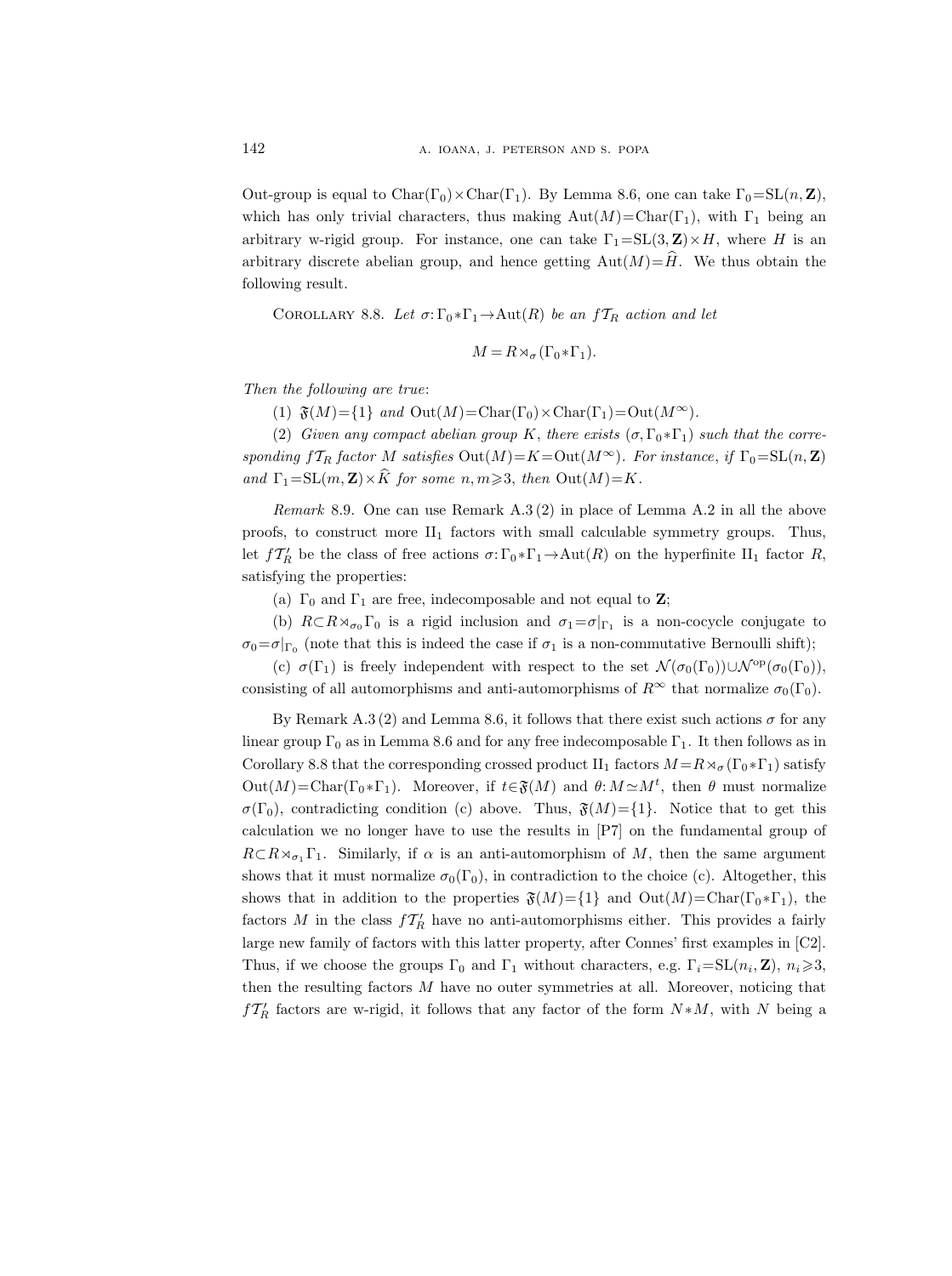property (T) II<sub>1</sub> factor (e.g.  $N = L(PSL(n, \mathbf{Z}))$ ,  $n \geq 3$ ) and  $M \in f\mathcal{T}'_R$ , has all the above properties (as a consequence of Theorem  $6.3$  and of the properties of  $M$ ), and in addition has no Cartan subalgebras (by [V2], cf. Remark 6.6)!

#### Appendix. Constructing freely independent actions

We now prove the technical results needed in the proofs of Propositions 7.3 and 8.2, which established the existence of free actions of groups  $\Gamma = \Gamma_0 * \Gamma_1 * ...$  on  $A = L^{\infty}(X, \mu)$ and on R with restrictions to  $\Gamma_i$  isomorphic to prescribed actions  $(\sigma_i, \Gamma_i)$ , for all i.

More precisely, we prove that given any countable set  $\{\theta_n\}_{n\geq 1}$  of properly outer automorphisms of  $(X, \mu)$  (resp. of R) the set V of  $\theta \in Aut(X, \mu)$  (resp.  $\theta \in Aut(R)$ ) with the property that all alternating words  $\theta_{i_0} \theta \theta_{i_1} \theta^{-1} \theta_{i_2} \theta \theta_{i_3} \theta^{-1} \dots$  are properly outer, is  $G_{\delta}$ -dense in Aut $(X,\mu)$  (resp. Aut $(R)$ ). Writing V as an intersection of open sets  $\mathcal{V}_n$  is obvious, and the non-trivial part is to show that each  $\mathcal{V}_n$  is dense. To prove the density, in the commutative case (Lemma A.1) we use a maximality argument inspired from [P3], while in the hyperfinite case (Lemma A.2) we use directly a result from  $[P3]$ , not having to re-do such a maximality argument.

The idea of using Baire category, in both the proofs of Lemmas A.1 and A.2, was triggered by  $[MoS, Remark 2.27]$  and  $[T\ddot{o}, \text{category lemma}]$ . In fact, the commutative case A.1 below is essentially contained in  $[T\ddot{o}]$ . We have included the complete proof, with a different treatment of the "density", for the reader's convenience.

LEMMA A.1. Let  $(X, \mu)$  be a standard non-atomic probability space and

$$
\{\theta_n\}_{n\geq 1} \subset \text{Aut}(X,\mu)
$$

be a sequence of properly outer m.p. automorphisms of  $(X, \mu)$ . Denote by  $\mathcal{V} \subset \mathrm{Aut}(X, \mu)$ the set of all  $\theta \in Aut(X, \mu)$  with the property that  $\theta_{i_0} \prod_{j=1}^n \theta \theta_{i_{2j-1}} \theta^{-1} \theta_{i_{2j}}$  is properly outer, for all  $n\geq 1$ ,  $i_1, i_2, ..., i_{2n-1} \in \{1, 2, 3, ...\}$  and  $i_0, i_{2n} \in \{0, 1, 2, ...\}$ , where  $\theta_0 = id_X$ . Then V is a  $G_{\delta}$ -dense subset of Aut $(X,\mu)$ . In particular,  $\mathcal{V}\neq\emptyset$ .

*Proof.* Let  $A = L^{\infty}(X, \mu)$  and  $\tau = \int d\mu$ . Denote by  $\mathcal F$  the set of all finite partitions of the identity  $\{p_i\}_i \subset \mathcal{P}(A)$ . If  $\rho \in \text{Aut}(X, \mu)$ , then we still denote by  $\rho$  the automorphism that it induces on  $(A, \tau)$ . As usual,  $Aut(A, \tau)$  is endowed with the topology given by pointwise  $\|\cdot\|_2$ -convergence, with respect to which it is metrizable and complete.

For each  $\varrho \in \text{Aut}(A, \tau)$ , let  $k(\varrho) = \inf \{ ||\sum_i \varrho(p_i)p_i||_2 : \{p_i\}_i \in \mathcal{F} \}$ . Note that  $\varrho$  is properly outer if and only if  $k(\varrho)=0$ . Also, if  $\mathcal{D}_n$  denotes the set of  $\varrho \in \text{Aut}(A, \tau)$  with  $k(\varrho) < 1/n$  then  $\mathcal{D}_n$  is clearly open in Aut $(A, \tau)$ . Given an n-tuple  $(\theta_1, ..., \theta_n) \subset \text{Aut}(A, \tau)$ ,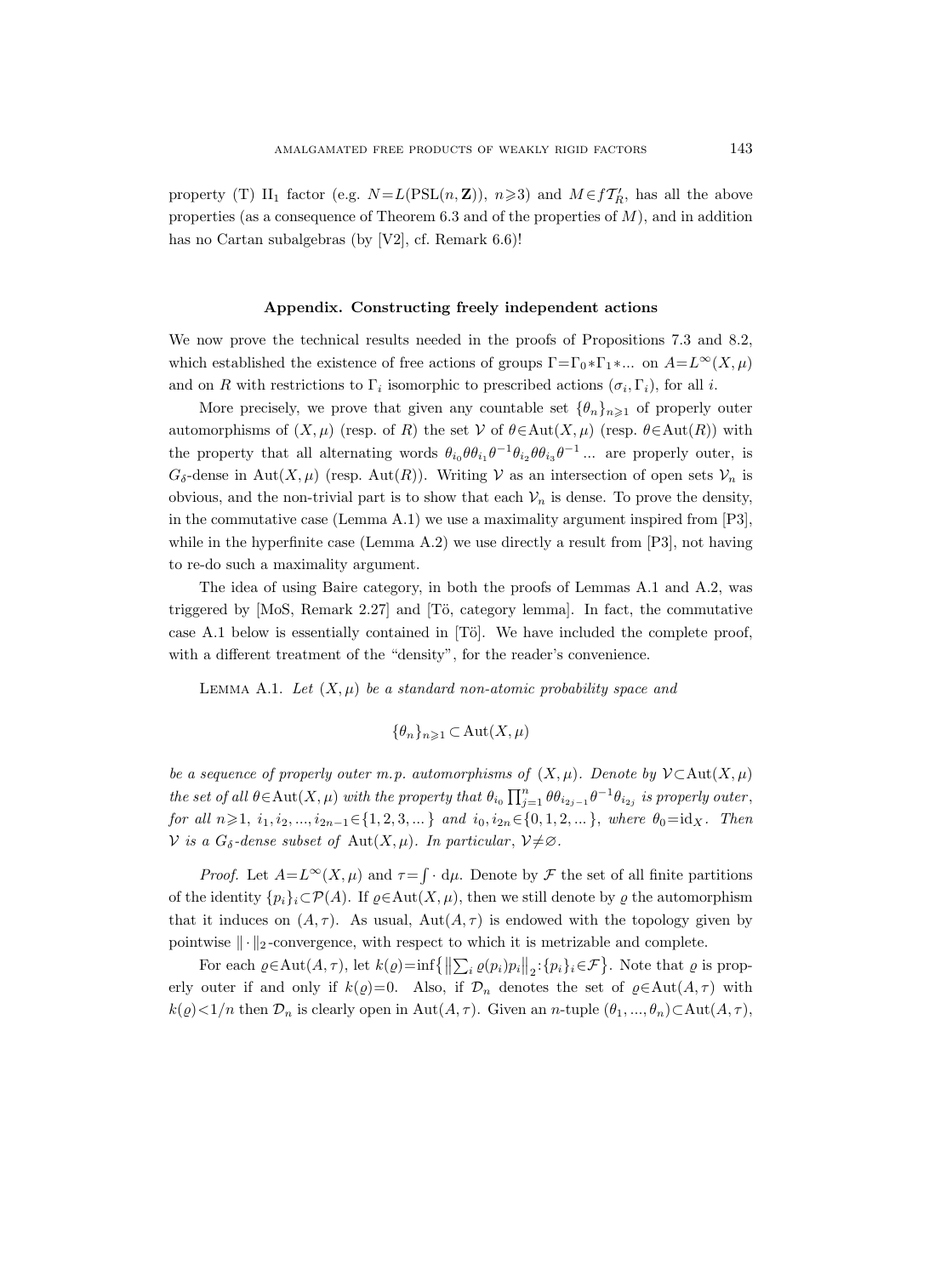we denote by  $\mathcal{V}_n = \mathcal{V}(\theta_1, ..., \theta_n)$  the set of all  $\varrho \in \text{Aut}(A, \tau)$  with

$$
\theta_{i_0} \prod_{j=1}^l \varrho \theta_{i_{2j-1}} \varrho^{-1} \theta_{i_{2j}} \in \mathcal{D}_n,
$$

for all  $1 \leq l \leq n$  and all choices  $i_1, i_2, ..., i_{2l-1} \in \{1, 2, ..., n\}$  and  $i_0, i_{2l} \in \{0, 1, 2, ..., n\}.$ 

It is immediate to see that  $\mathcal{V}_n$  is open in  $\text{Aut}(A, \tau)$  and that  $\bigcap_{n \geq 1} \mathcal{V}_n = \mathcal{V}$ . We have to prove that each  $\mathcal{V}_n$  is also dense in  $\text{Aut}(A, \tau)$ , i.e. that any fixed  $\varrho' \in \text{Aut}(A, \tau)$  can be approximated arbitrarily well (in the point  $\|\cdot\|_2$ -norm convergence on A) by some  $\varrho \in \mathcal{V}_n$ .

By replacing, if necessary,  $\{\theta_j\}_j$  by the properly outer automorphisms

$$
\{\theta_j\}_j\cup\{\varrho'\theta_k(\varrho')^{-1}\}_k,
$$

it follows that in order to prove the density of  $\mathcal{V}_n$  it is sufficient to prove that  $id_A$  is in the closure of  $\mathcal{V}_n = \mathcal{V}(\theta_1, ..., \theta_n)$ , for any *n*-tuple of properly outer automorphisms.

To this end we will use the ultrapower  $II_1$  factor  $R^{\omega}$  [McD] as a framework. Thus, we choose a free ultrafilter  $\omega$  on N and let  $R^{\omega}=\ell^{\infty}(\mathbf{N}, R)/\mathcal{I}_{\omega}$ , where  $\mathcal{I}_{\omega}$  is the ideal associated with the trace  $\tau_\omega((x_n)_n) = \lim_{n \to \omega} \tau(x_n)$ , i.e.  $\mathcal{I}_\omega = \{x = (x_n)_n : \tau_\omega(x^*x) = 0\}.$ 

We regard the abelian von Neumann algebra  $(A, \tau)$  as a Cartan subalgebra of R. By [D], given any  $\varrho \in \text{Aut}(A, \tau)$ , any finite set  $F \subset A$  and  $\varepsilon > 0$ , there exists  $v \in \mathcal{N}_R(A)$ such that  $||\varrho(a)-Ad(v)(a)||_2 \leq \varepsilon$  for all  $a \in F$ . Thus, there exist  $u_n \in \mathcal{N}_R(A)$  such that  $u=(u_n)_n\in R^\omega$  satisfies  $uau^*=g(a)$  for all  $a\in A\subset A^\omega\subset R^\omega$ . Note that  $\varrho$  is properly outer if and only if  $E_{A' \cap R^{\omega}}(u)=0$ .

Write  $A = \overline{\bigcup_m D_m}^w$ , for some increasing sequence of finite-dimensional subalgebras of A. Let  $\mathcal{N}_m$  denote  $D'_m \cap \mathcal{N}_R(A)$ , i.e. the part of the normalizer of A in R that leaves  $D_m$  be pointwise fixed. To prove that  $\mathrm{id}_A$  is in the closure of  $\mathcal{V}_n$ , it is sufficient to prove the following fact:

Let 
$$
U_0 = 1, U_1, U_2, ..., U_n \in \mathcal{N}_{R^{\omega}}(A)
$$
 with  $E_{A' \cap R^{\omega}}(U_i) = 0$  for all  $i \neq 0$ . For all  $m \ge 1$ , there exists  $u \in \mathcal{N}_m$  such that  $E_{A' \cap R^{\omega}}(u_{i_0} \prod_{j=1}^l uU_{i_{2j-1}} u^* U_{i_{2j}}) = 0$  for (A.1) all  $1 \le l \le n$  and all  $i_1, i_2, ..., i_{2l-1} \in \{1, 2, ..., n\}$  and  $i_0, i_{2l} \in \{0, 1, 2, ..., n\}$ .

We construct  $u$  by a maximality argument, "patching together" partial isometries in  $\mathcal{G}_m \stackrel{\text{def}}{=} \{ vp : v \in \mathcal{N}_m \text{ and } p \in \mathcal{P}(A) \} = D'_m \cap \mathcal{GN}_R(A).$ 

Thus, for each  $v \in \mathcal{G}_m$  with  $vv^* = v^*v$  and each  $1 \leq k \leq 2n$ , we denote by  $\mathcal{V}_k^v$  the set of all products of the form  $\prod_{j=0}^{k-1} (U_{i_j} v^{\alpha_j}) U_{i_k}$ , where  $i_j \in \{1, 2, ..., n\}$  for  $1 \leq j \leq k-1$ ,  $i_0, i_k \in$  $\{0,1,...,n\},\ \alpha_j\in\{\pm 1\}$  and  $\alpha_1\neq \alpha_2\neq...\neq \alpha_k$ . We also put  $\mathcal{V}_0^v=\{U_i:1\leqslant i\leqslant n\}$ . Note that if  $i_0, i_{2l} \in \{0, 1, ..., n\}$  and  $i_1, i_2, ..., i_{2l-1} \in \{1, 2, ..., n\}$ , then  $U_{i_0} \prod_{j=1}^{l} vU_{2j-1}v^* U_{2j} \in \mathcal{V}_{2l}^v$ . We let

 $\mathcal{W} = \{v \in \mathcal{G}_m : vv^* = v^*v \text{ and } E_{A' \cap R^\omega}(x) = 0 \text{ for all } x \in \mathcal{V}_k^v, 1 \leq k \leq 2n\}.$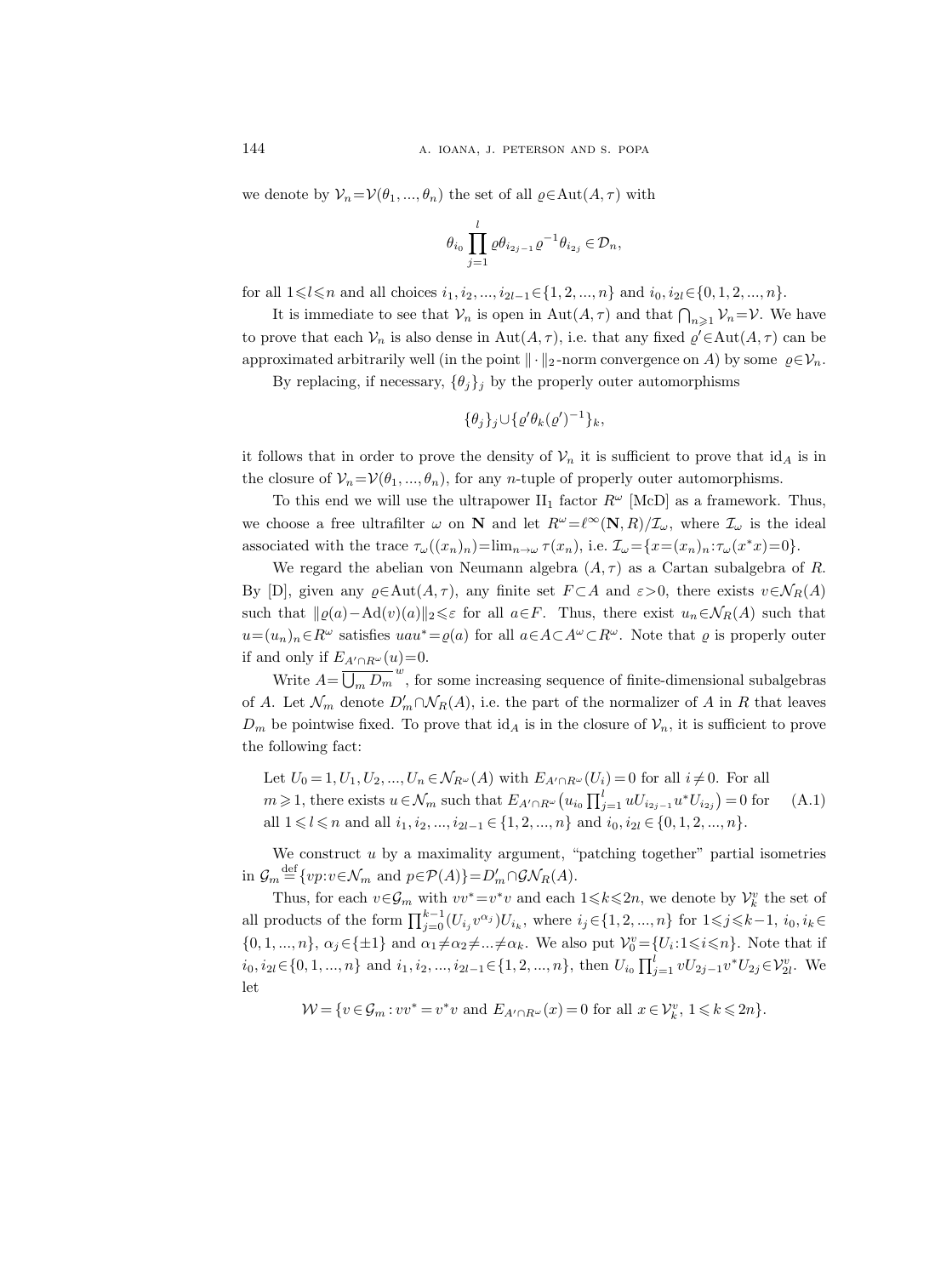We endow W with the order given by:  $v \leq v'$  if  $v = v'v^*v$ .  $(\mathcal{W}, \leqslant)$  is clearly inductively ordered. Let  $v_0 \in \mathcal{W}$  be a maximal element. Assume that  $0 \neq p=1-v_0v_0^* \in \mathcal{P}(A)$ . Since  $E_{A'}(x)=0$  for all  $x \in \mathcal{V}_k^{v_0}$ ,  $1 \leq k \leq 2n$ , it follows that  $E_{A'}(pxp)=0$  as well. Since all such elements  $w=pxp$  satisfy  $ww^*, w^*w \in A$  and  $wAw^* = Aww^*$ , by [D] it follows that

there exists  $0 \neq q_1 \in \mathcal{P}(Ap)$  such that  $q_1D_m = \mathbf{C}q_1$  and  $q_1wq_1 = E_{A'}(w)q_1 = 0$ for all  $w \in \bigcup_{k=0}^{2n} \mathcal{V}_k^{v_0}$ . (A.2)

Let  $v_1 \in \mathcal{N}_{q_1Rq_1}(Aq_1)$ . Note that  $v_1 \in \mathcal{G}_m$  and  $v_1v_1^* = v_1^*v_1 = q_1$ . Set  $u = v_0 + v_1$ . We will show that if  $v_1 \in \mathcal{N}_{q_1Rq_1}(Aq_1)$  is chosen appropriately, then  $u \in \mathcal{W}$ , thus contradicting the maximality of  $v_0$ . Write

$$
x = \prod_{j=0}^{k-1} (U_{i_j} u^{\alpha_j}) U_{i_k} = \sum_{\beta} \prod_{j=0}^{k-1} (U_{i_j} v^{\alpha_j}_{\beta_j}) U_{i_k} = \sum_{\beta} y_{\beta},
$$

where the sum is taken over all choices  $\beta = (\beta_j)_{j=0}^{k-1} \in \{0,1\}^k$ . We will show that  $v_1$  can be taken such that  $E_{A'}(y_\beta)=0$  for all  $\beta$  and all  $x\in\bigcup_{k=0}^{2n}V_k^u$ . For  $\beta=(0,0,...,0)$  we have  $y_{\beta} = \prod_{j=0}^{k-1} (U_{i_j} v_0^{\alpha_j}) U_{i_k} \in \mathcal{V}_k^{v_0}$ , so that  $E_{A'}(y_{\beta}) = 0$ , by the fact that  $v_0 \in \mathcal{W}$ .

The k terms  $y_\beta$  corresponding to just one occurrence of  $v_1$  (i.e.  $\beta = (\beta_1, ..., \beta_k)$  with all  $\beta_i=0$  except one), are of the form  $w_0v_1w_1$ , with  $w_0, w_1 \in \bigcup_{j=0}^{k-1} \mathcal{V}_j^{v_0}$ . Thus, each  $w_i$ satisfies  $w_i w_i^*$ ,  $w_i^* w_i \in A$  and  $w_i A w_i^* = A w_i w_i^*$ ,  $i = 0, 1$ . By shrinking  $q_1$  recursively, we may assume that  $(w_0^*w_0)q_1(w_1w_1^*)$  is either equal to 0 or to  $q_1$ , for all such  $y_\beta$  and all  $0 \le k \le 2n$ . For the  $y_\beta$  for which  $(w_0^*w_0)q_1(w_1w_1^*)=0$  we have  $y_\beta=0$  and there is nothing to prove. For the  $y_\beta$  with  $(w_0^*w_0)q_1(w_1w_1^*)=q_1$ , take  $u_0, u_1 \in \mathcal{N}_{R^{\omega}}(A)$  such that  $u_0q_1=w_0q_1$  and  $q_1u_1 = q_1w_1$ . Then  $E_{A'}(y_\beta) = E_{A'}(u_0v_1u_1) = u_0E_{A'}(v_1u_1u_0)u_0^*$ , so that

$$
||E_{A'}(y_{\beta})||_1 = ||E_{A'}(v_1u_1u_0)||_1.
$$

Shrinking  $q_1$  recursively again, all conditions so far are still satisfied, while we can assume that  $q_1u_1u_0q_1$  is either 0 or an element in  $A' \cap R^\omega$ , for all  $u_0$  and  $u_1$  coming from all  $w_0$ and  $w_1$  arising as above. Thus, if we take  $v_1 \in \mathcal{N}_{q_1Rq_1}(Aq_1)$  to be properly outer, then in both cases  $E_{A}(v_1u_1u_0)=0$  for all  $u_0$  and  $u_1$ . We have thus shown that  $q_1$  and  $v_1$  can be chosen so that for all  $\beta = (\beta_1, ..., \beta_h)$  having just one occurrence of 1 we have  $E_{A}(y_\beta)=0$ as well.

Finally, the  $y_\beta$  with at least two occurrences of  $v_1$  can be written as

$$
y_{\beta}=x_0(v_1^{\alpha}wv_1^{\alpha'})x_1,
$$

with  $w \in \mathcal{V}_l^{v_0}$  for some  $0 \le l \le k-2$ ,  $\alpha, \alpha' \in \{\pm 1\}$  and partial isometries  $x_i$ . Thus

$$
||E_{A'}(y_\beta)||_1 \leq ||y_\beta||_1 \leq ||v_1^\alpha w v^{\alpha'}||_1 = ||q_1wq_1||_1 = ||E_{A'}(w)q_1||_1 = 0,
$$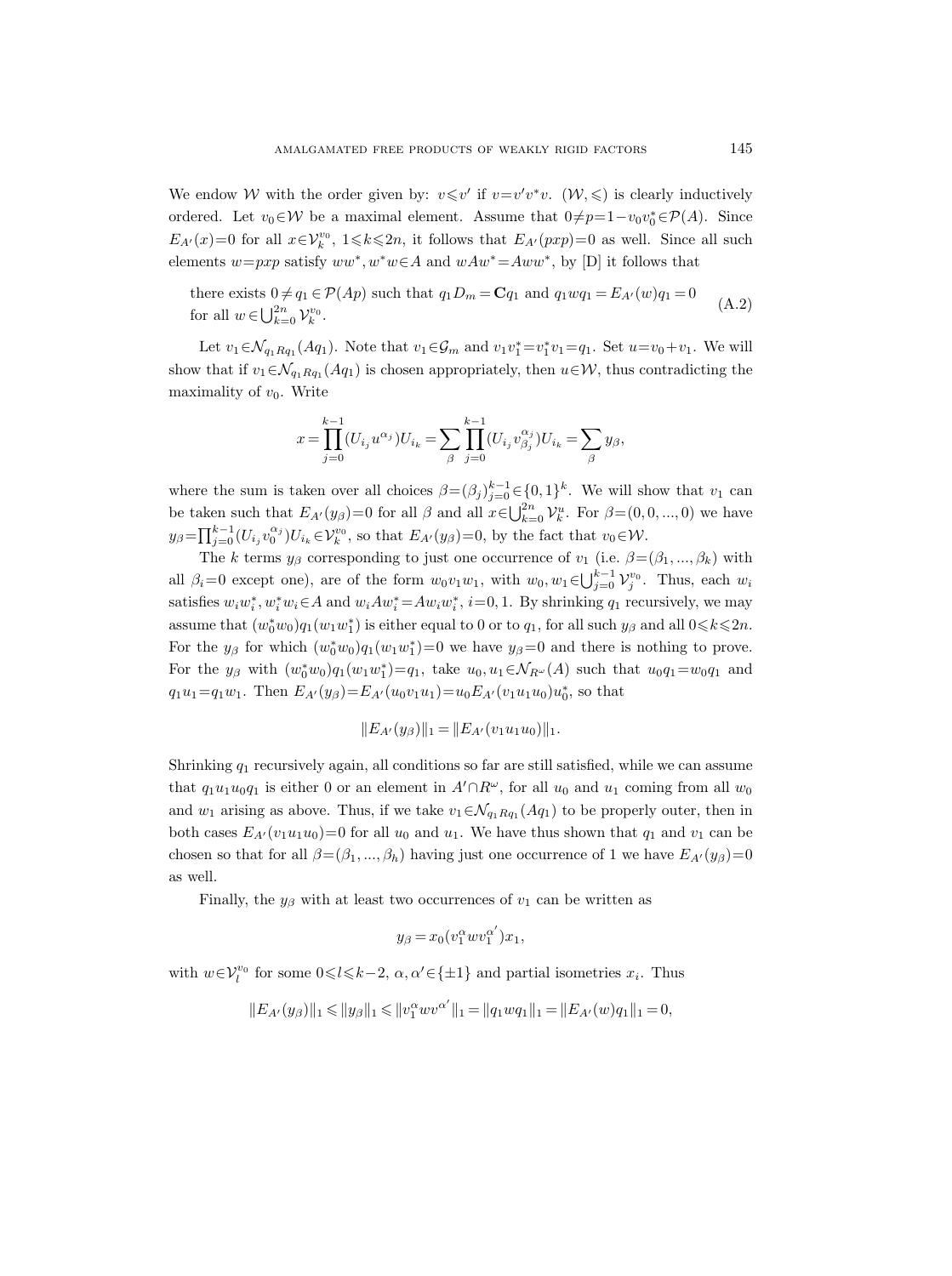the last equality by (A.2).

Altogether,  $E_{A'}(x)=0$  for all  $x \in \bigcup_{k=0}^{2n} \mathcal{V}_k^u$ , showing that  $u \in \mathcal{W}$ . But this contradicts the maximality of  $v_0$ . Thus  $v_0$  must be a unitary element, finishing the proof that  $V_n$  is dense in  $\text{Aut}(A, \tau)$  and thus the proof of the statement.  $\Box$ 

LEMMA A.2. Let  $\{\theta_n\}_{n\geq 1}$  be a sequence of properly outer automorphisms of the hyperfinite  $II_1$  factor R. Denote by V the set of all automorphisms  $\theta$  of R such that any automorphism of R of the form  $\theta_{i_0} \prod_{j=1}^n \theta \theta_{i_{2j-1}} \theta^{-1} \theta_{i_{2j}}$  is outer, for all  $n \geq 1$ ,  $i_1, i_2, ..., i_{2n-1}$ ∈{1, 2, 3, ...} and  $i_0, i_{2n}$ ∈{0, 1, 2, ...}, where  $\theta_0 = id_R$ . Then  $V$  is a  $G_\delta$ dense subset of Aut $(R)$ . In particular,  $\mathcal{V} \neq \emptyset$ .

*Proof.* Let  $\{u_n\}_{n\geq 1}$  be a sequence of unitary elements in R, dense in  $\mathcal{U}(R)$  in the  $\Vert \cdot \Vert_2$ -norm and with each element repeated infinitely many times. For each  $x \in R$  and  $\rho \in \text{Aut}(R)$ , denote by  $k(\rho, x)$  the unique element of minimal  $\|\cdot\|_2$ -norm in

$$
K(\varrho, x) = \overline{\text{co}}^w \{ \varrho(v) x v^* : v \in \mathcal{U}(R) \}.
$$

Let  $\mathcal{D}_n$  be the set of automorphisms  $\varrho$  of R with the property that  $||k(\varrho, u_i)||_2 < 1/n$  for all  $1 \leq i \leq n$ .

We claim that  $\mathcal{D}_n$  is open in Aut(R). To see this, let  $\varrho \in \mathcal{D}_n$  and for each  $1 \leq i \leq n$ choose  $v_1^i, v_2^i, ..., v_{m_i}^i \in \mathcal{U}(R)$  such that

$$
\bigg\|\frac{1}{m_i}\sum_{j=1}^{m_i}\varrho(v_j^i)u_iv_j^{i*}\bigg\|_2<\frac{1}{n}.
$$

If  $\delta > 0$  is sufficiently small, then any  $\varrho' \in Aut(R)$  satisfying  $\|\varrho'(v_j^i) - \varrho(v_j^i)\|_2 < \delta$ , for all  $1 \leq i \leq n$  and for all  $1 \leq j \leq m_i$ , will satisfy

$$
\bigg\|\frac{1}{m_i}\sum_{j=1}^{m_i}\varrho'(v^i_j)u_iv_j^{i*}\bigg\|_2<\frac{1}{n},
$$

implying that  $||k(\varrho', u_i)||_2 < 1/n$  for all  $1 \leq i \leq n$ . Thus  $\varrho' \in \mathcal{D}_n$ .

Denote by  $\mathcal{V}_n = \mathcal{V}_n(\theta_1, ..., \theta_n)$  the set of all  $\varrho \in \text{Aut}(R)$  with the property that

$$
\sigma_{i_0} \prod_{j=1}^l \varrho \theta_{i_{2j-1}} \varrho^{-1} \theta_{i_{2j}} \in \mathcal{D}_n
$$

for all  $1 \leq l \leq n$  and all choices  $i_1, i_2, ..., i_{2l-1} \in \{1, 2, ..., n\}$  and  $i_0, i_{2l} \in \{0, 1, 2, ..., n\}$ . Since  $\mathcal{D}_n$  is open and

$$
Aut(R) \ni \varrho \longmapsto \theta_{i_0} \prod_{j=1}^{l} \varrho \theta_{i_{2j-1}} \varrho^{-1} \theta_{i_{2j}}
$$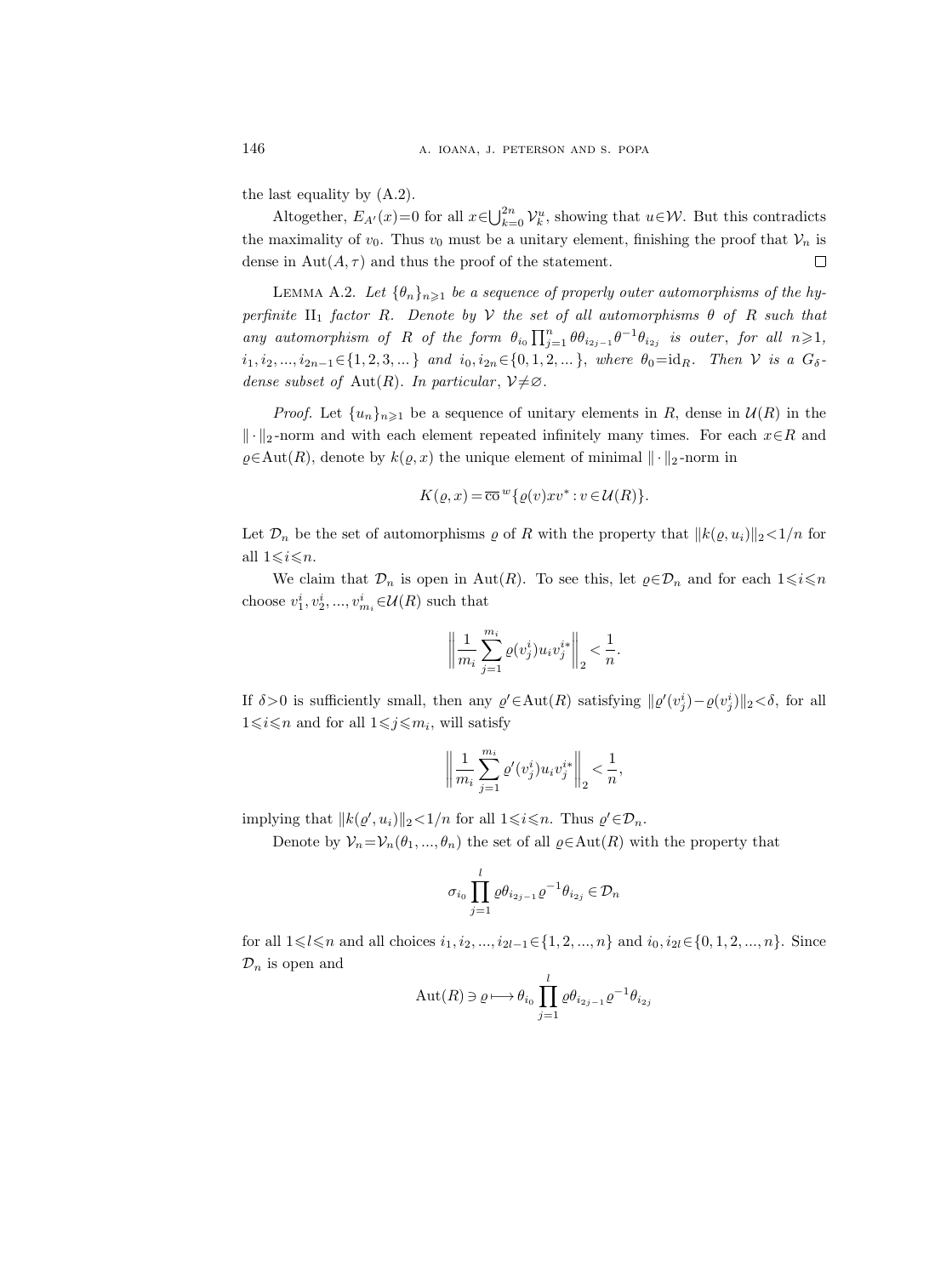is a continuous map, for each m and  $i_j$  as before, it follows that  $\mathcal{V}_n$  is open in Aut(R).

It is immediate to see that  $\bigcap_{n\geqslant1}\mathcal{V}_n=\mathcal{V}$ . Thus, in order to show that  $\mathcal{V}$  is a  $G_{\delta}$ dense subset of  $Aut(R)$ , we have to prove that each  $\mathcal{V}_n$  is dense in  $Aut(R)$ . Moreover, arguing as in the proof of Lemma A.1, we see that, by replacing if necessary  $\{\theta_n\}_{n\geq 1}$ with the sequence  $\{\theta'_n\}_{n\geq 1} = \{\theta_n\}_{n\geq 1} \cup \{\varrho\theta_m\varrho^{-1}\}_{m\geq 1}$ , it is enough to show that  $id_R$  is in the closure of  $\mathcal{V}_n$ . We will prove that in fact  $\mathrm{id}_R$  is in the closure of  $\mathcal{V}_n \cap \mathrm{Int}(R)$ , i.e., given any finite-dimensional subfactor  $R_0 \subset R$ , there exists  $u \in \mathcal{U}(R'_0 \cap R)$  such that  $\text{Ad}(u) \in \mathcal{V}_n$ . In turn, this will be an easy consequence of [P3, Theorem 2.1].

To make the ideas more transparent, let us consider first the case when  $\{\theta_n\}_{n\geqslant 0}$  is an enumeration of the automorphisms of a free cocycle action of a countable group  $\Gamma$  on R,  $\theta: \Gamma \to \text{Aut}(R)$ . Let  $M = R \rtimes \Gamma$  and  $U_0 = 1, U_1, U_2, ... \in \mathcal{U}(M)$  be the canonical unitary elements implementing  $\theta_0, \theta_1, \dots$ . Since the action is free (i.e.  $\theta_g$  is non-inner for all  $g \neq e$ , we have  $R' \cap M = \mathbb{C}$ . Fix a free ultrafilter  $\omega$  on N. We view  $R \subset M$  as subalgebras of constant sequences in the ultrapower II<sub>1</sub> factor  $M^{\omega}$ .

Since  $(R'_0 \cap R)' \cap M = R_0$ , by [P3, Theorem 2.1], there exists a unitary element  $V \in$  $(R'_0\cap R)^\omega\!\subset\! M^\omega$  such that

$$
V R V^* \vee M \simeq R *_{R_0} M.
$$

In particular, if  $w \in \mathcal{U}(R_0' \cap R)$  is a Haar unitary element and we put  $U = V w V^* \in VRV^*$ , then for any choice of  $1 \leq l \leq n$ ,  $i_1, i_2, ..., i_{2l-1} \in \{1, 2, ..., n\}$ ,  $i_0, i_{2l} \in \{0, 1, 2, ..., n\}$  and  $1 \leq r \leq n$ , the unitary elements

$$
\mathrm{Ad}\bigg(U_{i_0}\prod_{j=1}^l (UU_{i_{2j-1}}U^{-1})U_{i_{2j}}\bigg)(U^k)u_rU^{-k}, \quad k=1,2,\dots
$$
 (A.3)

are mutually orthogonal with respect to the scalar product given by the trace. To see this, we need to show that

$$
\tau\bigg(\text{Ad}\bigg(U_{i_0}\prod_{j=1}^l (UU_{i_{2j-1}}U^{-1})U_{i_{2j}}\bigg)(U^k)u_rU^{-k}\bigg)=0 \text{ for all } k\neq 0.
$$

This amounts to showing that

$$
\tau \bigg( U^{-k} \bigg( \prod_{j=1}^l U U_{i_{2j-1}} U^{-1} U_{i_{2j}} \bigg) U^k \bigg( \prod_{j=1}^l U_{i_{2l-2j}}^{-1} U U_{i_{2l-2j+1}}^{-1} U^{-1} \bigg) u_r \bigg) = 0,
$$

which does indeed hold true, because after some appropriate word-reduction we are left with a word of alternating "letters"  $U^k \in VRV^* \ominus R_0$ , for all  $k\neq 0$ , and  $U_{i_j}, U^*_{i_j} \in M \ominus RC$  $M \ominus R_0$ , for all  $i_j \neq 0$ .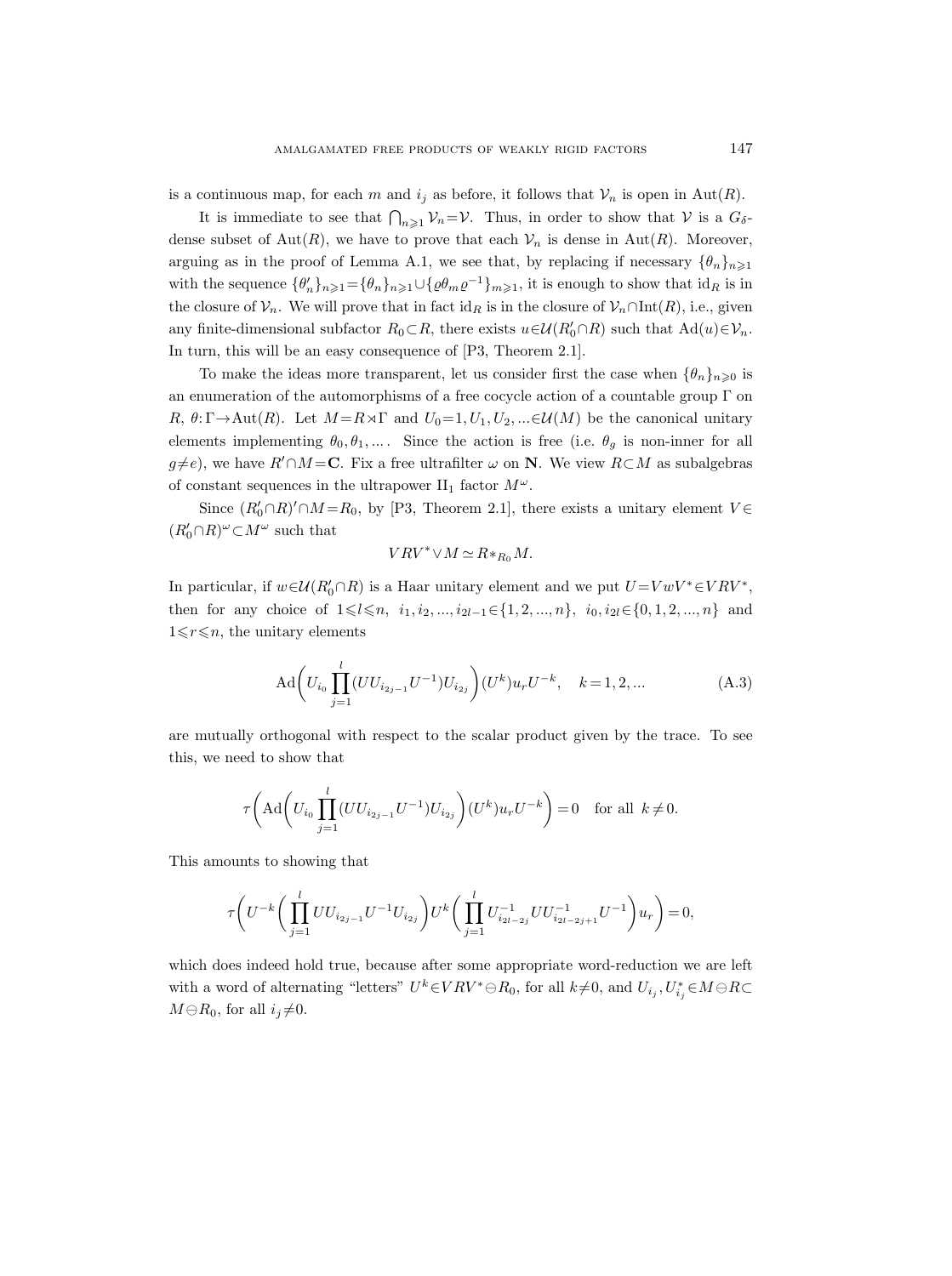By the orthogonality of the elements in  $(A.3)$ , it follows that for large enough N we have

$$
\left\| \frac{1}{N} \sum_{k=1}^{N} \text{Ad} \left( U_{i_0} \prod_{j=1}^{l} (UU_{i_{2j-1}} U^{-1}) U_{i_{2j}} \right) (U^k) u_r U^{-k} \right\|_2 < \frac{1}{n} \tag{A.4}
$$

for all choices of  $1 \leq l \leq n$ ,  $i_1, i_2, ..., i_{2l-1} \in \{1, 2, ..., n\}$ ,  $i_0, i_{2l} \in \{0, 1, 2, ..., n\}$  and  $1 \leq r \leq n$ . Writing U as a sequence of unitary elements in  $R'_0 \cap R$ ,  $U = (v_m)$ , it follows that for m large enough  $u=v_m$  satisfies

$$
\left\| \frac{1}{N} \sum_{k=1}^{N} \theta_{i_0} \left( \prod_{j=1}^{l} \text{Ad}(u) \theta_{i_{2j-1}} \text{Ad}(u^*) \theta_{i_{2j}} \right) (u^k) u_r u^{-k} \right\|_2 < \frac{1}{n} \tag{A.5}
$$

for all  $1 \leq l \leq n$ , all  $i_1, i_2, ..., i_{2l-1} \in \{1, 2, ..., n\}$ ,  $i_0, i_{2l} \in \{0, 1, 2, ..., n\}$  and all  $1 \leq r \leq n$ . Thus  $\text{Ad}(u) \in \mathcal{V}_n$ , finishing the proof of this particular case.

Now, in the general case we can take  $\theta_0 = id_R$ ,  $\theta_1$ ,  $\theta_2$ , ... to be a lifting in Aut(R) of an injective group morphism  $\Gamma \rightarrow Out(R)$ , with  $\Gamma$  generated by n elements. Notice that the automorphisms  $\theta_j \otimes \theta_j^{\rm op}$  on  $R\overline{\otimes}R$  induce a cocycle action  $\tilde{\theta}: \Gamma \to \text{Aut}(R\overline{\otimes}R^{\rm op})$ (see e.g. [P4, §3]), so we can consider the crossed product factor  $\widetilde{M} = R \overline{\otimes} R^{\text{op}} \rtimes \Gamma$ . Denote by  $U_n \in \overline{M}$  the canonical unitary elements implementing  $\theta_n \otimes \theta_n^{\rm op}$ . By [P4] again, we can view  $R\overline{\otimes}R\subset\widetilde{M}$  as the symmetric enveloping inclusion associated with a "diagonal" subfactor"  $N \subset R \simeq M_{n+1}(N)$ , with the embedding of N given by  $x \oplus \theta_1(x) \oplus ... \oplus \theta_n(x)$ . Moreover, the associated Jones tower  $N \subset R \subset N_1 \subset ... \nearrow N_\infty$  can be viewed as a sequence of subalgebras of  $\tilde{M}$ , making a non-degenerate commuting square:

$$
\begin{array}{ccc} R\overline{\otimes}R^{\text{op}}&\subset\widetilde{M}&&\\ &\cup&&\cup\\ R\vee R^{\prime}\cap N_{\infty}\subset N_{\infty}.\end{array}
$$

As before, we view  $\tilde{M}$  as the algebra of constant sequences in  $\tilde{M}^{\omega}$ . Since

$$
(R_0'\cap R)'\cap N_\infty=R_0\vee R'\cap N_\infty
$$

and each  $R' \cap N_k$  is finite-dimensional, we can apply [P3, Theorem 2.1] to get a unitary element  $V \in (R'_0 \cap R)^\omega \subset N_\infty^\omega$  such that  $VN_\infty V^* \vee N_\infty \simeq N_\infty *_{R_0 \vee R' \cap N_\infty} N_\infty$ . By the above commuting square, we then also have  $V \widetilde{M} V^* \vee \widetilde{M} \simeq \widetilde{M} *_{R_0 \vee R^{op}} \widetilde{M}$ .

Like before, take a Haar unitary element  $w \in \mathcal{U}(R_0' \cap R)$  and let  $U = V w V^* \in VRV^*$ . For any choice of  $1 \leq l \leq n$ ,  $i_1, i_2, ..., i_{2l-1} \in \{1, 2, ..., n\}$ ,  $i_0, i_{2l} \in \{0, 1, 2, ..., n\}$  and  $1 \leq r \leq n$ , the unitary elements

$$
\mathrm{Ad}\bigg(U_{i_0}\prod_{j=1}^l (UU_{i_{2j-1}}U^{-1})U_{i_{2j}}\bigg)(U^k)u_rU^{-k}, \quad k=1,2,...,\tag{A.3'}
$$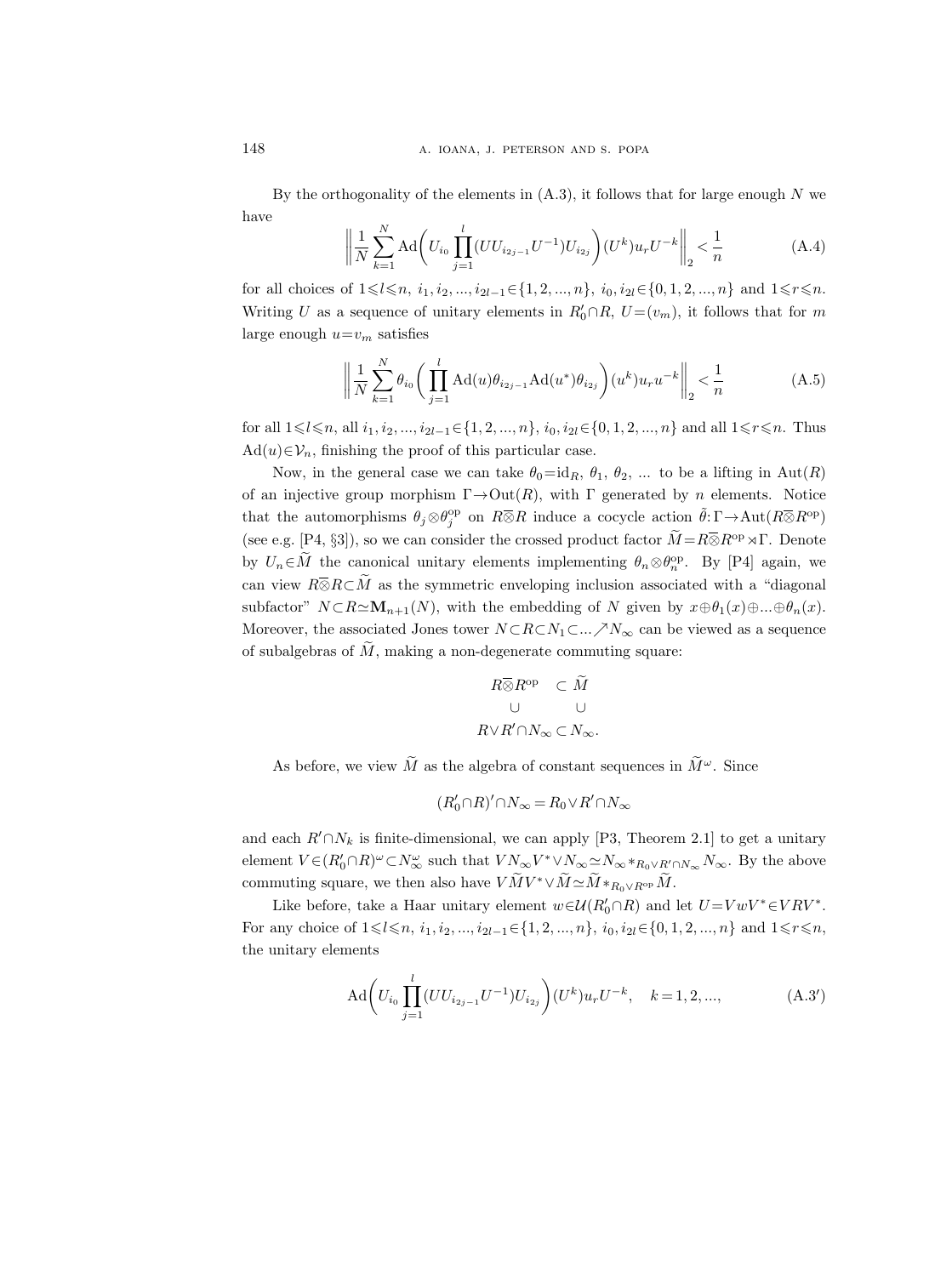are then mutually orthogonal with respect to the scalar product given by the trace. Indeed, as  $U^k \in VRV^* \ominus R_0 \subset VN_{\infty}V^* \ominus R_0 \vee N' \cap N_{\infty}$  for  $k\neq 0$ , and  $U_{i_j}, U^*_{i_j} \in M \ominus RVR^{\text{op}}$ for  $i_j \neq 0$ , it follows that

$$
\tau\bigg(\text{Ad}\bigg(U_{i_0}\prod_{j=1}^l (UU_{i_{2j-1}}U^{-1})U_{i_{2j}}\bigg)(U^k)u_rU^{-k}\bigg)=0 \text{ for } k\neq 0,
$$

showing the orthogonality in  $(A.3')$ .

Now, by the orthogonality of the elements in  $(A.3')$ , it follows that for large enough N, we have

$$
\left\| \frac{1}{N} \sum_{k=1}^{N} \text{Ad} \left( U_{i_0} \prod_{j=1}^{l} (UU_{i_{2j-1}} U^{-1}) U_{i_{2j}} \right) (U^k) u_r U^{-k} \right\|_2 < \frac{1}{n} \tag{A.4'}
$$

for all choices of  $1\leq l\leq n$ ,  $i_1, i_2, ..., i_{2l-1}\in\{1, 2, ..., n\}$ ,  $i_0, i_{2l}\in\{0, 1, 2, ..., n\}$  and  $1\leq r\leq n$ . Writing U as a sequence of unitary elements in  $R'_0 \cap R$ ,  $U = (v_m)$ , it follows again that for large enough m the unitary element  $u=v_m$  satisfies

$$
\left\| \frac{1}{N} \sum_{k=1}^{N} \theta_{i_0} \left( \prod_{j=1}^{l} \text{Ad}(u) \theta_{i_{2j-1}} \text{Ad}(u^*) \theta_{i_{2j}} \right) (u^k) u_r u^{-k} \right\|_2 < \frac{1}{n} \tag{A.5'}
$$

for all  $1 \leq l \leq n, i_1, i_2, ..., i_{2l-1} \in \{1, 2, ..., n\}, i_0, i_{2l} \in \{0, 1, 2, ..., n\}$  and  $1 \leq r \leq n$ . Thus

$$
\mathrm{Ad}(u) \in \mathcal{V}_n. \qquad \qquad \Box
$$

Remarks A.3. The proofs of both Lemmas A.1 and A.2 can of course be carried out without using the hyperfinite  $II_1$  factor R and its ultrapower  $R^{\omega}$  as framework, working exclusively in the spaces  $\text{Aut}(X,\mu)$  and  $\text{Aut}(R)$ , respectively. But while it is straightforward to re-write the proof of Lemma A.1 this way, the proof of Lemma A.2 then becomes much more tedious, as one can no longer use results from [P3]. Instead, one has to go through a similar maximality argument as in the proof of Lemma A.1, but with the non-commutativity requiring some complicated estimates, similar to [P3, pp. 189–192].

When written in the "Aut $(X, \mu)$  framework", a suitable adaptation of the proof of Lemma A.1 shows the following result.

(1) Let  $(X, \mathcal{X}, \nu)$  be a standard probability space and denote by A the set of all measurable isomorphisms  $\varrho$  of X into X such that  $\nu \circ \varrho$  is non-singular with respect to  $\nu$ . Let  $\mu$  be another measure (not necessarily finite) on  $(X, \mathcal{X})$ , equivalent to  $\nu$ . Denote by Aut $(X, \mu)$  the  $\mu$ -preserving automorphisms in A. If  $\{\theta_n\}_{n\geq 1} \in A$  are properly outer, then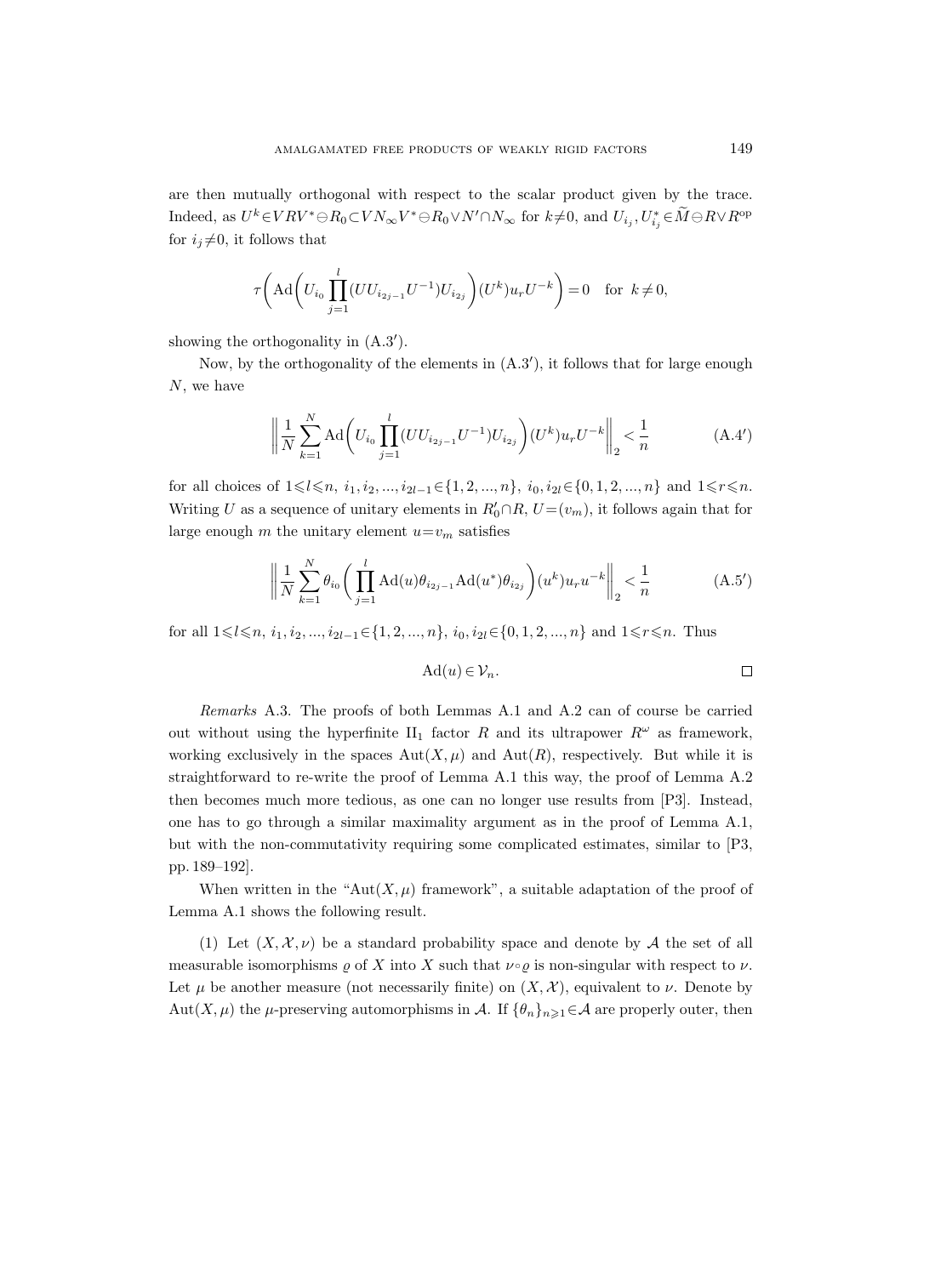the set  $\mathcal{V} \subset \text{Aut}(X,\mu)$  of all  $\theta \in \text{Aut}(X,\mu)$  with the property that  $\theta_{i_0} \prod_{j=1}^n \theta \theta_{i_{2j-1}} \theta^{-1} \theta_{i_{2j}}$ is properly outer, for all  $n\geq 1$ ,  $i_1, i_2, ..., i_{2n-1}\in \{1, 2, 3, ...\}$  and  $i_0, i_{2n}\in \{0, 1, 2, ...\}$ , where  $\theta_0 = id_X$ , is a  $G_\delta$ -dense subset of Aut $(X, \mu)$ .

In turn, the proof of the non-commutative case in the " $Aut(R)$  framework" can be adapted to show the following more general result.

(2) For each  $n\geqslant 1$ , let  $\theta_n: R^\infty \to R^\infty$  be either an endomorphism or an anti-endomorphism of the hyperfinite  $II_{\infty}$  factor  $R^{\infty}$  such that  $\theta_n$  is outer,  $\text{Tr}\,\theta_n$  is a finite multiple of the trace Tr and  $\theta_n(R^{\infty})' \cap R^{\infty}$  is atomic, for all n. Denote by V the set of all trace-preserving automorphisms  $\theta$  of  $R^{\infty}$  such that any product  $\theta_{i_0} \prod_{j=1}^n \theta \theta_{i_{2j-1}} \theta^{-1} \theta_{i_{2j}}$ is outer, for all  $n\geq 1$ ,  $i_1, i_2, ..., i_{2n-1} \in \{1, 2, 3, ...\}$  and  $i_0, i_{2n} \in \{0, 1, 2, ...\}$ , where  $\theta_0 = id_R$ . Then V is a  $G_{\delta}$ -dense subset of Aut $(R^{\infty})$ .

The case  $[R^{\infty}:\theta_n(R^{\infty})]<\infty$ , for all n, of (2) follows easily from [P3, Theorem 2.1], by arguing exactly as in the proof of Lemma A.2 above. The only change in that argument is the definition of the finite index subfactor  $N \subset R$ , which will again be a "diagonal" inclusion, but with  $R \simeq N^t$  for some appropriate amplification of N, and N embedded into it by taking a partition  $p_0, ..., p_n \in \mathcal{P}(R)$  and defining  $N \simeq p_0 R p$ ,  $t = \tau (p_0)^{-1}$  and  $N \hookrightarrow N^t = R$ by  $x + \sum_{i=1}^n \theta_i(x) p_i$ ,  $x \in p_0 R p_0$ , where  $\tau(p_i) / \tau(p_0) = d \text{Tr} \circ \theta_i / d \text{Tr}$ ,  $\theta_i : p_0 R p_0 \to p_i R p_i$  being "corners" of the endomorphisms  $\theta_i: R^\infty \to R^\infty$ . When the resulting subfactor is extremal, the rest of the argument is identical, while in case it is not extremal, then one replaces the symmetric enveloping algebra of  $N \subset R$  by an appropriately defined enveloping algebra M, containing  $N_{\infty}$  and satisfying appropriate commuting square properties.

Note that this result shows in particular that given any two subfactors of finite Jones index of the hyperfinite II<sub>1</sub> factor,  $P \subset R$  and  $Q \subset R$ , there exists a subfactor  $N \subset R$ having standard invariant "free product" of the standard invariants  $\mathcal{G}_{P,R}$  and  $\mathcal{G}_{Q,R}$ , as considered in [BJ].

#### References

- [BeVa] Bekka, M. E. B. & Valette, A., Group cohomology, harmonic functions and the first  $L^2$ -Betti number. *Potential Anal.*, 6 (1997), 313–326.
- [BJ] Bisch, D. & Jones, V., Algebras associated to intermediate subfactors. Invent. Math., 128 (1997), 89–157.
- [Bo] BOCA, F., Completely positive maps on amalgamated product  $C^*$ -algebras. Math. Scand., 72 (1993), 212–222.
- [Bu] Burger, M., Kazhdan constants for SL(3, Z). J. Reine Angew. Math., 413 (1991), 36–67.
- [Ch] CHODA, M., A continuum of nonconjugate property T actions of  $SL(n, Z)$  on the hyperfinite II1-factor. Math. Japon., 30 (1985), 133–150.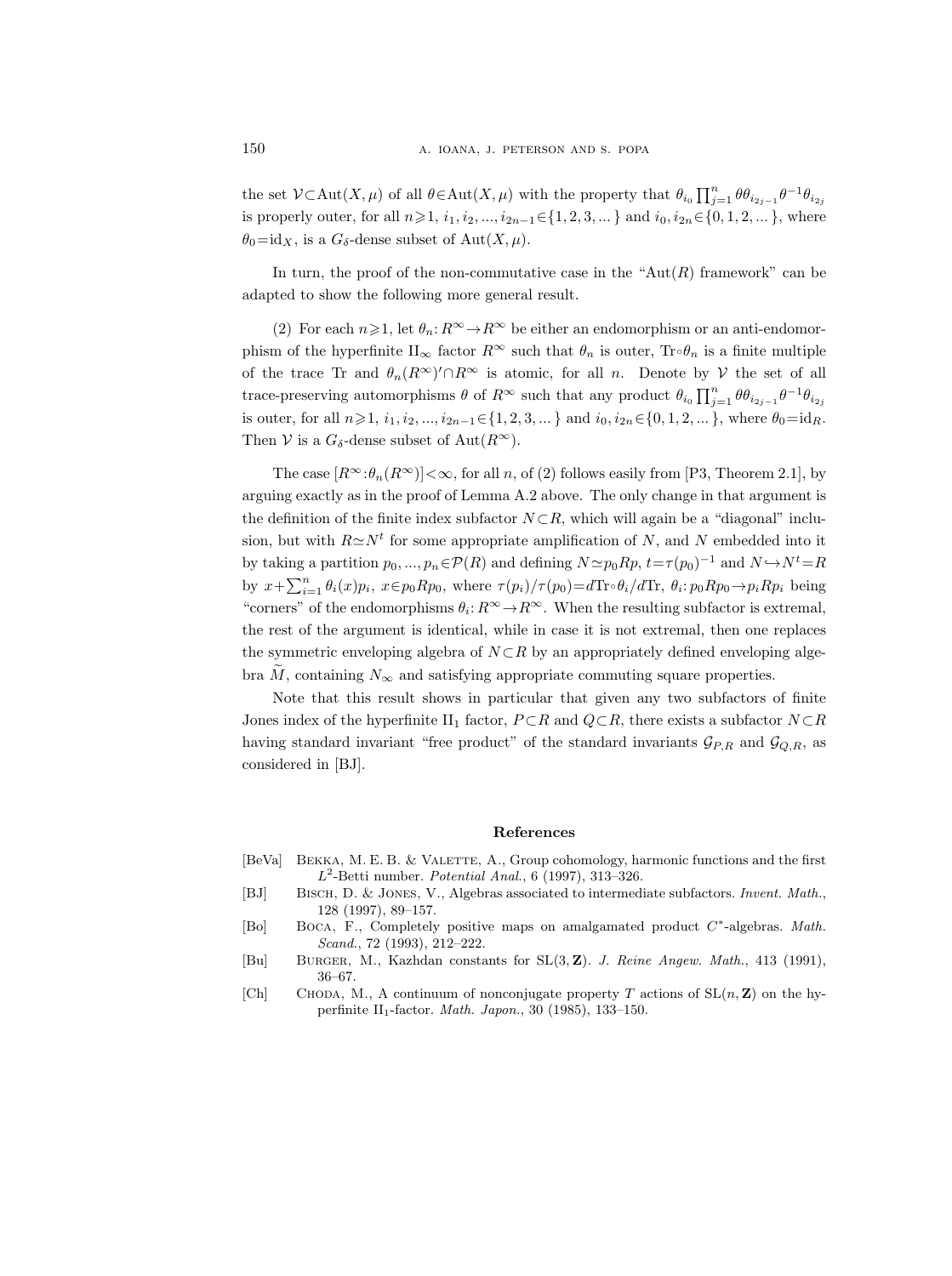- [C1] Connes, A., Outer conjugacy classes of automorphisms of factors. Ann. Sci. Ecole ´ Norm. Sup., 8 (1975), 383–419.
- [C2] Sur la classification des facteurs de type II. C. R. Acad. Sci. Paris Sér. A-B, 281 (1975), 13–15.
- [C3] Classification of injective factors. Cases II<sub>1</sub>, II<sub> $\infty$ </sub>, III<sub> $\lambda$ </sub>,  $\lambda \neq 1$ . Ann. of Math., 104 (1976), 73–115.
- [C4]  $-$  A factor of type II<sub>1</sub> with countable fundamental group. J. Operator Theory, 4 (1980), 151–153.
- [CJ] Connes, A. & Jones, V., Property T for von Neumann algebras. Bull. London Math. Soc., 17 (1985), 57–62.
- [D] Dye, H. A., On groups of measure preserving transformations. II. Amer. J. Math., 85 (1963), 551–576.
- [DyR] DYKEMA, K. J. & RADULESCU, F., Compressions of free products of von Neumann algebras. Math. Ann., 316 (2000), 61–82.
- [FM] Feldman, J. & Moore, C. C., Ergodic equivalence relations, cohomology, and von Neumann algebras. I, II. Trans. Amer. Math. Soc., 234 (1977), 289–324, 325–359.
- [Fe] FERNÓS, T., Relative property (T) and linear groups. Ann. Inst. Fourier (Grenoble), 56 (2006), 1767–1804.
- [Fu1] Furman, A., Orbit equivalence rigidity. Ann. of Math., 150 (1999), 1083–1108.
- [Fu2] Outer automorphism groups of some ergodic equivalence relations. Comment. Math. Helv., 80 (2005), 157–196.
- [G1] GABORIAU, D., Invariants  $l^2$  de relations d'équivalence et de groupes. Publ. Math. Inst. Hautes Études Sci., 95 (2002), 93-150.
- [G2] Examples of groups that are measure equivalent to the free group. Ergodic Theory Dynam. Systems, 25 (2005), 1809–1827.
- [GP] Gaboriau, D. & Popa, S., An uncountable family of nonorbit equivalent actions of  $\mathbf{F}_n$ . J. Amer. Math. Soc., 18 (2005), 547-559.
- [Ge1] GEFTER, S. L., Cohomology of the ergodic action of a T-group on the homogeneous space of a compact Lie group, in Operators in Function Spaces and Problems in Function Theory, pp. 77–83 (Russian). Naukova Dumka, Kiev, 1987.
- [Ge2] Outer automorphism group of the ergodic equivalence relation generated by translations of dense subgroup of compact group on its homogeneous space. Publ. Res. Inst. Math. Sci., 32 (1996), 517–538.
- [GoS] Golowin, O. N. & Syadowsky, L. E., Uber die Automorphismengruppen der freien ¨ Produkte. Rec. Math. [Mat. Sbornik], 4 (46) (1938), 505–514.
- [H] HAAGERUP, U., An example of a nonnuclear  $C^*$ -algebra, which has the metric approximation property. Invent. Math., 50 (1978), 279–293.
- [dHV] DE LA HARPE, P. & VALETTE, A., La propriété  $(T)$  de Kazhdan pour les groupes localement compacts. Astérisque, 175 (1989).
- [Hj] Hjorth, G., A lemma for cost attained. Ann. Pure Appl. Logic, 143 (2006), 87–102.
- [Jol] Jolissaint, P., Haagerup approximation property for finite von Neumann algebras. J. Operator Theory, 48 (2002), 549–571.
- [J] Jones, V. F. R., Index for subfactors. Invent. Math., 72 (1983), 1–25.
- [Ju] Jung, K., A hyperfinite inequality for free entropy dimension. Proc. Amer. Math. Soc., 134:7 (2006), 2099–2108.
- [Ka] KANIUTH, E., Der Typ der regulären Darstellung diskreter Gruppen. Math. Ann., 182 (1969), 334–339.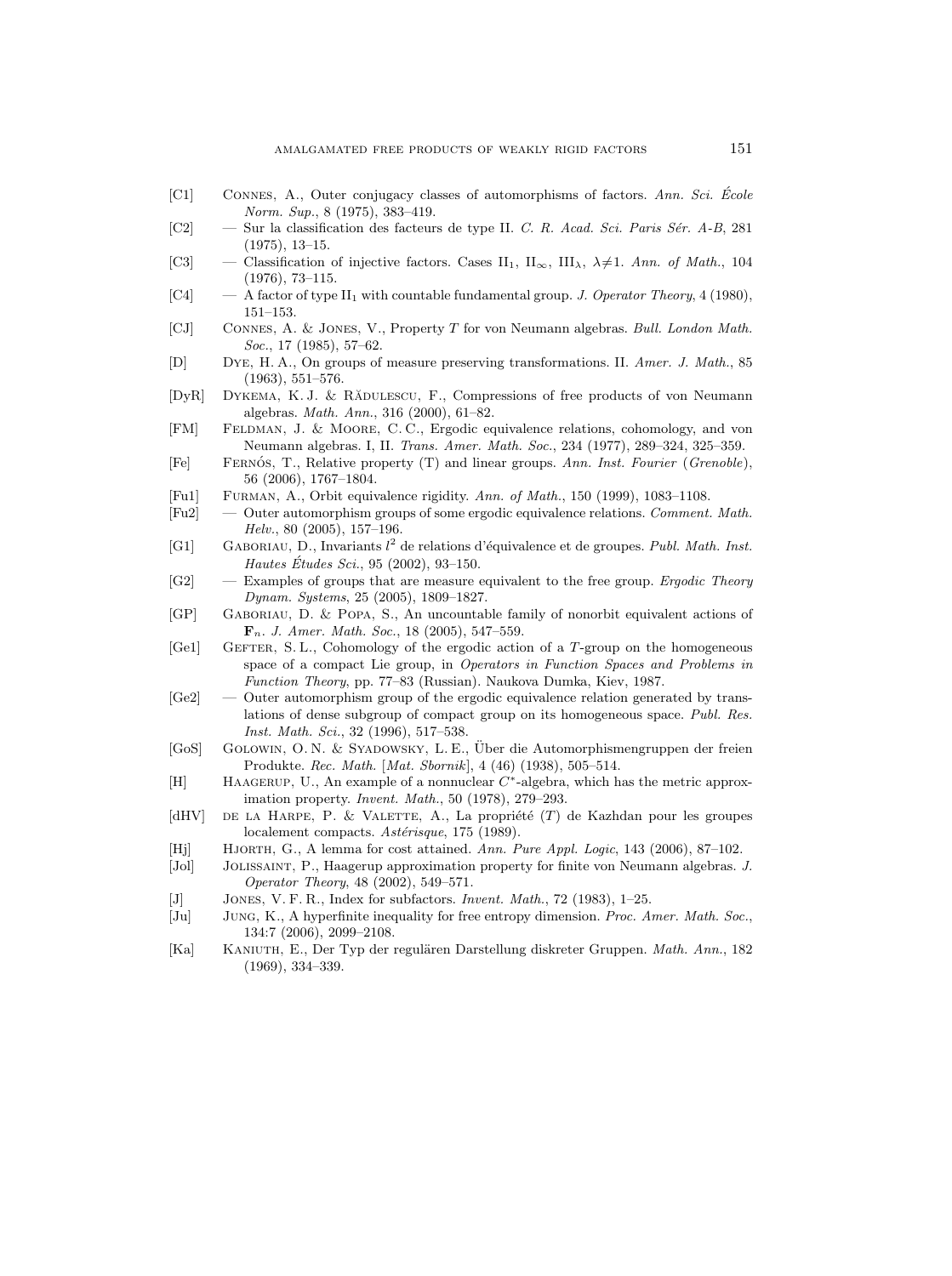- [K] Kazhdan, D. A., On the connection of the dual space of a group with the structure of its closed subgroups. Funktsional. Anal. i Prilozhen., 1 (1967), 71–74 (Russian); English translation in Funct. Anal. Appl., 1 (1967), 63–65.
- [Ko] Kosaki, H., Free products of measured equivalence relations. J. Funct. Anal., 207 (2004), 264–299.
- [LS] Lyndon, R. C. & Schupp, P. E., Combinatorial Group Theory. Ergebnisse der Mathematik und ihrer Grenzgebiete, 89. Springer, Berlin–Heidelberg, 1977.
- [M] MARGULIS, G. A., Finitely-additive invariant measures on Euclidean spaces. *Ergodic* Theory Dynam. Systems, 2 (1982), 383–396.
- [McD] McDUFF, D., Central sequences and the hyperfinite factor. Proc. London Math. Soc., 21 (1970), 443–461.
- [MoS] MONOD, N. & SHALOM, Y., Orbit equivalence rigidity and bounded cohomology. Ann. of Math., 164 (2006), 825–878.
- [NPSa] Nicoara, R., Popa, S. & Sasyk, R., On II<sup>1</sup> factors arising from 2-cocycles of w-rigid groups. J. Funct. Anal., 242 (2007), 230–246.
- [O] Ozawa, N., A Kurosh-type theorem for type II<sub>1</sub> factors. *Int. Math. Res. Not.*, 2006 (2006), Art. ID 97560.
- [Pe] Peterson, J., A 1-cohomology characterization of property (T) in von Neumann algebras. Preprint, 2004. arXiv:math.OA/0409527.
- [PeP] Peterson, J. & Popa, S., On the notion of relative property (T) for inclusions of von Neumann algebras. J. Funct. Anal., 219 (2005), 469–483.
- [P1] Popa, S., Orthogonal pairs of ∗-subalgebras in finite von Neumann algebras. J. Operator Theory, 9 (1983), 253–268.
- [P2] Markov traces on universal Jones algebras and subfactors of finite index. Invent. Math., 111 (1993), 375–405.
- $[P3]$  Free-independent sequences in type II<sub>1</sub> factors and related problems, in Recent Advances in Operator Algebras (Orléans, 1992). Astérisque, 232 (1995), 187–202.
- [P4] Some properties of the symmetric enveloping algebra of a subfactor, with applications to amenability and property T. Doc. Math., 4 (1999), 665–744.
- [P5] On a class of type II<sub>1</sub> factors with Betti numbers invariants. Ann. of Math., 163 (2006), 809–899.
- [P6] Some computations of 1-cohomology groups and construction of non-orbitequivalent actions. J. Inst. Math. Jussieu, 5 (2006), 309–332.
- [P7] Some rigidity results for non-commutative Bernoulli shifts. J. Funct. Anal., 230 (2006), 273–328.
- [P8] Strong rigidity of II<sup>1</sup> factors arising from malleable actions of w-rigid groups. I, II. Invent. Math., 165 (2006), 369–408, 409–451.
- [P9] A unique decomposition result for HT factors with torsion free core. J. Funct. Anal., 242 (2007), 519–525.
- [PSa] Popa, S. & Sasyk, R., On the cohomology of Bernoulli actions. Ergodic Theory Dynam. Systems, 27 (2007), 241–251.
- [S] Shalom, Y., Measurable group theory, in European Congress of Mathematics, pp. 391–423. Eur. Math. Soc., Zürich, 2005.
- [Sh] SHLYAKHTENKO, D., On the classification of full factors of type III. Trans. Amer. Math. Soc., 356 (2004), 4143-4159.
- [T] Thoma, E., Eine Charakterisierung diskreter Gruppen vom Typ I. Invent. Math., 6 (1968), 190–196.
- [Tö] TÖRNQUIST, A., Orbit equivalence and actions of  $\mathbf{F}_n$ . J. Symbolic Logic, 71 (2006), 265–282.